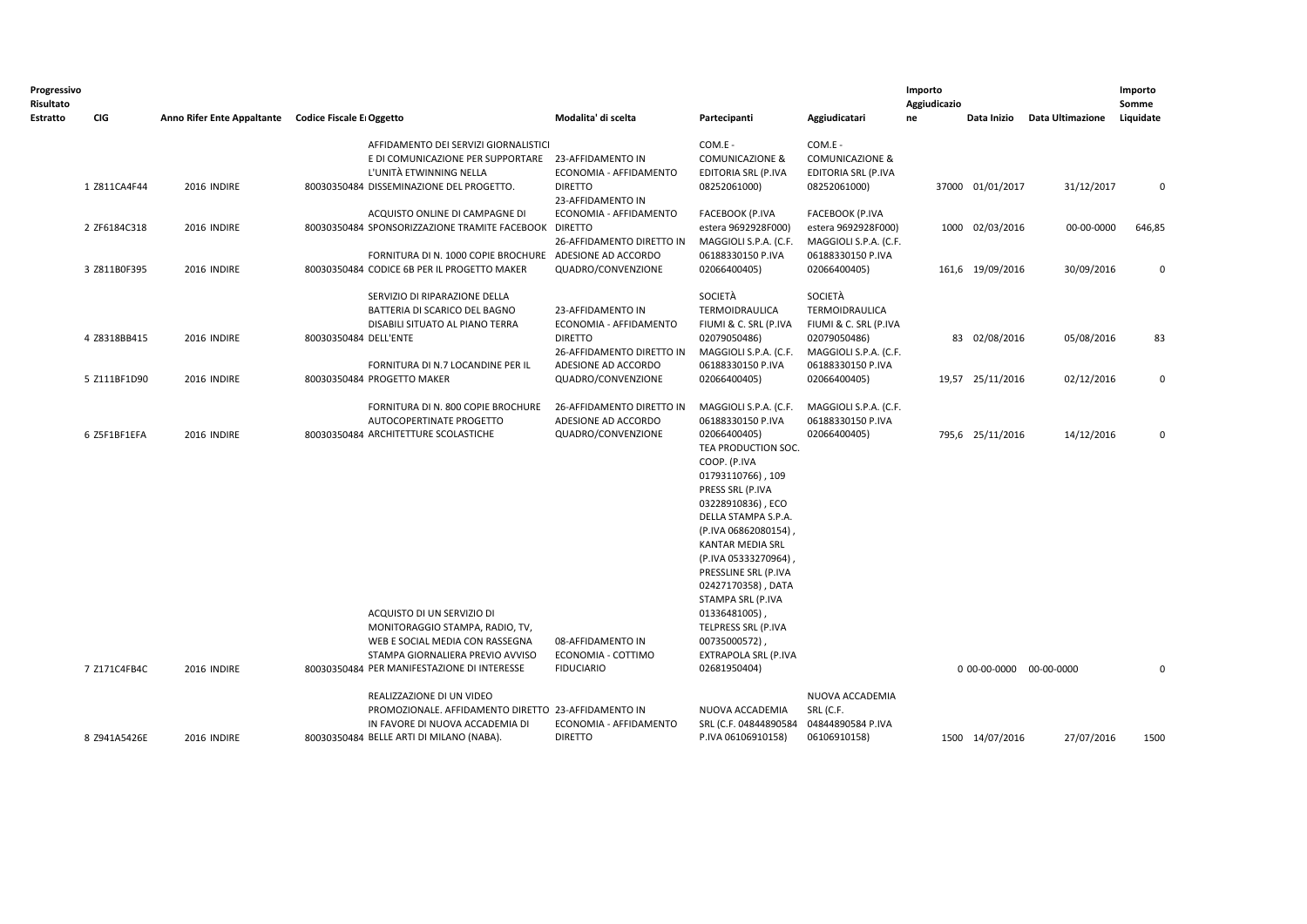|               |             | ACQUISTO DI PROVE STANDARDIZZATE<br>DA SOMMINISTRARE DURANTE LE<br>ATTIVITÀ DI RICERCA. PTA SULL'EFFICACIA<br>DEI PROCESSI DI INNOVAZIONE                                                                                                                                                                               |                                             | <b>GIUNTI</b>                                   | <b>GIUNTI</b>                            |                            |            |          |
|---------------|-------------|-------------------------------------------------------------------------------------------------------------------------------------------------------------------------------------------------------------------------------------------------------------------------------------------------------------------------|---------------------------------------------|-------------------------------------------------|------------------------------------------|----------------------------|------------|----------|
|               |             | ORGANIZZATIVA E DIDATTICA<br>SUPPORTATI DALLE TECNOLOGIE.MACRO 23-AFFIDAMENTO IN                                                                                                                                                                                                                                        |                                             | ORGANIZZAZIONI                                  | ORGANIZZAZIONI                           |                            |            |          |
|               |             | ATTIVITÀ 2 SPERIMENTAZIONE E RICERCA ECONOMIA - AFFIDAMENTO                                                                                                                                                                                                                                                             |                                             | SPECIALI SRL (P.IVA                             | SPECIALI SRL (P.IVA                      |                            |            |          |
| 9 Z781C926B3  | 2016 INDIRE | 80030350484 SUL CAMPO<br>ODA SU MEPA PER ACQUISTO N. 6<br>INTERFACCE CISCO NECESSARIE PER<br>ATTUAZIONE PROGETTO ESECUTIVO DI                                                                                                                                                                                           | <b>DIRETTO</b>                              | 00421250481)                                    | 00421250481)                             | 2046,75 17/01/2017         | 31/01/2017 | 0        |
|               |             | TELECOM ITALIA SPA DERIVANTE DA<br>ADESIONE ALLA CONVENZIONE CONSIP                                                                                                                                                                                                                                                     | 23-AFFIDAMENTO IN<br>ECONOMIA - AFFIDAMENTO | TELECOM ITALIA SPA                              | TELECOM ITALIA SPA                       |                            |            |          |
| 10 Z9C1CAACD3 | 2016 INDIRE | 80030350484 RETI LOCALI 5                                                                                                                                                                                                                                                                                               | <b>DIRETTO</b>                              | (P.IVA 00488410010)                             | (P.IVA 00488410010)                      | 890,12 12/01/2017          | 28/02/2017 | 0        |
|               |             | ACQUISTO ATTREZZATURA AUDIOVIDEO                                                                                                                                                                                                                                                                                        | 23-AFFIDAMENTO IN                           |                                                 |                                          |                            |            |          |
|               |             | PER INDIRE E AGENZIA ERASMUS+ A                                                                                                                                                                                                                                                                                         | ECONOMIA - AFFIDAMENTO                      | PRINTER SRL (P.IVA                              | PRINTER SRL (P.IVA                       |                            |            |          |
| 11 ZBD1C5503D | 2016 INDIRE | 80030350484 SEGUITO GARE ANDATE DESERTE<br>AFFIDAMENTO DIRETTO AI SENSI                                                                                                                                                                                                                                                 | <b>DIRETTO</b>                              | 01035850328)                                    | 01035850328)                             | 5940 29/12/2016 00-00-0000 |            | 0        |
|               |             | DELL'ART. 36 COMMA 2, LETTERA A) DEL                                                                                                                                                                                                                                                                                    |                                             |                                                 |                                          |                            |            |          |
|               |             | D.LGS. 50/2016, MEDIANTE O.D.A. SUL                                                                                                                                                                                                                                                                                     |                                             |                                                 |                                          |                            |            |          |
|               |             | MEPA, DELLA FORNITURA DI UN N. 1                                                                                                                                                                                                                                                                                        | 23-AFFIDAMENTO IN                           |                                                 |                                          |                            |            |          |
|               |             | GUIDA PRATICA ALL'UTILIZZO DEL MEPA                                                                                                                                                                                                                                                                                     | ECONOMIA - AFFIDAMENTO<br><b>DIRETTO</b>    | AIDEM SRL (P.IVA                                | AIDEM SRL (P.IVA                         |                            |            | 0        |
| 12 ZA71C7E40C | 2016 INDIRE | 80030350484 (COD:200012)                                                                                                                                                                                                                                                                                                | 23-AFFIDAMENTO IN                           | 02386580209)                                    | 02386580209)                             | 89 21/12/2016              | 13/01/2017 |          |
|               |             | PAGAMENTO QUOTA ASSOCIATIVA                                                                                                                                                                                                                                                                                             | ECONOMIA - AFFIDAMENTO                      | CO.DI.G.E.R. (P.IVA                             | CO.DI.G.E.R. (P.IVA                      |                            |            |          |
| 13 Z1B1C7CD05 | 2016 INDIRE | 80030350484 CODIGER PER L'ANNO 2016                                                                                                                                                                                                                                                                                     | <b>DIRETTO</b>                              | 97428230581)                                    | 97428230581)                             | 1000 01/01/2016            | 31/12/2016 | 1000     |
|               |             | ACQUISTO DEL LIBRO "L'APPLICAZIONE                                                                                                                                                                                                                                                                                      | 23-AFFIDAMENTO IN                           | MAGGIOLI S.P.A. (C.F.                           | MAGGIOLI S.P.A. (C.F.                    |                            |            |          |
|               |             | DEI CRITERI AMBIENTALI MINIMI NEGLI                                                                                                                                                                                                                                                                                     | ECONOMIA - AFFIDAMENTO                      | 06188330150 P.IVA                               | 06188330150 P.IVA                        |                            |            |          |
| 14 Z521C5F19C | 2016 INDIRE | 80030350484 APPALTI PUBBLICI"                                                                                                                                                                                                                                                                                           | <b>DIRETTO</b>                              | 02066400405)                                    | 02066400405)                             | 25,5 04/01/2017            | 00-00-0000 | $\Omega$ |
|               |             | AFFIDAMENTO SERVIZI DI ARCHITETTURA<br>E INGEGNERIA RELATIVI ALLA<br>PROGETTAZIONE ESECUTIVA PER LA<br>RIPARAZIONE DI ARCHITRAVI IN<br>MURATURA E REALIZZAZIONE TRAVI IN<br>ACCIAIO PER DEMOLIZIONE DI<br>TRAMEZZATURE NON PORTANTI CON<br>FUNZIONI DI ROMPITRATTA AI PIANI IV E<br>V DI VIA GUIDUBALDO DEL MONTE 54, A | 23-AFFIDAMENTO IN                           | <b>STUDIO TECNICO</b><br><b>ASSOCIATO SENZA</b> | <b>STUDIO TECNICO</b><br>ASSOCIATO SENZA |                            |            |          |
|               |             | SEGUITO DI VERIFICHE POST SISMA DEL                                                                                                                                                                                                                                                                                     | ECONOMIA - AFFIDAMENTO                      | FORMA (P.IVA                                    | FORMA (P.IVA                             |                            |            |          |
| 15 Z3F1C02EC4 | 2016 INDIRE | 80030350484 30.10.2016                                                                                                                                                                                                                                                                                                  | <b>DIRETTO</b>                              | 12745531009)                                    | 12745531009)                             | 6000 04/11/2016            | 00-00-0000 |          |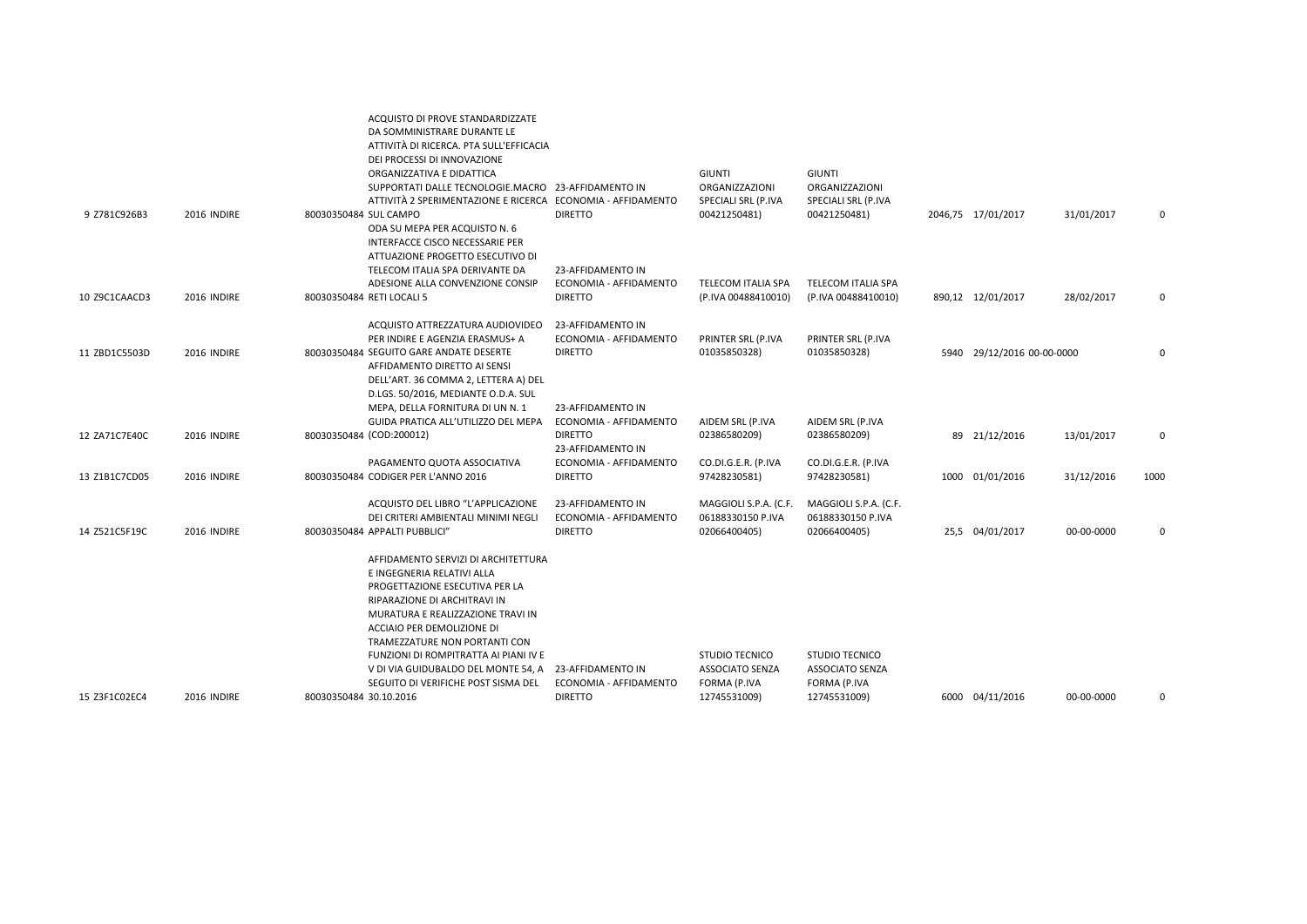| 16 ZC31C35308 | 2016 INDIRE | ACQUISTO GADGET PER CAMPAGNA<br>INFORMATIVA ERASMUS+ (RDO APERTA<br>80030350484 SU MEPA)<br>O.D.A. SUL MEPA PER FORNITURA DI                                                                                                                                                         | 08-AFFIDAMENTO IN<br>ECONOMIA - COTTIMO<br><b>FIDUCIARIO</b><br>23-AFFIDAMENTO IN | <b>GADGET FIRENZE (P.IVA</b><br>05782960487), BUSINI<br>(P.IVA 00794460527),<br>LA COCCINELLA DI<br><b>GIGLIOLI FRANCESCA</b><br>(C.F.<br>GGLFNC75P43D403D<br>P.IVA 01053330526),<br>F.LLI STACCIOLI (P.IVA<br>00456700509), IFLY<br><b>COMUNICAZIONE SNC</b><br>(P.IVA 01536710534),<br>MUNDIALSERI SRL<br>(P.IVA 00477230460),<br>PROMO E MARK SRL<br>(P.IVA 05725050487) | MUNDIALSERI SRL<br>(P.IVA 00477230460)<br><b>GARGIULO SERVICE</b>         | 20244 30/12/2016            | 10/02/2017 | $\Omega$ |
|---------------|-------------|--------------------------------------------------------------------------------------------------------------------------------------------------------------------------------------------------------------------------------------------------------------------------------------|-----------------------------------------------------------------------------------|-----------------------------------------------------------------------------------------------------------------------------------------------------------------------------------------------------------------------------------------------------------------------------------------------------------------------------------------------------------------------------|---------------------------------------------------------------------------|-----------------------------|------------|----------|
| 17 Z5C1B9DEE  | 2016 INDIRE | UNA DOTAZIONE TECNICA PER IL NUCLEO ECONOMIA - AFFIDAMENTO<br>80030350484 TERRITORIALE SUD                                                                                                                                                                                           | <b>DIRETTO</b>                                                                    | GARGIULO SERVICE SAS SAS (P.IVA<br>(P.IVA 03028091217)                                                                                                                                                                                                                                                                                                                      | 03028091217)                                                              | 1058 06/12/2016             | 15/12/2016 | 1058     |
| 18 Z4B1B4C34D | 2016 INDIRE | INTERVENTI IN SOMMA URGENZA PER<br>MALFUNZIONAMENTO DELL'IMPIANTO DI<br>CLIMATIZZAZIONE AL PIANO TERZO E<br>SBLOCCAGGIO POMPA AL PIANO<br>SECONDO DELLA SEDE DELL' INTESTATA<br>AMMINISTRAZIONE DI VIA BUONARROTI<br>80030350484 N° 10 A FIRENZE.<br>INTERVENTI IN SOMMA URGENZA PER | 23-AFFIDAMENTO IN<br>ECONOMIA - AFFIDAMENTO<br><b>DIRETTO</b>                     | SOCIETÀ<br>TERMOIDRAULICA<br>FIUMI & C. SRL (P.IVA<br>02079050486)                                                                                                                                                                                                                                                                                                          | SOCIETÀ<br>TERMOIDRAULICA<br>FIUMI & C. SRL (P.IVA<br>02079050486)        | 290 30/06/2016              | 30/06/2016 | 290      |
| 19 Z211B4C2C4 | 2016 INDIRE | MALFUNZIONAMENTO DELL'IMPIANTO DI<br>CLIMATIZZAZIONE AL PIANO TERZO E LO<br>SBLOCCAGGIO DELLA POMPA AL PIANO<br>SECONDO DELLA SEDE DELL' INTESTATA<br>AMMINISTRAZIONE DI VIA BUONARROTI<br>80030350484 N° 10 A FIRENZE.                                                              | 23-AFFIDAMENTO IN<br>ECONOMIA - AFFIDAMENTO<br><b>DIRETTO</b>                     | SOCIETÀ<br>TERMOIDRAULICA<br>FIUMI & C. SRL (P.IVA<br>02079050486)                                                                                                                                                                                                                                                                                                          | <b>SOCIETÀ</b><br>TERMOIDRAULICA<br>FIUMI & C. SRL (P.IVA<br>02079050486) | 6030 26/07/2016             | 26/07/2016 | 6030     |
| 20 Z741B46476 | 2016 INDIRE | INTERVENTO IN SOMMA URGENZA SU<br>IMPIANTO DI SCARICO (FOSSE<br>BIOLOGICHE) IN VIA M. BUONARROTI, 10. 23-AFFIDAMENTO IN<br>DECRETO DI IMPEGNO, LIQUIDAZIONE E<br>80030350484 PAGAMENTO<br>SERVIZIO DI PORTINERIA PER LE SEDI                                                         | ECONOMIA - AFFIDAMENTO<br><b>DIRETTO</b>                                          | LO SPURGO SRL (P.IVA<br>05008300484)                                                                                                                                                                                                                                                                                                                                        | LO SPURGO SRL<br>(P.IVA 05008300484)                                      | 400 06/09/2016              | 06/09/2016 | 400      |
| 21 685700752E | 2016 INDIRE | INDIRE ED ERASMUS+ DI FIRENZE PER LA<br>DURATA DI (1) UNO ANNO PROROGABILE<br>DI (1) UNO ULTERIORE ANNO PREVIO<br>AVVISO PER MANIFESTAZIONE DI<br>80030350484 INTERESSE                                                                                                              | 08-AFFIDAMENTO IN<br>ECONOMIA - COTTIMO<br><b>FIDUCIARIO</b>                      | TNT GLOBAL EXPRESS                                                                                                                                                                                                                                                                                                                                                          | TNT GLOBAL EXPRESS                                                        | 0 00-00-0000 00-00-0000     |            |          |
| 22 Z3F1B74A1E | 2016 INDIRE | SERVIZIO DI SPEDIZIONE MATERIALI E<br>PLICHI - ACQUISTO SPEDIZIONI TNT<br>80030350484 GLOBAL EXPRESS                                                                                                                                                                                 | 23-AFFIDAMENTO IN<br>ECONOMIA - AFFIDAMENTO<br><b>DIRETTO</b>                     | S.P.A. (C.F.<br>01273040129 P.IVA<br>09399880153)                                                                                                                                                                                                                                                                                                                           | S.P.A. (C.F.<br>01273040129 P.IVA<br>09399880153)                         | 992,5 02/12/2016 00-00-0000 |            | $\Omega$ |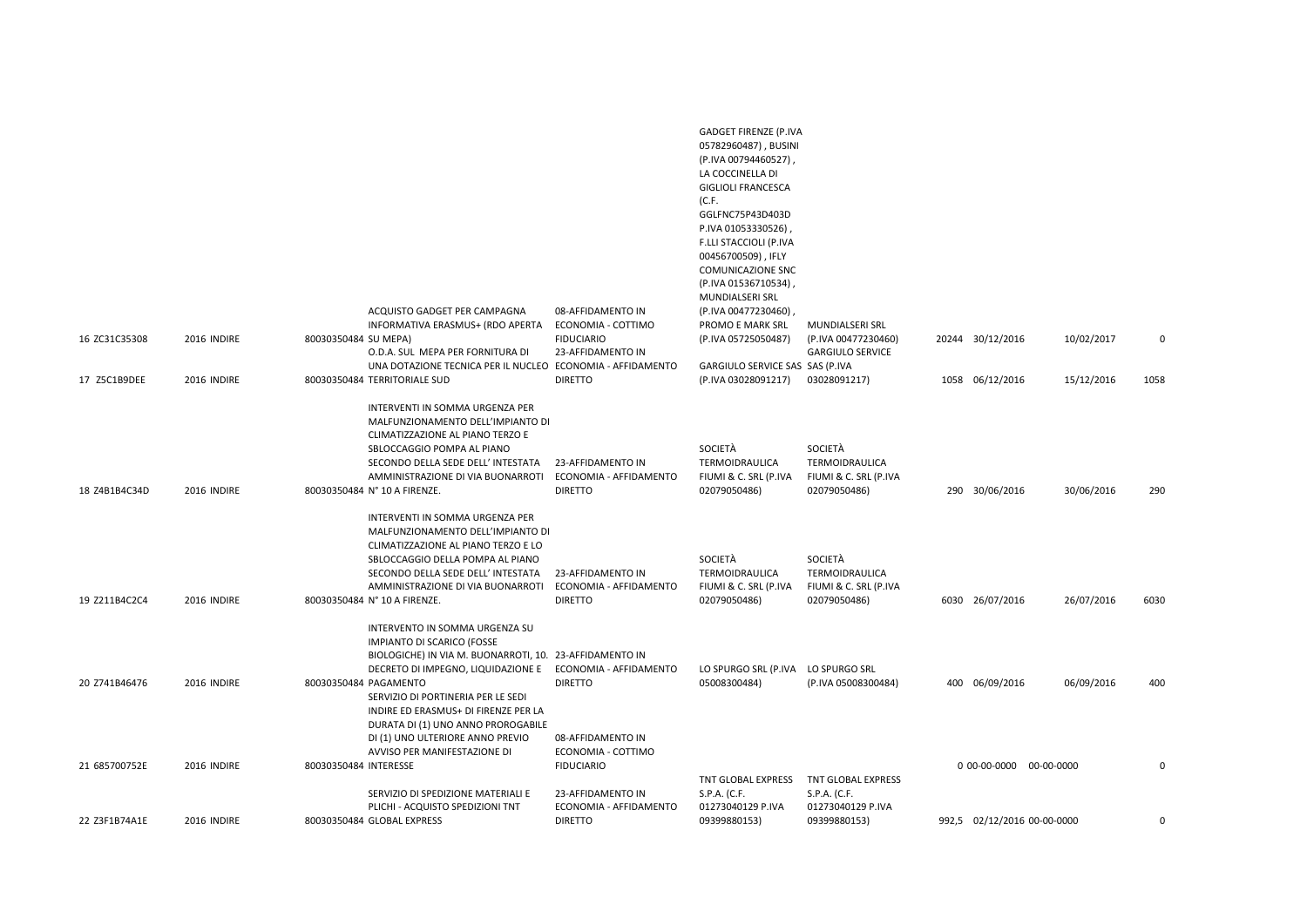| 23 Z3A1BC97B3 | 2016 INDIRE | ACQUISTO DI CAMPAGNE DI<br>SPONSORIZZAZIONE SUL CANALE SOCIAL<br>80030350484 FACEBOOK EPALE | 23-AFFIDAMENTO IN<br>ECONOMIA - AFFIDAMENTO<br><b>DIRETTO</b> | <b>FACEBOOK IRELAND</b><br>LIMITED (P.IVA estera<br>9692928F) | <b>FACEBOOK IRELAND</b><br>LIMITED (P.IVA estera<br>9692928F) | 500 27/10/2016          | 31/12/2016         | 0 |
|---------------|-------------|---------------------------------------------------------------------------------------------|---------------------------------------------------------------|---------------------------------------------------------------|---------------------------------------------------------------|-------------------------|--------------------|---|
| 24 6843939520 | 2016 INDIRE | 80030350484 ACCORDO QUADRO PER FORNITURA LIBRI 01-PROCEDURA APERTA                          |                                                               |                                                               |                                                               | 0 00-00-0000 00-00-0000 |                    | 0 |
|               |             |                                                                                             |                                                               | كالمحافظ الموالينات المراكب والمتحدث<br>(P.IVA 01170960510)   |                                                               |                         |                    |   |
|               |             |                                                                                             |                                                               | <b>FUTURA SERVICE S.R.L.</b>                                  |                                                               |                         |                    |   |
|               |             |                                                                                             |                                                               | (P.IVA 04415171216),                                          |                                                               |                         |                    |   |
|               |             |                                                                                             |                                                               | LA MINOPOLI S.R.L.                                            |                                                               |                         |                    |   |
|               |             |                                                                                             |                                                               | (P.IVA 07577660637),                                          |                                                               |                         |                    |   |
|               |             |                                                                                             |                                                               | <b>COOPERATIVA DI</b>                                         |                                                               |                         |                    |   |
|               |             |                                                                                             |                                                               | <b>FACCHINAGGIO LUIGI</b>                                     |                                                               |                         |                    |   |
|               |             |                                                                                             |                                                               | MORELLI (P.IVA                                                |                                                               |                         |                    |   |
|               |             |                                                                                             |                                                               | 00130460462)                                                  |                                                               |                         |                    |   |
|               |             |                                                                                             |                                                               | FIRENZE SERVIZI S.C.S.<br>ONLUS (P.IVA                        |                                                               |                         |                    |   |
|               |             |                                                                                             |                                                               | 05599730487),                                                 |                                                               |                         |                    |   |
|               |             |                                                                                             |                                                               | PULIART IMPRESA DI                                            |                                                               |                         |                    |   |
|               |             |                                                                                             |                                                               | PULIZIE E SERVIZI VARI                                        |                                                               |                         |                    |   |
|               |             |                                                                                             |                                                               | SNC (P.IVA                                                    |                                                               |                         |                    |   |
|               |             |                                                                                             |                                                               | 01363500339)                                                  |                                                               |                         |                    |   |
|               |             |                                                                                             |                                                               | MIORELLI SERVICE SPA                                          |                                                               |                         |                    |   |
|               |             |                                                                                             |                                                               | A SOCIO UNICO (P.IVA                                          |                                                               |                         |                    |   |
|               |             |                                                                                             |                                                               | 00505590224),                                                 |                                                               |                         |                    |   |
|               |             |                                                                                             |                                                               | <b>ITALIANA SERVIZI SPA</b>                                   |                                                               |                         |                    |   |
|               |             |                                                                                             |                                                               | (P.IVA 04728400484),<br>PREMIERE SERVIZI SRL                  |                                                               |                         |                    |   |
|               |             | AFFIDAMENTO, PREVIO AVVISO PER                                                              |                                                               | (P.IVA 03529680757),                                          |                                                               |                         |                    |   |
|               |             | MANIFESTAZIONE DI INTERESSE, DEL                                                            |                                                               | LACERENZA                                                     |                                                               |                         |                    |   |
|               |             | SERVIZIO DI PULIZIE, IGIENIZZAZIONE E                                                       | 08-AFFIDAMENTO IN                                             | MULTISERVICE SRL                                              |                                                               |                         |                    |   |
|               |             | FORNITURA DI MATERIALE IGIENICO                                                             | ECONOMIA - COTTIMO                                            | (P.IVA 01877530764),                                          |                                                               |                         |                    |   |
| 25 683267127B | 2016 INDIRE | 80030350484 SANITARIO                                                                       | <b>FIDUCIARIO</b>                                             | COOPERATIVA                                                   |                                                               | 0 00-00-0000 00-00-0000 |                    | 0 |
|               |             | SERVIZIO STAMPA MATERIALE DA                                                                |                                                               |                                                               |                                                               |                         |                    |   |
|               |             | UTILIZZARE PER EVENTI ED INIZIATIVE                                                         | 26-AFFIDAMENTO DIRETTO IN                                     | MAGGIOLI S.P.A. (C.F.                                         | MAGGIOLI S.P.A. (C.F.                                         |                         |                    |   |
|               |             | ERASMUS+, APPROVVIGIONAMENTO                                                                | ADESIONE AD ACCORDO                                           | 06188330150 P.IVA                                             | 06188330150 P.IVA                                             |                         |                    |   |
| 26 Z8A1BC73E  | 2016 INDIRE | 80030350484 BASATO SU ACCORDO QUADRO                                                        | QUADRO/CONVENZIONE                                            | 02066400405)                                                  | 02066400405)                                                  | 1361,75 24/10/2016      | 15/11/2016 1361,75 |   |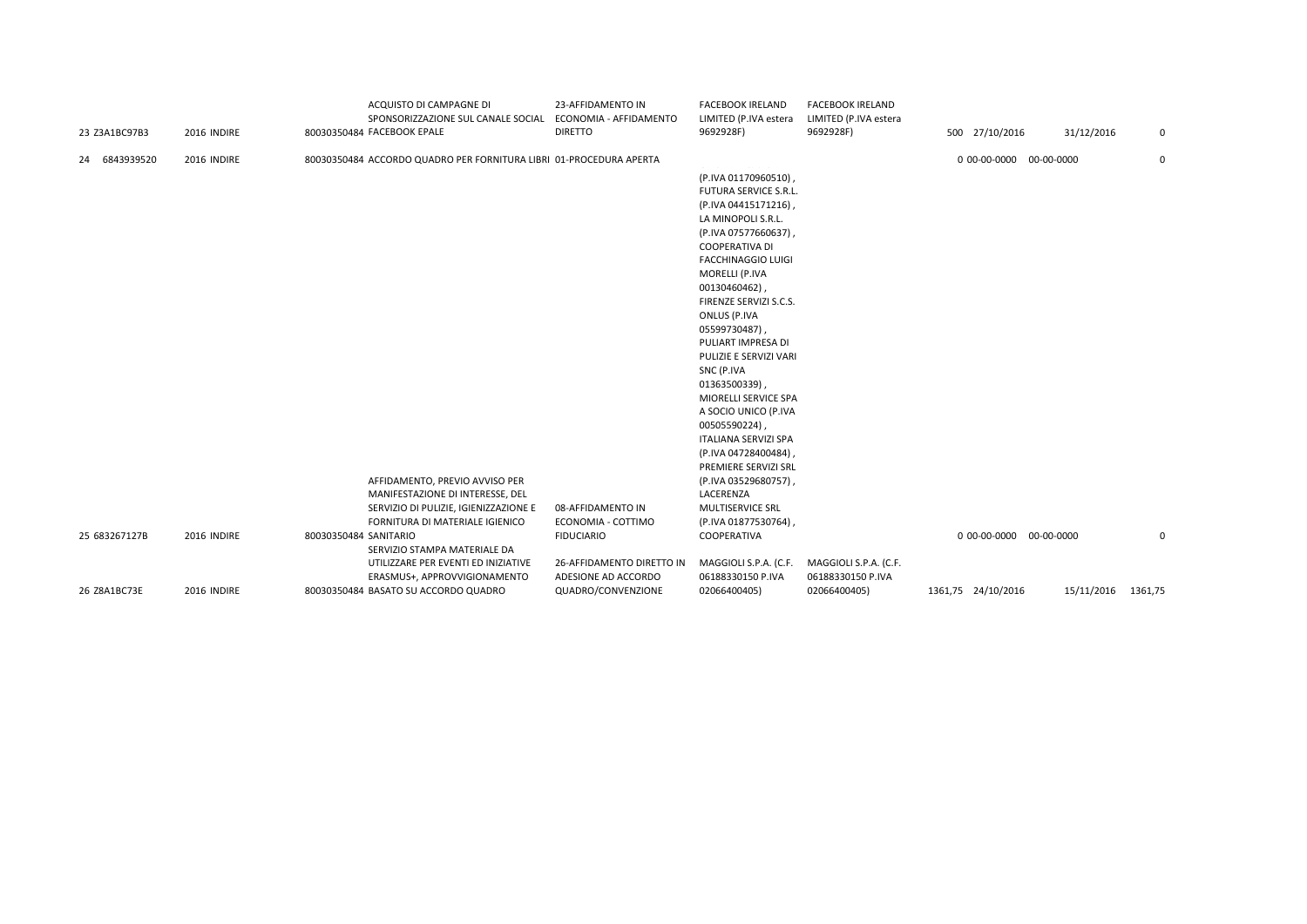| 27 Z431B75BDD | 2016 INDIRE | GARA DESERTA - FORNITURA DI<br>80030350484 ATTREZZATURA AUDIOVIDEO                                                                                                                                                                                                                                                               | 08-AFFIDAMENTO IN<br>ECONOMIA - COTTIMO<br><b>FIDUCIARIO</b> | W2K SRL (P.IVA<br>06810761004), KORA<br>SISTEMI INFORMATICI<br>S.R.L. (P.IVA<br>02048930206), IL<br>FOTOAMATORE (P.IVA<br>01345780504),<br>VIRTUAL LOGIC (P.IVA<br>03878640238),<br><b>CENTRO UFFICIO</b><br>SERVICE SOC. COOP<br>(P.IVA 09156181001),<br>SOLUZIONE UFFICIO<br>SRL (P.IVA<br>02778750246),<br><b>QUASARTEK (P.IVA</b><br>06467211006),<br>STEFANIA LATTANZI<br>(P.IVA 02833750603),<br>PEREGOLIBRI<br>FORNITURE SRL (P.IVA<br>03592480135),<br>POWERMEDIA SRL<br>(P.IVA 04440930826) |                     | 5320 00-00-0000 00-00-0000 |            | 0      |
|---------------|-------------|----------------------------------------------------------------------------------------------------------------------------------------------------------------------------------------------------------------------------------------------------------------------------------------------------------------------------------|--------------------------------------------------------------|------------------------------------------------------------------------------------------------------------------------------------------------------------------------------------------------------------------------------------------------------------------------------------------------------------------------------------------------------------------------------------------------------------------------------------------------------------------------------------------------------|---------------------|----------------------------|------------|--------|
|               |             | PAGAMENTO QUOTA PER L'ISCRIZIONE AL<br>CONVEGNO INTERNAZIONALE DI<br>MONACO DI BAVIERA "SCHULBAU -<br>INTERNATIONALER SALON UND MESSE<br>FUR DEN BILDUNGSBAU" DEI<br>RICERCATORI SAMUELE BORRI E<br>LEONARDO TOSI CHE SI TERRÀ A MONICA<br>DI BAVIERA NEI GIORNI 16/17 NOVEMBRE 23-AFFIDAMENTO IN<br>2016. PROGETTO ARCHITETTURE | ECONOMIA - AFFIDAMENTO                                       | SCHULBAU (P.IVA                                                                                                                                                                                                                                                                                                                                                                                                                                                                                      | SCHULBAU (P.IVA     |                            |            |        |
| 28 Z4F1B30D21 | 2016 INDIRE | 80030350484 SCOLASTICHE                                                                                                                                                                                                                                                                                                          | <b>DIRETTO</b>                                               | estera DE227129641)                                                                                                                                                                                                                                                                                                                                                                                                                                                                                  | estera DE227129641) | 139,16 16/11/2016          | 17/11/2016 | 139,16 |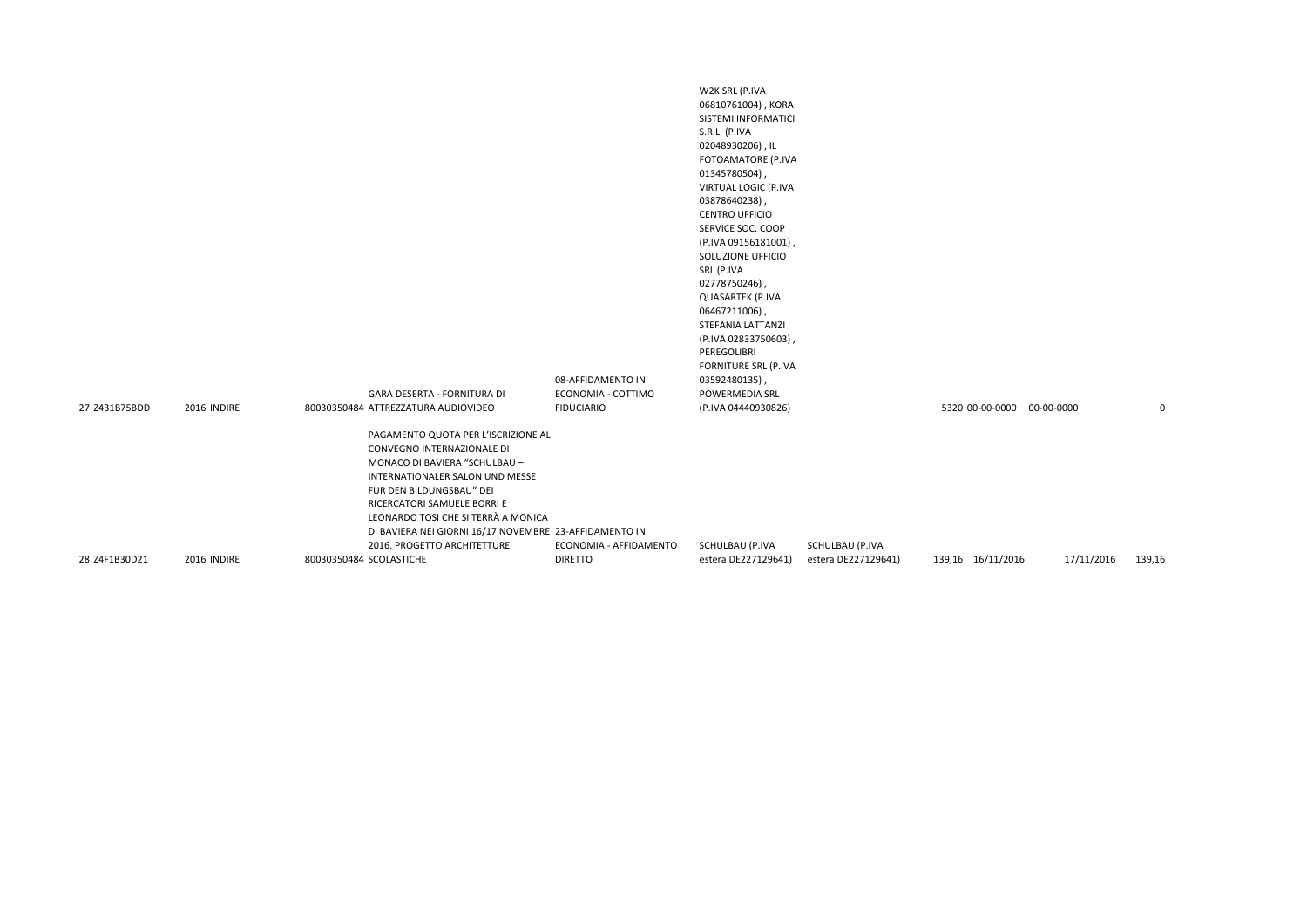|               |             | R.D.O. SUL MEPA FINALIZZATA<br>ALL'AFFIDAMENTO PER N. 24 MESI DEL<br>SERVIZIO DI PULIZIA ED IGIENIZZAZIONE<br>DELLA SEDE INDIRE NUCLEO                                                                             |                                                                  | DITTA ESPOSITO<br>SALVATORE (P.IVA<br>01844740637), LA<br>NUOVA CAMPANIA<br>S.R.L. (P.IVA<br>05954831219),<br>LOMADA SRL (P.IVA<br>08217951212)<br><b>MARIGLIANO SERVICE</b><br>SRL (P.IVA<br>07346121218), LANDI<br>SRL (P.IVA<br>03812770653), GLOBO<br>SERVICE SOC. COOP. A<br>R.L. (P.IVA<br>07277350729),<br>RECOMP SRL (P.IVA<br>04131170658), SCALA<br><b>ENTERPRISE SRL (P.IVA</b><br>05594340639),<br><b>CRISTOFORO SOCIETÀ'</b><br><b>COOPERATIVA SOCIALE</b><br>ONLUS (P.IVA<br>05206930488), |                                                                                     |                          |            |      |
|---------------|-------------|--------------------------------------------------------------------------------------------------------------------------------------------------------------------------------------------------------------------|------------------------------------------------------------------|----------------------------------------------------------------------------------------------------------------------------------------------------------------------------------------------------------------------------------------------------------------------------------------------------------------------------------------------------------------------------------------------------------------------------------------------------------------------------------------------------------|-------------------------------------------------------------------------------------|--------------------------|------------|------|
| 29 6869772B2  | 2016 INDIRE | TERRITORIALE SUD, VIA G. MELISURGO N. 22-PROCEDURA NEGOZIATA<br>4 NAPOLI PREVIO AVVISO PER<br>80030350484 MANIFESTAZIONE DI INTERESSE<br><b>ISCRIZIONE DEL DOTT. FAUSTO</b><br>BENEDETTI AL MASTER "LA DIDATTICA E | DERIVANTE DA AVVISI CON CUI<br>SI INDICE LA GARA                 | SOCIETÀ COOPERATIVA<br>ALMA PARTENOPE ARL RECOMP SRL (P.IVA<br>(P.IVA 00496600636)                                                                                                                                                                                                                                                                                                                                                                                                                       | 04131170658)                                                                        | 0 00-00-0000 00-00-0000  |            | 0    |
| 30 ZE31AFCB6C | 2016 INDIRE | PROMOZIONE DELLA LINGUA E CULTURA<br>ITALIANA A STRANIERI" PROMOSSO<br>DALLA UNIVERSITA' CÀ FOSCARI DI<br>80030350484 VENEZIA                                                                                      | 23-AFFIDAMENTO IN<br>ECONOMIA - AFFIDAMENTO<br><b>DIRETTO</b>    | UNIVERSITÀ CA'<br>FOSCARI VENEZIA (C.F.<br>80007720271 P.IVA<br>00816350276)                                                                                                                                                                                                                                                                                                                                                                                                                             | UNIVERSITÀ CA'<br><b>FOSCARI VENEZIA</b><br>(C.F. 80007720271<br>P.IVA 00816350276) | 2500 01/09/2016          | 31/12/2017 | 1750 |
|               |             | SERVIZIO DI STAMPA E SPEDIZIONE DI N.<br>150 COPIE DEGLI ATTI DEL CONVEGNO "IL<br>CINEMA NELLA SCUOLA, LA SCUOLA NEL<br>CINEMA" - PROCEDURA DI GARA                                                                | 08-AFFIDAMENTO IN<br>ECONOMIA - COTTIMO                          | PIODA IMAGING SRL<br>(P.IVA 05426511001)<br>TIBURTINI SRL (P.IVA                                                                                                                                                                                                                                                                                                                                                                                                                                         |                                                                                     |                          |            |      |
| 31 ZDC1AF0476 | 2016 INDIRE | 80030350484 REVOCATA                                                                                                                                                                                               | <b>FIDUCIARIO</b><br>23-AFFIDAMENTO IN<br>ECONOMIA - AFFIDAMENTO | 05023781007)<br>ARUBA SPA (C.F.<br>04552920482 P.IVA                                                                                                                                                                                                                                                                                                                                                                                                                                                     | ARUBA SPA (C.F.<br>04552920482 P.IVA                                                | 0 00-00-0000 00-00-0000  |            | 0    |
| 32 Z0D1AE7663 | 2016 INDIRE | 80030350484 RINNOVO CASELLA PEC                                                                                                                                                                                    | <b>DIRETTO</b>                                                   | 01573850516)                                                                                                                                                                                                                                                                                                                                                                                                                                                                                             | 01573850516)                                                                        | 32 00-00-0000 00-00-0000 |            | 0    |
|               |             | SERVIZIO DI TRADUZIONE DALL'INGLESE<br>ALL'ITALIANO DELL'ANALISI<br>COMPARATIVA DELLO STUDIO DELLA<br>RETE EURYDICE ENTREPRENEURSHIP                                                                               | 26-AFFIDAMENTO DIRETTO IN<br>ADESIONE AD ACCORDO                 | ITC - INTERPRETI E<br><b>TRADUTTORI IN</b><br>COOPERATIVA (P.IVA                                                                                                                                                                                                                                                                                                                                                                                                                                         | <b>ITC - INTERPRETI E</b><br><b>TRADUTTORI IN</b><br>COOPERATIVA (P.IVA             |                          |            |      |
| 33 Z221ADAA3A | 2016 INDIRE | 80030350484 EDUCATION AT SCHOOL IN EUROPE                                                                                                                                                                          | QUADRO/CONVENZIONE                                               | 08425621003)                                                                                                                                                                                                                                                                                                                                                                                                                                                                                             | 08425621003)                                                                        | 5701,99 25/08/2016       | 30/09/2016 | 0    |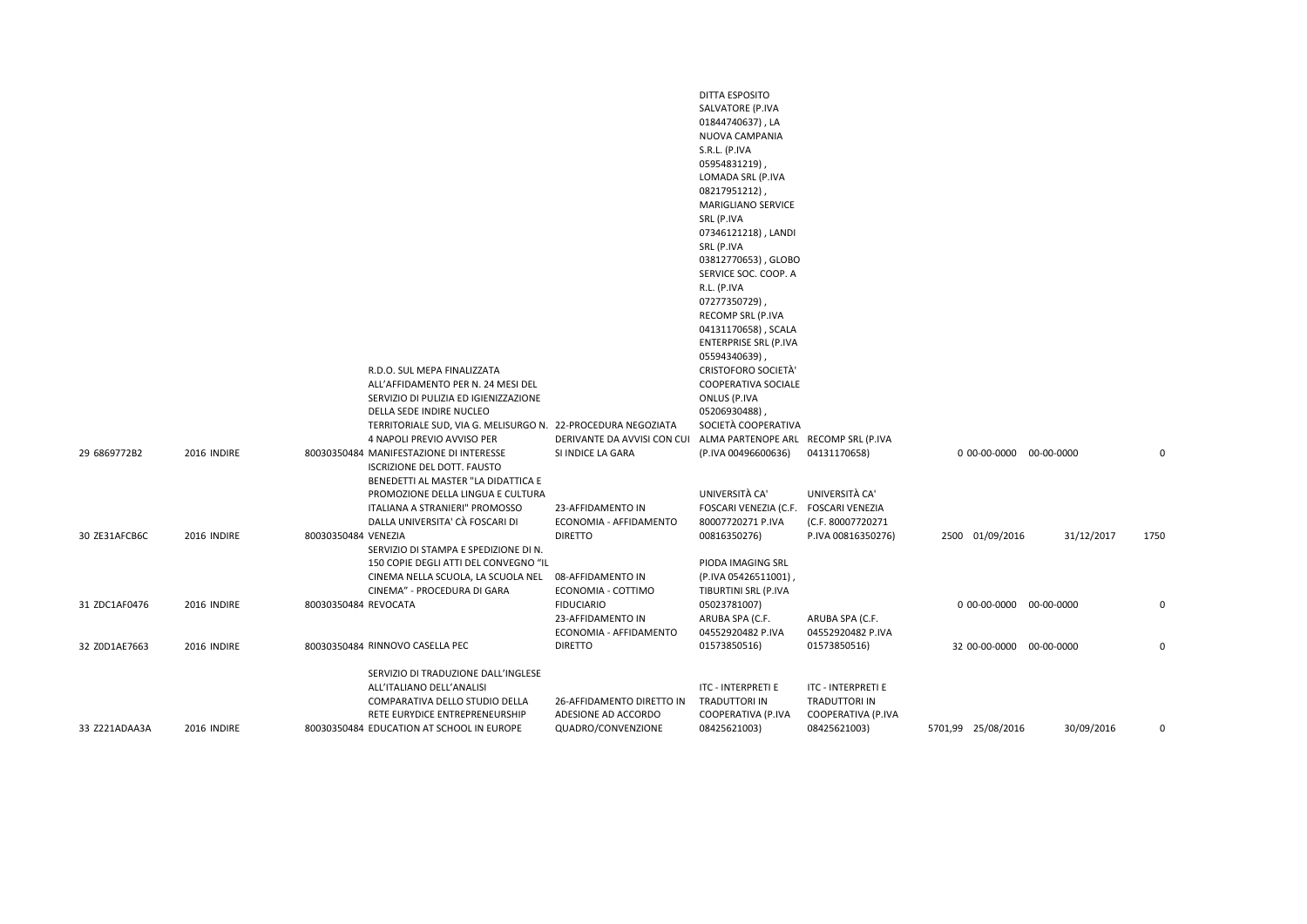|               |             | ACCORDO QUADRO DELLA DURATA DI 3<br>(TRE) ANNI CON 3 (TRE) OPERATORI<br>ECONOMICI PER L'AFFIDAMENTO DEI<br>SERVIZI DI CORREZIONE BOZZE,<br>IMPAGINAZIONE, STAMPA, CONSEGNA,<br>SPEDIZIONE E REALIZZAZIONE IN                                                                                                                                  |                                                                        |                                            |                                            |                         |            |          |
|---------------|-------------|-----------------------------------------------------------------------------------------------------------------------------------------------------------------------------------------------------------------------------------------------------------------------------------------------------------------------------------------------|------------------------------------------------------------------------|--------------------------------------------|--------------------------------------------|-------------------------|------------|----------|
| 34 6772152C9C | 2016 INDIRE | FORMATO EPUB, DI RAPPORTI DI RICERCA<br>80030350484 DI INDIRE ED ERASMUS+<br>GARA DESERTA - PROCEDURA NEGOZIATA<br>TELEMATICA, TRAMITE RDO SU MEPA, EX                                                                                                                                                                                        | 01-PROCEDURA APERTA                                                    |                                            |                                            | 0 00-00-0000 00-00-0000 |            | $\Omega$ |
| 35 Z981B21EF1 | 2016 INDIRE | ART. 36, COMMI 2, LETTERA B) E 6, DEL<br>D.LGS. 50/2016, PER LA FORNITURA DI<br>ATTREZZATURA AUDIOVIDEO. CUP:<br>80030350484 B59J16000280006                                                                                                                                                                                                  | 08-AFFIDAMENTO IN<br>ECONOMIA - COTTIMO<br><b>FIDUCIARIO</b>           |                                            |                                            | 0 00-00-0000 00-00-0000 |            | $\Omega$ |
| 36 692628358B | 2016 INDIRE | PROCEDIMENTO DI ADESIONE ALLA<br>CONVENZIONE CONSIP "ARREDI PER<br>UFFICIO 6" PER LA FORNITURA DEGLI<br>ARREDI DA DESTINARE AI NUOVI LOCALI<br>ADIBITI AD UFFICIO DEL PIANO V DEL<br>NUCLEO TERRITORIALE INDIRE E DELLA<br>80030350484 SEDE ERASMUS+ DI ROMA                                                                                  | 26-AFFIDAMENTO DIRETTO IN<br>ADESIONE AD ACCORDO<br>QUADRO/CONVENZIONE | ARES LINE SPA (P.IVA<br>03161590249)       | ARES LINE SPA (P.IVA<br>03161590249)       | 4530,4 11/01/2017       | 31/05/2017 | $\Omega$ |
| 37 ZE51AFF03D | 2016 INDIRE | GARA DESERTA - AFFIDAMENTO DI UN<br>SERVIZIO DI CATERING, COMPRENSIVO DI<br>COFFEE BREAK E LUNCH PER 40 PERSONE,<br>DA ESPLETARSI PRESSO LA SEDE DI INDIRE<br>A FIRENZE, PER 40 PARTECIPANTI, IL 13 08-AFFIDAMENTO IN<br>SETTEMBRE 2016, NELL'AMBITO DEL KICK- ECONOMIA - COTTIMO<br>80030350484 OFF MEETING ERASMUS+AZIONE CHIAVE FIDUCIARIO |                                                                        |                                            |                                            | 0 00-00-0000 00-00-0000 |            | $\Omega$ |
|               |             | RISTAMPA DI N. 260 COPIE DELLA<br>BROCHURE (CODICE N. 24 ACCORDO<br>QUADRO STIPULATO IL 15.01.2016 AI<br>SENSI DELL'ART. 59 COMMA 6 DEL D.LGS.<br>163/2006 PER L'AFFIDAMENTO DEI<br>SERVIZI TIPOGRAFICI DI INDIRE ED<br>ERASMUS+ PER LA DURATA DI 4                                                                                           | 26-AFFIDAMENTO DIRETTO IN<br>ADESIONE AD ACCORDO                       | MAGGIOLI S.P.A. (C.F.<br>06188330150 P.IVA | MAGGIOLI S.P.A. (C.F.<br>06188330150 P.IVA |                         |            |          |
| 38 ZA51AA5345 | 2016 INDIRE | 80030350484 (QUATTRO) ANNI<br>PROCEDURA NEGOZIATA, AI SENSI<br>DELL'ART. 36, COMMA 2, LETTERA B), DEL<br>D.LGS. 50/2016, PER L'AFFIDAMENTO DEL<br>SERVIZIO DI PUBBLICAZIONE LEGALE<br>MEDIANTE STIPULA DI ACCORDO                                                                                                                             | QUADRO/CONVENZIONE<br>08-AFFIDAMENTO IN<br>ECONOMIA - COTTIMO          | 02066400405)                               | 02066400405)<br>INFO SRL (P.IVA            | 1300 31/07/2016         | 30/08/2016 | 1300     |
| 39 6732870C14 | 2016 INDIRE | 80030350484 QUADRO                                                                                                                                                                                                                                                                                                                            | <b>FIDUCIARIO</b>                                                      | INFO SRL (P.IVA<br>04656100726)            | 04656100726)                               | 12000 22/12/2016        | 22/12/2018 | $\Omega$ |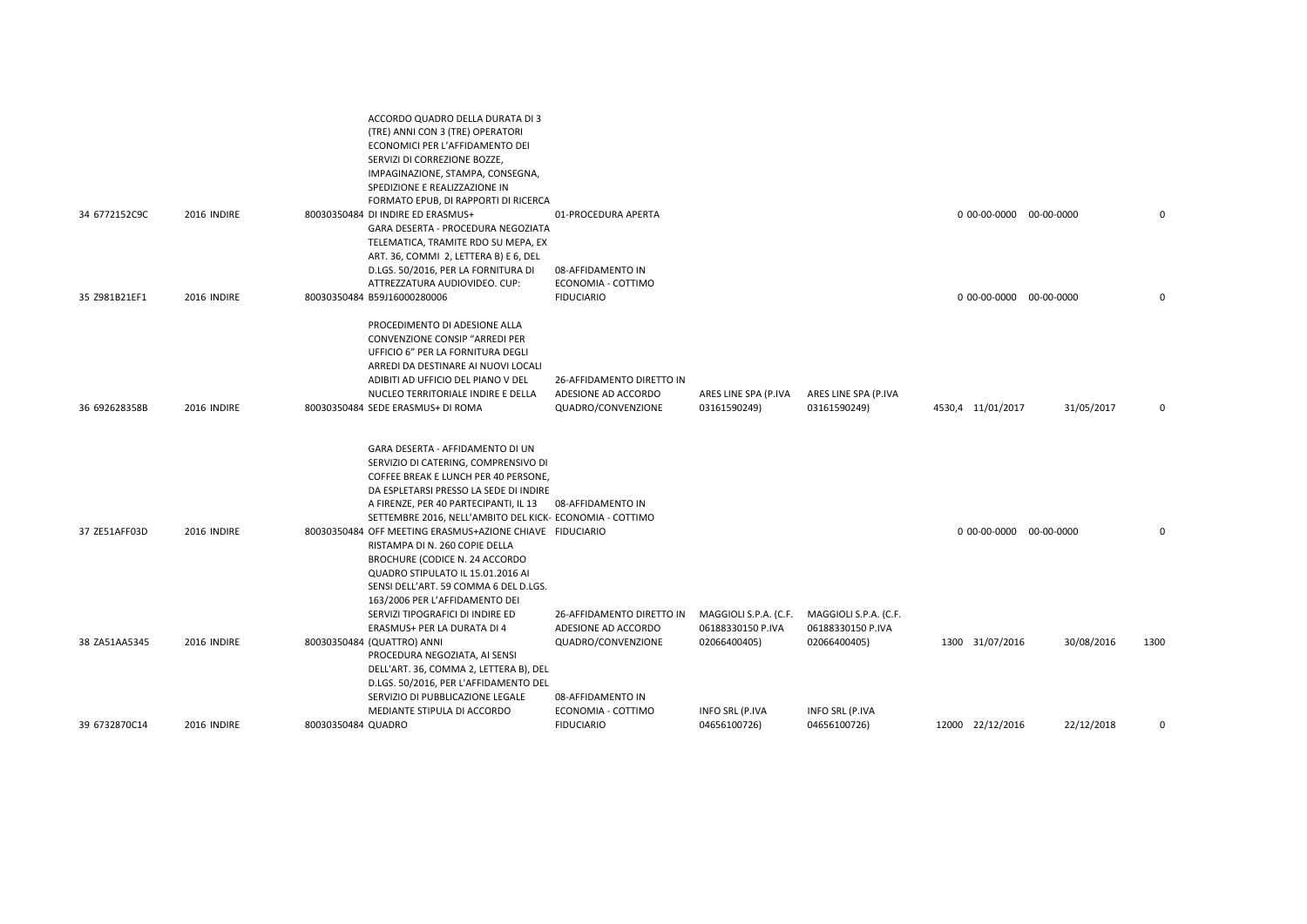| 40 ZBD1AE0020 | 2016 INDIRE | GARA ANDATA DESERTA<br>:ORGANIZZAZIONE DELLA CENA IN<br>OCCASIONE DELL'ANNUALE INCONTRO DI<br>COORDINAMENTO USR REFERENTI<br>ISTITUZIONALI, USR, REFERENTI<br>PEDAGOGICI, AMBASCIATORI<br>80030350484 ETWINNING, 9.09 2016 FIRENZE                                                         | 08-AFFIDAMENTO IN<br>ECONOMIA - COTTIMO<br><b>FIDUCIARIO</b> |                                                                                                                                                                                                                                                                                                                                                                                                                                                                                                                                                     |                                                            | 0 00-00-0000 00-00-0000 |            | 0           |
|---------------|-------------|--------------------------------------------------------------------------------------------------------------------------------------------------------------------------------------------------------------------------------------------------------------------------------------------|--------------------------------------------------------------|-----------------------------------------------------------------------------------------------------------------------------------------------------------------------------------------------------------------------------------------------------------------------------------------------------------------------------------------------------------------------------------------------------------------------------------------------------------------------------------------------------------------------------------------------------|------------------------------------------------------------|-------------------------|------------|-------------|
| 41 Z4818FAC9D | 2016 INDIRE | GARA ANNULLATA - EURYDICE CUP<br>B55F16000000007AFFIDAMENTO PER<br>SERVIZIO DI TRADUZIONE DALL'INGLESE<br>ALL'ITALIANO DEL RAPPORTO EURYDICE<br>ENTEPRENEURSHIP EDUCATION AT<br>80030350484 SCHOOL IN EUROPE                                                                               | 08-AFFIDAMENTO IN<br>ECONOMIA - COTTIMO<br><b>FIDUCIARIO</b> | I.L.S. INTERNATIONAL<br>LANGUAGE SCHOOL<br>(P.IVA 09386910153),<br>LEONILDA LINDA<br><b>INVERSO (P.IVA</b><br>04419230281),<br><b>CASTELLOTTI DANIELE</b><br>(P.IVA 03133820963),<br><b>GRAN SASSO SERVICE</b><br>SRL (P.IVA<br>01812980660),<br><b>BLOOMSBURY SRL</b><br>(P.IVA 02119640684),<br>C.E.T. SRL (P.IVA<br>01669450361), WORLD<br><b>ENGLISH DI ROGER</b><br><b>GORDON TILLEY &amp; C.</b><br>(P.IVA 03341590101),<br>D.A.V. STUDIO DI<br>RICCARDO LAZZARINI<br>(P.IVA 01873080467),<br><b>INTERLANGUAGE SRL</b><br>(P.IVA 01747500369) |                                                            | 0 00-00-0000 00-00-0000 |            | $\mathbf 0$ |
| 42 Z181B790FC | 2016 INDIRE | ISCRIZIONE AL CORSO EROGATO DA<br>MAGGIOLI S.P.A. DAL TITOLO "GLI<br>ACQUISTI DI BENI E SERVIZI INFORMATICI<br>TRA LEGGE DI STABILITÀ 2016, CODICE<br>DEI CONTRATTI PUBBLICI E CAD. CLOUD<br>COMPUTER E CONTRATTI INFORMATICI.", ECONOMIA - AFFIDAMENTO<br>80030350484 BOLOGNA, 11/10/2016 | 23-AFFIDAMENTO IN<br><b>DIRETTO</b>                          | MAGGIOLI S.P.A. (C.F.<br>06188330150 P.IVA<br>02066400405)                                                                                                                                                                                                                                                                                                                                                                                                                                                                                          | MAGGIOLI S.P.A. (C.F.<br>06188330150 P.IVA<br>02066400405) | 1720 11/10/2016         | 11/10/2016 | 1720        |
| 43 Z221C78755 | 2016 INDIRE | SERVIZI AGGIUNTIVI AL SERVIZIO DI<br>CATERING DA SVOLGERSI IN OCCASIONE<br>DEL CONVEGNO INTERNAZIONALE SULLE 23-AFFIDAMENTO IN<br>ARCHITETTURE SCOLASTICHE<br>80030350484 INNOVATIVE - ROMA, 14/12/2016                                                                                    | ECONOMIA - AFFIDAMENTO<br><b>DIRETTO</b>                     | COLASANTI CATERING<br>S.R.L. (P.IVA<br>11009411007)                                                                                                                                                                                                                                                                                                                                                                                                                                                                                                 | COLASANTI<br>CATERING S.R.L.<br>(P.IVA 11009411007)        | 1940 14/12/2016         | 14/12/2016 | 1940        |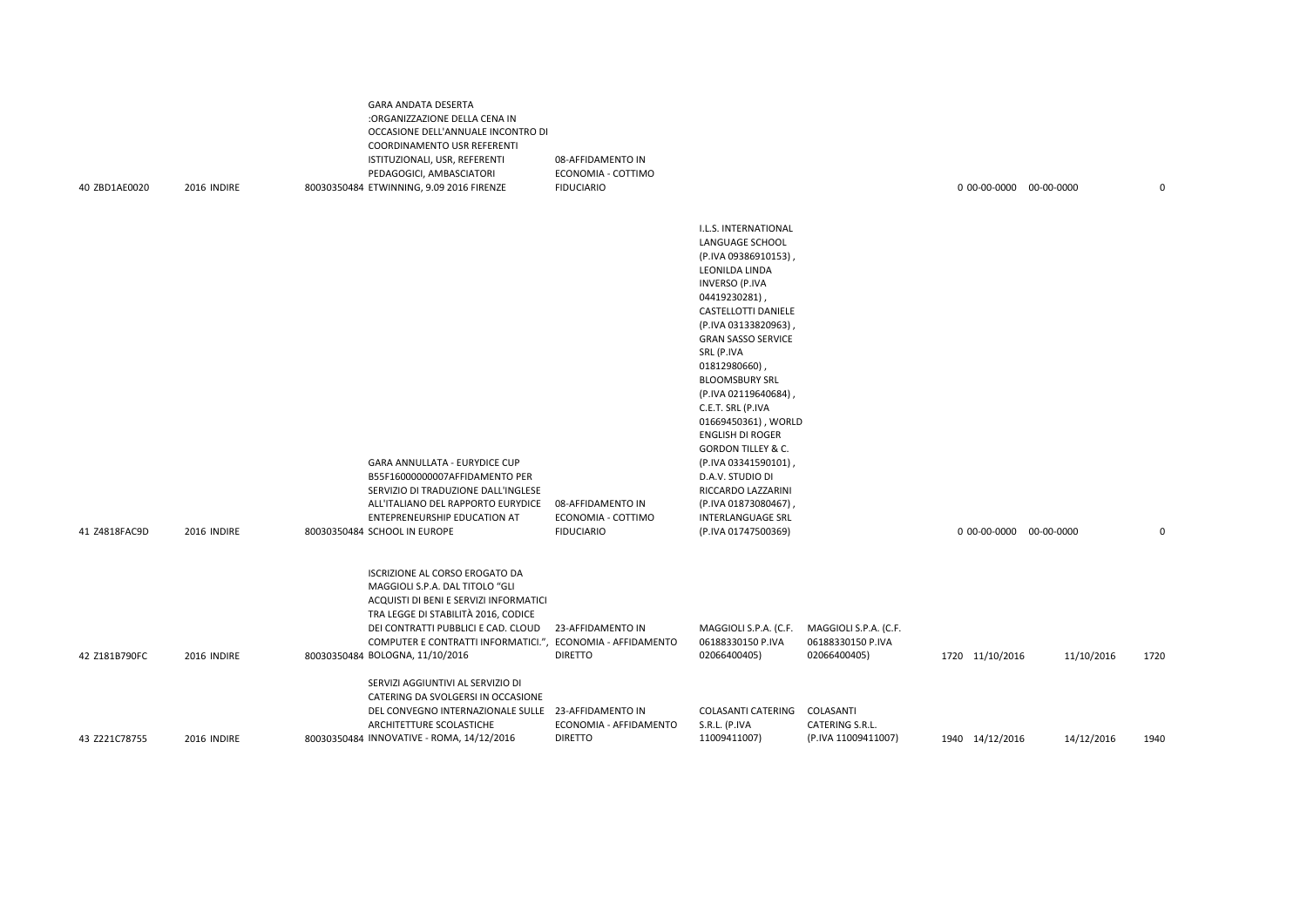| 44 Z221CBEAF3 | 2016 INDIRE |                       | ADESIONE CONVENZIONE CONSIP RETI<br>LOCALI 5 LOTTO 2 PER LA FORNITURA DI<br>N.1 SWITCH CISCO CON RELATIVO<br>SERVIZIO TRIENNALE DI ASSISTENZA E<br>MANUTENZIONE DA ESTENDERE AI N.2<br>SWITCH GIA' IN FUNZIONE PRESSO IL<br>80030350484 DATA CENTER     | 26-AFFIDAMENTO DIRETTO IN<br>ADESIONE AD ACCORDO<br>QUADRO/CONVENZIONE | TELECOM ITALIA SPA<br>(P.IVA 00488410010)                                                                                                                                                                                                                                                                                                                                                                                                                                                                                                         | <b>TELECOM ITALIA SPA</b><br>(P.IVA 00488410010) | 4320 03/01/2017    | 02/07/2017 | 0           |
|---------------|-------------|-----------------------|---------------------------------------------------------------------------------------------------------------------------------------------------------------------------------------------------------------------------------------------------------|------------------------------------------------------------------------|---------------------------------------------------------------------------------------------------------------------------------------------------------------------------------------------------------------------------------------------------------------------------------------------------------------------------------------------------------------------------------------------------------------------------------------------------------------------------------------------------------------------------------------------------|--------------------------------------------------|--------------------|------------|-------------|
| 45 Z2A1AB66F7 | 2016 INDIRE | 80030350484 INTERESSE | PROCEDURA TRAMITE RDO SUL MEPA,<br>PER L'AFFIDAMENTO DEL SERVIZIO DI<br>STAMPA DI N. 2000 COPIE DEL VOLUME<br>REDATTO DAI RICERCATORI DI INDIRE<br>SULL'UTILIZZO DELLE STAMPANTI 3D<br>NEGLI ISTITUTI SCOLASTICI PREVIO<br>AVVISO PER MANIFESTAZIONE DI | 08-AFFIDAMENTO IN<br>ECONOMIA - COTTIMO<br><b>FIDUCIARIO</b>           | <b>ARTI GRAFICHE</b><br>CIANFERONI (P.IVA<br>01744800515), CET-<br><b>CENTRO EDITORIALE</b><br>TOSCANO SAS (P.IVA<br>03387930484)<br>EDIGUIDA SRL (P.IVA<br>02450970658)<br><b>GRAFICHE DESTE SRL</b><br>(P.IVA 07064790723),<br><b>INTERNATIONAL</b><br>PRINTING SRL (P.IVA<br>01978430641)<br>MAGGIOLI S.P.A. (C.F.<br>06188330150 P.IVA<br>02066400405)<br>OFFICINE GRAFICHE<br>GIANNINI E FIGLI (P.IVA<br>00269930632),<br>RUBBETTINO SRL (P.IVA<br>00122460793),<br><b>STABILIMENTO</b><br><b>TIPOGRAFICO DE ROSE</b><br>(P.IVA 01381050788) |                                                  | 4700 13/12/2016    | 13/01/2017 | 0           |
| 46 ZE21C9B01A | 2016 INDIRE |                       | ODA SUL MEPA, AI SENSI DELL'ART. 36,<br>COMMI 2, LETTERA A), E 6, DEL D.LGS. N.<br>50/2016, FINALIZZATO ALL'ACQUISTO DI<br>MATERIALE INFORMATICO PER LE<br>ATTIVITÀ LAVORATIVE DEL GRUPPO DI<br>80030350484 RICERCA DEL PROGETTO "MAKER"                | 23-AFFIDAMENTO IN<br>ECONOMIA - AFFIDAMENTO<br><b>DIRETTO</b>          | MEDIA DIRECT SRL<br>(P.IVA 02409740244)                                                                                                                                                                                                                                                                                                                                                                                                                                                                                                           | MEDIA DIRECT SRL<br>(P.IVA 02409740244)          | 8618,31 29/12/2016 | 23/01/2017 | 0           |
|               |             |                       | AFFIDAMENTO DIRETTO, AI SENSI<br>DELL'ART. 36, COMMA 2, LETTERA A), DEL<br>D.LGS. N. 50/2016, SOSTITUZIONE DELLA<br>LAMPADA DI PROIEZIONE, DEI FILTRI E<br>PULIZIA INTERNA DEL VIDEOPROIETTORE 23-AFFIDAMENTO IN<br>SITUATO AL PRIMO PIANO DELLA SEDE   | ECONOMIA - AFFIDAMENTO                                                 | PROJECT ITALIA SRL                                                                                                                                                                                                                                                                                                                                                                                                                                                                                                                                | PROJECT ITALIA SRL                               |                    |            |             |
| 47 Z771C9DEC2 | 2016 INDIRE |                       | 80030350484 INDIRE DI FIRENZE VIA BUONARROTI,10.<br>AFFIDAMENTO DEL SERVIZIO TAXI                                                                                                                                                                       | <b>DIRETTO</b><br>23-AFFIDAMENTO IN<br>ECONOMIA - AFFIDAMENTO          | (P.IVA 03428790483)<br>CO.TA.FI A R.L (P.IVA                                                                                                                                                                                                                                                                                                                                                                                                                                                                                                      | (P.IVA 03428790483)<br>CO.TA.FI A R.L (P.IVA     | 360 29/12/2016     | 29/12/2016 | 0           |
| 48 Z0C1C9AA63 | 2016 INDIRE |                       | 80030350484 (DICEMBRE 2016)                                                                                                                                                                                                                             | <b>DIRETTO</b>                                                         | 00546820481)                                                                                                                                                                                                                                                                                                                                                                                                                                                                                                                                      | 00546820481)                                     | 3000 29/12/2016    | 31/12/2017 | $\mathbf 0$ |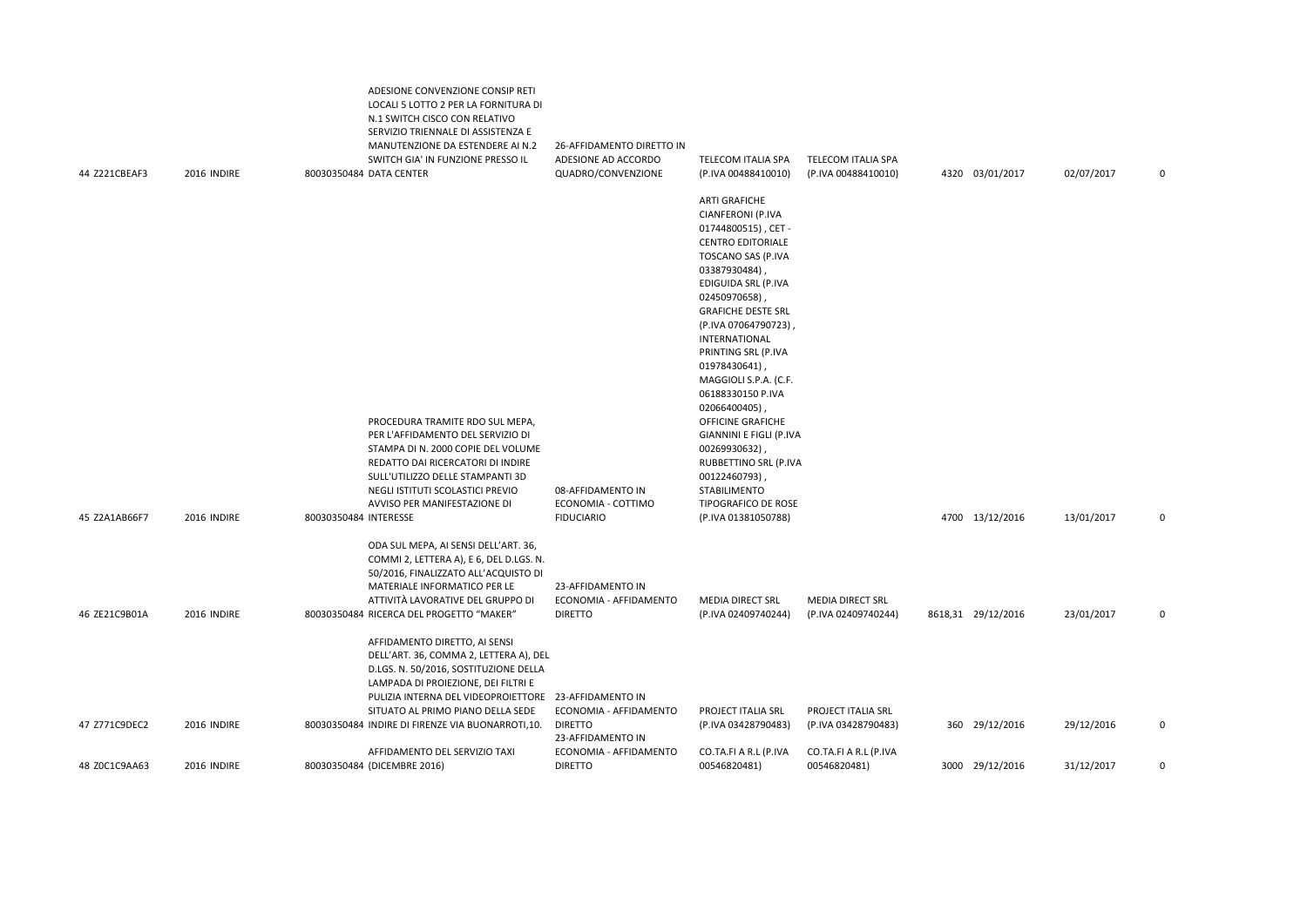| 49 ZD91C6130E | 2016 INDIRE | ALLE ATTIVITÀ DI RICERCA DEL PROGETTO<br>"MIGLIORAMENTO E INNOVAZIONE: DUE 23-AFFIDAMENTO IN<br>APPROCCI AL CAMBIAMENTO SINERGICI O ECONOMIA - AFFIDAMENTO<br>80030350484 DIVERGENTI"                                                                                         | <b>DIRETTO</b>                                                 |                                                                                                                                                     |                                                                                                                      | 466,88 30/12/2016 00-00-0000 |            | 0     |
|---------------|-------------|-------------------------------------------------------------------------------------------------------------------------------------------------------------------------------------------------------------------------------------------------------------------------------|----------------------------------------------------------------|-----------------------------------------------------------------------------------------------------------------------------------------------------|----------------------------------------------------------------------------------------------------------------------|------------------------------|------------|-------|
| 50 ZF91C77CA6 | 2016 INDIRE | AFFILIAZIONE ANNUALE A ICSEI -<br>INTERNATIONAL CONGRESS FOR SCHOOL<br>EFFECTIVENESS AND IMPROVEMENT<br>(CONGRESSO INTERNAZIONALE PER<br>L'EFFICACIA ED IL MIGLIORAMENTO<br>80030350484 SCOLASTICO)<br>ORDINE STAMPA E FORNITURA DI<br>BIGLIETTI DA VISITA PER I DIRIGENTI, I | 23-AFFIDAMENTO IN<br>ECONOMIA - AFFIDAMENTO<br><b>DIRETTO</b>  | ICSEI - INTERNATIONAL CONGRESS FOR<br><b>CONGRESS FOR</b><br><b>SCHOOL</b><br><b>EFFECTIVENESS AND</b><br>IMPROVEMENT (P.IVA<br>estera 04915900092) | ICSEI-<br>INTERNATIONAL<br><b>SCHOOL</b><br>EFFECTIVENESS AND<br><b>IMPROVEMENT</b><br>(P.IVA estera<br>04915900092) | 260 30/12/2016               | 30/12/2017 | 260   |
| 51 ZF71BA97DA | 2016 INDIRE | FUNZIONARI, I RICERCATORI, I TECNOLOGI 26-AFFIDAMENTO DIRETTO IN<br>E UNA PARTE DELL'UFFICIO<br>80030350484 COMUNICAZIONE<br>ACQUISTO N. 4 "CUBETTO PLAY SET -                                                                                                                | ADESIONE AD ACCORDO<br>QUADRO/CONVENZIONE<br>23-AFFIDAMENTO IN | MAGGIOLI S.P.A. (C.F.<br>06188330150 P.IVA<br>02066400405)                                                                                          | MAGGIOLI S.P.A. (C.F.<br>06188330150 P.IVA<br>02066400405)                                                           | 211,61 17/10/2016            | 05/11/2016 | 211,6 |
| 52 ZED1B24F58 | 2016 INDIRE | PRIMO" PER ATTIVITÀ PROGETTO DI<br>80030350484 RICERCA CODING                                                                                                                                                                                                                 | ECONOMIA - AFFIDAMENTO<br><b>DIRETTO</b>                       | <b>MEDIA DIRECT SRL</b><br>(P.IVA 02409740244)                                                                                                      | <b>MEDIA DIRECT SRL</b><br>(P.IVA 02409740244)                                                                       | 736 31/08/2016               | 10/11/2016 | 736   |
| 53 6766978EE3 | 2016 INDIRE | ACCORDO QUADRO DELLA DURATA DI 4<br>(QUATTRO) ANNI CON 3 (TRE) OPERATORI<br>ECONOMICI PER L'AFFIDAMENTO DELLA<br>FORNITURA DI PRODOTTI DI CANCELLERIA<br>E MATERIALE DI FACILE CONSUMO PER LE<br>80030350484 SEDI INDIRE E ERASMUS+                                           | 01-PROCEDURA APERTA                                            | LYRECO ITALIA SRL<br>(P.IVA 11582010150)<br>ICR SPA (P.IVA<br>05466391009), LA<br>PITAGORA (P.IVA<br>03382990400)                                   | LYRECO ITALIA SRL<br>(P.IVA 11582010150)<br>, ICR SPA (P.IVA<br>05466391009), LA<br>PITAGORA (P.IVA<br>03382990400)  | $0$ 22/12/2016               | 22/12/2020 | 0     |
|               |             | AFFIDAMENTO DIRETTO, MEDIANTE ODA<br>SUL MEPA, AI SENSI DELL'ART. 36, COMMI<br>2, LETTERA A), E 6, DEL D.LGS. N. 50/2016,<br>FINALIZZATO ALL'ACQUISTO DI N. 9 SEDIE 23-AFFIDAMENTO IN<br>OPERATIVE DI COLORE NERO PER LA                                                      | ECONOMIA - AFFIDAMENTO                                         |                                                                                                                                                     |                                                                                                                      |                              |            |       |
| 54 ZDB1C7BA2D | 2016 INDIRE | 80030350484 DIREZIONE E L'UFFICIO DEL PERSONALE<br>ACQUISTO BIGLIETTI DA VISITA PER IL                                                                                                                                                                                        | <b>DIRETTO</b><br>23-AFFIDAMENTO IN                            |                                                                                                                                                     |                                                                                                                      | 858,51 21/12/2016            | 27/12/2016 | 0     |
| 55 Z7F1B9779B | 2016 INDIRE | PRESIDENTE, IL DIRETTORE GENERALE E IL ECONOMIA - AFFIDAMENTO<br>80030350484 CDA DELL'ISTITUTO<br>INCONTRO DI LAVORO PREPARATORIO IN<br>FIRENZE PRESSO LA SEDE DELL'AN IN                                                                                                     | <b>DIRETTO</b><br>23-AFFIDAMENTO IN<br>ECONOMIA - AFFIDAMENTO  | CFG SRL (P.IVA<br>06805691000)<br>IL GUELFO BIANCO SRL                                                                                              | CFG SRL (P.IVA<br>06805691000)<br>IL GUELFO BIANCO<br>SRL (P.IVA                                                     | 450 03/10/2016               | 26/10/2016 | 0     |
| 56 ZD31B295CB | 2016 INDIRE | 80030350484 DATA 20/09/2016                                                                                                                                                                                                                                                   | <b>DIRETTO</b>                                                 | (P.IVA 03897890483)                                                                                                                                 | 03897890483)                                                                                                         | 210,9 19/09/2016             | 20/09/2016 | 210,9 |

FORNITURA DI N.8 VOLUMI, NECESSARI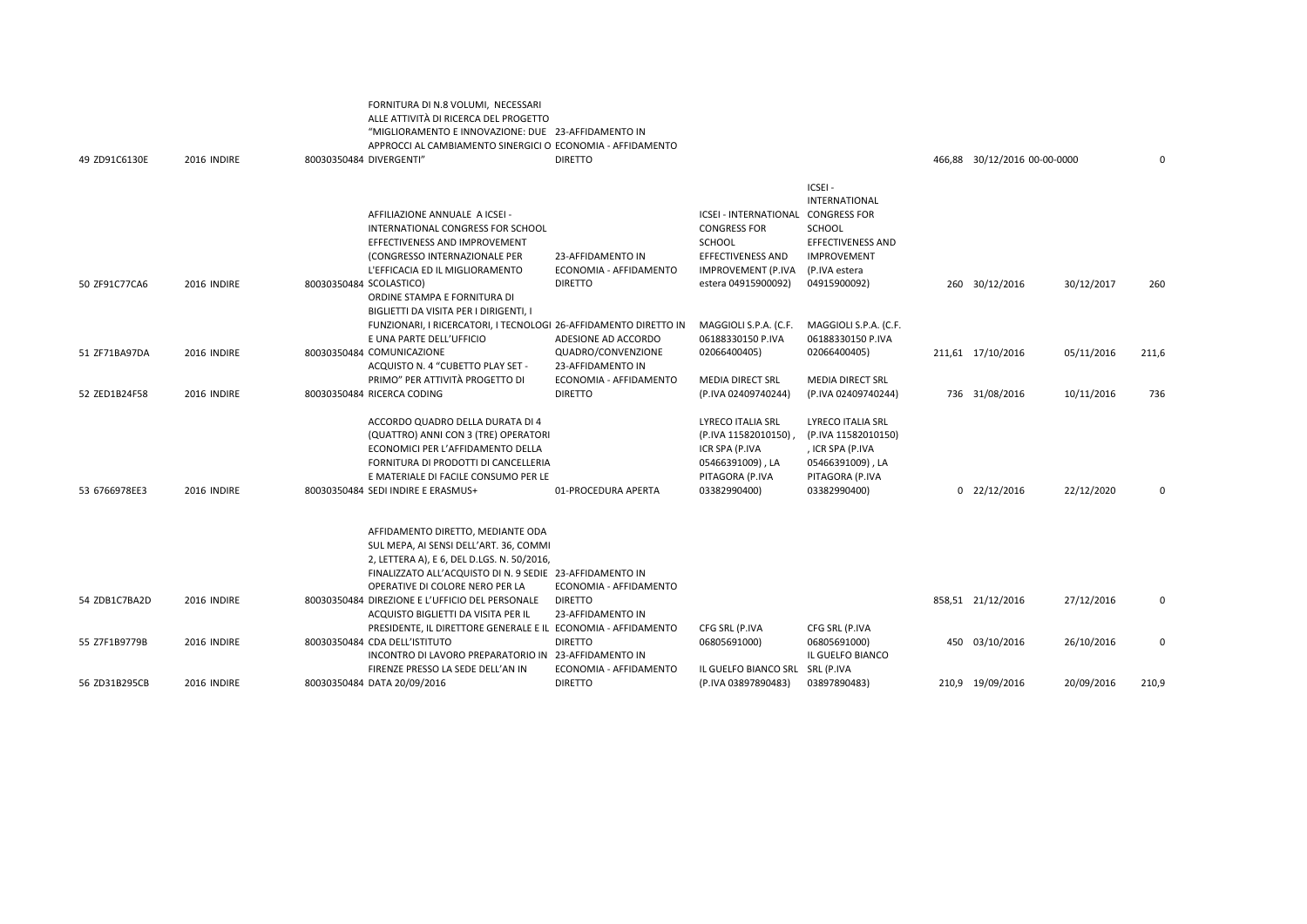|               |             | AFFIDAMENTO SINGOLO APPALTO PER<br>VARIE TRADUZIONI MULTILINGUE ATTI<br>CONVEGNO "ARCHITETTURE<br>SCOLASTICHE", BASATO SULL'ACCORDO<br>QUADRO STIPULATO IL 07.06.2016 AI<br>SENSI DELL'ART. 59 COMMA 6 DEL D.LGS.<br>163/2006 PER L'AFFIDAMENTO DEI<br>SERVIZI DI TRADUZIONE TESTI DI INDIRE<br>ED ERASMUS+ PER LA DURATA DI 4<br>(QUATTRO) ANNI [CIG ORIGINARIO:                                                                                                                        | 23-AFFIDAMENTO IN<br>ECONOMIA - AFFIDAMENTO                   | <b>ITC - INTERPRETI E</b><br>TRADUTTORI IN<br>COOPERATIVA (P.IVA                                                                                                                                      | ITC - INTERPRETI E<br>TRADUTTORI IN<br>COOPERATIVA (P.IVA                           |                   |            |             |
|---------------|-------------|------------------------------------------------------------------------------------------------------------------------------------------------------------------------------------------------------------------------------------------------------------------------------------------------------------------------------------------------------------------------------------------------------------------------------------------------------------------------------------------|---------------------------------------------------------------|-------------------------------------------------------------------------------------------------------------------------------------------------------------------------------------------------------|-------------------------------------------------------------------------------------|-------------------|------------|-------------|
| 57 ZCD1C24D00 | 2016 INDIRE | 80030350484 6395216B2F] CIG DERIVATO: ZCD1C24D00 DIRETTO                                                                                                                                                                                                                                                                                                                                                                                                                                 |                                                               | 08425621003)                                                                                                                                                                                          | 08425621003)                                                                        | 2942 13/12/2016   | 28/02/2017 | 0           |
| 58 ZF01AC2E6C | 2016 INDIRE | AFFIDAMENTO SINGOLO APPALTO PER<br>TRADUZIONE ITALIANO-INGLESE DEL SITO<br>ISTITUZIONALE DELL'ENTE<br>WWW.INDIRE.IT, BASATO SULL'ACCORDO ADESIONE AD ACCORDO<br>80030350484 QUADRO                                                                                                                                                                                                                                                                                                       | 26-AFFIDAMENTO DIRETTO IN<br>QUADRO/CONVENZIONE               | ITC - INTERPRETI E<br>TRADUTTORI IN<br>COOPERATIVA (P.IVA<br>08425621003)                                                                                                                             | ITC - INTERPRETI E<br><b>TRADUTTORI IN</b><br>COOPERATIVA (P.IVA<br>08425621003)    | 2492 07/06/2016   | 30/09/2016 | 2492        |
| 59 Z8B1C2306D | 2016 INDIRE | INCARICO PER VERIFICA E VALUTAZIONE<br>DELLA DOCUMENTAZIONE GIÀ<br>PRODOTTA DALL'AMMINISTRAZIONE<br>RELATIVAMENTE ALL'ACQUISIZIONE DEL<br>CERTIFICATO PREVENZIONE INCENDI PER 23-AFFIDAMENTO IN<br>PALAZZO GERINI, VIA M. BUONARROTI, N. ECONOMIA - AFFIDAMENTO<br>80030350484 10 - FIRENZE<br>SERVIZIO DI STAMPA DI N. 150 COPIE DEL<br>REPORT FINALE DEL PROGETTO "VALES"<br>(ISTITUZIONI SCOLASTICHE REGIONI<br>OBIETTIVO CONVERGENZA E CENTRO<br>NORD) E SUCCESSIVA SPEDIZIONE A PIÙ | <b>DIRETTO</b><br>23-AFFIDAMENTO IN                           | <b>INGEGNERE ANCILLA</b><br>BARNINI (C.F.<br>BRNNLL79A59D403H<br>P.IVA 06615060487)<br>EDI TOSCANA SRL<br>(P.IVA 05728640482)<br>STUDIOWIKI PROGETTI<br>PER LA<br>COMUNICAZIONE<br>(P.IVA 01633810096 | <b>INGEGNERE ANCILLA</b><br>BARNINI (C.F.<br>BRNNLL79A59D403H<br>P.IVA 06615060487) | 2940 01/12/2016   | 01/01/2017 | 0           |
|               | 2016 INDIRE | DESTINATARI IN ITALIA PREVIO AVVISO                                                                                                                                                                                                                                                                                                                                                                                                                                                      | ECONOMIA - AFFIDAMENTO<br><b>DIRETTO</b>                      | P.IVA estera                                                                                                                                                                                          | <b>EDI TOSCANA SRL</b>                                                              |                   |            |             |
| 60 Z541AF0CE8 |             | 80030350484 PER MANIFESTAZIONE DI INTERESSE                                                                                                                                                                                                                                                                                                                                                                                                                                              | 26-AFFIDAMENTO DIRETTO IN                                     | 01633810096)<br>MAGGIOLI S.P.A. (C.F.                                                                                                                                                                 | (P.IVA 05728640482)<br>MAGGIOLI S.P.A. (C.F.                                        | 2799 12/12/2016   | 12/01/2017 | 0           |
| 61 Z521BD509D | 2016 INDIRE | STAMPA PUBBLICAZIONE EURYDICE DA<br>80030350484 UTILIZZARE PER EVENTI ED INIZIATIVE<br>ODA SU MEPA PER SERVIZIO CATERING IL                                                                                                                                                                                                                                                                                                                                                              | ADESIONE AD ACCORDO<br>QUADRO/CONVENZIONE                     | 06188330150 P.IVA<br>02066400405)                                                                                                                                                                     | 06188330150 P.IVA<br>02066400405)                                                   | 1886,6 21/11/2016 | 15/02/2017 | $\mathbf 0$ |
| 62 Z7A1A25921 | 2016 INDIRE | 16 E IL 17 GIUGNO C/O INDIRE PER<br>INCONTRO PRESIDENTE E RICERCATORI E ECONOMIA - AFFIDAMENTO<br>80030350484 TECNOLOGI                                                                                                                                                                                                                                                                                                                                                                  | 23-AFFIDAMENTO IN<br><b>DIRETTO</b>                           | <b>DELIZIE DELIZIOSE</b><br>CATERING SRL (P.IVA<br>05934710483)                                                                                                                                       | <b>DELIZIE DELIZIOSE</b><br>CATERING SRL (P.IVA<br>05934710483)                     | 1300 16/06/2016   | 17/06/2016 | 1300        |
| 63 Z781C141F4 | 2016 INDIRE | ACQUISTO VARI PRODOTTI HD NECESSARI<br>PER LA PRODUZIONE DI MATERIALI<br>MULTIMEDIALI CONNESSI ALLE ATTIVITÀ<br>SVOLTE NEL PROGETTO "ARCHITETTURE<br>SCOLASTICHE" - CIG: Z781C141F4 - CUP:<br>80030350484 B55I15000360001                                                                                                                                                                                                                                                                | 23-AFFIDAMENTO IN<br>ECONOMIA - AFFIDAMENTO<br><b>DIRETTO</b> | RBR ALTAIR SRL (P.IVA<br>02223630480)                                                                                                                                                                 | RBR ALTAIR SRL<br>(P.IVA 02223630480)                                               | 1284 13/12/2016   | 23/12/2016 | $\Omega$    |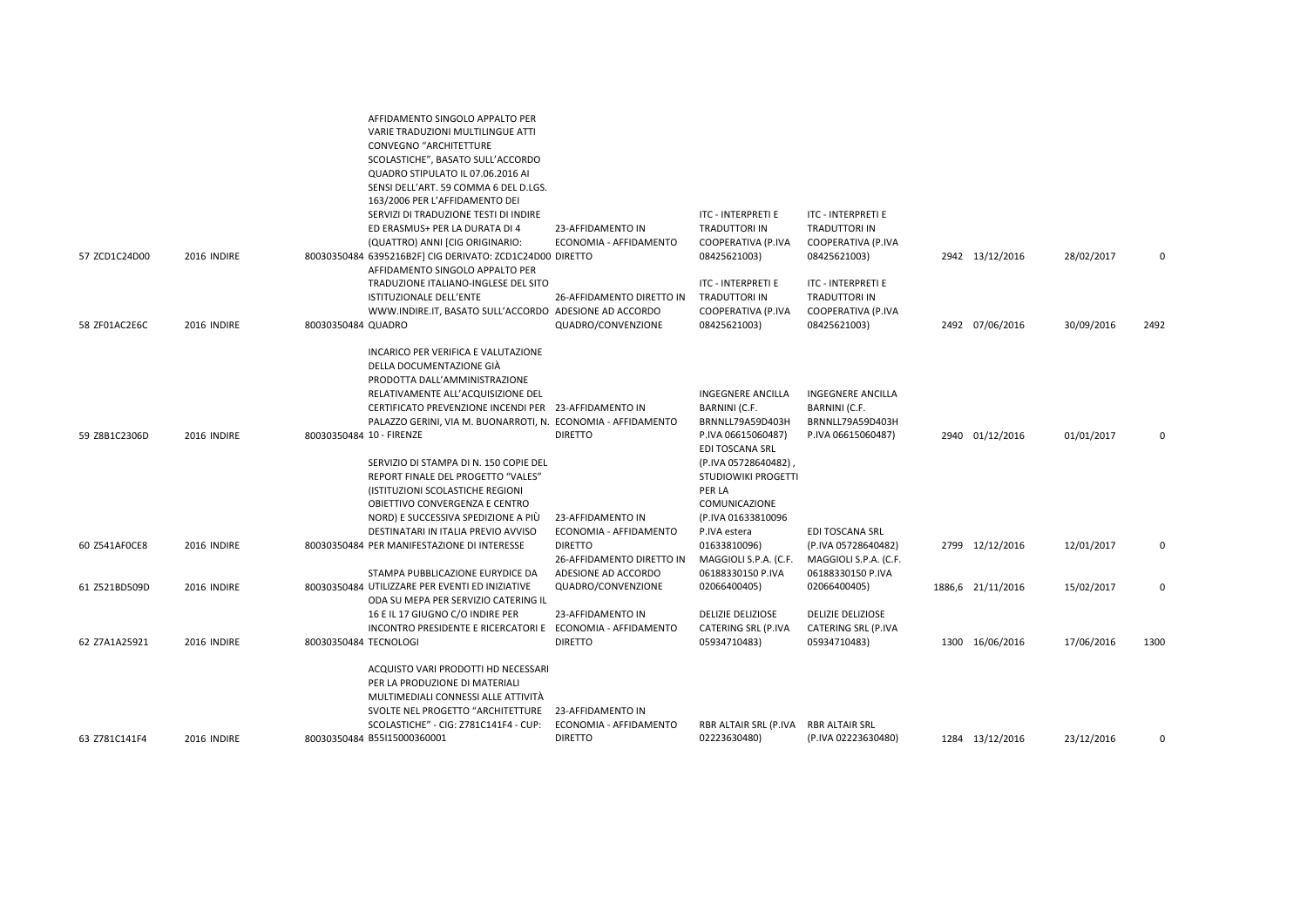| 64 ZCD1C55297 | 2016 INDIRE | PARTECIPAZIONE DEI DIPENDENTI CECILIA<br>CIARI, ANTONIETTA MONICA LA POLLA E<br>SERENA TERENZI AL CORSO DI<br>FORMAZIONE DAL TITOLO "FATTURA<br>ELETTRONICA: I NUOVI SCARTI DEL SDI, LE<br>SCADENZE DI DICEMBRE E LE<br>PROSPETTIVE 2017" (ROMA, 20<br>80030350484 DICEMBRE 2017) | 23-AFFIDAMENTO IN<br>ECONOMIA - AFFIDAMENTO<br><b>DIRETTO</b> | ITA SRL (P.IVA<br>01593590605)            | ITA SRL (P.IVA<br>01593590605)            | 2422,5 20/12/2016            | 20/12/2016 | 0        |
|---------------|-------------|-----------------------------------------------------------------------------------------------------------------------------------------------------------------------------------------------------------------------------------------------------------------------------------|---------------------------------------------------------------|-------------------------------------------|-------------------------------------------|------------------------------|------------|----------|
|               |             | ACQUISTO DI N. 10 STAMPANTI 3D E N. 1<br>GO PRO HD QUALI PREMI NAZIONALI PER<br>I PROGETTI ETWINNING E PER IL<br><b>CONCOROSO FOTOGRAFICO ONLINE "</b><br>SCATTA ETWINNING", TRAMITE ODA SU                                                                                       | 23-AFFIDAMENTO IN                                             |                                           |                                           |                              |            |          |
|               |             | MEPA A SEGUITO DI GARA ANDATA                                                                                                                                                                                                                                                     | ECONOMIA - AFFIDAMENTO                                        | C2 SRL (P.IVA                             | C2 SRL (P.IVA                             |                              |            |          |
| 65 Z9E1C1E42B | 2016 INDIRE | 80030350484 DESERTA<br>ACQUISTO DI N. 1 APPLE IPHONE 7 PLUS                                                                                                                                                                                                                       | <b>DIRETTO</b><br>23-AFFIDAMENTO IN                           | 01121130197)                              | 01121130197)                              | 6770 06/12/2016              | 05/01/2017 | 0        |
|               |             | NERO DA DESTINARE AL DIRETTORE                                                                                                                                                                                                                                                    | ECONOMIA - AFFIDAMENTO                                        | SIGMA SERVICE SRL                         | SIGMA SERVICE SRL                         |                              |            |          |
| 66 Z5F1C38298 | 2016 INDIRE | 80030350484 GENERALE DELL'ENTE                                                                                                                                                                                                                                                    | <b>DIRETTO</b><br>23-AFFIDAMENTO IN                           | (P.IVA 07785971008)                       | (P.IVA 07785971008)                       | 888,02 28/11/2016 00-00-0000 |            | $\Omega$ |
|               |             | FORNITURA DI UNA DOTAZIONE TECNICA                                                                                                                                                                                                                                                | ECONOMIA - AFFIDAMENTO                                        | <b>GARGIULO SERVICE SAS</b>               |                                           |                              |            |          |
| 67 Z5C1B9DEED | 2016 INDIRE | 80030350484 PER IL NUCLEO TERRITORIALE SUD<br>SERVIZI TECNICI E DI TRADUZIONE DA<br>SVOLGERSI IN OCCASIONE DEL<br>CONVEGNO INTERNAZIONALE SULLE                                                                                                                                   | <b>DIRETTO</b>                                                | (P.IVA 03028091217)                       |                                           | 1058 02/12/2016 00-00-0000   |            | 1058     |
|               |             | ARCHITETTURE SCOLASTICHE<br>INNOVATIVE CHE SI TERRÀ A ROMA IL                                                                                                                                                                                                                     | 23-AFFIDAMENTO IN<br>ECONOMIA - AFFIDAMENTO                   | <b>DESA TECHNOLOGIES</b><br>S.R.L. (P.IVA | <b>DESA TECHNOLOGIES</b><br>S.R.L. (P.IVA |                              |            |          |
| 68 Z741C0304E | 2016 INDIRE | 80030350484 14/12/2016<br>SERVIZIO DI PUBBLICAZIONE DELL'AVVISO<br>DI GARA SUL PORTALE IOL (INSERZIONI<br>ON-LINE IN GAZZETTA UFFICIALE)<br>DELL'ISTITUTO POLIGRAFICO E ZECCA                                                                                                     | <b>DIRETTO</b>                                                | 10768821000)                              | 10768821000)                              | 8200 14/12/2016              | 14/12/2016 | 8200     |
|               |             | DELLO STATO RELATIVO ALLA                                                                                                                                                                                                                                                         |                                                               |                                           | <b>ISTITUTO</b>                           |                              |            |          |
|               |             | PROCEDURA DI GARA PER                                                                                                                                                                                                                                                             |                                                               | ISTITUTO POLIGRAFICO POLIGRAFICO E        |                                           |                              |            |          |
|               |             | L'AFFIDAMENTO DEI SERVIZI DI                                                                                                                                                                                                                                                      | 23-AFFIDAMENTO IN                                             | E ZECCA DELLO STATO                       | <b>ZECCA DELLO STATO</b>                  |                              |            |          |
|               |             | CORREZIONE BOZZE, IMPAGINAZIONE,                                                                                                                                                                                                                                                  | ECONOMIA - AFFIDAMENTO                                        | (C.F. 00399810589                         | (C.F. 00399810589                         |                              |            |          |
| 69 ZE41B320B3 | 2016 INDIRE | 80030350484 STAMPA                                                                                                                                                                                                                                                                | <b>DIRETTO</b>                                                | P.IVA 00880711007)                        | P.IVA 00880711007)                        | 325,06 04/10/2016            | 07/10/2016 | 325,06   |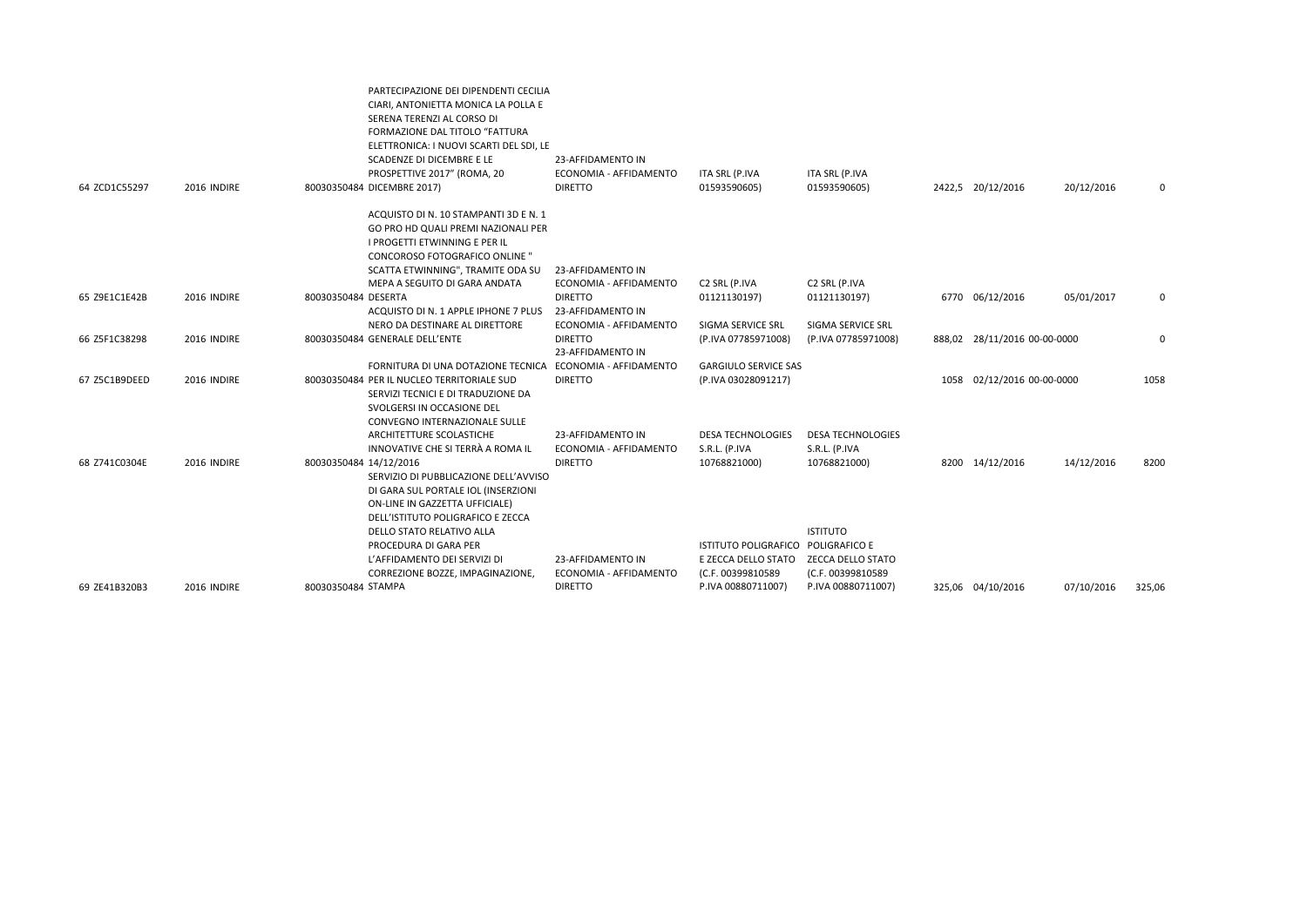|                                |                            | AFFIDAMENTO DEL SERVIZIO DI CATERING<br>PER FOCUS GROUP PREVIO AVVISO DI<br>MANIFESTAZIONE DI INTERESSE - 30                                                                                    | 08-AFFIDAMENTO IN<br>ECONOMIA - COTTIMO   | والمحامر والمحاف والمستملم<br>03521670483),<br>ZENZERO<br><b>COOPERATIVA R.L.</b><br>(P.IVA 05625030480),<br>ALIANTE CATERING ED<br>EVENTI SRL (P.IVA<br>06181090488), LO<br><b>SCALCO SRL (P.IVA</b><br>04314640485),<br>PASTICCERIA BAR<br>CIAPETTI B.B.D. SRL<br>(P.IVA 05201620480),<br>DELIZIA E RICEVIMENTI<br>(P.IVA 04608800480),<br><b>DELIZIE DELIZIOSE</b><br>CATERING SRL (P.IVA<br>05934710483), CAFFE'<br>GIACOSA (P.IVA<br>00542650486),<br>I'CUSSINO DI<br>COLOMBINI & C. (P.IVA<br>06248170489),<br>L'ESSENZA 2 (P.IVA<br>05971950489), CAFFE'<br>NERI DI BELLESI<br>SIMONE (P.IVA | PASTICCERIA BAR<br>CIAPETTI B.B.D. SRL                                                                                                                                                                                                                                                                                                                                                                                                                                                                                                         |                   |                        |                                          |      |
|--------------------------------|----------------------------|-------------------------------------------------------------------------------------------------------------------------------------------------------------------------------------------------|-------------------------------------------|-----------------------------------------------------------------------------------------------------------------------------------------------------------------------------------------------------------------------------------------------------------------------------------------------------------------------------------------------------------------------------------------------------------------------------------------------------------------------------------------------------------------------------------------------------------------------------------------------------|------------------------------------------------------------------------------------------------------------------------------------------------------------------------------------------------------------------------------------------------------------------------------------------------------------------------------------------------------------------------------------------------------------------------------------------------------------------------------------------------------------------------------------------------|-------------------|------------------------|------------------------------------------|------|
| 70 Z161BCE34C<br>71 Z201AA7DDC | 2016 INDIRE<br>2016 INDIRE | 80030350484 NOVEMBRE 2016<br>AFFIDAMENTO DEI SERVIZIO NAVETTA<br>PER IL SEMINARIO "EDUCARE IL<br>TERRITORIO AD UN AMBIENTE SANO E<br>SOSTENIBILE - FONDO, 27 E 28<br>80030350484 SETTEMBRE 2016 | <b>FIDUCIARIO</b><br>CUP B59G16000000007. | 05651370487), TEA<br>08-AFFIDAMENTO IN<br>ECONOMIA - COTTIMO MAGELLANO (P.IVA<br><b>FIDUCIARIO</b>                                                                                                                                                                                                                                                                                                                                                                                                                                                                                                  | (P.IVA 05201620480)<br>AUTOTRASPORTI<br>PEZZELATO (P.IVA<br>02562670246),<br><b>AUTOSERVIZI</b><br><b>BARATTO SRL (P.IVA</b><br>00254020266)<br>AUTOSERVIZI DI<br><b>MARTELLI MARCO</b><br>(P.IVA 04538450265)<br>, AUTOSERVIZI<br>ZAMBETTI (P.IVA<br>02257280160), S.A.F.<br>SOCIETA'<br><b>AUTOSERVIZI</b><br><b>FONTANETO SRL</b><br>(P.IVA 00113970032)<br>, GEM AUTOSERVIZI<br>SNC DI ROCCHI G. E<br>MAZZOTTI M. (P.IVA<br>03982760401)<br>PAOLO GREGORIO<br><b>AUTONOLEGGIO</b><br>(P.IVA 03021360049)<br>, AUTONOLEGGIO<br>02110440423) | <b>AUTOTRASPO</b> | 448 30/11/2016<br>1450 | 30/11/2016<br>448<br>27/09/2016 ######## | 1450 |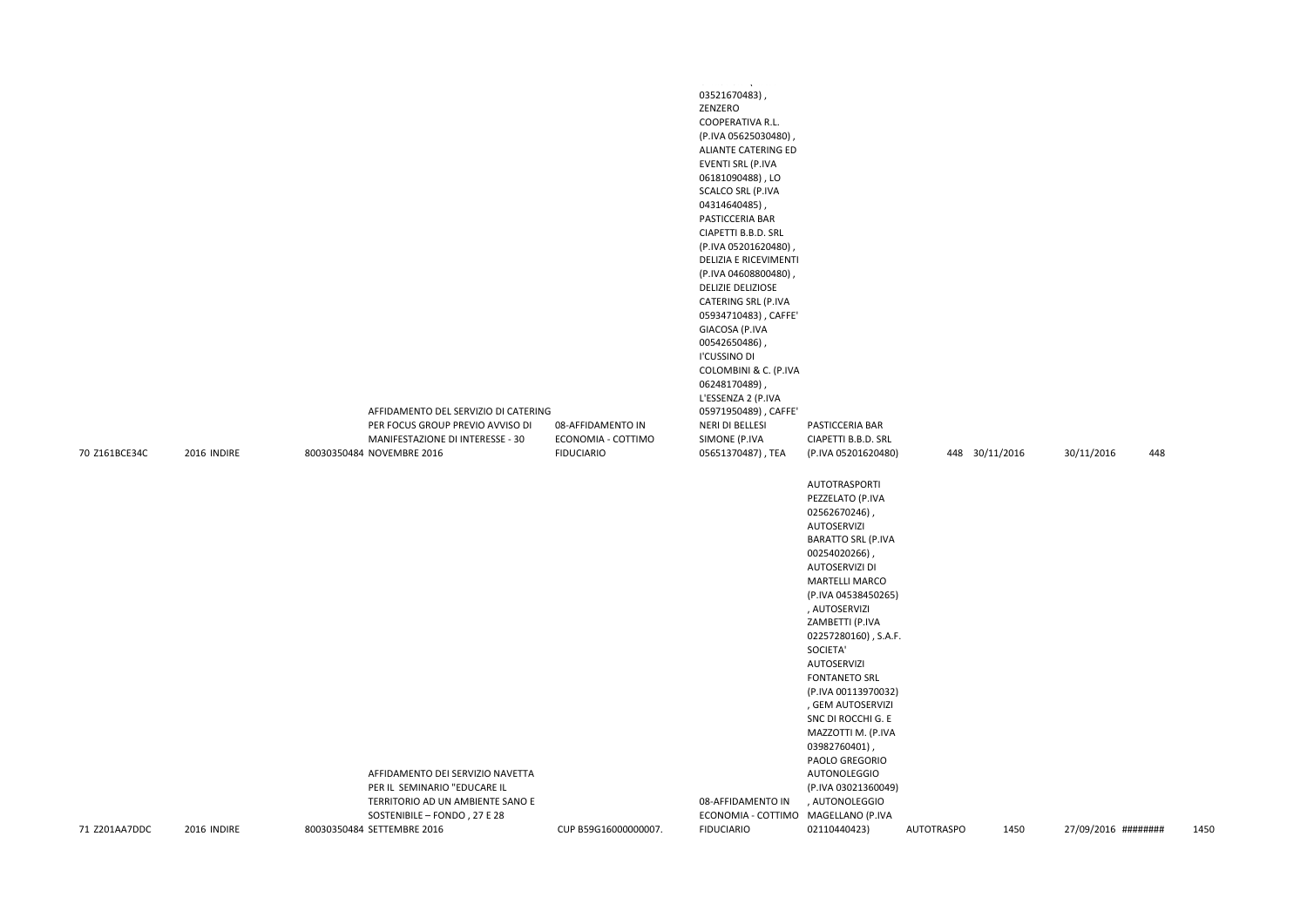| 72 Z251AFF074 | 2016 INDIRE | AFFIDAMENTO DI N. 2 SERVIZI DI<br>CATERING DA ESPLETARSI PRESSO LA<br>RAPPRESENTANZA DELLA CE IN ITALIA A<br>ROMA, PER 30 PARTECIPANTI OGNUNO,<br>NEI GIORNI 27 SETTEMBRE 2016 E 25<br>80030350484 OTTOBRE 2016.                                                      | 08-AFFIDAMENTO IN<br>ECONOMIA - COTTIMO<br><b>FIDUCIARIO</b>  | (P.IVA 03901021000),<br><b>STUDIO MORETTO</b><br><b>GROUP SRL (P.IVA</b><br>02936070982), CAFFE'<br>LEMBO (P.IVA<br>12722841009), LA<br>MONDIAL (P.IVA<br>00486270630), LSG<br>(P.IVA 09100711002) | <b>GIOLITTI CATERING</b><br>SRL (P.IVA<br>03901021000) | 1550 27/09/2016              | 25/10/2016 | 1550 |
|---------------|-------------|-----------------------------------------------------------------------------------------------------------------------------------------------------------------------------------------------------------------------------------------------------------------------|---------------------------------------------------------------|----------------------------------------------------------------------------------------------------------------------------------------------------------------------------------------------------|--------------------------------------------------------|------------------------------|------------|------|
| 73 ZD21B929F8 | 2016 INDIRE | SERVIZIO DI VERIFICA MESSA A TERRA<br>DELL'IMPIANTO ELETTRICO PER LA SEDE<br>INDIRE VIA BUONARROTI 10 FIRENZE E<br>PER LA SEDE ERASMUS+ VIA LOMBROSO<br>80030350484 6/15 FIRENZE                                                                                      | 23-AFFIDAMENTO IN<br>ECONOMIA - AFFIDAMENTO<br><b>DIRETTO</b> | VEC SRL (P.IVA<br>05769000489)                                                                                                                                                                     | VEC SRL (P.IVA<br>05769000489)                         | 1198,5 24/11/2016 00-00-0000 |            | 0    |
|               |             | INCARICO DI COORDINAMENTO DELLA<br>SICUREZZA IN FASE DI ESECUZIONE<br>RELATIVO AI LAVORI DI MANUTENZIONE E<br>SISTEMAZIONE DEI LOCALI SITI<br>NELL'IMMOBILE DI VIA LOMBROSO NR. 6- 23-AFFIDAMENTO IN<br>11/VIA CESALPINO NR. 9/ABC - FIRENZE - ECONOMIA - AFFIDAMENTO |                                                               |                                                                                                                                                                                                    |                                                        |                              |            |      |
| 74 Z071C09C31 | 2016 INDIRE | 80030350484 (CIG: Z071C09C31)<br>SERVIZIO ANNUALE COMPRENSIVO DI 5<br>INTERVENTI DI PULIZIA GIARDINO PRESSO 23-AFFIDAMENTO IN                                                                                                                                         | <b>DIRETTO</b>                                                | SOCIETA' COOPERATIVA COOPERATIVA<br>SOCIALE LIBERTA'                                                                                                                                               | SOCIETA'<br>SOCIALE LIBERTA'                           | 11500 29/11/2016 00-00-0000  |            | 0    |
| 75 Z501B73A1C | 2016 INDIRE | SEDE SITA IN VIA LEOPARDI, 19 - MESTRE ECONOMIA - AFFIDAMENTO<br>80030350484 (VE)<br>SERVIZIO CATERING PRESSO LA FACOLTÀ                                                                                                                                              | <b>DIRETTO</b>                                                | ONLUS (P.IVA<br>00703690271)                                                                                                                                                                       | ONLUS (P.IVA<br>00703690271)                           | 1280 14/11/2016              | 14/11/2017 | 0    |
| 76 Z961BA9638 | 2016 INDIRE | DI ARCHITETTURA (SEDE DI FONTANELLA 23-AFFIDAMENTO IN<br>BORGHESE) - "SAPIENZA" UNIVERSITÀ DI ECONOMIA - AFFIDAMENTO<br>80030350484 ROMA<br>SERVIZIO DI CATERING NELL'AMBITO<br>DELLA CERIMONIA DI PREMIAZIONE PER                                                    | <b>DIRETTO</b><br>23-AFFIDAMENTO IN                           | <b>BAR BANQUETING</b><br>S.R.L. (P.IVA<br>08911981002)                                                                                                                                             | <b>BAR BANQUETING</b><br>S.R.L. (P.IVA<br>08911981002) | 2649 01/12/2016              | 01/12/2016 | 0    |
| 77 Z311BA780E | 2016 INDIRE | IL LABEL EUROPEO DELLE LINGUE, ROMA ECONOMIA - AFFIDAMENTO<br>80030350484 2.12.2016                                                                                                                                                                                   | <b>DIRETTO</b>                                                | LUNA ROSSA SRL (P.IVA<br>08654571002)                                                                                                                                                              |                                                        | 1790 02/12/2016              | 02/12/2016 | 0    |
| 78 Z831A863CB | 2016 INDIRE | ACQUISTO DI N. 2 LICENZE MICROSOFT<br>SQLSVRS STANDARD EDITION CORE 2016<br>PER LE ATTIVITÀ DI SUPPORTO A<br>TELECONFERENZE, SESSIONI DI E-<br>LEARNING E CREAZIONI DI CONTENUTI<br>80030350484 COLLABORATIVI                                                         | 23-AFFIDAMENTO IN<br>ECONOMIA - AFFIDAMENTO<br><b>DIRETTO</b> | DPS INFORMATICA SNC<br>DI PRESELLO GIANNI &<br>C. (P.IVA 01486330309)                                                                                                                              |                                                        | 1699,86 14/11/2016           | 30/11/2016 |      |

GIOLITTI CATERING SRL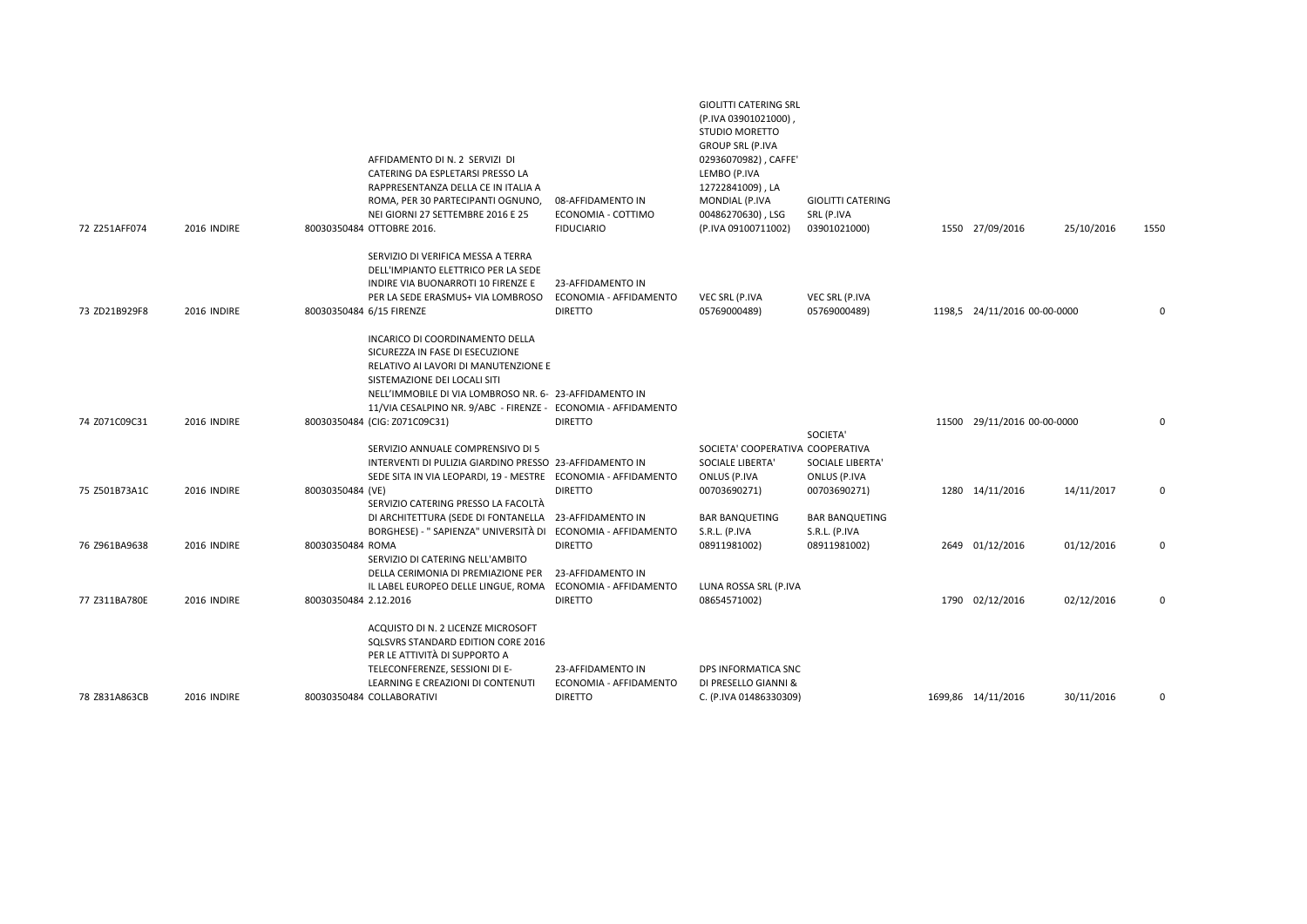| 79 Z7A1B45955 | 2016 INDIRE | SERVIZIO DI STAMPA E SPEDIZIONE DI N.<br>1000 COPIE DEL N.33 DEL "QUADERNO DI<br>EURYDICE", LA PROFESSIONE DOCENTE IN 08-AFFIDAMENTO IN<br>EUROPA: PRATICHE, PERCEZIONI E<br>80030350484 POLITICHE. TRAMITE RDO SU MEPA                                                        | ECONOMIA - COTTIMO<br><b>FIDUCIARIO</b>                  | MAGGIOLI S.P.A. (C.F.<br>06188330150 P.IVA<br>02066400405)<br>OFFICINE GRAFICHE<br>GIANNINI E FIGLI (P.IVA<br>00269930632),<br>RUBBETTINO SRL (P.IVA<br>00122460793),<br>STAMPA SUD SRL (P.IVA<br>02144720790),<br><b>STABILIMENTO</b><br>TIPOGRAFICO DE ROSE<br>SNC (P.IVA<br>01381050788) | STAMPA SUD SRL<br>(P.IVA 02144720790)                       | 2475 18/11/2016            | 12/01/2017         | 0      |
|---------------|-------------|--------------------------------------------------------------------------------------------------------------------------------------------------------------------------------------------------------------------------------------------------------------------------------|----------------------------------------------------------|---------------------------------------------------------------------------------------------------------------------------------------------------------------------------------------------------------------------------------------------------------------------------------------------|-------------------------------------------------------------|----------------------------|--------------------|--------|
|               |             | PUBBLICAZIONE NAZIONALE ETWINNING<br>CONTENENTE GLI ATTI DELLA<br>CONFERENZA TEMATICA " CITIZENSHIP : A<br>NEW ETHIC FOR THE 21S CENTURY- THE<br>CONTRIBUTION OF ETWINNING" IN                                                                                                 | 26-AFFIDAMENTO DIRETTO IN                                | MAGGIOLI S.P.A. (C.F.                                                                                                                                                                                                                                                                       | MAGGIOLI S.P.A. (C.F.                                       |                            |                    |        |
| 80 Z171BA3D15 | 2016 INDIRE | PROGRAMMA A FIRENZE DAL 21 AL 23<br>80030350484 SETTEMBRE.                                                                                                                                                                                                                     | ADESIONE AD ACCORDO<br>QUADRO/CONVENZIONE                | 06188330150 P.IVA<br>02066400405)                                                                                                                                                                                                                                                           | 06188330150 P.IVA<br>02066400405)                           | 2023,2 06/12/2016          | 21/12/2016         | 2023,2 |
| 81 Z561AFAF39 | 2016 INDIRE | SERVIZIO DI AMPLIAMENTO MEMORIA<br>ARCHIVIO MAIL DI POSTA ELETTRONICA<br>CERTIFICATA DELLA CASELLA<br>ISTITUZIONALE DELL'AGENZIA NAZIONALE ECONOMIA - AFFIDAMENTO<br>80030350484 ERASMUS PLUS: ERASMUS PLUS.IT.<br>RICARICA CONTO CORRENTE PER<br>L'AFFRANCATRICE DELL'AGENZIA | 23-AFFIDAMENTO IN<br><b>DIRETTO</b><br>23-AFFIDAMENTO IN | ARUBA PEC SPA (P.IVA<br>01879020517)<br>PITNEY BOWES ITALIA                                                                                                                                                                                                                                 | ARUBA PEC SPA<br>(P.IVA 01879020517)<br>PITNEY BOWES ITALIA | 30 18/10/2016              | 28/10/2017         | 30     |
| 82 ZF11BD4B6D | 2016 INDIRE | NAZIONALE ERASMUS PLUS - SEDE DI<br>80030350484 FIRENZE -                                                                                                                                                                                                                      | ECONOMIA - AFFIDAMENTO<br><b>DIRETTO</b>                 | SRL (P.IVA<br>09346150155)                                                                                                                                                                                                                                                                  | SRL (P.IVA<br>09346150155)                                  | 5000 16/11/2016 00-00-0000 |                    | 5000   |
|               |             | ADESIONE ALLA CONVENZIONE CONSIP<br>BUONI PASTO 7 LOTTO 3 (LAZIO) PER LA<br>FORNITURA DEL SERVIZIO SOSTITUTIVO DI<br>MENSA MEDIANTE BUONI PASTO<br>CARTACEI DI QUALSIASI VALORE<br>NOMINALE PER IL PERSONALE<br>DIPENDENTE AG. NAZ. E+ ED IN SERVIZIO                          | 26-AFFIDAMENTO DIRETTO IN<br>ADESIONE AD ACCORDO         | QUI! GROUP SPA (C.F.<br>03105300101 P.IVA                                                                                                                                                                                                                                                   | QUI! GROUP SPA (C.F.<br>03105300101 P.IVA                   |                            |                    |        |
| 83 Z801BF7845 | 2016 INDIRE | 80030350484 PRESSO LA SEDE DI ROMA<br>INTEGRAZIONE ASSICURAZIONE INDIRE                                                                                                                                                                                                        | QUADRO/CONVENZIONE<br>23-AFFIDAMENTO IN                  | 01241770997)<br><b>BROKERITALY</b>                                                                                                                                                                                                                                                          | 01241770997)<br><b>BROKERITALY</b>                          | 4552 10/11/2016            | 30/11/2016         | 0      |
| 84 Z011B2E966 | 2016 INDIRE | PER EVENTUALI DANNI A PALAZZO<br>80030350484 VECCHIO SALONE DEI CINQUECENTO                                                                                                                                                                                                    | ECONOMIA - AFFIDAMENTO<br><b>DIRETTO</b>                 | CONSULTING (P.IVA<br>11572181003)                                                                                                                                                                                                                                                           | CONSULTING (P.IVA<br>11572181003)                           | 1115,45 21/09/2016         | 21/09/2016 1115,45 |        |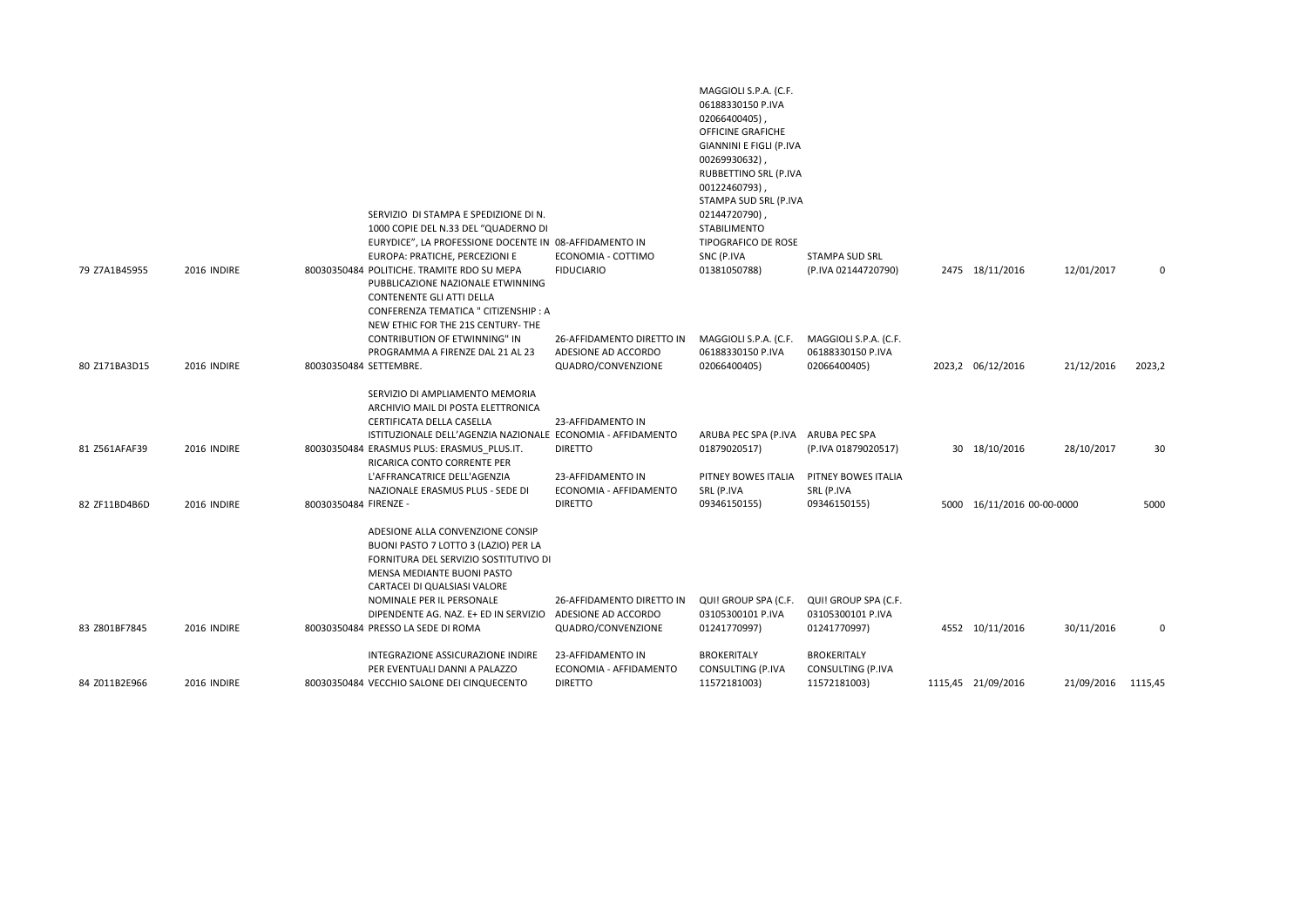|               |             | SERVIZIO DI CATERING DA ESPLETARSI<br>PRESSO LA UNIVERSITÀ DEGLI STUDI                                                                                                                                                                                                                                            | 08-AFFIDAMENTO IN<br>ECONOMIA - COTTIMO          | EFFE ERRE CONGRESSI<br>(P.IVA 04459341212),<br>PIANETA EVENTI SRL<br>(P.IVA 06917361211),<br>MATTIA D'ANGELO SRL<br>(P.IVA 05807070635),<br>POMILIO BLUMM SRL<br>(P.IVA 01304780685),<br>SIRE RICEVIMENTI<br>D'AUTORE (P.IVA<br>07489890637), TEA<br>PRODUCTION SOC.<br>COOP. (P.IVA<br>01793110766), CARIBU<br>CATERING SRL (P.IVA<br>00332445121),<br>ANDROMEDA SRL | POMILIO BLUMM SRL                                         |                   |            |      |
|---------------|-------------|-------------------------------------------------------------------------------------------------------------------------------------------------------------------------------------------------------------------------------------------------------------------------------------------------------------------|--------------------------------------------------|-----------------------------------------------------------------------------------------------------------------------------------------------------------------------------------------------------------------------------------------------------------------------------------------------------------------------------------------------------------------------|-----------------------------------------------------------|-------------------|------------|------|
| 85 Z961B60580 | 2016 INDIRE | 80030350484 SUOR ORSOLA BENINCASA A NAPOLI                                                                                                                                                                                                                                                                        | <b>FIDUCIARIO</b>                                | (P.IVA 07262160638)                                                                                                                                                                                                                                                                                                                                                   | (P.IVA 01304780685)                                       | 9838 17/11/2016   | 18/11/2016 | 9838 |
|               |             | AFFIDAMENTO SINGOLO APPALTO PER<br>SERVIZIO DI TRADUZIONE DALL'ITALIANO<br>ALL'INGLESE SULLA FIGURA E RUOLO                                                                                                                                                                                                       | 26-AFFIDAMENTO DIRETTO IN<br>ADESIONE AD ACCORDO | ITC - INTERPRETI E<br>TRADUTTORI IN<br>COOPERATIVA (P.IVA                                                                                                                                                                                                                                                                                                             | ITC - INTERPRETI E<br>TRADUTTORI IN<br>COOPERATIVA (P.IVA |                   |            |      |
| 86 Z761B97EFC | 2016 INDIRE | 80030350484 DELL'AMBASCIATORE EPALE<br>ACQUISTO N. 20 TARGHE<br>PERSONALIZZATE PER PREMIAZIONE                                                                                                                                                                                                                    | QUADRO/CONVENZIONE<br>23-AFFIDAMENTO IN          | 08425621003)                                                                                                                                                                                                                                                                                                                                                          | 08425621003)                                              | 327,05 04/11/2016 | 14/11/2016 | 0    |
| 87 ZF41BA74BA | 2016 INDIRE | LABEL EUROPEO DELLE LINGUE 2016 -<br>80030350484 ROMA, 2 DICEMBRE 2016                                                                                                                                                                                                                                            | ECONOMIA - AFFIDAMENTO<br><b>DIRETTO</b>         | LA PUBBLISPORT SRL<br>(P.IVA 12215831004)                                                                                                                                                                                                                                                                                                                             | LA PUBBLISPORT SRL<br>(P.IVA 12215831004)                 | 340 02/12/2016    | 02/12/2016 | 0    |
| 88 Z361B75E3E | 2016 INDIRE | AFFIDAMENTO SERVIZI ATTINENTI<br>ALL'INGEGNERIA E ALL'ARCHITETTURA<br>RELATIVI ALL'INCARICO DI STUDIO E<br>VERIFICA DI IDONEITÀ STATICA E<br>PROGETTAZIONE TELAIO PER IMPIANTI DI<br>CONDIZIONAMENTO DA INSTALLARE<br>SULL'IMMOBILE DI VIA GUIDUBALDO DEL ECONOMIA - AFFIDAMENTO<br>80030350484 MONTE NR. 54 ROMA | 23-AFFIDAMENTO IN<br><b>DIRETTO</b>              | STUDIO TECNICO<br><b>ASSOCIATO SENZA</b><br>FORMA (P.IVA<br>12745531009)                                                                                                                                                                                                                                                                                              |                                                           | 2600 04/11/2016   | 30/11/2016 | 0    |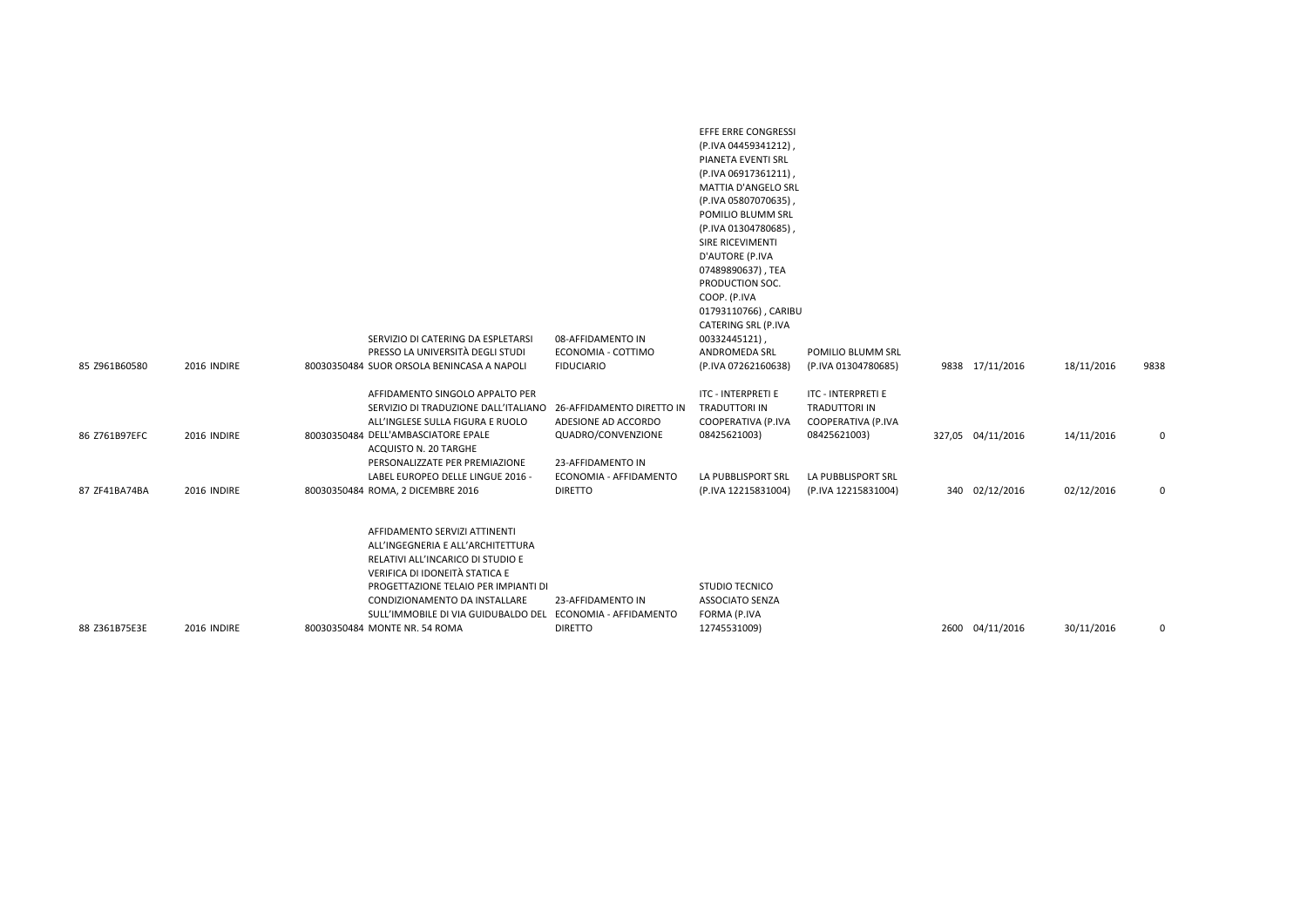| 89 Z071A86997 | 2016 INDIRE | 80030350484 INTERESSE | AFFIDAMENTO DEI SERVIZI<br>CONGRESSUALI, ALBERGHIERI, DI<br>CATERING DEL SEMINARIO<br>INTERNAZIONALE AMBASCIATORI EPALE<br>-ROMA, 27 E 28 OTTOBRE 2016 PREVIO<br>AVVISO PER MANIFESTAZIONE DI                                                                                               | 08-AFFIDAMENTO IN<br>ECONOMIA - COTTIMO<br><b>FIDUCIARIO</b>           | a ser e era mais e mais e que es ser<br>04440220962)<br>POMILIO BLUMM SRL<br>(P.IVA 01304780685),<br><b>INTRAS CONGRESSI SRL</b><br>(P.IVA 02176491203),<br>SPOTZONE (P.IVA<br>04026781213),<br><b>GLOBAL &amp; LOCAL SRL</b><br>(P.IVA 02837170592),<br>NOT FOR ALL (P.IVA<br>11872481004),<br>PIERRESTAMPA (P.IVA<br>07043141006),<br>PROMOSTAND S.R.L.<br>(P.IVA 00652440868),<br>COMUNICAZIONE 2000<br>SRL (P.IVA<br>06261931007),<br><b>CHARISMA ROME SRL</b><br>(P.IVA 11661821006)<br>SISTEMA CONGRESSI<br>SRL (P.IVA<br>01934170281), TEA<br>PRODUCTION SOC.<br>COOP. (P.IVA<br>01793110766), LUNA<br>NAVIGANTE SRL (P.IVA 04440220962) | NH ITALIA SPA (P.IVA                                       | 22728,4 27/10/2016 | 28/10/2016 | 0     |
|---------------|-------------|-----------------------|---------------------------------------------------------------------------------------------------------------------------------------------------------------------------------------------------------------------------------------------------------------------------------------------|------------------------------------------------------------------------|-------------------------------------------------------------------------------------------------------------------------------------------------------------------------------------------------------------------------------------------------------------------------------------------------------------------------------------------------------------------------------------------------------------------------------------------------------------------------------------------------------------------------------------------------------------------------------------------------------------------------------------------------|------------------------------------------------------------|--------------------|------------|-------|
|               |             |                       | FORNITURA E SPEDIZIONE DI MATERIALI                                                                                                                                                                                                                                                         |                                                                        |                                                                                                                                                                                                                                                                                                                                                                                                                                                                                                                                                                                                                                                 |                                                            |                    |            |       |
| 90 Z981BA1556 | 2016 INDIRE |                       | TIPOGRAFICI ETWINNING DA UTILIZZARE<br>PER SEMINARI REGIONALI ATTIVATI NEL<br>80030350484 CORSO DELL'ANNO                                                                                                                                                                                   | 26-AFFIDAMENTO DIRETTO IN<br>ADESIONE AD ACCORDO<br>QUADRO/CONVENZIONE | MAGGIOLI S.P.A. (C.F.<br>06188330150 P.IVA<br>02066400405)                                                                                                                                                                                                                                                                                                                                                                                                                                                                                                                                                                                      | MAGGIOLI S.P.A. (C.F.<br>06188330150 P.IVA<br>02066400405) | 43,6 04/11/2016    | 11/11/2016 | 43,6  |
| 91 Z5B1B63E27 | 2016 INDIRE |                       | ACQUISTO DEL LIBRO "IL NUOVO<br>FORMULARIO DELL'AFFIDAMENTO DI<br>SERVIZI E FORNITURE DOPO IL CODICE DEI ECONOMIA - AFFIDAMENTO<br>80030350484 CONTRATTI PUBBLICI D.LGS. 50/2016"                                                                                                           | 23-AFFIDAMENTO IN<br><b>DIRETTO</b>                                    | MAGGIOLI S.P.A. (C.F.<br>06188330150 P.IVA<br>02066400405)                                                                                                                                                                                                                                                                                                                                                                                                                                                                                                                                                                                      | MAGGIOLI S.P.A. (C.F.<br>06188330150 P.IVA<br>02066400405) | 120,2 12/10/2016   | 21/10/2016 | 120,2 |
| 92 Z921AD25A8 | 2016 INDIRE |                       | SERVIZIO DI PUBBLICAZIONE LEGALE<br>DEGLI ATTI INERENTI LA GARA D'APPALTO<br>PER LA FORNITURA, MEDIANTE ACCORDO<br>QUADRO, DI MATERIALE DI CANCELLERIA<br>E FACILE CONSUMO PER LA SEDE<br>DELL'INDIRE E PER LA SEDE DELL'AN<br>ERSAMUS+ SULLA GAZZETTA UFFICIALE<br>80030350484 DELLA REPUB | 23-AFFIDAMENTO IN<br>ECONOMIA - AFFIDAMENTO<br><b>DIRETTO</b>          | FAMIS SRL (P.IVA<br>02903240246)                                                                                                                                                                                                                                                                                                                                                                                                                                                                                                                                                                                                                | FAMIS SRL (P.IVA<br>02903240246)                           | 380 09/08/2016     | 26/08/2016 | 380   |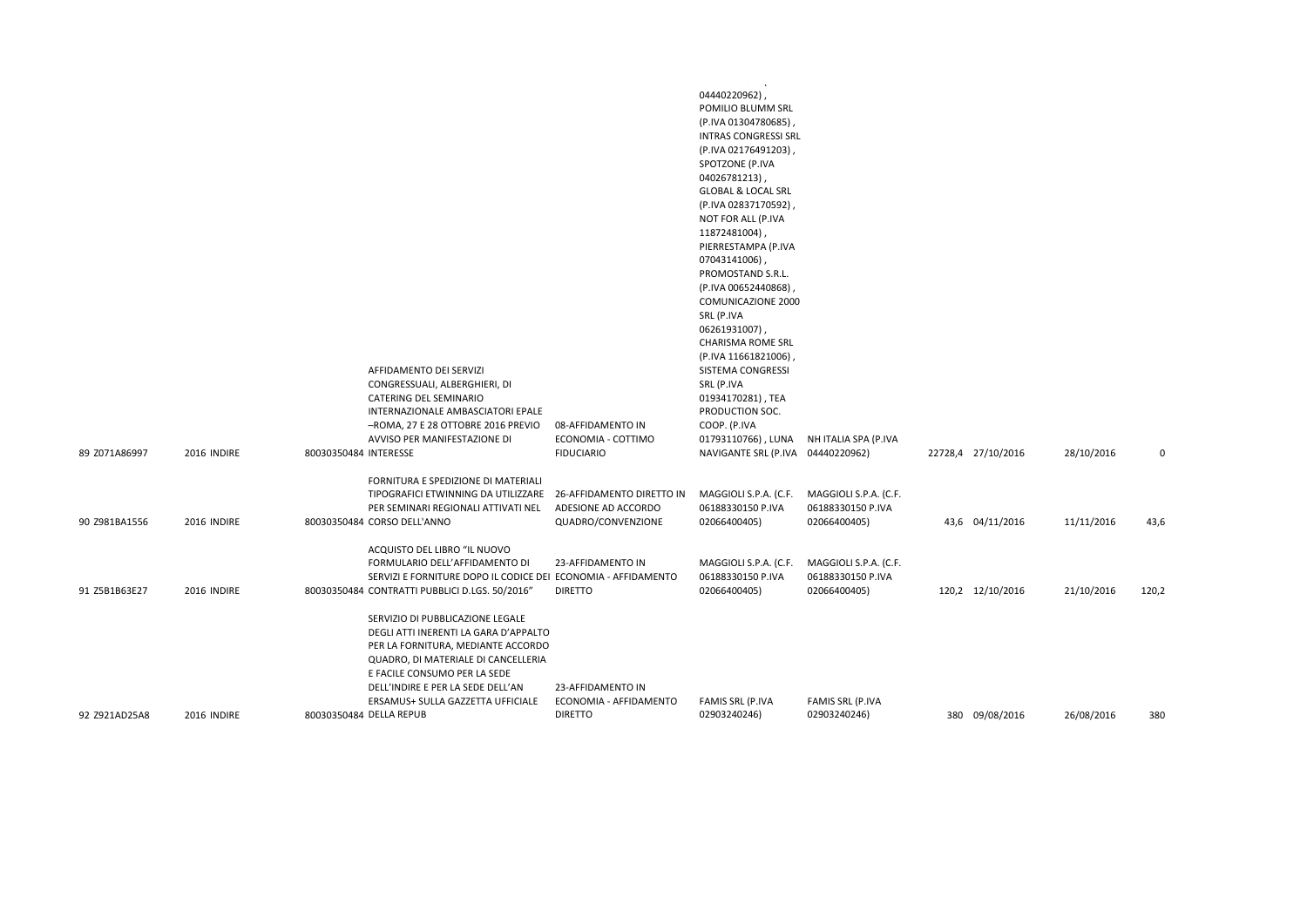|                |             | SUL MEPA, AI SENSI DELL'ART. 36, COMMI<br>2, LETTERA A), E 6, DEL D.LGS. N. 50/2016,<br>FINALIZZATO ALL'ACQUISTO DI N. 1 APPLE<br>IPAD AIR 2 WI-FI + CELLULAR 128GB E N. 1<br>CUSTODIA APPLE SMART CASE PER IL | 23-AFFIDAMENTO IN                                             |                                                                      |                                                                      |                              |            |          |
|----------------|-------------|----------------------------------------------------------------------------------------------------------------------------------------------------------------------------------------------------------------|---------------------------------------------------------------|----------------------------------------------------------------------|----------------------------------------------------------------------|------------------------------|------------|----------|
| 93 Z921B61CEF  | 2016 INDIRE | GRUPPO DI RICERCA DEL PROGETTO<br>80030350484 "VALES CENTRO NORD"<br>PARTECIPAZIONE DI INDIRE ALLA XIV<br>EDIZIONE DELLA CONVENTION "SMART<br><b>EDUCATION &amp; TECHNOLOGY DAYS - 3</b>                       | ECONOMIA - AFFIDAMENTO<br><b>DIRETTO</b>                      | REKORDATA (P.IVA<br>05185750014)                                     | REKORDATA (P.IVA<br>05185750014)                                     | 581,95 11/10/2016            | 13/10/2016 | 581,95   |
|                |             | GIORNI PER LA SCUOLA" - 19,20 E 21<br>OTTOBRE 2016, CITTÀ DELLA SCIENZA,                                                                                                                                       | 23-AFFIDAMENTO IN<br>ECONOMIA - AFFIDAMENTO                   | <b>KNOWLEDGE FOR</b><br>BUSINESS S.R.L. (P.IVA                       | <b>KNOWLEDGE FOR</b><br><b>BUSINESS S.R.L.</b>                       |                              |            |          |
| 94 Z221BA0051  | 2016 INDIRE | 80030350484 NAPOLI<br>ORDINE DIRETTO DI ACQUISTO DI N. 1 PC<br>PORTATILE "TOSHIBA PORTÉGÉ Z30-C-                                                                                                               | <b>DIRETTO</b><br>23-AFFIDAMENTO IN                           | 07423111215)<br>SOLUZIONE UFFICIO                                    | (P.IVA 07423111215)<br>SOLUZIONE UFFICIO                             | 2000 19/10/2016              | 21/10/2016 | 2000     |
|                |             | 138" DA DESTINARE AL PRESIDENTE                                                                                                                                                                                | ECONOMIA - AFFIDAMENTO                                        | SRL (P.IVA                                                           | SRL (P.IVA                                                           |                              |            |          |
| 95 Z021ADDE64  | 2016 INDIRE | 80030350484 GIOVANNI BIONDI<br>ABBONAMENTO ANNUALE IN FORMATO<br>DIGITALE NELLA FORMULA PDF PREMIUM 23-AFFIDAMENTO IN                                                                                          | <b>DIRETTO</b>                                                | 02778750246)                                                         | 02778750246)                                                         | 1564 08/08/2016              | 16/08/2016 | 1564     |
| 96 Z221B29235  | 2016 INDIRE | - ANNUALE DEL QUOTIDIANO IL<br>80030350484 GIORNALE.IT<br>ACQUISIZIONE DI 3000 ETICHETTE                                                                                                                       | ECONOMIA - AFFIDAMENTO<br><b>DIRETTO</b><br>23-AFFIDAMENTO IN | IL GIORNALE ON LINE<br>(P.IVA 05524110961)                           | IL GIORNALE ON LINE<br>(P.IVA 05524110961)                           | 168 24/10/2016               | 24/10/2017 | 168      |
| 97 Z2E1B59C03  | 2016 INDIRE | PERSONALIZZATE PER INVENTARIAZIONE<br>80030350484 LIBRI<br>FORNITURA DI N.18 LIBRI, NECESSARI<br>ALLE ATTIVITÀ DI RICERCA DEL PROGETTO<br>" RICERCA SULL'EFFICACIA DEI PROCESSI                                | ECONOMIA - AFFIDAMENTO<br><b>DIRETTO</b>                      | PEDACTA SRL (P.IVA<br>02803240213)                                   | PEDACTA SRL (P.IVA<br>02803240213)                                   | 148,2 20/10/2016             | 14/11/2016 | 148,2    |
|                |             | DI INNOVAZIONE ORGANIZZATIVA E<br>DIDATTICA SUPPORTATI DALLE<br>TECNOLOGIE" PREVIA INDAGINE DI                                                                                                                 | 23-AFFIDAMENTO IN<br>ECONOMIA - AFFIDAMENTO                   | DEMEA CULTURA SRL                                                    |                                                                      |                              |            |          |
| 98 ZA31B195B3  | 2016 INDIRE | 80030350484 MERCATO<br>ABBONAMENTO ANNUALE IN FORMATO<br>DIGITALE NELLA FORMULA 7X7 DEL                                                                                                                        | <b>DIRETTO</b><br>23-AFFIDAMENTO IN<br>ECONOMIA - AFFIDAMENTO | (P.IVA 10554901008)<br>ITEDI SPA (P.IVA                              |                                                                      | 476,21 19/10/2016 00-00-0000 |            | 0        |
| 99 Z2F1B064E2  | 2016 INDIRE | 80030350484 QUOTIDIANO "LA STAMPA"<br>ODA SU MEPA PER ACQUISTO DI N. 1 PC<br>ASUS G11CB NECESSARIO PER LO                                                                                                      | <b>DIRETTO</b>                                                | 00486620016)                                                         |                                                                      | 192,3 22/11/2016             | 22/11/2017 | $\Omega$ |
| 100 Z1F1B30CF0 | 2016 INDIRE | SVOLGIMENTO DELLE ATTIVITÀ DEL<br>PROGETTO DI RICERCA "DIDATTICA<br>80030350484 IMMERSIVA" CIG: Z1F1B30CF0<br>ABBONAMENTO ANNUALE FORMATO                                                                      | 23-AFFIDAMENTO IN<br>ECONOMIA - AFFIDAMENTO<br><b>DIRETTO</b> | <b>EVOLUTION SNC (C.F.</b><br>RSSPTR76M01A638G<br>P.IVA 03172460838) | <b>EVOLUTION SNC (C.F.</b><br>RSSPTR76M01A638G<br>P.IVA 03172460838) | 1480 04/10/2016              | 07/10/2016 | 1480     |
|                |             | DIGITALE NELLA FORMULA "ITALIA OGGI<br>DAL MARTEDÌ AL VENERDÌ - ITALIAOGGI7 23-AFFIDAMENTO IN<br>IL LUNEDI" DEL QUOTIDIANO "ITALIA                                                                             | ECONOMIA - AFFIDAMENTO                                        | MF SERVICE SRL (P.IVA MF SERVICE SRL                                 |                                                                      |                              |            |          |
| 101 ZE51B233B2 | 2016 INDIRE | 80030350484 OGGI".<br>ABBONAMENTO ANNUALE IN FORMATO<br>DIGITALE NELLA FORMULA 7X7 DEL                                                                                                                         | <b>DIRETTO</b><br>23-AFFIDAMENTO IN                           | 08931350154)                                                         | (P.IVA 08931350154)<br><b>RCS MEDIAGROUP</b>                         | 221,15 14/10/2016            | 13/10/2017 | 221,15   |
| 102 ZAB1B25807 | 2016 INDIRE | QUOTIDIANO IL CORRIERE DELLA SERA -<br>80030350484 DIGITAL EDITION<br>ABBONAMENTO ANNUALE IN FORMATO                                                                                                           | ECONOMIA - AFFIDAMENTO<br><b>DIRETTO</b>                      | RCS MEDIAGROUP SPA SPA (P.IVA<br>(P.IVA 12086540155)                 | 12086540155)                                                         | 187 13/10/2016               | 12/10/2017 | $\Omega$ |
| 103 Z7A1B2CC3E | 2016 INDIRE | DIGITALE NELLA FORMULA<br>ABBONAMENTO ON LINE 12 MESI DEL<br>80030350484 QUOTIDIANO LIBERO                                                                                                                     | 23-AFFIDAMENTO IN<br>ECONOMIA - AFFIDAMENTO<br><b>DIRETTO</b> | EDITORIALE LIBERO SRL SRL (P.IVA<br>(P.IVA 06823221004)              | <b>EDITORIALE LIBERO</b><br>06823221004)                             | 168,2 13/10/2016             | 13/10/2017 | 168,2    |
|                |             |                                                                                                                                                                                                                |                                                               |                                                                      |                                                                      |                              |            |          |

AFFIDAMENTO DIRETTO, MEDIANTE ODA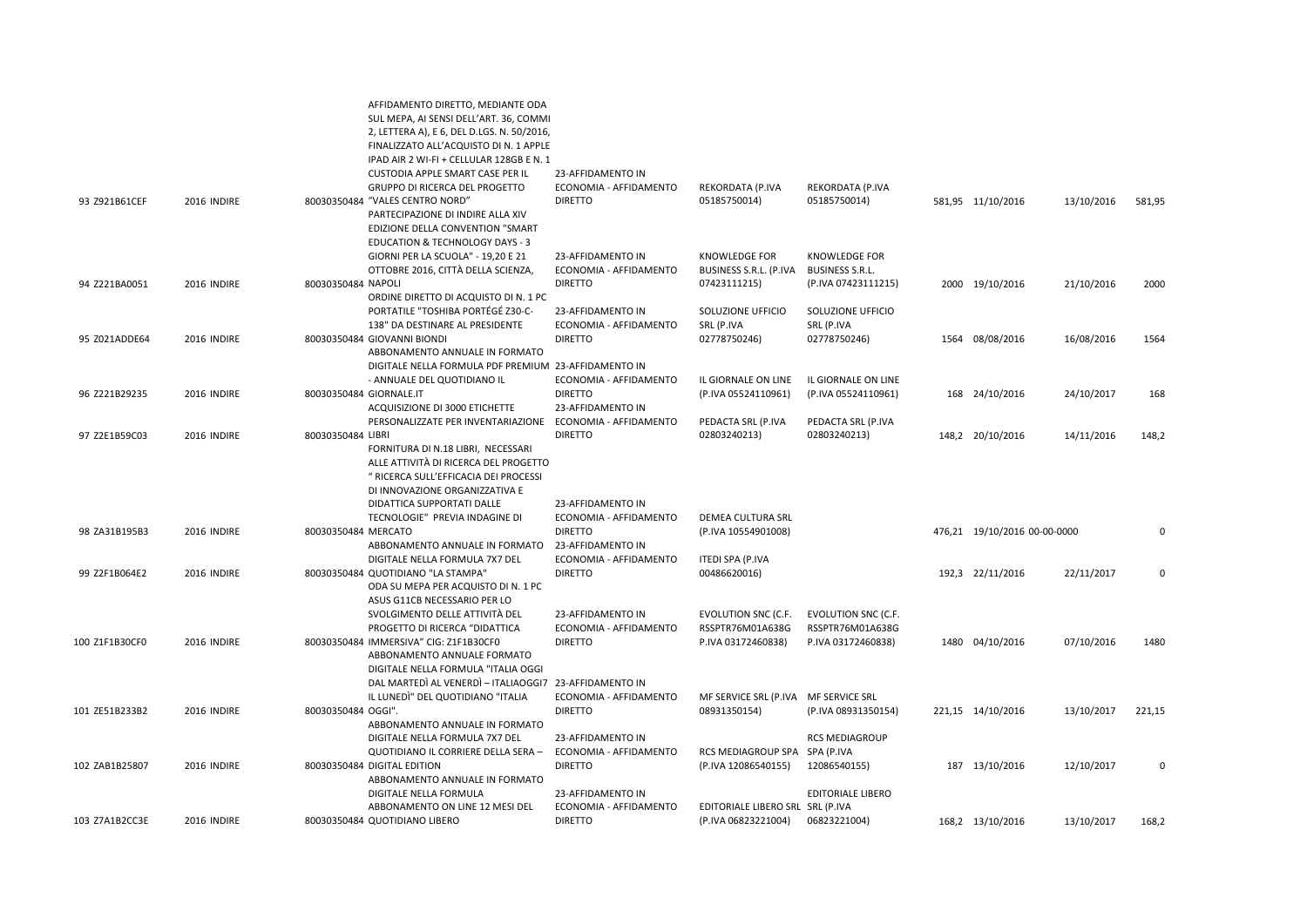|                |             | ABBONAMENTO ANNUALE IN FORMATO<br>DIGITALE NELLA FORMULA "FULL<br>ANNUALE CON USCITA 6X6 DAL LUNEDI                                                                                                                                                   | 23-AFFIDAMENTO IN<br>AL SABATO" DEL QUOTIDIANO "IL FOGLIO ECONOMIA - AFFIDAMENTO                                            | GARGIULO SERVICE SAS SAS (P.IVA                                                                                                                                                                                                                                                                     | <b>GARGIULO SERVICE</b>                                             |                    |            |         |
|----------------|-------------|-------------------------------------------------------------------------------------------------------------------------------------------------------------------------------------------------------------------------------------------------------|-----------------------------------------------------------------------------------------------------------------------------|-----------------------------------------------------------------------------------------------------------------------------------------------------------------------------------------------------------------------------------------------------------------------------------------------------|---------------------------------------------------------------------|--------------------|------------|---------|
| 104 ZEB1B23A37 | 2016 INDIRE | 80030350484 QUOTIDIANO" - CIG: ZEB1B23A37                                                                                                                                                                                                             | <b>DIRETTO</b>                                                                                                              | (P.IVA 03028091217)                                                                                                                                                                                                                                                                                 | 03028091217)                                                        | 191,35 12/10/2016  | 19/10/2017 | 191,35  |
|                |             | ODA SU MEPA PER ACQUISTO DI N. 8<br>LICENZE ANNUALI DEL SW ADOBE<br>CREATIVE CLOUD DI CUI N. 7 LICENZE<br>NECESSARIE PER LE ATTIVITÀ SVOLTE<br>DALL'UFFICIO COMUNICAZIONE<br>DELL'ENTE E N. 1 LICENZA NECESSARIA<br>PER LO SVOLGIMENTO DELLE ATTIVITÀ |                                                                                                                             |                                                                                                                                                                                                                                                                                                     |                                                                     |                    |            |         |
|                |             | NELL'AMBITO DEL PROGETTO                                                                                                                                                                                                                              | 23-AFFIDAMENTO IN                                                                                                           |                                                                                                                                                                                                                                                                                                     |                                                                     |                    |            |         |
| 105 ZBB1B46ADA | 2016 INDIRE | "ARCHITETTURE SCOLASTICHE" - CIG:<br>80030350484 ZBB1B46ADA - CUP: B55I15000360001<br>ABBONAMENTO ANNUALE IN FORMATO                                                                                                                                  | ECONOMIA - AFFIDAMENTO<br><b>DIRETTO</b>                                                                                    | C <sub>2</sub> SRL (P.IVA<br>01121130197)                                                                                                                                                                                                                                                           | C2 SRL (P.IVA<br>01121130197)                                       | 3000 06/10/2016    | 05/10/2017 | 3000    |
|                |             | DIGITALE NELLA FORMULA "BASE PER<br>AZIENDE" DEL QUOTIDIANO IL                                                                                                                                                                                        | 23-AFFIDAMENTO IN<br>ECONOMIA - AFFIDAMENTO                                                                                 | IL MESSAGGERO<br>SOCIETA' PER AZIONI                                                                                                                                                                                                                                                                | IL MESSAGGERO<br>SOCIETA' PER AZIONI                                |                    |            |         |
| 106 ZAD1B0A929 | 2016 INDIRE | 80030350484 MESSAGGERO                                                                                                                                                                                                                                | <b>DIRETTO</b>                                                                                                              | (P.IVA 05629251009)                                                                                                                                                                                                                                                                                 | (P.IVA 05629251009)                                                 | 149,99 12/10/2016  | 12/10/2017 | 149,99  |
| 107 ZAA1B7F22F | 2016 INDIRE | FORNITURA DI N. 17 SEDIE<br>ERGONOMICHE PER GLI UFFICI DELLA<br>80030350484 SEDE INDIRE NUCLEO TERRITORIALE SUD                                                                                                                                       | 23-AFFIDAMENTO IN<br>ECONOMIA - AFFIDAMENTO<br><b>DIRETTO</b>                                                               | <b>CORPORATE EXPRESS</b><br>(C.F. 00936630151<br>P.IVA 13303580156)                                                                                                                                                                                                                                 | <b>CORPORATE EXPRESS</b><br>(C.F. 00936630151<br>P.IVA 13303580156) | 1621,63 27/10/2016 | 28/11/2016 | 1621,23 |
|                |             | SERVIZIO DI MONITORAGGIO E FOLLOW-<br>UP DELLA FORMAZIONE ONLINE DEL<br>PROGETTO NEOASSUNTI 2015-2016<br>PREVIO AVVISO PER MANIFESTAZIONE DI                                                                                                          | 08-AFFIDAMENTO IN<br>ECONOMIA - COTTIMO                                                                                     | UNIVERSITA'<br>CATTOLICA DEL SACRO<br><b>CUORE (P.IVA</b><br>02133120150), SOLCO<br>S.R.L. (P.IVA<br>03697851008), SELEXI<br>SRL (P.IVA<br>12852900153), PIN<br>SCRL (P.IVA<br>01633710973), KKIENN<br>SRL (P.IVA<br>08691430014), SOLEA -<br>ASSOCIAZIONE DI<br>PROMOZIONE SOCIALE PIN SCRL (P.IVA |                                                                     |                    |            |         |
| 108 Z251A48A94 | 2016 INDIRE | 80030350484 INTERESSE                                                                                                                                                                                                                                 | <b>FIDUCIARIO</b><br>23-AFFIDAMENTO IN                                                                                      | (P.IVA 09611350019)                                                                                                                                                                                                                                                                                 | 01633710973)                                                        | 19600 10/10/2016   | 31/01/2017 | 0       |
| 109 Z7B1ADC528 | 2016 INDIRE | ACQUISTO LICENZA ANNUALE DI ADOBE<br>80030350484 CONNECT ETWINNING<br>PROGETTAZIONE, REALIZZAZIONE E                                                                                                                                                  | ECONOMIA - AFFIDAMENTO<br><b>DIRETTO</b><br>23-AFFIDAMENTO IN<br>CONDUZIONE DI PERCORSI FORMATIVI IN ECONOMIA - AFFIDAMENTO | LET'S TALK ON LINE<br>SPRL (P.IVA estera                                                                                                                                                                                                                                                            | LET'S TALK ON LINE<br>SPRL (P.IVA estera                            | 1100 01/04/2016    | 31/03/2017 | 1100    |
| 110 ZA41AEC06C | 2016 INDIRE | 80030350484 LINGUA INGLESE                                                                                                                                                                                                                            | <b>DIRETTO</b>                                                                                                              | BE0845368460)                                                                                                                                                                                                                                                                                       | BE0845368460)                                                       | 4500 28/09/2016    | 28/03/2017 | 0       |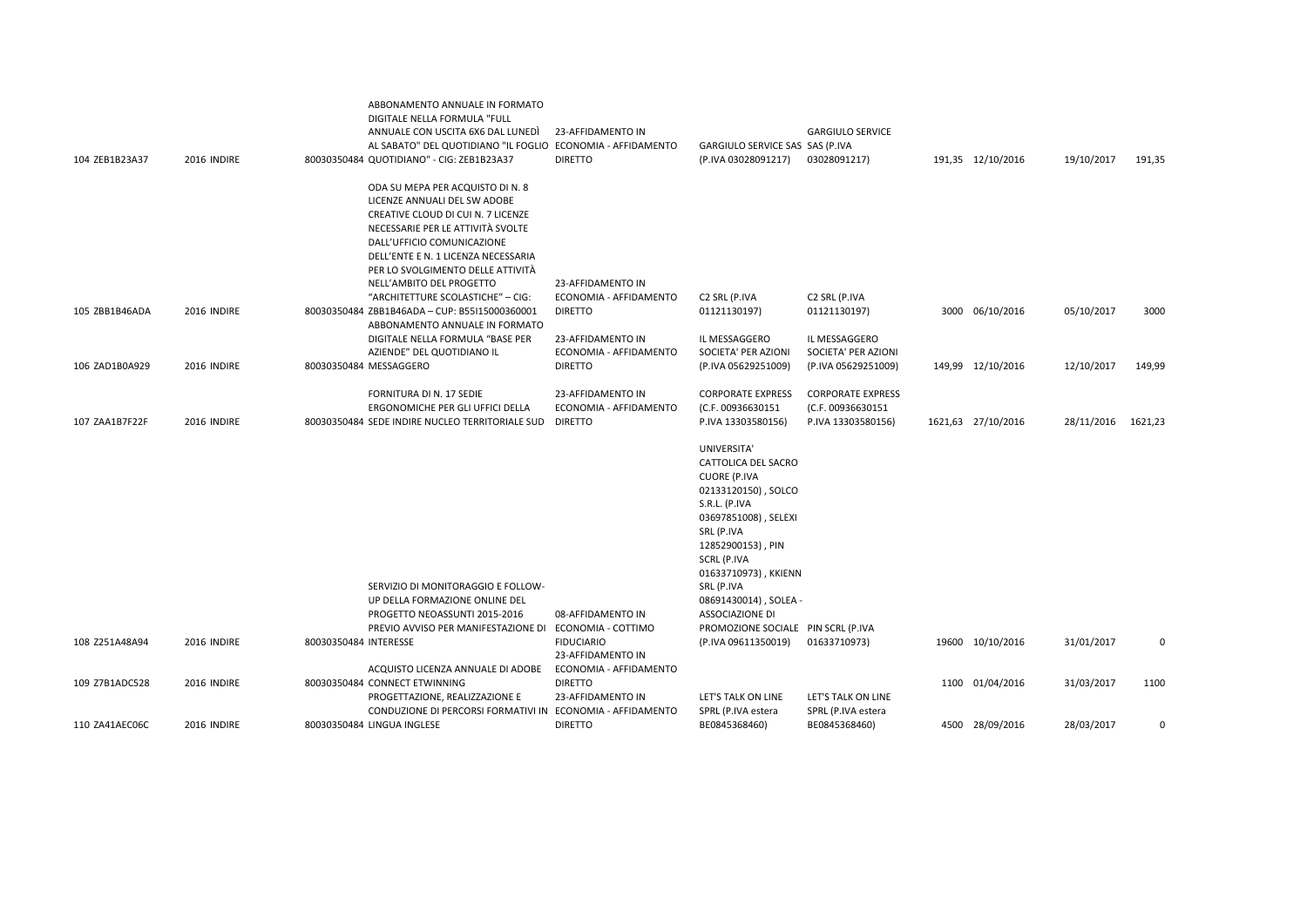|                                  |                            |                        | PROCEDURA PER CONTRATTI SOTTO<br>SOGLIA EX ART. 36 DEL D.LGS 50/2016,<br>PREVIA PUBBLICAZIONE DI AVVISO PER<br>MANIFESTAZIONE DI INTERESSE, PER<br>L'AFFIDAMENTO DEI SERVIZI<br>ALBERGHIERI, DI CATERING E<br>CONGRESSUALI PER LA CONFERENZA                                            | 08-AFFIDAMENTO IN<br>ECONOMIA - COTTIMO                        | .<br>04440220962), HOTEL<br>MEDITERRANEO (P.IVA<br>04691951216),<br>POMILIO BLUMM SRL<br>(P.IVA 01304780685),<br><b>INTRAS CONGRESSI SRL</b><br>(P.IVA 02176491203),<br>NOT FOR ALL (P.IVA<br>11872481004)<br>PIERRESTAMPA (P.IVA<br>07043141006),<br>COMUNICAZIONE 2000<br>SRL (P.IVA<br>06261931007), TEA<br>PRODUCTION SOC.<br>COOP. (P.IVA<br>01793110766), LUNA<br>NAVIGANTE SRL (P.IVA<br>03262680618), AVION<br>TRAVEL SRL (P.IVA<br>00399570613),<br>CONGRESS SET UP SRL<br>(P.IVA 01165730076)<br>DOLCEVITA VIAGGI E<br>TURISMO (P.IVA<br>07171360725), | <b>AVION TRAVEL SRL</b>                             |                                       |                          |          |
|----------------------------------|----------------------------|------------------------|-----------------------------------------------------------------------------------------------------------------------------------------------------------------------------------------------------------------------------------------------------------------------------------------|----------------------------------------------------------------|------------------------------------------------------------------------------------------------------------------------------------------------------------------------------------------------------------------------------------------------------------------------------------------------------------------------------------------------------------------------------------------------------------------------------------------------------------------------------------------------------------------------------------------------------------------|-----------------------------------------------------|---------------------------------------|--------------------------|----------|
| 111 6768027091<br>112 Z261B5B93B | 2016 INDIRE<br>2016 INDIRE | 80030350484 LA SCUOLA" | 80030350484 NAZIONALE ETWINNING<br>ISCRIZIONE AL CONVEGNO FLIP-ME DELLE<br>RICERCATRICI ILARIA BUCCIARELLI E<br>MICHELLE PIERI CHE SI TERRÀ A ROMA IN<br>DATA 7 OTTOBRE 2016. PROGETTO<br>AVANGUARDIE EDUCATIVE " UNA RETE<br>NAZIONALE D'INNOVAZIONE CHE CAMBIA ECONOMIA - AFFIDAMENTO | <b>FIDUCIARIO</b><br>23-AFFIDAMENTO IN<br><b>DIRETTO</b>       | SUPERFICIE 8 SRL (P.IVA (P.IVA 00399570613)<br>FLIPNET ASSOCIAZIONE ASSOCIAZIONE (C.F.<br>(C.F. 97785730587<br>P.IVA 12895341001)                                                                                                                                                                                                                                                                                                                                                                                                                                | <b>FLIPNET</b><br>97785730587 P.IVA<br>12895341001) | 34661,01 18/11/2016<br>180 07/10/2016 | 19/11/2016<br>07/10/2016 | 0<br>180 |
|                                  |                            |                        | ACQUISTO TRAMITE ACCORDO QUADRO                                                                                                                                                                                                                                                         | 26-AFFIDAMENTO DIRETTO IN                                      | MAGGIOLI S.P.A. (C.F.                                                                                                                                                                                                                                                                                                                                                                                                                                                                                                                                            |                                                     |                                       |                          |          |
| 113 Z521A72B8B                   | 2016 INDIRE                |                        | STAMPA PUBBLICAZIONE EURYDICE ED<br>80030350484 ELABORAZIONE COPERTINA SU LAYOUT<br>ACQUISTO LICENZE "SURVEY MONKEY"                                                                                                                                                                    | ADESIONE AD ACCORDO<br>QUADRO/CONVENZIONE<br>23-AFFIDAMENTO IN | 06188330150 P.IVA<br>02066400405)<br><b>SURVEY MONKEY</b>                                                                                                                                                                                                                                                                                                                                                                                                                                                                                                        |                                                     | 1898,12 27/07/2016                    | 28/09/2016               | 1898,12  |
| 114 Z0A1AD9317                   | 2016 INDIRE                |                        | 80030350484 ETWINNING 2016                                                                                                                                                                                                                                                              | ECONOMIA - AFFIDAMENTO<br><b>DIRETTO</b>                       | EUROPE SARL (P.IVA<br>estera IE3223102GH)<br>NON SOLO LIBRI DI                                                                                                                                                                                                                                                                                                                                                                                                                                                                                                   |                                                     | 573,77 09/09/2016                     | 08/09/2017               | 573,77   |
| 115 Z4C1B3753B                   | 2016 INDIRE                |                        | 80030350484 ACQUISTO LIBRI PROGETTO TRAINSHEEP DIRETTO                                                                                                                                                                                                                                  | 23-AFFIDAMENTO IN<br>ECONOMIA - AFFIDAMENTO                    | MARCELLO ENRICO & C.<br>SNC (P.IVA<br>05046200480)                                                                                                                                                                                                                                                                                                                                                                                                                                                                                                               |                                                     | 559,43 09/09/2016                     | 30/10/2016               | 0        |
| 116 Z791C8408F                   | 2016 INDIRE                |                        | ACQUISTO MATERIALE DI FACILE<br>CONSUMO E ARTICOLI DI CANCELLERIA<br>AD USO UFFICIO PER LA SEDE DEL N.T.<br>CENTRO TRAMITE O.D.A. NR 3324211 SUL ECONOMIA - AFFIDAMENTO<br>80030350484 MERCATO ELETTRONICO DELLA P.A                                                                    | 23-AFFIDAMENTO IN<br><b>DIRETTO</b>                            | LYRECO ITALIA SRL<br>(P.IVA 11582010150)                                                                                                                                                                                                                                                                                                                                                                                                                                                                                                                         | LYRECO ITALIA SRL<br>(P.IVA 11582010150)            | 985,16 23/12/2016                     | 28/12/2016               | $\Omega$ |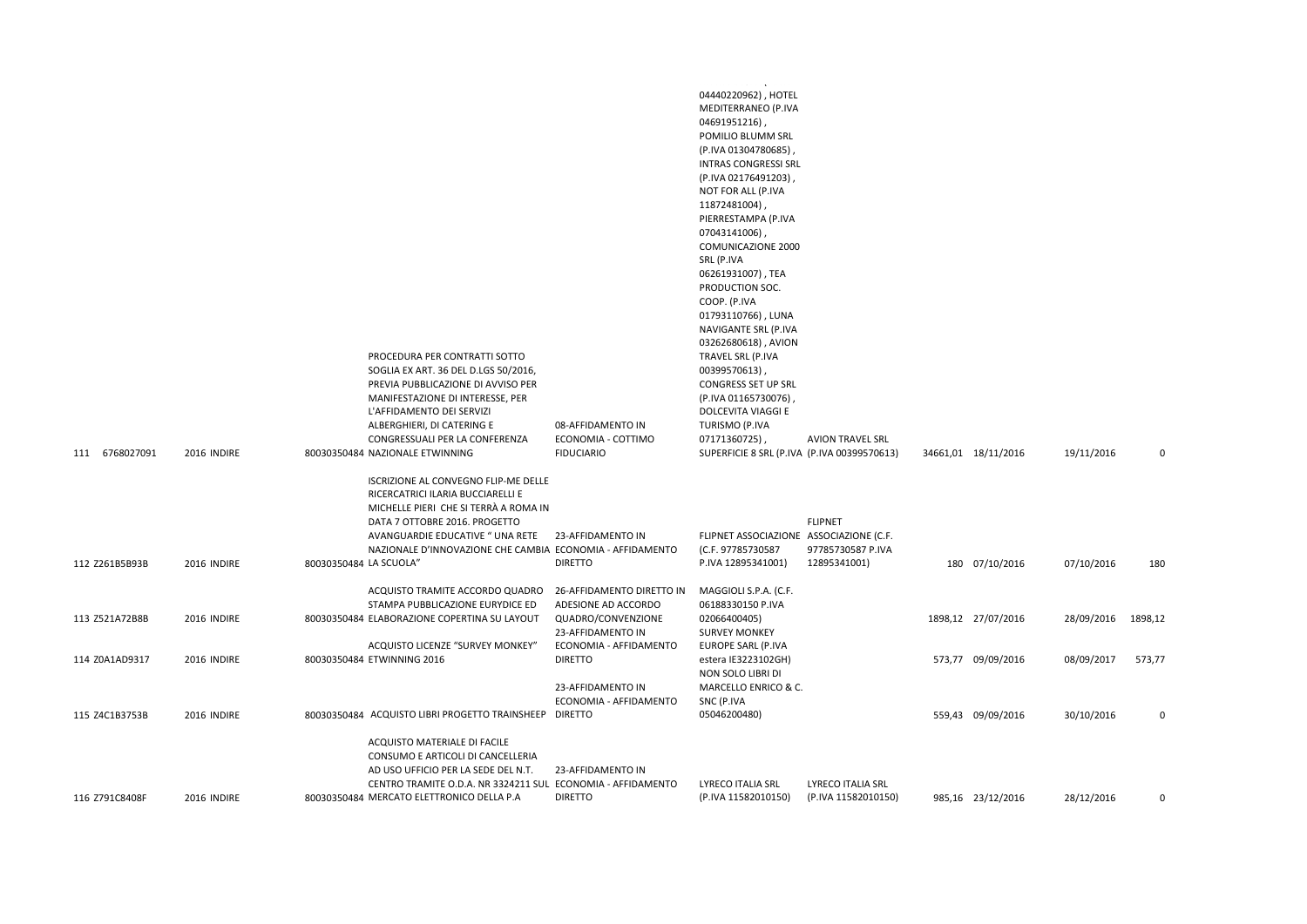| 117 ZD31AED9D6 | 2016 INDIRE | ACQUISIZIONE DI N.65 FIRME DIGITALI<br>REMOTE (FIRMA REMOTA CON SOLO<br>CERTIFICATO DI SOTTOSCRIZIONE) E<br>RELATIVA ATTIVAZIONE PER IL<br>PERSONALE A VARIO TITOLO COINVOLTO<br>80030350484 NEI PROCESSI AMMINISTRATIVI                                                                                                                                                 | 23-AFFIDAMENTO IN<br>ECONOMIA - AFFIDAMENTO<br><b>DIRETTO</b>                      | PA DIGITALE SPA (P.IVA PA DIGITALE SPA<br>06628860964)                                                                | (P.IVA 06628860964)                                        | 7150 27/09/2016 00-00-0000 |            | 5060     |
|----------------|-------------|--------------------------------------------------------------------------------------------------------------------------------------------------------------------------------------------------------------------------------------------------------------------------------------------------------------------------------------------------------------------------|------------------------------------------------------------------------------------|-----------------------------------------------------------------------------------------------------------------------|------------------------------------------------------------|----------------------------|------------|----------|
| 118 ZB81AEAB57 | 2016 INDIRE | ACQUISTO N. 2 LICENZE SW CAMTASIA<br>STUDIO 8 ML EDUCATIONAL ESD PER<br>REALIZZAZIONE VIDEO TUTORIAL<br>NELL'AMBITO DEL PROGETTO PON GPU<br>MONITORAGGIO - CIG: ZB81AEAB57 -<br>CUP: B55I15000470007 - CODICE DI<br>PROGETTO: 4.1.4.AFSEPON-INDIRE-2015-<br>80030350484 2                                                                                                | 23-AFFIDAMENTO IN<br>ECONOMIA - AFFIDAMENTO<br><b>DIRETTO</b>                      | DPS INFORMATICA SNC SNC DI PRESELLO<br>DI PRESELLO GIANNI & GIANNI & C. (P.IVA<br>C. (P.IVA 01486330309) 01486330309) | <b>DPS INFORMATICA</b>                                     | 335,2 09/09/2016           | 30/09/2016 | 335,2    |
|                |             | SERVIZIO DI ASSISTENZA TECNICA ALLE                                                                                                                                                                                                                                                                                                                                      |                                                                                    |                                                                                                                       |                                                            |                            |            |          |
| 119 Z921AE0534 | 2016 INDIRE | STAMPANTI 3D INSTALLATE PRESSO LE N.<br>6 ISTITUZIONI SCOLASTICHE COINVOLTE<br>NEL PROGETTO "COSTRUIRE GIOCATTOLI<br>80030350484 CON LE STAMPANTI 3D"                                                                                                                                                                                                                    | 23-AFFIDAMENTO IN<br>ECONOMIA - AFFIDAMENTO<br><b>DIRETTO</b>                      | EFFEGI SRL (P.IVA<br>00964210504)                                                                                     | EFFEGI SRL (P.IVA<br>00964210504)                          | 2500 05/09/2016            | 05/09/2017 | 2500     |
|                |             | PROCEDURA PER CONTRATTI SOTTO<br>SOGLIA EX. ART. 36 DEL D.LGS. 50/2016,<br>PREVIA PUBBLICAZIONE DI AVVISO PER<br>MANIFESTAZIONE DI INTERESSE PER<br>L'AFFIDAMENTO DEL SERVIZIO DI<br>RISTORAZIONE PER L'ORGANIZZAZIONE DI<br>UNA CENA DA ESPLETARSI PRESSO UN<br>RISTORANTE TIPICO DI PALERMO IL<br>GIORNO 14 OTTOBRE 2016, NELL'AMBITO<br>DEL SEMINARIO DI CONTATTO TCA |                                                                                    |                                                                                                                       |                                                            |                            |            |          |
| 120 ZE71A8F271 | 2016 INDIRE | (TRANSNATIONAL COOPERATION<br>BETWEEN AGENCIES) PALERMO, 13,14 E<br>80030350484 15 OTTOBRE 2016.<br>ACQUISTO N. 3 LIBRI NELL'AMBITO DEL                                                                                                                                                                                                                                  | 03-PROCEDURA NEGOZIATA<br>PREVIA PUBBLICAZIONE DEL<br><b>BANDO</b>                 | C.O.T. SOCIETA'<br>COOPERATIVA (P.IVA<br>03401970821)                                                                 | C.O.T. SOCIETA'<br>COOPERATIVA (P.IVA<br>03401970821)      | 2730 14/10/2016            | 14/10/2016 | 2475     |
| 121 ZBC1A8D439 | 2016 INDIRE | PROGETTO DI RICERCA "MAKER -<br>COSTRUIRE GIOCATTOLI CON LA<br>STAMPANTE 3D" - CIG: ZBC1A8D439 -<br>80030350484 CUP: B55I15000450001<br>ACQUISTO N. 1 HTC VIVE VR HEADSET E                                                                                                                                                                                              | 23-AFFIDAMENTO IN<br>ECONOMIA - AFFIDAMENTO<br><b>DIRETTO</b><br>23-AFFIDAMENTO IN | WEBSTER SRL (P.IVA<br>03556440281)                                                                                    | <b>WEBSTER SRL (P.IVA</b><br>03556440281)                  | 50 17/08/2016              | 31/08/2016 | 48,7     |
| 122 ZAA1B29F55 | 2016 INDIRE | N. 1 OCULS RIFT VR HEADSET CIG:<br>80030350484 ZAA1B29F55                                                                                                                                                                                                                                                                                                                | ECONOMIA - AFFIDAMENTO<br><b>DIRETTO</b>                                           | ADPARTNERS SNC<br>(P.IVA 03340710270)                                                                                 |                                                            | 1584,45 24/10/2016         | 18/11/2016 | 1584,45  |
|                |             | SERVIZIO DI TRASPORTO (INCLUSO<br>SMONTAGGIO E RIMONTAGGIO) E<br>FACCHINAGGIO MOVE IN, PER<br>ALLESTIMENTO DI NUOVE POSTAZIONI DI 23-AFFIDAMENTO IN<br>LAVORO NELLA SEDE INDIRE NT SUD DI                                                                                                                                                                                | ECONOMIA - AFFIDAMENTO                                                             | LEMP MULTISERVICE<br>SCARL (P.IVA                                                                                     | LEMP MULTISERVICE<br>SCARL (P.IVA                          |                            |            |          |
| 123 Z551B2952B | 2016 INDIRE | 80030350484 VIA G. MELISURGO N. 4 NAPOLI<br>ACQUISTO DI N. 1000 PIEGHEVOLI A DUE 26-AFFIDAMENTO DIRETTO IN<br>ANTE (BROCHURE - CODICE B6) PER                                                                                                                                                                                                                            | <b>DIRETTO</b><br>ADESIONE AD ACCORDO                                              | 05262001216)<br>MAGGIOLI S.P.A. (C.F.<br>06188330150 P.IVA                                                            | 05262001216)<br>MAGGIOLI S.P.A. (C.F.<br>06188330150 P.IVA | 150 29/09/2016             | 20/10/2016 | 150      |
| 124 ZF01B9941A | 2016 INDIRE | 80030350484 PROGETTO EDMONDO                                                                                                                                                                                                                                                                                                                                             | QUADRO/CONVENZIONE                                                                 | 02066400405)                                                                                                          | 02066400405)                                               | 197,15 21/10/2016          | 14/11/2016 | $\Omega$ |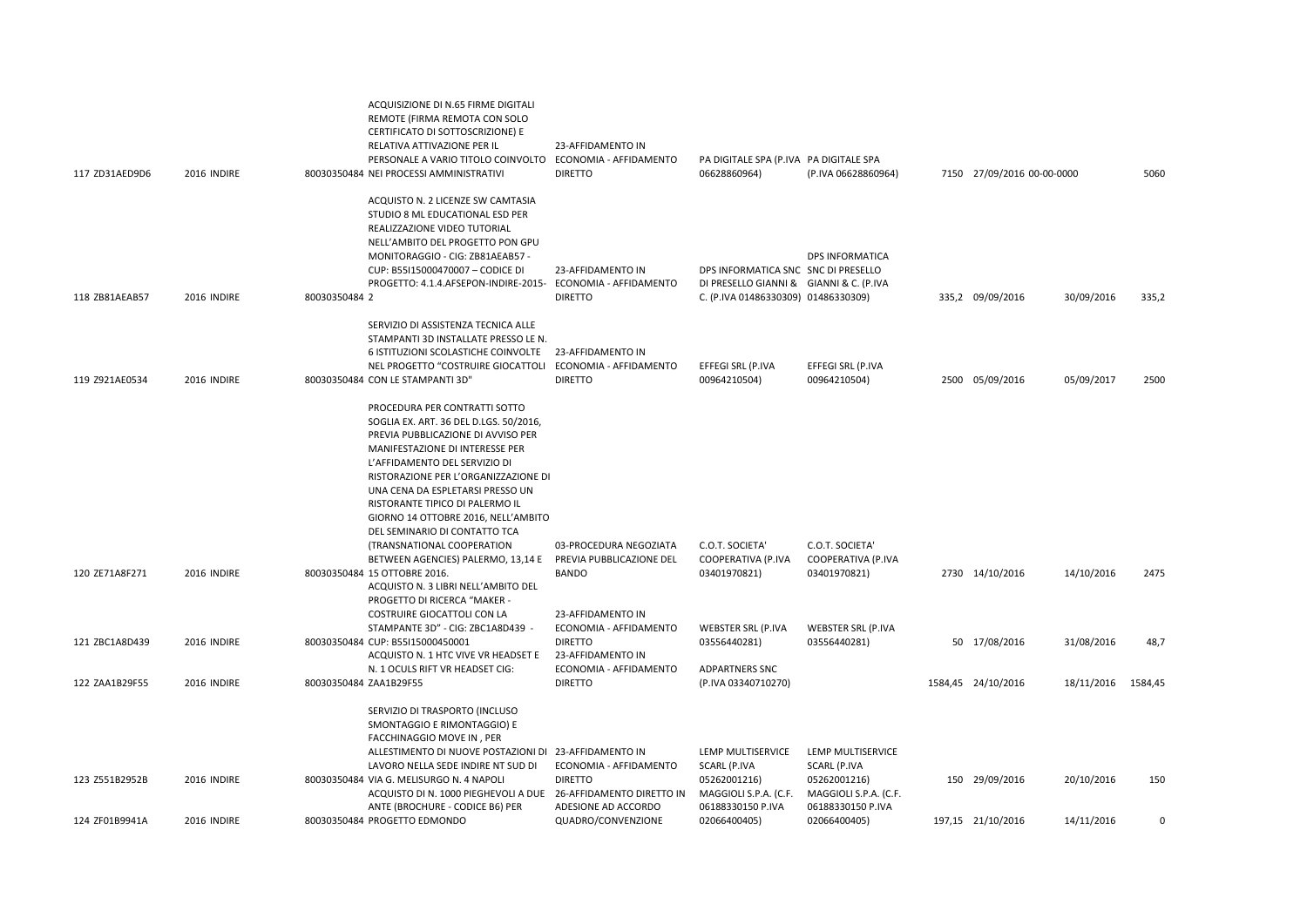| 125 Z681B13C43 | 2016 INDIRE | FORNITURA DELL' UPGRATE DI N. 2<br>LICENZE DA NVIVO 11 PRO A NVIVO 11<br>PLUS FOR WINDOWS FULL ACADEMIC<br>LICENSE, NECESSARIO ALLE ATTIVITÀ DEL ECONOMIA - AFFIDAMENTO<br>80030350484 PROGETTO MEMORY SAFE                | 23-AFFIDAMENTO IN<br><b>DIRETTO</b>                           | GMSL SRL (P.IVA<br>11347910157)          | GMSL SRL (P.IVA<br>11347910157)             | 416 16/09/2016     | 28/09/2016         | 416      |
|----------------|-------------|----------------------------------------------------------------------------------------------------------------------------------------------------------------------------------------------------------------------------|---------------------------------------------------------------|------------------------------------------|---------------------------------------------|--------------------|--------------------|----------|
|                |             | PAGAMENTO QUOTA PER LA<br>PARTECIPAZIONE DELLA RICERCATRICE<br>DOTT.SSA LETIZIA CINGANOTTO ALLA<br>CONFERENZA EMEM ITALIA 2016 DESIGN<br>THE FUTURE! - MODENA 7-8-9<br>SETTEMBRE 2016, ORGANIZZATO DALLA                   |                                                               |                                          |                                             |                    |                    |          |
|                |             | SOCIETÀ ITALIANA DI E-LEARNING, AL<br>FINE DI AGGIUNGERE ULTERIORI<br>COMPETENZE E PROFESSIONALITÀ DA                                                                                                                      | 23-AFFIDAMENTO IN                                             | SIE-L - SOCIETÀ<br><b>ITALIANA DI E-</b> |                                             |                    |                    |          |
| 126 ZD31B0A5AD | 2016 INDIRE | POTER IMPIEGARE NEL PROGETTO<br>80030350484 MEMORYSAFE.                                                                                                                                                                    | ECONOMIA - AFFIDAMENTO<br><b>DIRETTO</b>                      | LEARNING (P.IVA<br>04000640963)          |                                             | 180 07/09/2016     | 09/09/2016         | 180      |
|                |             | PROCEDURA IN ECONOMIA MEDIANTE<br>AFFIDAMENTO DIRETTO, AI SENSI<br>DELL'ART. 36 COMMA 2 LETT. A) DEL D.<br>LGS 50/2016, DELLA FORNITURA DEI TEST<br>PSICOLOGICI WECHSLER PRESCHOOL AND 23-AFFIDAMENTO IN                   |                                                               | <b>GIUNTI</b><br>ORGANIZZAZIONI          | <b>GIUNTI</b><br>ORGANIZZAZIONI             |                    |                    |          |
| 127 Z5A1B04E28 | 2016 INDIRE | PRIMARY SCALE OF INTELLIGENCE - III DI<br>80030350484 DAVID WECHSLER PROGETTO MAKER                                                                                                                                        | ECONOMIA - AFFIDAMENTO<br><b>DIRETTO</b>                      | SPECIALI SRL (P.IVA<br>00421250481)      | SPECIALI SRL (P.IVA<br>00421250481)         | 1359,15 16/09/2016 | 23/09/2016 1359,15 |          |
|                |             | PAGAMENTO QUOTA PER L'ISCRIZIONE<br>DELLE RICERCATRICI PATRIZIA LOTTI E<br>VALENTINA PEDANI IN QUALITÀ DI<br>AUTRICI ALLA 9^ CONFERENZA ANNUALE<br>ESPANET ITALIA 2016 "MODELLI DI<br>WELFARE E MODELLI DI CAPITALISMO. LE |                                                               |                                          |                                             |                    |                    |          |
|                |             | SFIDE PER LO SVILUPPO SOCIO-<br>ECONOMICO IN ITALIA E E IN EUROPA"<br>CHE SI TERRÀ A MACERATA (MC) DAL 22                                                                                                                  | 23-AFFIDAMENTO IN                                             | ASSOCIAZIONE<br>ESPANET ITALIA (C.F.     | ASSOCIAZIONE<br><b>ESPANET ITALIA (C.F.</b> |                    |                    |          |
| 128 Z191AD690D | 2016 INDIRE | AL 24 SETTEMBRE 2016. PROGETTO PON<br>80030350484 MONITORAGGIO                                                                                                                                                             | ECONOMIA - AFFIDAMENTO<br><b>DIRETTO</b><br>23-AFFIDAMENTO IN | 97682400151 P.IVA<br>08592450962)        | 97682400151 P.IVA<br>08592450962)           | 320 22/09/2016     | 24/09/2016         | 320      |
| 129 ZCA1AC2C06 | 2016 INDIRE | SERVIZIO TAXI. ACQUISTO 25 VOUCHER<br>80030350484 TAXI<br>ODA SU MEPA PER ACQUISTO LICENZA                                                                                                                                 | ECONOMIA - AFFIDAMENTO<br><b>DIRETTO</b>                      | CO.TA.FI A R.L (P.IVA<br>00546820481)    |                                             | 3000 02/08/2016    | 31/12/2017         | $\Omega$ |
| 130 Z011AA7777 | 2016 INDIRE | ANNUALE SW ADOBE CONNECT CON<br>RELATIVO SERVIZIO DI MANUTENZIONE E ECONOMIA - AFFIDAMENTO<br>80030350484 ASSISTENZA                                                                                                       | 23-AFFIDAMENTO IN<br><b>DIRETTO</b>                           | GPI SPA (P.IVA<br>01944260221)           | GPI SPA (P.IVA<br>01944260221)              | 10734 01/06/2016   | 31/05/2017         | 10734    |
|                |             | AFFIDAMENTO SERVIZIO DI PRONTO<br>INTERVENTO E TENUTA CHIAVI PER LE                                                                                                                                                        | 23-AFFIDAMENTO IN<br>ECONOMIA - AFFIDAMENTO                   | SICURITALIA SPA -<br>DIVISIONE VIGILANZA | SICURITALIA SPA -<br>DIVISIONE VIGILANZA    |                    |                    |          |
| 131 Z241A863AE | 2016 INDIRE | 80030350484 SEDI INDIRE E ERASMUS DI FIRENZE                                                                                                                                                                               | <b>DIRETTO</b>                                                | (P.IVA 07897711003)                      | (P.IVA 07897711003)                         | 420 20/07/2016     | 27/08/2017         | 80       |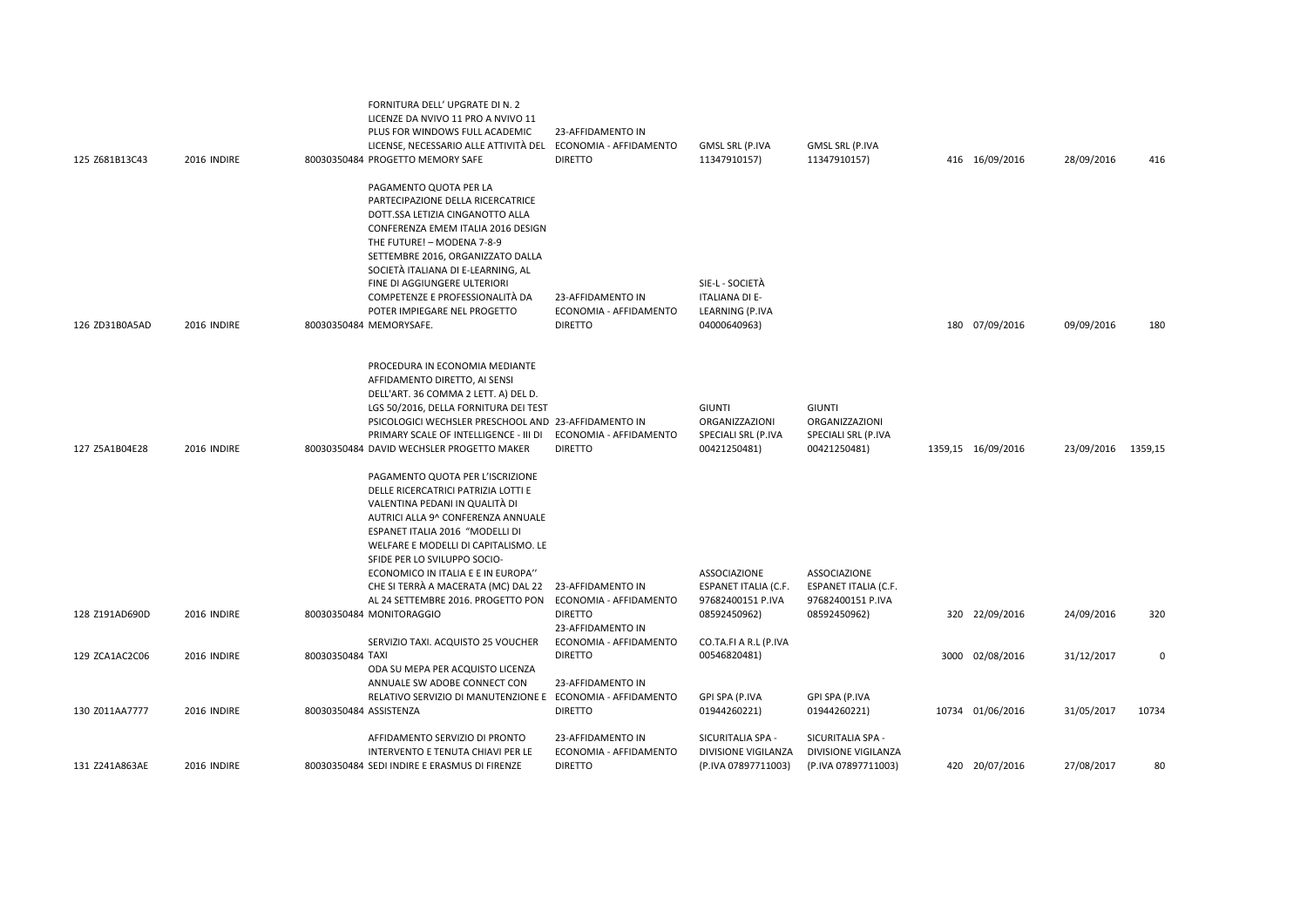|                |             | ACCORDO QUADRO CON TRE OPERATORI<br>ECONOMICI PER LA DURATA DI QUATTRO<br>ANNI PER LA FORNITURA DI SERVIZI DI                                                                                                                                |                                                                  | ITC - INTERPRETI E<br>TRADUTTORI IN<br>COOPERATIVA (P.IVA<br>08425621003),<br>EUROSTREET (P.IVA<br>00654080076), INTRAS INTRAS CONGRESSI<br>CONGRESSI SRL (P.IVA | ITC - INTERPRETI E<br><b>TRADUTTORI IN</b><br>COOPERATIVA (P.IVA<br>08425621003)<br>EUROSTREET (P.IVA<br>00654080076)<br>SRL (P.IVA |                    |            |         |
|----------------|-------------|----------------------------------------------------------------------------------------------------------------------------------------------------------------------------------------------------------------------------------------------|------------------------------------------------------------------|------------------------------------------------------------------------------------------------------------------------------------------------------------------|-------------------------------------------------------------------------------------------------------------------------------------|--------------------|------------|---------|
| 132 6395216B2F | 2016 INDIRE | 80030350484 TRADUZIONE TESTI                                                                                                                                                                                                                 | 01-PROCEDURA APERTA                                              | 02176491203)                                                                                                                                                     | 02176491203)                                                                                                                        | 205000 07/06/2016  | 05/05/2020 | 2786    |
| 133 ZEA1B0896E | 2016 INDIRE | SEMINARIO NAZIONALE "EDUCAZIONE<br>DEGLI ADULTI E TUTELA DELL'AMBIENTE:<br>LE OPPORTUNITÀ DELLA COMMUNITY<br>EPALE", 27 E 28 SETTEMBRE 2016 A<br>FONDO (TN). AFFITTO SALE E<br>80030350484 DEGUSTAZIONE DEI PRODOTTI.                        | 23-AFFIDAMENTO IN<br>ECONOMIA - AFFIDAMENTO<br><b>DIRETTO</b>    | FONDAZIONE EDMUND FONDAZIONE<br>MACH (P.IVA<br>02038410227)                                                                                                      | <b>EDMUND MACH</b><br>(P.IVA 02038410227)                                                                                           | 510 27/09/2016     | 28/09/2016 | 360     |
| 134 ZF41A8D597 | 2016 INDIRE | FORNITURA DI N. 3 VIDEOCAMERE<br>DIGITALI E DI N. 5 REGISTRATORI AUDIO<br>NECESSARI ALLE ATTIVITÀ DELL' AREA PER 23-AFFIDAMENTO IN<br>LA RICERCA SULL'INNOVAZIONE DELLA<br>80030350484 SEDE INDIRE DI FIRENZE<br>FORNITURA DI N. 3 RICARICHE | ECONOMIA - AFFIDAMENTO<br><b>DIRETTO</b>                         | <b>CENTRO UFFICIO</b><br>SERVICE SOC. COOP<br>(P.IVA 09156181001)                                                                                                | <b>CENTRO UFFICIO</b><br>SERVICE SOC. COOP<br>(P.IVA 09156181001)                                                                   | 953,63 22/09/2016  | 13/10/2016 | 953,63  |
| 135 Z221A88284 | 2016 INDIRE | (DOWNLOAD) DA 50 CREDITI DEI TEST<br>AMOS - EDIZIONI ERICKSON 2014<br>NECESSARI ALLE ATTIVITÀ DI RICERCA DEL 23-AFFIDAMENTO IN<br>PROGETTO LA DIDATTICA LABOLATORIALE ECONOMIA - AFFIDAMENTO<br>80030350484 NEI PTP                          | <b>DIRETTO</b>                                                   | <b>EDIZIONI CENTRO</b><br><b>STUDI ERICKSON SPA</b><br>(P.IVA 01063120222)                                                                                       | <b>EDIZIONI CENTRO</b><br><b>STUDI ERICKSON SPA</b><br>(P.IVA 01063120222)                                                          | 135 31/08/2016     | 21/09/2016 | 135     |
|                |             | SERVIZIO CATERING, SERVIZIO DI AFFITTO<br>LOCATION, ALLESTIMENTI AUDIO-VIDEO,<br>PER L'INIZIATIVA APERIEPALE CHE SI<br>TERRÀ IL GIORNO 6 OTTOBRE 2016 A<br>TORINO PREVIO AVVISO DI                                                           | 08-AFFIDAMENTO IN<br>ECONOMIA - COTTIMO                          | POMILIO BLUMM SRL<br>(P.IVA 01304780685)<br><b>INTRAS CONGRESSI SRL</b><br>(P.IVA 02176491203),<br>TEA PRODUCTION SOC. TEA PRODUCTION<br>COOP. (P.IVA            | SOC. COOP. (P.IVA                                                                                                                   |                    |            |         |
| 136 ZE11AA7FE0 | 2016 INDIRE | 80030350484 MANIFESTAZIONE DI INTERESSE<br>SERVIZIO DI CATERING IN OCCASIONE DEL<br>CONVEGNO INTERNAZIONALE SULLE<br>ARCHITETTURE SCOLASTICHE<br>INNOVATIVE CHE SI TERRÀ A ROMA IL                                                           | <b>FIDUCIARIO</b><br>23-AFFIDAMENTO IN<br>ECONOMIA - AFFIDAMENTO | 01793110766)<br><b>COLASANTI CATERING</b><br>S.R.L. (P.IVA                                                                                                       | 01793110766)                                                                                                                        | 2940 06/10/2016    | 06/10/2016 | 2940    |
| 137 Z5A1C0294C | 2016 INDIRE | 80030350484 14/12/2016<br>SERVIZIO STAMPA MATERIALE DA<br>UTILIZZARE PER EVENTI ED INIZIATIVE                                                                                                                                                | <b>DIRETTO</b><br>26-AFFIDAMENTO DIRETTO IN                      | 11009411007)<br>MAGGIOLI S.P.A. (C.F.                                                                                                                            | MAGGIOLI S.P.A. (C.F.                                                                                                               | 9480 14/12/2016    | 14/12/2016 | 9480    |
| 138 Z8A1B7C73E | 2016 INDIRE | ERASMUS+, APPROVVIGIONAMENTO<br>80030350484 BASATO SU ACCORDO QUADRO                                                                                                                                                                         | ADESIONE AD ACCORDO<br>QUADRO/CONVENZIONE                        | 06188330150 P.IVA<br>02066400405)                                                                                                                                | 06188330150 P.IVA<br>02066400405)                                                                                                   | 1361,75 24/10/2016 | 15/11/2016 | 1361,75 |
| 139 ZE61A82155 | 2016 INDIRE | ACQUISTO VARI MATERIALI NECESSARI<br>PER IL FUNZIONAMENTO DELLA<br>STAMPANTI 3D NELL'AMBITO DELLE<br>ATTIVITÀ DEL PROGETTO DI RICERCA<br>80030350484 "MAKER" - CUP: B55I15000450001                                                          | 23-AFFIDAMENTO IN<br>ECONOMIA - AFFIDAMENTO<br><b>DIRETTO</b>    | <b>MEDIA DIRECT SRL</b><br>(P.IVA 02409740244)                                                                                                                   | <b>MEDIA DIRECT SRL</b><br>(P.IVA 02409740244)                                                                                      | 426,37 28/07/2016  | 27/08/2016 | 426.37  |
|                |             |                                                                                                                                                                                                                                              |                                                                  |                                                                                                                                                                  |                                                                                                                                     |                    |            |         |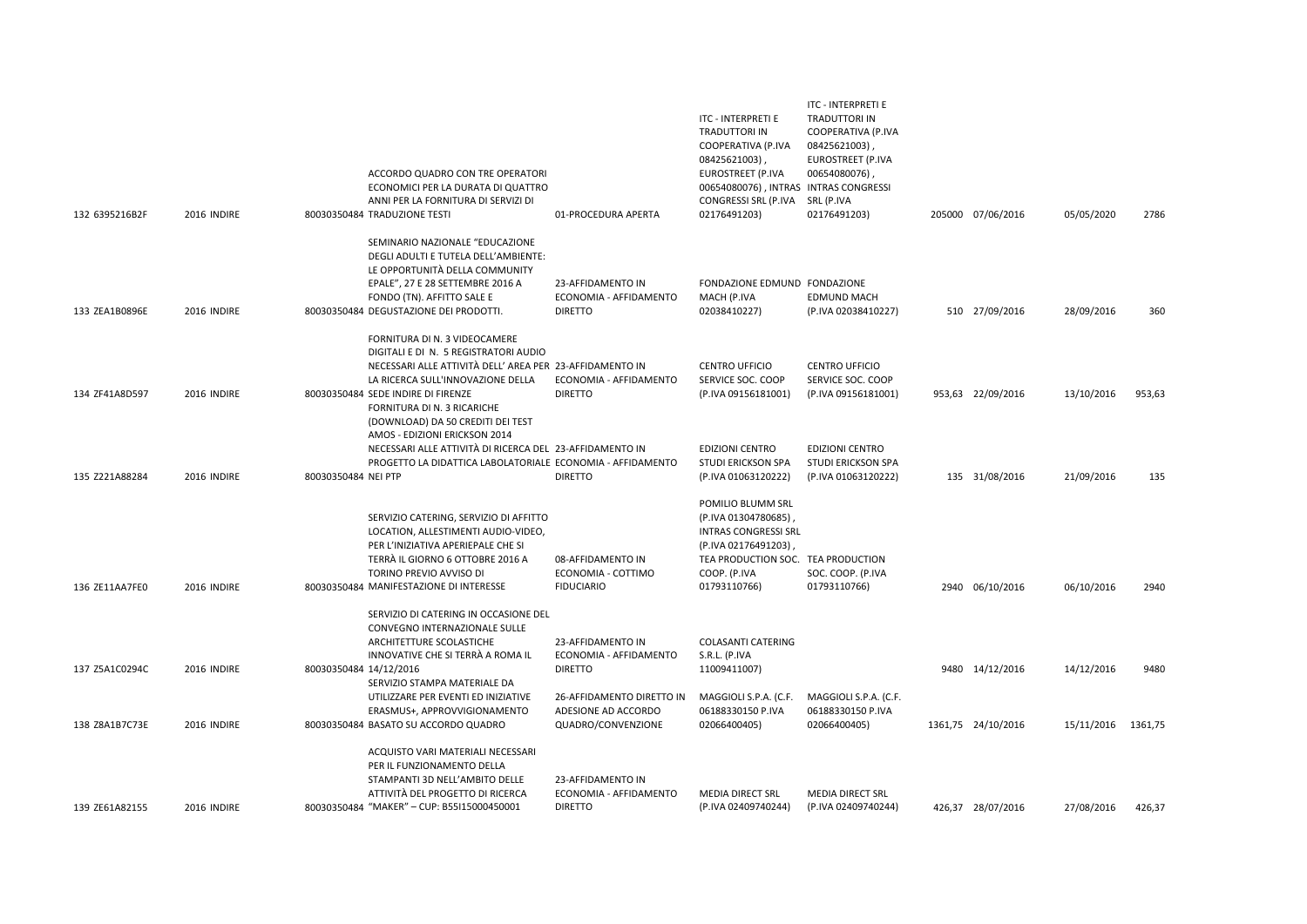| 140 ZC31A7AEFD | 2016 INDIRE | AFFIDAMENTO DEI SERVIZI TIPOGRAFICI<br>DI INDIRE ED ERASMUS+ PER LA DURATA<br>DI 4 (QUATTRO) ANNI [CIG:<br>6244300F5B].RIFORNIMENTO BLOCCHI,<br>CARTELLINE, SCHEDE, ADESIVO, ROLL UP<br>80030350484 BANNER PERSONALIZZATI CON IL LOGO                                                        | 26-AFFIDAMENTO DIRETTO IN<br>ADESIONE AD ACCORDO<br>QUADRO/CONVENZIONE | MAGGIOLI S.P.A. (C.F.<br>06188330150 P.IVA<br>02066400405)                                                                                                                                                                                                                                                                                                                                                                            | MAGGIOLI S.P.A. (C.F.<br>06188330150 P.IVA<br>02066400405)                                               | 1807,08 20/07/2016           | 27/07/2016 1807,08 |       |
|----------------|-------------|----------------------------------------------------------------------------------------------------------------------------------------------------------------------------------------------------------------------------------------------------------------------------------------------|------------------------------------------------------------------------|---------------------------------------------------------------------------------------------------------------------------------------------------------------------------------------------------------------------------------------------------------------------------------------------------------------------------------------------------------------------------------------------------------------------------------------|----------------------------------------------------------------------------------------------------------|------------------------------|--------------------|-------|
| 141 ZED1A53529 | 2016 INDIRE | FORNITURA DI N.19 LIBRI, NECESSARI<br>ALLE ATTIVITÀ DI RICERCA DEL PROGETTO ECONOMIA - AFFIDAMENTO<br>80030350484 AVANGUARDIE EDUCATIVE.                                                                                                                                                     | 23-AFFIDAMENTO IN<br><b>DIRETTO</b>                                    | LIBRERIA SCIENTIFICA E E UNIVERSITARIA<br>UNIVERSITARIA<br>RESCALLI DI MARIA<br>CRISTINA RESCALLI (C.F. (C.F.<br>RSCMCR67L51L781C<br>P.IVA 11566870157)                                                                                                                                                                                                                                                                               | LIBRERIA SCIENTIFICA<br>RESCALLI DI MARIA<br>CRISTINA RESCALLI<br>RSCMCR67L51L781C<br>P.IVA 11566870157) | 492,38 31/08/2016 00-00-0000 |                    | 0     |
| 142 Z861A7049D | 2016 INDIRE | REALIZZAZIONE GADGET PERSONALIZZATI<br>CON LOGO ETWINNING QUALI PREMI PER<br>IL QUALITY LABEL ETWINNING 2016 -<br>COTTIMO FIDUCIARIO PREVIO AVVISO<br>80030350484 PER MANIFESTAZIONE DI INTERESSE                                                                                            | 08-AFFIDAMENTO IN<br>ECONOMIA - COTTIMO<br><b>FIDUCIARIO</b>           | <b>LYRECO ITALIA SRL</b><br>(P.IVA 11582010150),<br>POMILIO BLUMM SRL<br>(P.IVA 01304780685),<br>PIERRESTAMPA (P.IVA<br>07043141006), TEA<br>PRODUCTION SOC.<br>COOP. (P.IVA<br>01793110766), CTS<br>SNC (P.IVA<br>02541190241), CISCRA<br>SPA (C.F. 00448610584<br>P.IVA 00896271004),<br>PROMO TEAM SRL<br>(P.IVA 02203990185),<br>LA COCCINELLA DI<br><b>GIGLIOLI FRANCESCA</b><br>(C.F.<br>GGLFNC75P43D403D<br>P.IVA 01053330526) | LA COCCINELLA DI<br><b>GIGLIOLI FRANCESCA</b><br>(C.F.<br>GGLFNC75P43D403D<br>P.IVA 01053330526)         | 6400 18/10/2016              | 30/11/2016         | 6400  |
| 143 Z551A5B7C6 | 2016 INDIRE | ISCRIZIONE DELLE RICERCATRICI DOTT.SSA<br>SILVIA PANZAVOLTA E DOTT.SSA CHIARA<br>LAICI AL CONVEGNO ELEOT "3RD EAI<br>INTERNATIONAL CONFERENCE ON E-<br>LEARNING E-EDUCATION AND ONLINE<br>TRAINING", DUBLINO 31 AGOSTO - 2<br>80030350484 SETTEMBRE 2016<br>ODA SU MEPA PER ACQUISTO DI N. 1 | 23-AFFIDAMENTO IN<br>ECONOMIA - AFFIDAMENTO<br><b>DIRETTO</b>          | ICST I.V.Z.W. (P.IVA<br>estera IE 980048K)                                                                                                                                                                                                                                                                                                                                                                                            | ICST I.V.Z.W. (P.IVA<br>estera IE 980048K)                                                               | 909,1 31/08/2016             | 02/09/2016         | 909,1 |
| 144 Z541A55866 | 2016 INDIRE | FOTOCAMERA DIGITALE E DI N. 2 TABLET<br>DA UTILIZZARE NELL'AMBITO DELLE<br>ATTIVITÀ DEL PROGETTO DI RICERCA<br>"MAKER" - CIG: Z541A55866 - CUP:<br>80030350484 B55I15000150001                                                                                                               | 23-AFFIDAMENTO IN<br>ECONOMIA - AFFIDAMENTO<br><b>DIRETTO</b>          | SIGMA SERVICE SRL<br>(P.IVA 07785971008)                                                                                                                                                                                                                                                                                                                                                                                              | SIGMA SERVICE SRL<br>(P.IVA 07785971008)                                                                 | 2207,12 13/07/2016           | 12/08/2016 2207,12 |       |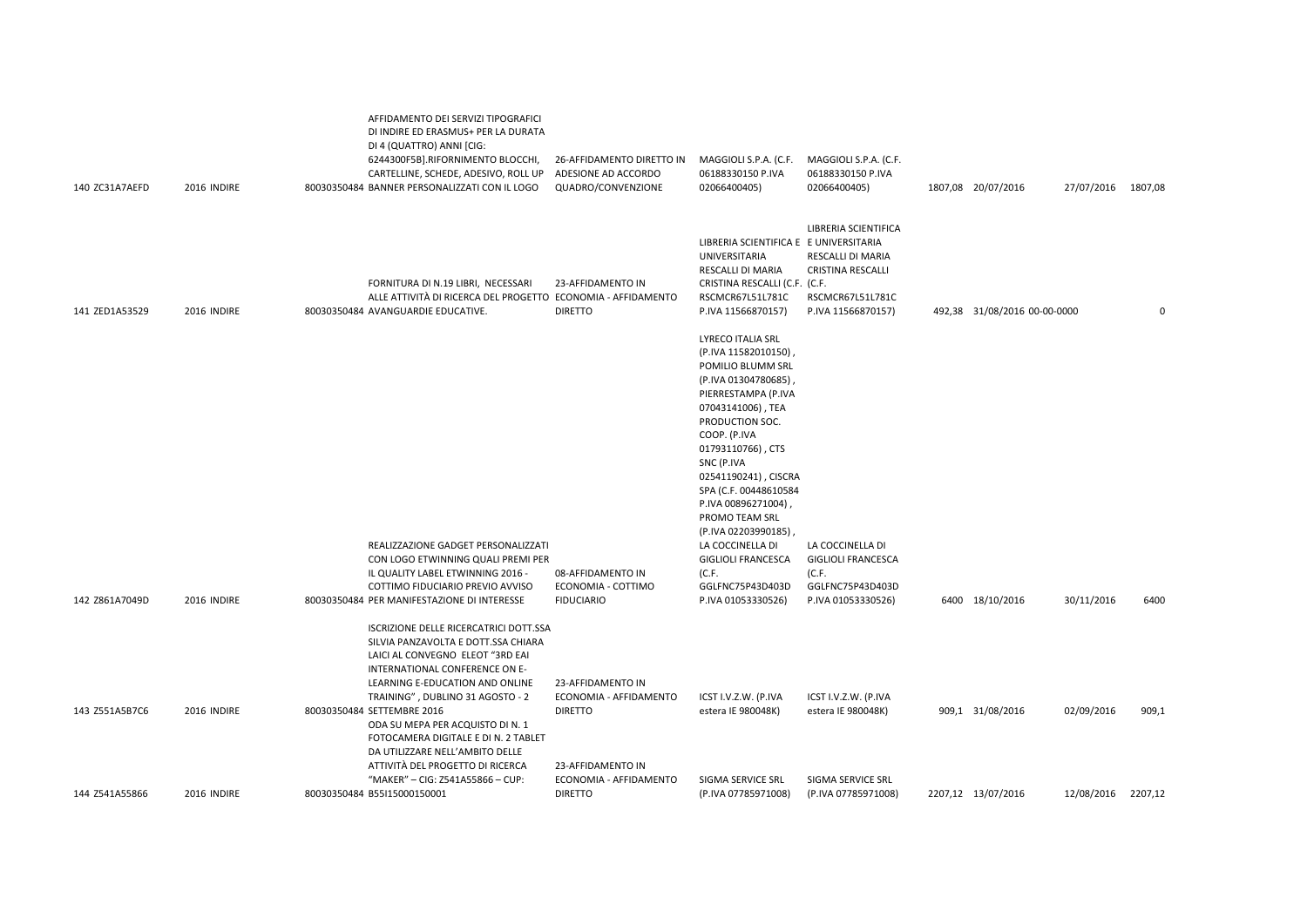| 145 6738998D10 | 2016 INDIRE | ATTIVITÀ DI RICERCA DEI PROGETTI<br>METODOLOGIE FORMATIVE PER LA<br>FORMAZIONE DEGLI INSEGNANTI,<br>METODI E STRUMENTI PER<br>L'ACCREDITAMENTO DELLA FORMAZIONE 23-AFFIDAMENTO IN<br>IN SERVIZIO, ARCHITETTURE SCOLASTICHE ECONOMIA - AFFIDAMENTO<br>80030350484, LA DIDATTICA LABORATORIALE.                         | <b>DIRETTO</b>                                                              | DEMEA CULTURA SRL<br>(P.IVA 10554901008)                                                                                                                                                                                                                   | DEMEA CULTURA SRL<br>(P.IVA 10554901008)                                         |                         | 3245 11/10/2016         | 08/11/2016 | 0                          |  |
|----------------|-------------|-----------------------------------------------------------------------------------------------------------------------------------------------------------------------------------------------------------------------------------------------------------------------------------------------------------------------|-----------------------------------------------------------------------------|------------------------------------------------------------------------------------------------------------------------------------------------------------------------------------------------------------------------------------------------------------|----------------------------------------------------------------------------------|-------------------------|-------------------------|------------|----------------------------|--|
|                |             |                                                                                                                                                                                                                                                                                                                       |                                                                             |                                                                                                                                                                                                                                                            |                                                                                  |                         |                         |            |                            |  |
| 146 Z6A1A75454 | 2016 INDIRE | ACQUISIZIONE DI SERVIZIO DI<br>OTTIMIZZAZIONE E PERSONALIZZAZIONE 23-AFFIDAMENTO IN<br>DI APPLICATION SERVER<br>80030350484 "OPENSIMULATOR" IN AMBIENTE LINUX                                                                                                                                                         | ECONOMIA - AFFIDAMENTO<br><b>DIRETTO</b>                                    | <b>GRAM DI RAFFAELE</b><br>MACIS (C.F.<br>MCSRFL60M17B354Q<br>P.IVA 02257050928)                                                                                                                                                                           | <b>GRAM DI RAFFAELE</b><br>MACIS (C.F.<br>MCSRFL60M17B354Q<br>P.IVA 02257050928) |                         | 1639,34 30/06/2016      | 31/08/2016 | 0                          |  |
| 147 Z891A45BFF | 2016 INDIRE | PAGAMENTO DELLA QUOTA DI<br>PARTECIPAZIONE ALLA "XXV SUMMER<br>80030350484 SCHOOL DI MEDIA EDUCATION                                                                                                                                                                                                                  | COMPLESSO SAN MICHELETTO, NARDI, LAURA PARIGI E AFFIDAMENTO<br><b>LUCCA</b> | 3-8 LUGLIO 2016" PER<br>RICERCATORI: MARIA<br>CHIARA PETTENATI,<br>ELISABETTA CIGOGNINI,<br>VALENTINA DELLA<br>GALA, ISABEL DE<br>MAURISSENS, CHIARA<br>GIUNTI, SERENA<br>GORACCI, LAURA<br>MESSINI,<br>MASSIMILIANO<br>NALDINI, ANDREA<br>VALENTINA TOCI. | 23-AFFIDAMENTO IN<br>ECONOMIA -<br><b>DIRETTO</b>                                | ASSOCIAZION ASSOCIAZION |                         |            | 1200 00-00-0000 00-00-0000 |  |
| 148 ZB51A35553 | 2016 INDIRE | ADESIONE ALLA CONVENZIONE<br>CONSIP"BUONI PASTO 7" LOTTO 2 (FRIULI<br>VENEZIA GIULIA, VENETO, TRENTINO,<br>ALTO ADIGE, EMILIA ROMAGNA,<br>TOSCANA) PER LA FORNITURA DI N. 6500<br>BP PER IL PERSONALE DIPENDENTE<br>DELL'AGENZIA ERASMUS+ ED IN SERVIZIO ADESIONE AD ACCORDO<br>80030350484 PRESSO LA SEDE DI FIRENZE | 26-AFFIDAMENTO DIRETTO IN<br>QUADRO/CONVENZIONE                             | DAY RISTOSERVICE SPA SPA (P.IVA<br>(P.IVA 03543000370)                                                                                                                                                                                                     | DAY RISTOSERVICE<br>03543000370)                                                 |                         | 37700 10/06/2016        | 30/06/2016 | 37700                      |  |
| 149 Z9B1A3C5EF | 2016 INDIRE | GARA DESERTA - PROCEDURA DI<br>ACQUISTO PER I PREMI (VIDEOCAMERE E<br>STAMPANTI 3D) DEI MIGLIORI PROGETTI<br>ETWINNING 2016 PREVIO AVVISO PER<br>80030350484 MANIFESTAZIONE DI INTERESSE                                                                                                                              | 08-AFFIDAMENTO IN<br>ECONOMIA - COTTIMO<br><b>FIDUCIARIO</b>                |                                                                                                                                                                                                                                                            |                                                                                  |                         | 0 00-00-0000 00-00-0000 |            | 0                          |  |
|                |             |                                                                                                                                                                                                                                                                                                                       |                                                                             |                                                                                                                                                                                                                                                            |                                                                                  |                         |                         |            |                            |  |

FORNITURA DI LIBRI NECESSARI ALLE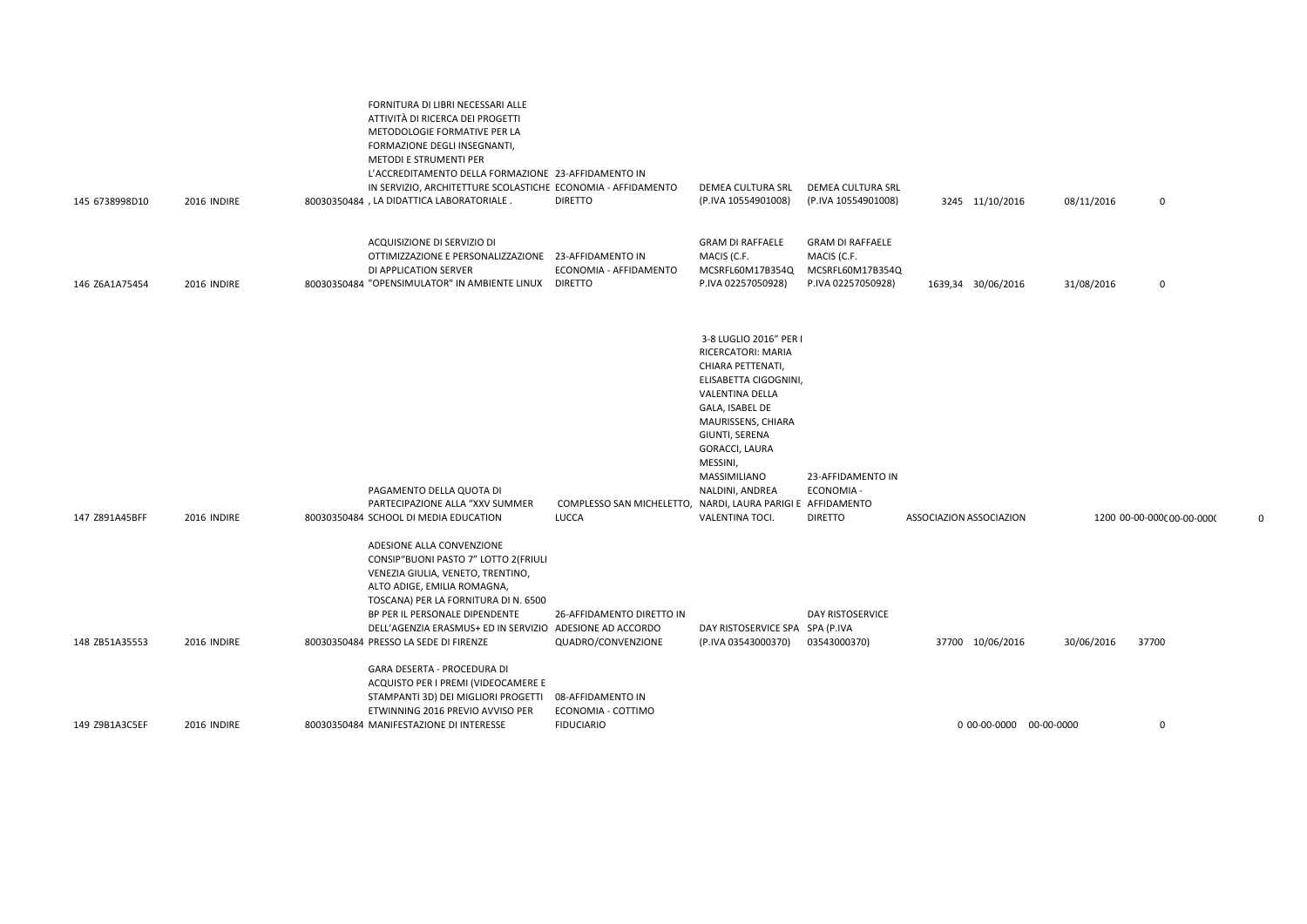| PAGAMENTO PER LA PARTECIPAZIONE<br>VIRTUALE DELLA DOTT.SSA ALESSANDRA<br>ANICHINI ALLA CONFERENZA<br>EDULEARN16, THE 8TH ANNUAL<br>INTERNATIONAL CONFERENCE ON<br>EDUCATION AND NEW LEARNING<br>23-AFFIDAMENTO IN<br><b>IATED ACADEMY</b><br>TECHNOLOGIES BARCELLONA (SPAGNA) 4- ECONOMIA - AFFIDAMENTO<br>IATED ACADEMY (P.IVA (P.IVA estera<br>80030350484 6 LUGLIO 2016<br><b>DIRETTO</b><br>estera ESB98579568)<br>ESB98579568)<br>151 Z341A1A090<br>2016 INDIRE<br>340 04/07/2016<br>06/07/2016<br>INVITE TU RUN AN ON LINE WEBINAR FOR 23-AFFIDAMENTO IN<br><b>INSTITUTE OF PLAY</b><br><b>INSTITUTE OF PLAY</b><br>THE ITALIAN TEACHERS ON THE PROJECT ECONOMIA - AFFIDAMENTO<br>(P.IVA estera<br>(P.IVA estera<br>80030350484 Q2L - QUEST2LEARN<br><b>DIRETTO</b><br>134W26St7)<br>134W26St7)<br>89,72 07/10/2016<br>07/10/2016<br>152 ZA41A09D83<br>2016 INDIRE<br>C2C S.R.L. (P.IVA<br>07247740967),<br>FIRENZE FIERA SPA<br>(P.IVA 04933280481)<br>POMILIO BLUMM SRL<br>(P.IVA 01304780685),<br><b>INTRAS CONGRESSI SRL</b><br>(P.IVA 02176491203)<br><b>GLOBAL &amp; LOCAL SRL</b><br>(P.IVA 02837170592),<br>PIERRESTAMPA (P.IVA<br>07043141006),<br>PROMOSTAND S.R.L.<br>(P.IVA 00652440868),<br>TEA PRODUCTION SOC.<br>COOP. (P.IVA<br>01793110766), LUNA<br>NAVIGANTE SRL (P.IVA<br>AFFITTO DI SPAZI MEETING E SERVIZI DI<br>03262680618), AVION<br>CATERING NELL'AMBITO DELLA<br>TRAVEL SRL (P.IVA<br>CONFERENZA ETWINNING "CITIZENSHIP A<br>00399570613),<br>NEW ETHIC FOR THE 21ST CENTURY - THE<br>CONGRESS SET UP SRL<br>CONTRIBUTION OF ETWINNING" PREVIO<br>08-AFFIDAMENTO IN<br>(P.IVA 01165730076),<br>AVVISO PER MANIFESTAZIONE DI<br>ECONOMIA - COTTIMO<br>ADRIA CONGREX SRL<br>FIRENZE FIERA SPA<br>2016 INDIRE<br>80030350484 INTERESSE<br><b>FIDUCIARIO</b><br>(P.IVA 01081310409)<br>29067 21/09/2016<br>23/09/2016<br>29067<br>153 Z62198E7B0<br>(P.IVA 04933280481) | 150 6723211939 | 2016 INDIRE | SERVIZIO DI REALIZZAZIONE<br>DELL'AMBIENTE INTERATTIVO DI<br>RAPPRESENTAZIONE DEI RISULTATI DELLA ECONOMIA - COTTIMO<br>80030350484 RICERCA "DSINRETE" | 08-AFFIDAMENTO IN<br><b>FIDUCIARIO</b> | <b>AELION PROJECT</b><br>SOCIETÀ COOPERATIVA<br>(P.IVA 02463580692)<br>CENTIMETRI (P.IVA<br>08988120963),<br><b>ETNOCOM ETNOMKTG</b><br>SRL (P.IVA<br>09024311004)<br><b>INFOLAB (P.IVA</b><br>08612690969), LA<br>JETEE - SCUOLA DI<br>VISUAL STORYTELLING<br>(P.IVA 01400400527) |  | 3990 20/09/2016 | 31/12/2016 | 0     |
|------------------------------------------------------------------------------------------------------------------------------------------------------------------------------------------------------------------------------------------------------------------------------------------------------------------------------------------------------------------------------------------------------------------------------------------------------------------------------------------------------------------------------------------------------------------------------------------------------------------------------------------------------------------------------------------------------------------------------------------------------------------------------------------------------------------------------------------------------------------------------------------------------------------------------------------------------------------------------------------------------------------------------------------------------------------------------------------------------------------------------------------------------------------------------------------------------------------------------------------------------------------------------------------------------------------------------------------------------------------------------------------------------------------------------------------------------------------------------------------------------------------------------------------------------------------------------------------------------------------------------------------------------------------------------------------------------------------------------------------------------------------------------------------------------------------------------------------------------------------------------------------------------|----------------|-------------|--------------------------------------------------------------------------------------------------------------------------------------------------------|----------------------------------------|------------------------------------------------------------------------------------------------------------------------------------------------------------------------------------------------------------------------------------------------------------------------------------|--|-----------------|------------|-------|
|                                                                                                                                                                                                                                                                                                                                                                                                                                                                                                                                                                                                                                                                                                                                                                                                                                                                                                                                                                                                                                                                                                                                                                                                                                                                                                                                                                                                                                                                                                                                                                                                                                                                                                                                                                                                                                                                                                      |                |             |                                                                                                                                                        |                                        |                                                                                                                                                                                                                                                                                    |  |                 |            | 340   |
|                                                                                                                                                                                                                                                                                                                                                                                                                                                                                                                                                                                                                                                                                                                                                                                                                                                                                                                                                                                                                                                                                                                                                                                                                                                                                                                                                                                                                                                                                                                                                                                                                                                                                                                                                                                                                                                                                                      |                |             |                                                                                                                                                        |                                        |                                                                                                                                                                                                                                                                                    |  |                 |            | 89,72 |
|                                                                                                                                                                                                                                                                                                                                                                                                                                                                                                                                                                                                                                                                                                                                                                                                                                                                                                                                                                                                                                                                                                                                                                                                                                                                                                                                                                                                                                                                                                                                                                                                                                                                                                                                                                                                                                                                                                      |                |             |                                                                                                                                                        |                                        |                                                                                                                                                                                                                                                                                    |  |                 |            |       |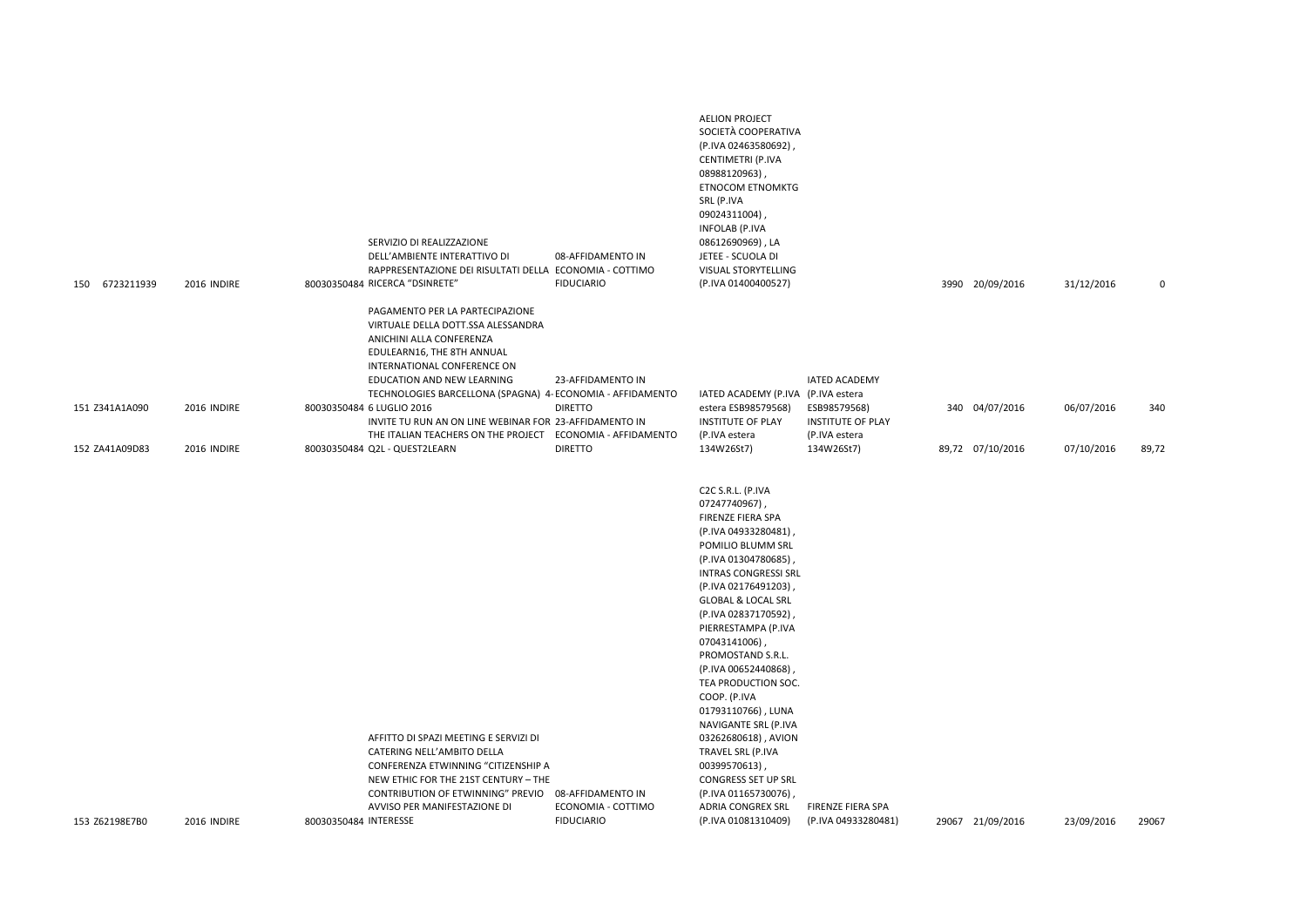| 155 Z9919EEE15 | 2016 INDIRE | STORIA E LE INIZIATIVE DI RICERCA<br>DELL'INDIRE IN OCCASIONE DEL 90°<br>ANNIVERSARIO DELL'ENTE E UNO PER LA<br>PRESENTAZIONE DEL PROGETTO<br>80030350484 AVANGUARDIE EDUCATIVE                                                                                                                         | 23-AFFIDAMENTO IN<br>ECONOMIA - AFFIDAMENTO<br><b>DIRETTO</b> | UNIVERSITÀ DEGLI<br>STUDI DI TORINO (P.IVA STUDI DI TORINO<br>80088230018)                                                                                                                                                                             | UNIVERSITÀ DEGLI<br>(P.IVA 80088230018)       | 5000 22/06/2016 00-00-0000 |                     | $\mathbf 0$ |
|----------------|-------------|---------------------------------------------------------------------------------------------------------------------------------------------------------------------------------------------------------------------------------------------------------------------------------------------------------|---------------------------------------------------------------|--------------------------------------------------------------------------------------------------------------------------------------------------------------------------------------------------------------------------------------------------------|-----------------------------------------------|----------------------------|---------------------|-------------|
| 156 ZB719CEC8F | 2016 INDIRE | AFFIDAMENTO DEL SERVIZIO DI<br>RISTORAZIONE IN OCCASIONE DELLA<br>MINICONFERENZA ETWINNING<br>"CITIZENSHIP A NEW ETHIC FOR THE 21ST<br>CENTURY-THE CONTRIBUTION OF<br>ETWINNING" MEDIANTE COTTIMO<br>FIDUCIARIO PREVIO AVVISO PER<br>80030350484 MANIFESTAZIONE DI INTERESSE                            | 08-AFFIDAMENTO IN<br>ECONOMIA - COTTIMO<br><b>FIDUCIARIO</b>  | <b>INTRAS CONGRESSI SRL</b><br>(P.IVA 02176491203),<br><b>BES BOLOGNA SRL</b><br>(P.IVA 05213280489),<br>TEA PRODUCTION SOC.<br>COOP. (P.IVA<br>01793110766), LUNA<br>NAVIGANTE SRL (P.IVA<br>03262680618), AVION<br>TRAVEL SRL (P.IVA<br>00399570613) | <b>BES BOLOGNA SRL</b><br>(P.IVA 05213280489) | 13635 22/09/2016           | 22/09/2016          | 13635       |
|                |             |                                                                                                                                                                                                                                                                                                         |                                                               | POMILIO BLUMM SRL<br>(P.IVA 01304780685),<br><b>INTRAS CONGRESSI SRL</b><br>(P.IVA 02176491203)<br><b>ASTORIA PALACE HOTEL</b><br>(P.IVA 00114670821)<br>PIERRESTAMPA (P.IVA<br>07043141006), LUNA                                                     |                                               |                            |                     |             |
| 157 ZA119E2D20 | 2016 INDIRE | SERVIZI CONGRESSUALI, ALBERGHIERI, DI<br>RISTORAZIONE E NAVETTA, PER IL<br>SEMINARIO DI CONTATTO TCA ERASMUS+<br>- PALERMO 13,14,15 OTTOBRE 2016<br>PREVIO AVVISO PER MANIFESTAZIONE DI ECONOMIA - COTTIMO<br>80030350484 INTERESSE<br>ACQUISTO CODICI DOI DA ASSOCIARE<br>ALLE EVENTUALI PUBBLICAZIONI | 08-AFFIDAMENTO IN<br><b>FIDUCIARIO</b>                        | NAVIGANTE SRL (P.IVA<br>03262680618)<br><b>CONGRESS SET UP SRL</b><br>(P.IVA 01165730076), LUNA NAVIGANTE<br>SUPERFICIE 8 SRL (P.IVA SRL (P.IVA<br>02472340542)                                                                                        | 03262680618)                                  | 23999 13/10/2016           | 15/10/2016 22719,93 |             |
| 158 Z3019D8858 | 2016 INDIRE | RELATIVE ALLE ATTIVITÀ SVOLTE<br>NELL'AMBITO DEL PROGETTO<br>"AVANGUARDIE EDUCATIVE" CUP:<br>80030350484 B55I15000350001                                                                                                                                                                                | 23-AFFIDAMENTO IN<br>ECONOMIA - AFFIDAMENTO<br><b>DIRETTO</b> | MEDRA SRL (P.IVA<br>04547330961)                                                                                                                                                                                                                       | MEDRA SRL (P.IVA<br>04547330961)              | 150 04/08/2016             | 31/12/2016          | 150         |

CORSO DI FORMAZIONE PER 16 ADDETTI ECONOMIA ‐ AFFIDAMENTO

23‐AFFIDAMENTO IN

INFOTEL SRL (P.IVA 09905391000)

INFOTEL SRL (P.IVA

09905391000) 1100 29/06/2016 00-00-0000 0

DIRETTO

ANTINCENDIO RISCHIO BASSO

PRODUZIONE DI 2 VIDEO UNO SULLA

154 Z4519F0586 2016 INDIRE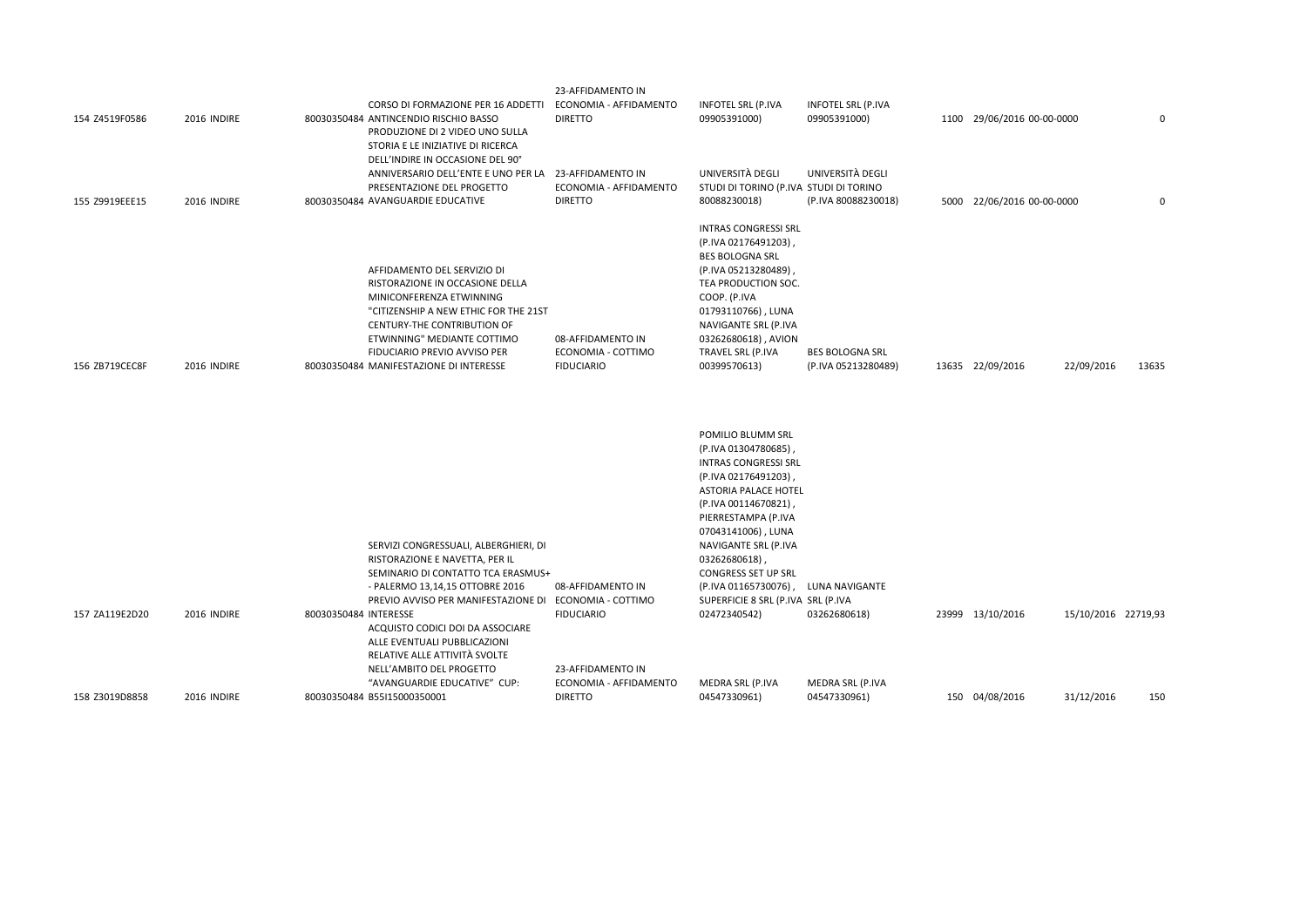| 159 Z8219C9A9F | 2016 INDIRE | FORNITURA SERVIZI TECNICI PER IL<br>SALONE DEI CINQUECENTO DI PALAZZO<br>VECCHIO DI FIRENZE, SEDE DELLA PRIMA<br>GIORNATA DELLA CONFERENZA EUROPEA<br>ETWINNING 2016"CITIZENSHIP A NEW<br>ETHIC FOR THE 21ST CENTURY- THE<br><b>CONTRIBUTION OF ETWINNING"21-23</b><br>80030350484 SETTEMBRE | 08-AFFIDAMENTO IN<br>ECONOMIA - COTTIMO<br><b>FIDUCIARIO</b>       | TECNOCONFERENCE<br>EUROPE SRL (P.IVA<br>03933371001), SCOT<br>FIRENZE SRL (P.IVA<br>02268650484), VISION<br>SISTEMI DI MATTEO<br>PERBONI (P.IVA<br>03019110364)<br>TECNOCONFERENCE -<br>TC GROUP (P.IVA<br>03755090481), MMG<br>MULTIMEDIA MEETING MMG MULTIMEDIA<br><b>GROUP SNC (P.IVA</b><br>04996950483)        | MEETING GROUP SNC<br>(P.IVA 04996950483)                   | 650 21/09/2016          | 23/09/2016 | 650         |
|----------------|-------------|----------------------------------------------------------------------------------------------------------------------------------------------------------------------------------------------------------------------------------------------------------------------------------------------|--------------------------------------------------------------------|---------------------------------------------------------------------------------------------------------------------------------------------------------------------------------------------------------------------------------------------------------------------------------------------------------------------|------------------------------------------------------------|-------------------------|------------|-------------|
| 160 Z7519C847D | 2016 INDIRE | APPROVVIGIONAMENTO BASATO<br>SULL'ACCORDO QUADRO PER<br>80030350484 L'AFFIDAMENTO DEI SERVIZI TIPOGRAFICI QUADRO/CONVENZIONE                                                                                                                                                                 | 26-AFFIDAMENTO DIRETTO IN<br>ADESIONE AD ACCORDO                   | MAGGIOLI S.P.A. (C.F.<br>06188330150 P.IVA<br>02066400405)                                                                                                                                                                                                                                                          | MAGGIOLI S.P.A. (C.F.<br>06188330150 P.IVA<br>02066400405) | 1311,6 30/05/2016       | 30/06/2016 | 1311,6      |
|                |             | CONCORSO DI IDEE ON LINE SU SCUOLE<br>INNOVATIVE - MIUR/INDIRE.<br>ACQUISIZIONE DEL SERVIZIO DI<br>FORMAZIONE E ASSISTENZA                                                                                                                                                                   |                                                                    |                                                                                                                                                                                                                                                                                                                     |                                                            |                         |            |             |
|                |             | RELATIVAMENTE ALLA PIATTAFORMA<br>WEB-BASED "CONCORRIMI" OSPITATA                                                                                                                                                                                                                            | 23-AFFIDAMENTO IN<br>ECONOMIA - AFFIDAMENTO                        | NAVARCA (P.IVA                                                                                                                                                                                                                                                                                                      | NAVARCA (P.IVA                                             |                         |            |             |
| 161 Z0D1998725 | 2016 INDIRE | 80030350484 SUL SERVER INDIRE<br>ACQUISTO DI N. 2000 PIEGHEVOLI (6A)<br>PER IL PROGETTO AVANGUARDIE                                                                                                                                                                                          | <b>DIRETTO</b><br>26-AFFIDAMENTO DIRETTO IN<br>ADESIONE AD ACCORDO | 13260290153)<br>MAGGIOLI S.P.A. (C.F.<br>06188330150 P.IVA                                                                                                                                                                                                                                                          | 13260290153)<br>MAGGIOLI S.P.A. (C.F.<br>06188330150 P.IVA | 12740 19/05/2016        | 29/07/2016 | 11540       |
| 162 Z6C1959E33 | 2016 INDIRE | 80030350484 EDUCATIVE                                                                                                                                                                                                                                                                        | QUADRO/CONVENZIONE                                                 | 02066400405)<br>LYRECO ITALIA SPA<br>(P.IVA 11582010150),<br><b>CARTO COPY SERVICE</b><br>SRL (P.IVA<br>04864781002),<br>CARTOTECNICA SRL<br>(P.IVA 00801300492),<br><b>CARTUFFICIO SPOLETO</b><br>S.R.L. (P.IVA<br>03407410541)<br>PROGETTO UFFICIO<br>S.N.C. DI CALZI<br>STEFANO & C. (P.IVA<br>01078000476), B&B | 02066400405)                                               | 371,6 20/04/2016        | 11/11/2016 | $\Omega$    |
|                |             | ACQUISTO DI MATERIALE DI CANCELLERIA<br>PER LA SEDE DELL'AGENZIA NAZIONALE                                                                                                                                                                                                                   | 08-AFFIDAMENTO IN                                                  | UFFICIO S.R.L. (P.IVA<br>06522060489),                                                                                                                                                                                                                                                                              |                                                            |                         |            |             |
|                |             | ERASMUS+ DI FIRENZE - VIA CESARE                                                                                                                                                                                                                                                             | ECONOMIA - COTTIMO                                                 | TUTTOUFFICIO S.R.L.                                                                                                                                                                                                                                                                                                 |                                                            |                         |            |             |
| 163 ZF7197740D | 2016 INDIRE | 80030350484 LOMBROSO, 6/15.<br>AFFIDAMENTO DEI SERVIZI DI<br>MONITORAGGIO E VALUTAZIONE<br>NELL'AMBITO DI ATTIVITÀ PROGETTUALI<br>DI INDIRE PER N. 4 ANNI CON 3                                                                                                                              | <b>FIDUCIARIO</b>                                                  | (P.IVA 06348461002)                                                                                                                                                                                                                                                                                                 |                                                            | 927,5 24/05/2016        | 31/05/2016 | 927,5       |
| 164 6664490F1D | 2016 INDIRE | 80030350484 OPERATORI ECONOMICI                                                                                                                                                                                                                                                              | 01-PROCEDURA APERTA                                                |                                                                                                                                                                                                                                                                                                                     |                                                            | 0 00-00-0000 00-00-0000 |            | $\mathsf 0$ |
|                |             |                                                                                                                                                                                                                                                                                              |                                                                    |                                                                                                                                                                                                                                                                                                                     |                                                            |                         |            |             |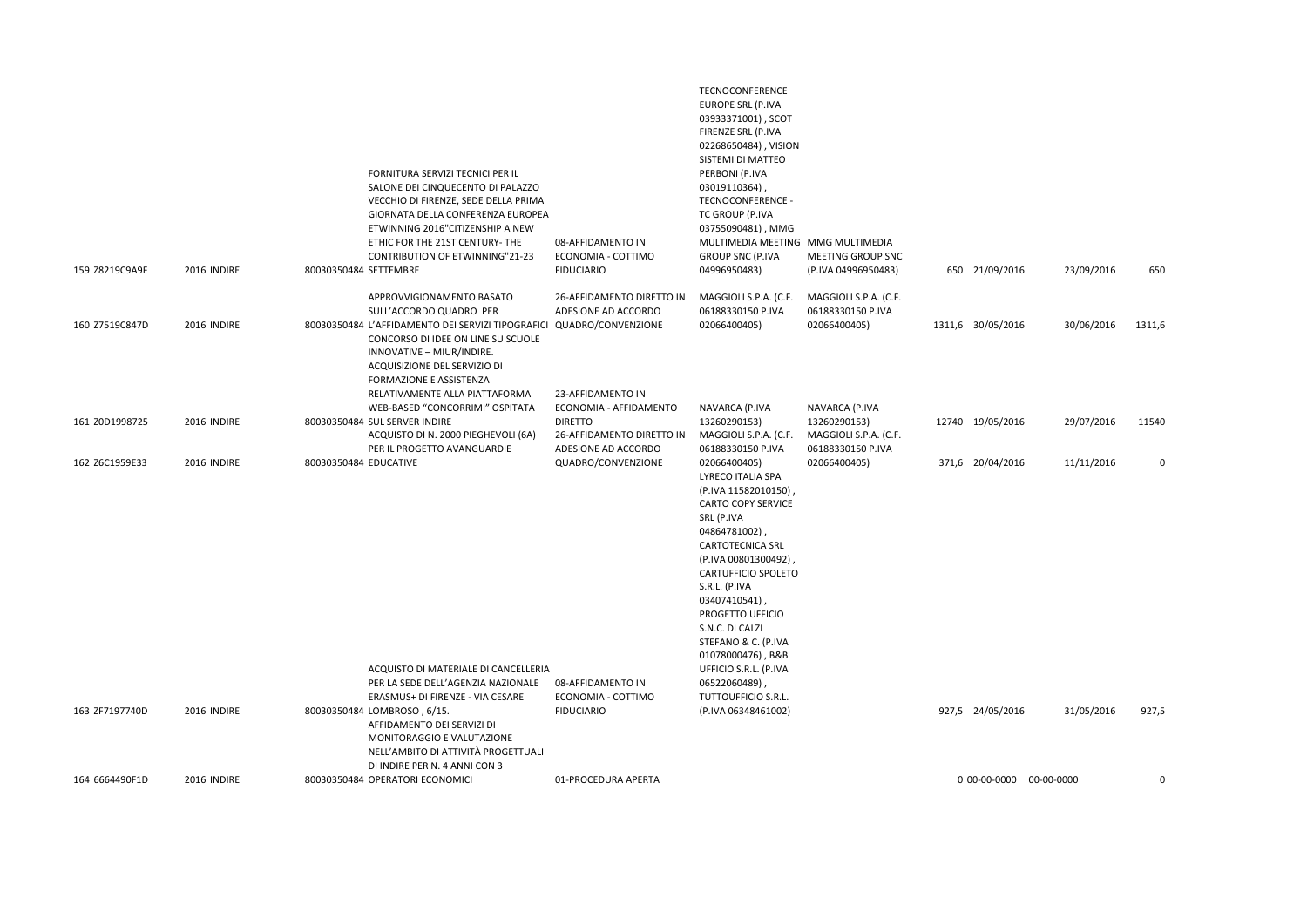| 165 Z0F1961543 | 2016 INDIRE | ADESIONE ALLA CONVENZIONE CONSIP<br>"BUONI PASTO 7 / LOTTO 3 - LAZIO - BP7-<br>L3-V" PER LA FORNITURA DEL SERVIZIO<br>SOSTITUTIVO DI MENSA MEDIANTE<br>BUONI PASTO CARTACEI DI QUALSIASI<br>VALORE NOMINALE PER LA SEDE<br>OPERATIVA DI ROMA DELL'AGENZIA<br>80030350484 NAZIONALE ERASMUS + | 26-AFFIDAMENTO DIRETTO IN<br>ADESIONE AD ACCORDO<br>QUADRO/CONVENZIONE | QUI! GROUP SPA (C.F.<br>03105300101 P.IVA<br>01241770997)                                                                                                                                                                                                                             | QUI! GROUP SPA (C.F.<br>03105300101 P.IVA<br>01241770997) | 11380 12/04/2016   | 06/06/2016 | 11380   |
|----------------|-------------|----------------------------------------------------------------------------------------------------------------------------------------------------------------------------------------------------------------------------------------------------------------------------------------------|------------------------------------------------------------------------|---------------------------------------------------------------------------------------------------------------------------------------------------------------------------------------------------------------------------------------------------------------------------------------|-----------------------------------------------------------|--------------------|------------|---------|
|                |             | <b>ISCRIZIONE DI FRANCESCA FONTANI E</b>                                                                                                                                                                                                                                                     |                                                                        |                                                                                                                                                                                                                                                                                       |                                                           |                    |            |         |
|                |             | ANTONIO PAONESSA AL CORSO SUI<br>CONTROLLI AMMINISTRATIVI E                                                                                                                                                                                                                                  | 23-AFFIDAMENTO IN                                                      |                                                                                                                                                                                                                                                                                       |                                                           |                    |            |         |
|                |             | GESTIONALI NELLA P.A. - ROMA, 11-                                                                                                                                                                                                                                                            | ECONOMIA - AFFIDAMENTO                                                 | ITA SRL (P.IVA                                                                                                                                                                                                                                                                        | ITA SRL (P.IVA                                            |                    |            |         |
| 166 Z69194B119 | 2016 INDIRE | 80030350484 12/05/2016                                                                                                                                                                                                                                                                       | <b>DIRETTO</b>                                                         | 01593590605)                                                                                                                                                                                                                                                                          | 01593590605)                                              | 2610 11/05/2016    | 12/05/2016 | 2610    |
|                |             | <b>FORNITURA DI MATERIALE DI</b><br>CANCELLERIA, PRODOTTI IGIENICO-                                                                                                                                                                                                                          |                                                                        | PARTENUFFICIO (P.IVA<br>04770060632), MAFER<br>(P.IVA 08872300580),<br><b>CLICK UFFICIO S.R.L.</b><br>(P.IVA 06067681004),<br>TECNOLINEA SRL DI DE<br><b>BENEDICTIS &amp;</b><br>TRIBUIANI (P.IVA<br>00659730675),<br><b>ECOPRINT (P.IVA</b><br>01801970490), RIGA<br>DOMENICO (P.IVA |                                                           |                    |            |         |
|                |             | SANITARI E ACCESSORI MACCHINE PER<br>L'UFFICIO ED ELETTRONICA PER LA SEDE                                                                                                                                                                                                                    | 08-AFFIDAMENTO IN<br>ECONOMIA - COTTIMO                                | 06537350636), PAPER-<br>INGROS (P.IVA                                                                                                                                                                                                                                                 | <b>RIGA DOMENICO</b>                                      |                    |            |         |
| 167 Z6919462A9 | 2016 INDIRE | 80030350484 DEL NUCLEO TERRITORIALE SUD                                                                                                                                                                                                                                                      | <b>FIDUCIARIO</b>                                                      | 00531920783)                                                                                                                                                                                                                                                                          | (P.IVA 06537350636)                                       | 1178,51 05/08/2016 | 02/09/2016 | 1178,51 |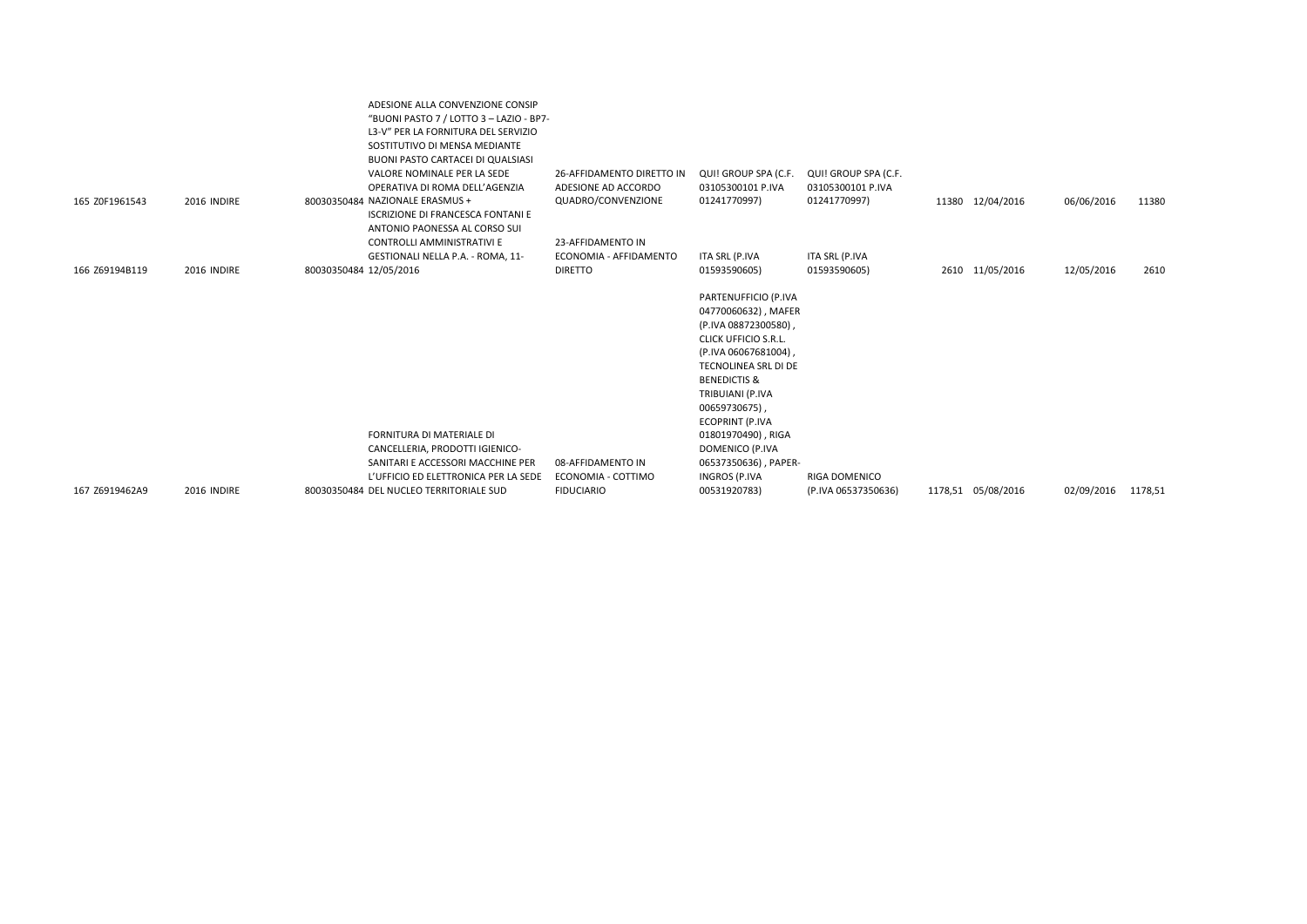| 168 Z4C19069F1 | 2016 INDIRE | SERVIZIO DI CATERING MEDIANTE AVVIO<br>DI PROCEDURA SUL MERCATO<br>ELETTRONICO DELLA PUBBLICA<br>AMMINISTRAZIONE (MEPA) PER<br>L'INIZIATIVA APERIEPALE CHE SI TERRÀ IL<br>GIORNO 12 MAGGIO 2016 PRESSO<br>RAPPRESENTANZA IN ITALIA DELLA<br>80030350484 COMMISSIONE EUROPEA | 08-AFFIDAMENTO IN<br>ECONOMIA - COTTIMO<br><b>FIDUCIARIO</b>           | والمعاونين وتساوير<br>06461591007),<br>PALOMBINI EUR SRL<br>(P.IVA 00972601009),<br>CIRANO GOLOSITA' SRL<br>(P.IVA 10105911001),<br>CALIFORNIA CATERING<br>SRL (C.F. 08462070585<br>P.IVA 02062641002),<br>EFFEPI LEONARDI (P.IVA<br>05983071001)<br>MANCINI CATERING SRL<br>(P.IVA 11645281004),<br>TIRIBOND SNC DI A.<br>SCANZANI & C. (P.IVA<br>03939171009), IL<br>POZZO DEGLI EVENTI<br>(P.IVA estera<br>10239131005), GO<br>VENDING SRL (P.IVA<br>11562951001), LA<br><b>TORRE (P.IVA</b><br>01811540564), AL<br><b>BUCHETTO (P.IVA</b><br>02028961007),<br><b>CARCANI CATERINA</b><br>(P.IVA 09030970587),<br>FILLAV DI FABRIZIO | FASI (P.IVA<br>06461591007)                                      | 1110 12/05/2016         | 12/05/2016 | 1110        |
|----------------|-------------|-----------------------------------------------------------------------------------------------------------------------------------------------------------------------------------------------------------------------------------------------------------------------------|------------------------------------------------------------------------|-----------------------------------------------------------------------------------------------------------------------------------------------------------------------------------------------------------------------------------------------------------------------------------------------------------------------------------------------------------------------------------------------------------------------------------------------------------------------------------------------------------------------------------------------------------------------------------------------------------------------------------------|------------------------------------------------------------------|-------------------------|------------|-------------|
| 169 ZE418EA5BC | 2016 INDIRE | FORNITURA DI N. 24 TIMBRI<br>AUTOINCHIOSTRANTI PERSONALIZZATI E 23-AFFIDAMENTO IN<br>N. 6 TAMPONI DI RICAMBIO PER TIMBRI<br>80030350484 AUTOINCHIOSTRANTI - GARA DESERTA                                                                                                    | ECONOMIA - AFFIDAMENTO<br><b>DIRETTO</b>                               |                                                                                                                                                                                                                                                                                                                                                                                                                                                                                                                                                                                                                                         |                                                                  | 0 00-00-0000 00-00-0000 |            | $\mathbf 0$ |
| 170 Z9818DD6F6 | 2016 INDIRE | ACQUISTO DI 11 CHIAVI ELETTRONICHE<br>PER LETTORE DI PROSSIMITÀ DEL<br>CANCELLO DEL GARAGE DEL<br>CONDOMINIO " GALILEO 2000 " SITO IN<br>80030350484 VIA CESARE LOMBROSO - 50134 FIRENZE DIRETTO                                                                            | 23-AFFIDAMENTO IN<br>ECONOMIA - AFFIDAMENTO                            | ISOLDI MARCELLO (C.F. (C.F.<br>SLDMCL59A08H732C<br>P.IVA 03284400482)                                                                                                                                                                                                                                                                                                                                                                                                                                                                                                                                                                   | <b>ISOLDI MARCELLO</b><br>SLDMCL59A08H732C<br>P.IVA 03284400482) | 110 21/07/2016          | 30/07/2016 | $\Omega$    |
| 171 ZC518CE912 | 2016 INDIRE | ACQUISTO TRAMITE CONVENZIONE<br>CONSIP - BUONI PASTO 6 LOTTO 7(LOTTO<br>ACCESSORIO, COSTITUITO DA TUTTE LE<br>REGIONI PRESENTI SUL TERRITORIO<br>NAZIONALE) PER LA SEDE DELL'AGENZIA<br>80030350484 NAZIONALE ERASMUS - FIRENZE-                                            | 26-AFFIDAMENTO DIRETTO IN<br>ADESIONE AD ACCORDO<br>QUADRO/CONVENZIONE | EP S.P.A (P.IVA<br>05577471005)                                                                                                                                                                                                                                                                                                                                                                                                                                                                                                                                                                                                         | EP S.P.A (P.IVA<br>05577471005)                                  | 29580 12/04/2016        | 12/05/2016 | 29580       |
| 172 Z2A18B70F4 | 2016 INDIRE | ISCRIZIONE DEI RICERCATORI DOTT.<br>LEONARDO TOSI E DOTT. SAMUELE<br>BORRI AL CONVEGNO INTERNAZIONALE<br>"RAUME FUR BILDUNG, RAUME DER<br>BILDING", KASSEL 13-16 MARZO 2016. - 23-AFFIDAMENTO IN<br>PROGETTO "ARCHITETTURE<br>80030350484 SCOLASTICHE"                      | ECONOMIA - AFFIDAMENTO<br><b>DIRETTO</b>                               | UNIVERSITÄT KASSEL<br>(P.IVA estera DE 113<br>057 055)                                                                                                                                                                                                                                                                                                                                                                                                                                                                                                                                                                                  | UNIVERSITÄT KASSEL<br>(P.IVA estera DE 113<br>057 055)           | 380 13/03/2016          | 16/03/2016 | 380         |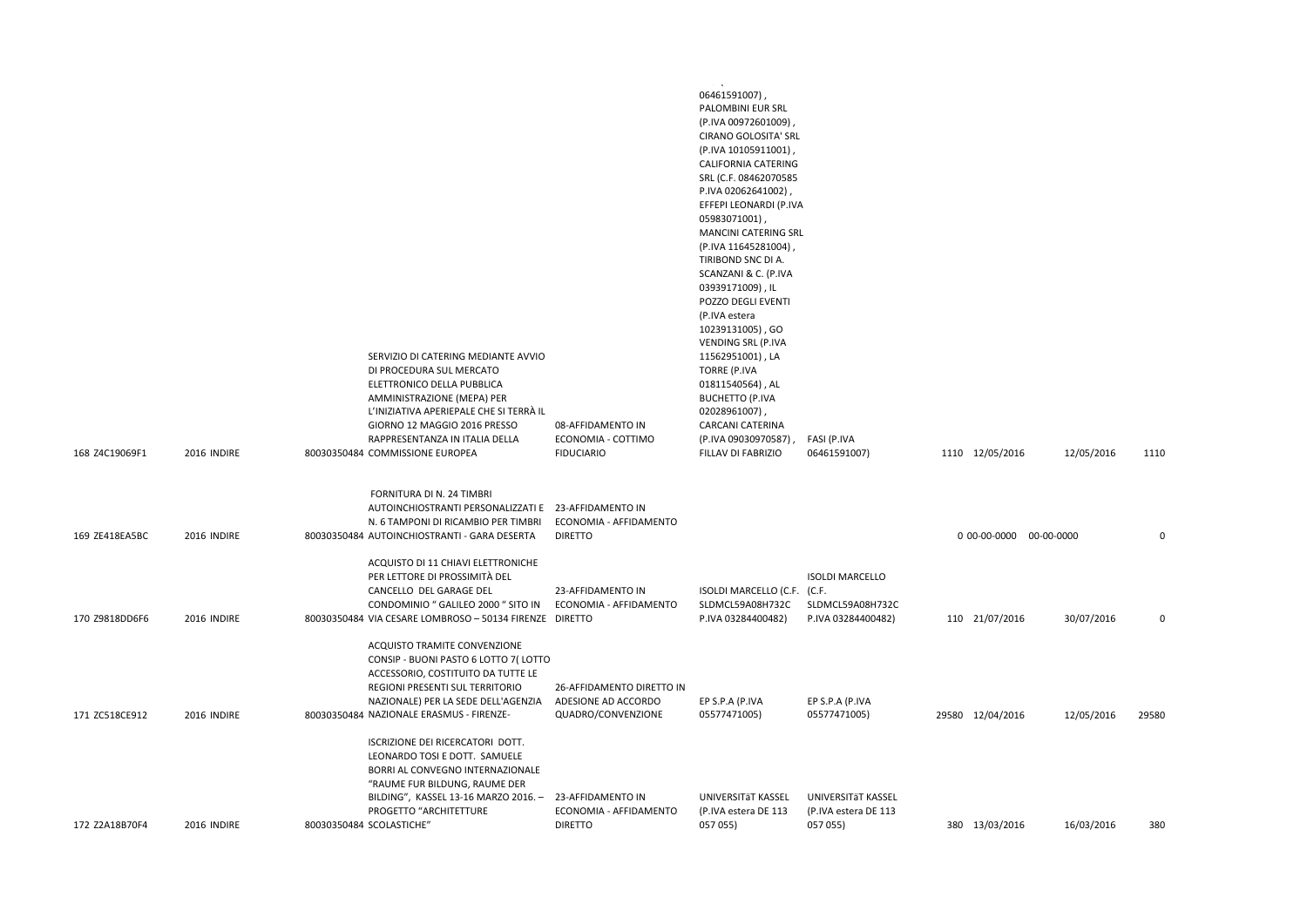| 173 ZB118B0F04 | 2016 INDIRE | FORNITURA DI CANCELLERIA PER LE SEDI<br>DELL'AGENZIA NAZIONALE ERASMUS+/<br>INDIRE - FIRENZE : VIA CESARE<br>LOMBROSO, 6/15 E ROMA: VIA<br>80030350484 GUIDUBALDO DEL MONTE, 54.                                                                                                                                                    | 08-AFFIDAMENTO IN<br>ECONOMIA - COTTIMO<br><b>FIDUCIARIO</b>  | USB S.R.L. (P.IVA<br>07340261218)<br>ERREBIAN (C.F.<br>08397890586 P.IVA<br>02044501001)<br>A.CECCUTI FORNITURE<br>PER UFFICIO SRL (P.IVA<br>05800180480), ZOLI<br>PIER FRANCO DI ZOLI<br>ROBERTO E C. SNC<br>(P.IVA 01119580395), ERREBIAN (C.F.<br>GRUPPO BUFFETTI SPA 08397890586 P.IVA<br>(P.IVA 04533641009) | 02044501001)                                               | 3392,68 23/05/2016 | 30/05/2016 | 3392,68 |
|----------------|-------------|-------------------------------------------------------------------------------------------------------------------------------------------------------------------------------------------------------------------------------------------------------------------------------------------------------------------------------------|---------------------------------------------------------------|-------------------------------------------------------------------------------------------------------------------------------------------------------------------------------------------------------------------------------------------------------------------------------------------------------------------|------------------------------------------------------------|--------------------|------------|---------|
|                |             |                                                                                                                                                                                                                                                                                                                                     |                                                               | <b>CRISTOFORO SOCIETÀ'</b><br><b>COOPERATIVA SOCIALE</b><br>ONLUS (P.IVA<br>05206930488), SELIN<br>SRL (P.IVA<br>04408410480)<br>COOPERATIVA SOCIALE<br>LA TAPPA (P.IVA<br>01012190516)<br><b>ITALIANA SERVIZI SRL</b>                                                                                            |                                                            |                    |            |         |
| 174 Z4918A63D6 | 2016 INDIRE | SERVIZIO DI RITIRO E SMALTIMENTO DI<br>MATERIALE DI SCARTO PRESSO LA SEDE<br>80030350484 DELL'AGENZIA ERASMUS+ DI FIRENZE                                                                                                                                                                                                           | 08-AFFIDAMENTO IN<br>ECONOMIA - COTTIMO<br><b>FIDUCIARIO</b>  | (P.IVA 04728400484),<br>MC MULTICONS (P.IVA SOCIALE LA TAPPA<br>05654570489)                                                                                                                                                                                                                                      | COOPERATIVA<br>(P.IVA 01012190516)                         | 1279 20/05/2016    | 30/05/2016 | 1279    |
|                |             | ACQUISTO DI 2000 ETICHETTE PER<br>INVENTARIO BENI MOBILI CON BARCODE 23-AFFIDAMENTO IN<br>NUMERO PROGRESSIVO E INTESTAZIONE ECONOMIA - AFFIDAMENTO                                                                                                                                                                                  |                                                               | <b>CENTRO LASER</b><br>MICROLAVORAZIONI E MICROLAVORAZIONI<br>MARCATURA SRL (P.IVA E MARCATURA SRL                                                                                                                                                                                                                | <b>CENTRO LASER</b>                                        |                    |            |         |
| 175 Z341899B10 | 2016 INDIRE | 80030350484 DELL'ENTE                                                                                                                                                                                                                                                                                                               | <b>DIRETTO</b>                                                | 06767840967)                                                                                                                                                                                                                                                                                                      | (P.IVA 06767840967)                                        | 391 04/03/2016     | 04/04/2016 | 391     |
| 176 Z531883E87 | 2016 INDIRE | PAGAMENTO DELLE SPESE PER LA<br>PUBBLICAZIONE DEL CAPITOLO 36 NEL<br>LIBRO "EDUCATION APPLICATIONS &<br>DEVELOPMENTS II" EDIZIONE MAFALDA<br>CARMO, WIARS, PORTUGAL, E PER<br>80030350484 L'ACQUISTO E SPEDIZIONE DEL LIBRO.<br>CORSO DI FORMAZIONE MAGGIOLI DAL                                                                    | 23-AFFIDAMENTO IN<br>ECONOMIA - AFFIDAMENTO<br><b>DIRETTO</b> | WAEMC (P.IVA estera<br>PT 51013635)                                                                                                                                                                                                                                                                               | WAEMC (P.IVA estera<br>PT 51013635)                        | 325 21/03/2016     | 21/03/2016 | 325     |
| 177 Z4C187A1BA | 2016 INDIRE | TITOLO "IL NUOVO CODICE<br>DELL'AMMINISTRAZIONE DIGITALE. COSA<br>CAMBIA PER LE AMMINISTRAZIONI<br>PUBBLICHE DOPO IL DECRETO ATTUATIVO 23-AFFIDAMENTO IN<br>DELLA RIFORMA MADIA APPROVATO IL 20 ECONOMIA - AFFIDAMENTO<br>80030350484 GENNAIO 2016", FIRENZE, 17/03/2016<br>ACQUISTO DEL SERVIZIO DI TRAPPOLE PER 23-AFFIDAMENTO IN | <b>DIRETTO</b>                                                | MAGGIOLI S.P.A. (C.F.<br>06188330150 P.IVA<br>02066400405)                                                                                                                                                                                                                                                        | MAGGIOLI S.P.A. (C.F.<br>06188330150 P.IVA<br>02066400405) | 760 17/03/2016     | 17/03/2016 | 760     |
| 178 ZA918729   | 2016 INDIRE | TOPI - SEDE INDIRE FIRENZE -<br>80030350484 FUNZIONAMENTO                                                                                                                                                                                                                                                                           | ECONOMIA - AFFIDAMENTO<br><b>DIRETTO</b>                      | COLSER (P.IVA<br>00378740344)                                                                                                                                                                                                                                                                                     | COLSER (P.IVA<br>00378740344)                              | 276,67 15/02/2016  | 30/09/2016 | 276,67  |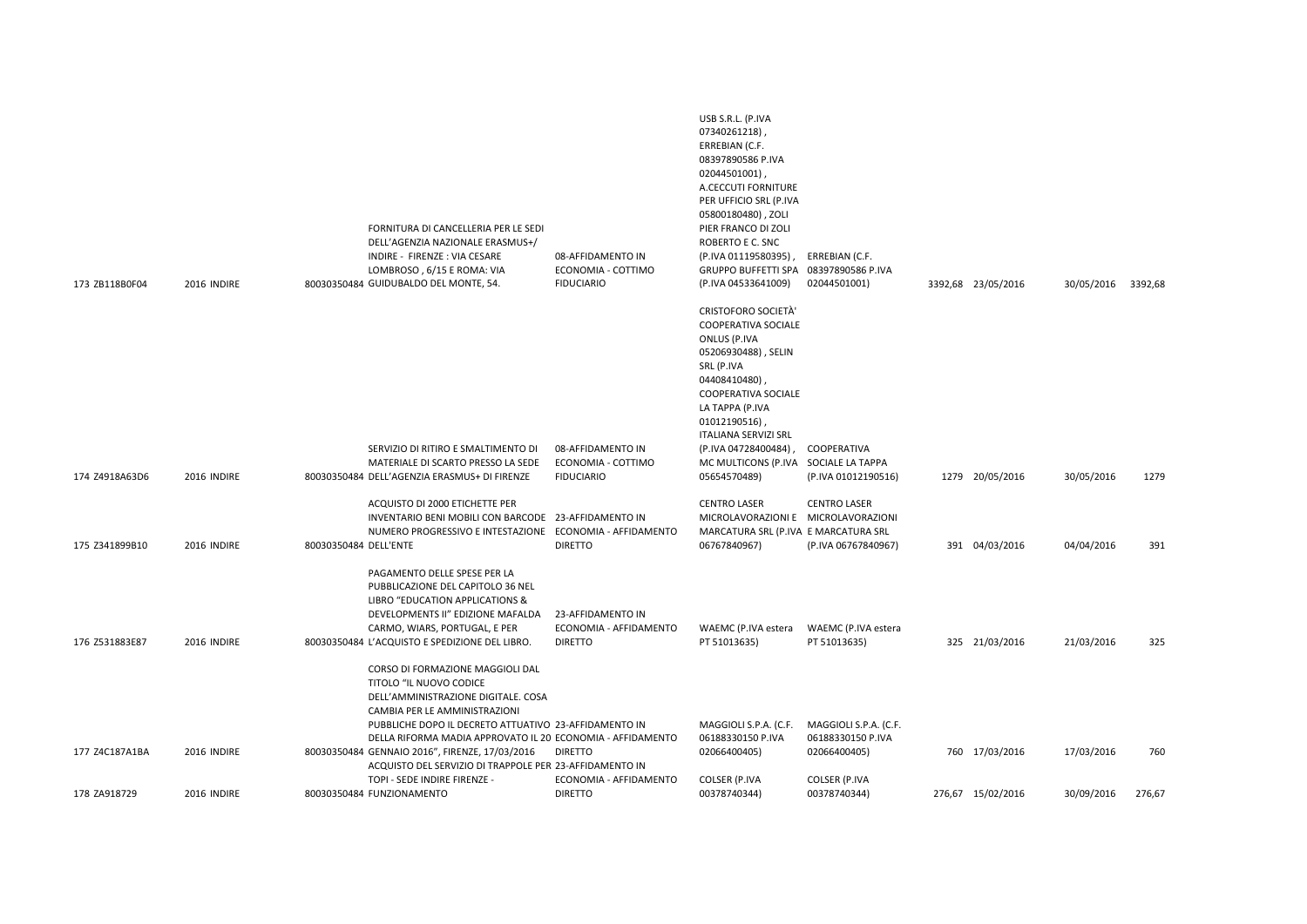| 179 Z6A186884A | 2016 INDIRE | ACQUISTO DI N. 46 TENDE A RULLO PER<br>LA SEDE DI FIRENZE DELL'AGENZIA<br>80030350484 NAZIONALE ERASMUS PLUS                                                                                                                                                                                  | 08-AFFIDAMENTO IN<br>ECONOMIA - COTTIMO<br><b>FIDUCIARIO</b> | (P.IVA 05900621003),<br>TENDALUX DI FAVOT<br>SONIA E FRATELLI<br>(P.IVA 00299990937),<br>PAPILLON DI LUCIANO<br>PIACENTINI & C (P.IVA<br>05910640480),<br>DI.DI.EFFE<br>ARREDAMENTI S.N.C.<br>(P.IVA 01513491009),<br>PLASTIK LEGNO S.N.C.<br>(P.IVA 01043870763),<br><b>IBLA OFFICE (P.IVA</b><br>05327161211),<br>CEPOLTENDE S.R.L.<br>(P.IVA 01226950507),<br>TAPPEZZERIA PIEROZZI HOME HAPPENING<br>DINO & C S.N.C. (P.IVA 2000 S.R.L. (P.IVA<br>01208430478) | 05900621003)                               | 3887 20/05/2016 | 20/06/2016 | 3887 |
|----------------|-------------|-----------------------------------------------------------------------------------------------------------------------------------------------------------------------------------------------------------------------------------------------------------------------------------------------|--------------------------------------------------------------|-------------------------------------------------------------------------------------------------------------------------------------------------------------------------------------------------------------------------------------------------------------------------------------------------------------------------------------------------------------------------------------------------------------------------------------------------------------------|--------------------------------------------|-----------------|------------|------|
|                |             | CORSI DI FORMAZIONE ORGANIZZATI<br>DALLA " MAGGIOLI FORMAZIONE S.P.A."<br>INERENTI L'AREA APPALTI E CONTRATTI<br>PUBBLICI E PUBBLICA AMMINISTRAZIONE<br>DIGITALE CHE SI SVOLGERANNO NEL<br>PERIODO FEBBRAIO - MAGGIO 2016 A<br>ROMA E FIRENZE.DETERMINA A<br>CONTRARRE/IMPEGNO DI SPESA. (CUP | 23-AFFIDAMENTO IN<br>ECONOMIA - AFFIDAMENTO                  | MAGGIOLI S.P.A. (C.F.<br>06188330150 P.IVA                                                                                                                                                                                                                                                                                                                                                                                                                        | MAGGIOLI S.P.A. (C.F.<br>06188330150 P.IVA |                 |            |      |
| 180 ZC81846260 | 2016 INDIRE | 80030350484 B59J16000280006- CIG ZC81846260)                                                                                                                                                                                                                                                  | <b>DIRETTO</b>                                               | 02066400405)                                                                                                                                                                                                                                                                                                                                                                                                                                                      | 02066400405)                               | 5540 25/02/2016 | 27/05/2016 | 5340 |

CONTACT (P.IVA 01319371009) , HOME HAPPENING 2000 S.R.L.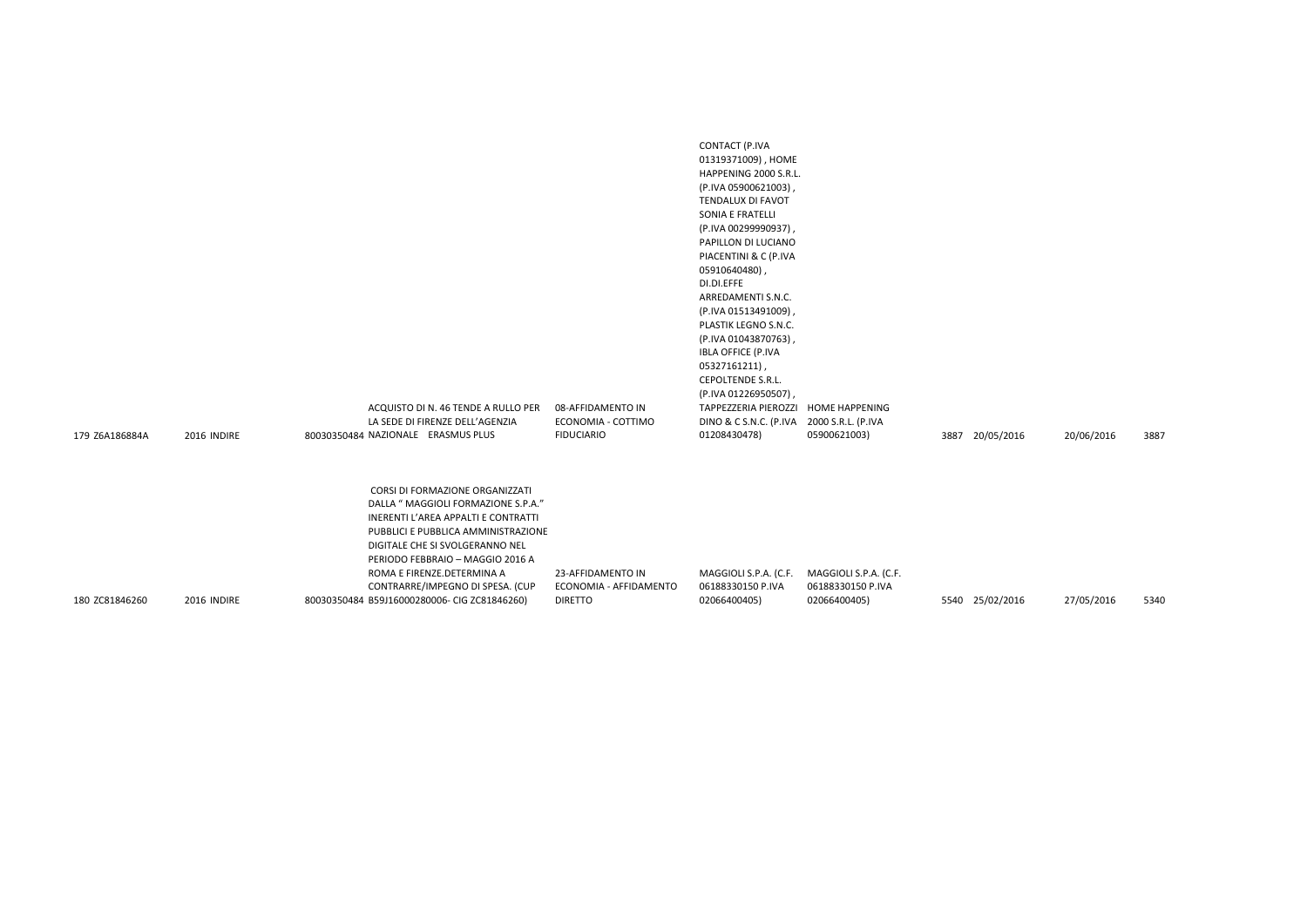|                |             |                   | SERVIZIO DI TRADUZIONE DALL'INGLESE<br>ALL'ITALIANO DELL'ANALISI<br>COMPARATIVA STUDIO RETE EURYDICE<br>"LANGUAGE IN SECONDARY EDUCATION<br>AN OVERVIEW OF NATIONAL TESTS IN<br>EUROPE 2014/15" PREVIO AVVISO PER | 08-AFFIDAMENTO IN<br>ECONOMIA - COTTIMO                       | <b>ISP SRL - ISTITUTO</b><br>STENODATTILO<br>PROFESSIONALI (P.IVA<br>01661740678), STUDIO<br>TRE (P.IVA<br>02046360356),<br><b>CULTURA LAVORO SRL</b><br>(P.IVA 10199521005),<br>ASAP SRL (P.IVA<br>01284190996), BREGA<br>& YOUNG SRL (P.IVA<br>10434861000),<br><b>ERMINIA SANTANGELO</b><br><b>INTERPRETARIATO E</b><br>ORGANIZZAZIONE<br><b>EVENTI (P.IVA</b><br>09673201001), DYN DI<br>CAMPANA ELISA (P.IVA<br>02553970308),<br>BELTON ADRIAN & C.<br>SAS (P.IVA | <b>ISP SRL - ISTITUTO</b><br>STENODATTILO<br>PROFESSIONALI          |                    |            |         |
|----------------|-------------|-------------------|-------------------------------------------------------------------------------------------------------------------------------------------------------------------------------------------------------------------|---------------------------------------------------------------|------------------------------------------------------------------------------------------------------------------------------------------------------------------------------------------------------------------------------------------------------------------------------------------------------------------------------------------------------------------------------------------------------------------------------------------------------------------------|---------------------------------------------------------------------|--------------------|------------|---------|
| 181 ZD8182CDD5 | 2016 INDIRE |                   | 80030350484 MANIFESTAZIONE DI INTERESSE<br>RIPARAZIONE DI UN VENTILCONVETTORE<br>VENTILCLIMA MEDIANTE LA<br>SOSTITUZIONE DELLA SCHEDA DI                                                                          | <b>FIDUCIARIO</b>                                             | 01665210223)                                                                                                                                                                                                                                                                                                                                                                                                                                                           | (P.IVA 01661740678)                                                 | 1239,02 24/05/2016 | 12/07/2016 | 1239,04 |
| 182 Z72182C302 | 2016 INDIRE | 80030350484 PLUS. | REGOLAZIONE PER LA SEDE DI FIRENZE<br>DELL'AGENZIA NAZIONALE ERASMUS                                                                                                                                              | 23-AFFIDAMENTO IN<br>ECONOMIA - AFFIDAMENTO<br><b>DIRETTO</b> | TERMOIDRAULICA<br>FIUMI& C SRL (P.IVA<br>02079050486)                                                                                                                                                                                                                                                                                                                                                                                                                  | <b>TERMOIDRAULICA</b><br>FIUMI& C SRL (P.IVA<br>02079050486)        | 202 12/05/2016     | 12/05/2016 | 202     |
|                |             |                   | AMPLIAMENTO MEMORIA ARCHIVIO<br>MAIL DI POSTA ELETTRONICA<br>CERTIFICATA DELLA CASELLA<br>ISTITUZIONALE DELL'AGENZIA NAZIONALE ECONOMIA - AFFIDAMENTO                                                             | 23-AFFIDAMENTO IN                                             | ARUBA PEC SPA (P.IVA ARUBA PEC SPA                                                                                                                                                                                                                                                                                                                                                                                                                                     |                                                                     |                    |            |         |
| 183 ZF5182AD73 | 2016 INDIRE |                   | 80030350484 ERASMUS PLUS: ERASMUS PLUS.IT.                                                                                                                                                                        | <b>DIRETTO</b>                                                | 01879020517)                                                                                                                                                                                                                                                                                                                                                                                                                                                           | (P.IVA 01879020517)                                                 | 45 19/02/2016      | 19/02/2017 | 45      |
| 184 Z90181DFC8 | 2016 INDIRE |                   | ACQUISTO ARREDI UFFICIO LEGALE E PER ECONOMIA - AFFIDAMENTO<br>80030350484 DLGS 81/2008                                                                                                                           | 23-AFFIDAMENTO IN<br><b>DIRETTO</b>                           | <b>CORPORATE EXPRESS</b><br>(C.F. 00936630151<br>P.IVA 13303580156)                                                                                                                                                                                                                                                                                                                                                                                                    | <b>CORPORATE EXPRESS</b><br>(C.F. 00936630151<br>P.IVA 13303580156) | 5138,37 10/02/2016 | 11/03/2016 | 5138,37 |
| 185 ZD8181E576 | 2016 INDIRE |                   | SOSTITUZIONE CASSETTE WC BAGNO<br>80030350484 DONNE PIANO TERRA - INDIRE FIRENZE                                                                                                                                  | 23-AFFIDAMENTO IN<br>ECONOMIA - AFFIDAMENTO<br><b>DIRETTO</b> | SOCIETÀ<br>TERMOIDRAULICA<br>FIUMI & C. SRL (P.IVA<br>02079050486)                                                                                                                                                                                                                                                                                                                                                                                                     | SOCIETÀ<br>TERMOIDRAULICA<br>FIUMI & C. SRL (P.IVA<br>02079050486)  | 301 26/01/2016     | 05/02/2016 | 301     |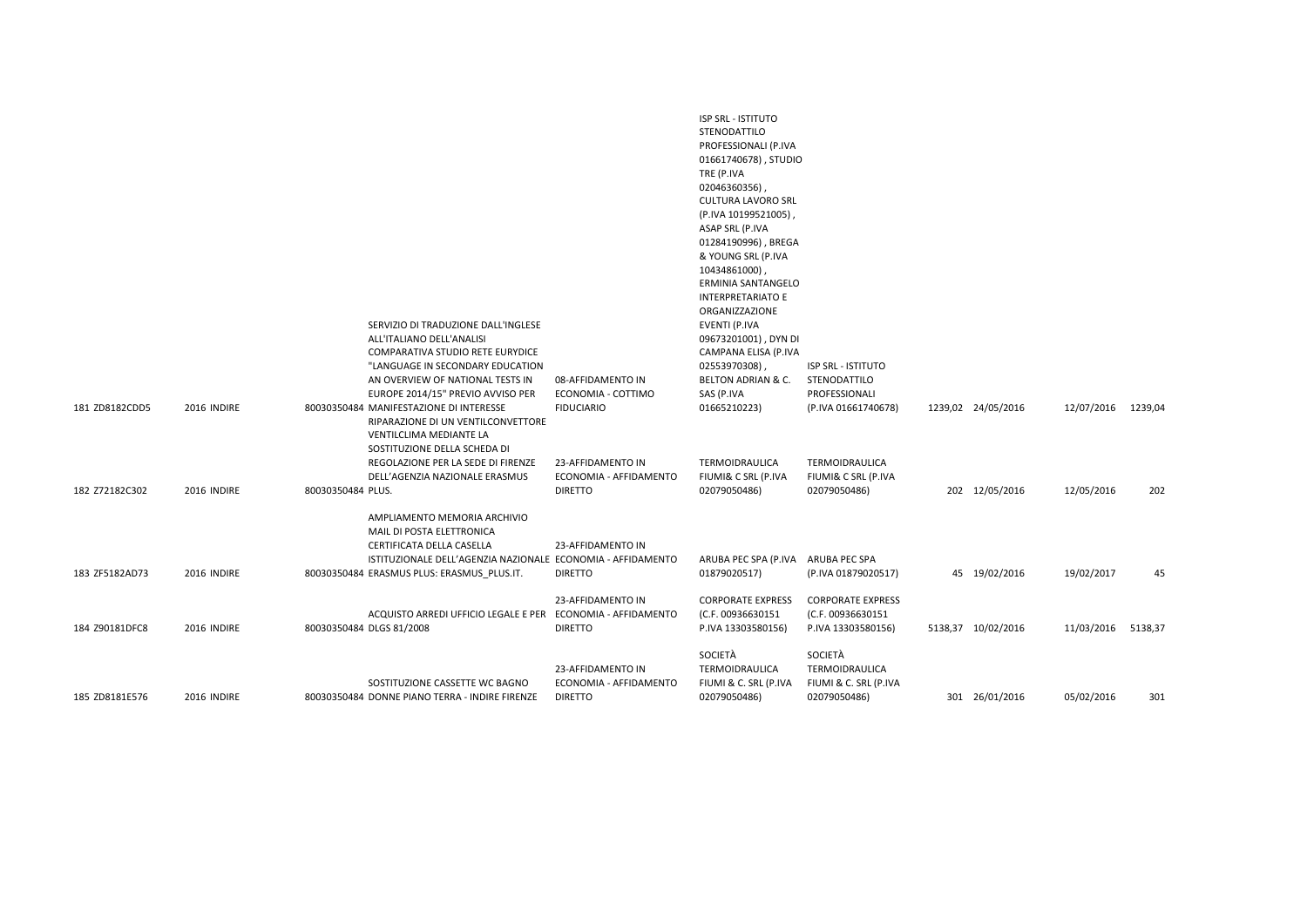| 186 ZCD180EA70 | 2016 INDIRE |                       | TRADUZIONE DALL'INGLESE ALL'ITALIANO<br>DELL'ANALISI COMPARATIVA DELLO<br>STUDIO DELLA RETE EURYDICE "THE<br>TEACHING PROFESSION IN EUROPE-<br>80030350484 PRACTICES, PERCEPTIONS AND POLICIES                                                                                                                                                                    | 08-AFFIDAMENTO IN<br>ECONOMIA - COTTIMO<br><b>FIDUCIARIO</b> | E-MOTIVE SRL (P.IVA<br>03425270612),<br><b>AUTHENTIC</b><br><b>ENTERPRISE</b><br>SOLUTIONS SRL (P.IVA<br>09342931004),<br><b>CONWAY STEPHEN</b><br>(P.IVA 05154340870),<br>FLASH (P.IVA<br>03742410289)<br>FOKUSWAY SRL (P.IVA<br>04058830169), LADI DI<br>SRL (P.IVA<br>06866600965), LEXIS<br>SAS DI M.CRISTINA<br>MATTEUCCI & C. (P.IVA<br>03327470401), MEDEA<br>SRL (P.IVA<br>01140920453)<br>MILANO TRADUZIONI<br><b>SAS DI ANNA</b><br>RECHNOVA & C. (P.IVA AUTHENTIC<br>08001080962),<br>WHITTLE KAREN ELAINE SOLUTIONS SRL<br>(P.IVA 05137950480) | <b>ENTERPRISE</b><br>(P.IVA 09342931004)                          | 3179,8 20/02/2016 | 15/04/2016          | 3179,8 |
|----------------|-------------|-----------------------|-------------------------------------------------------------------------------------------------------------------------------------------------------------------------------------------------------------------------------------------------------------------------------------------------------------------------------------------------------------------|--------------------------------------------------------------|------------------------------------------------------------------------------------------------------------------------------------------------------------------------------------------------------------------------------------------------------------------------------------------------------------------------------------------------------------------------------------------------------------------------------------------------------------------------------------------------------------------------------------------------------------|-------------------------------------------------------------------|-------------------|---------------------|--------|
| 187 ZE1193D18A | 2016 INDIRE | 80030350484 INTERESSE | SERVIZI ALBERGHIERI PER LA<br>DELEGAZIONE ITALIANA IN OCCASIONE<br>DELLA CONFERENZA INTERNAZIONALE<br>ETWINNING" CITIZENSCHIO A NEW ETHIC<br>FOR THE 21ST-CENTURY- THE<br>CONTRIBUTION OF ETWINNING"FIRENZE 08-AFFIDAMENTO IN<br>PREVIO AVVISO DI MANIFESTAZIONE DI<br>ACQUISTO DI STRUMENTI INFORMATICI<br>PER LA RICERCA NELL'AMBITO DEL<br>PROGETTO "MISURE DI | ECONOMIA - COTTIMO<br><b>FIDUCIARIO</b><br>23-AFFIDAMENTO IN | <b>BELAGUA MNGT</b><br>FIRENZE SRL - EX AC<br>HOTEL FIRENZE SRL<br>(C.F. 05197830481<br>P.IVA 03517851204),<br>TEA PRODUCTION SOC.<br>COOP. (P.IVA<br>01793110766), SPAZIO<br><b>EVENTI SRL (P.IVA</b><br>06320660720), LUNA<br>NAVIGANTE SRL (P.IVA<br>03262680618), AVION<br>TRAVEL SRL (P.IVA<br>00399570613), ADRIA<br>CONGREX SRL (P.IVA<br>01081310409),<br>DOLCEVITA VIAGGI E<br>TURISMO (P.IVA<br>07171360725)<br>SOLUZIONE UFFICIO                                                                                                                | LUNA NAVIGANTE<br>SRL (P.IVA<br>03262680618)<br>SOLUZIONE UFFICIO | 11799 21/09/2016  | 23/09/2016 11404,91 |        |
| 188 Z651988578 | 2016 INDIRE |                       | ACCOMPAGNAMENTO AL RIORDINO DEL<br>80030350484 SECONDO CICLO"                                                                                                                                                                                                                                                                                                     | ECONOMIA - AFFIDAMENTO<br><b>DIRETTO</b>                     | SRL (P.IVA<br>02778750246)                                                                                                                                                                                                                                                                                                                                                                                                                                                                                                                                 | SRL (P.IVA<br>02778750246)                                        | 2695 26/04/2016   | 10/06/2016          | 2695   |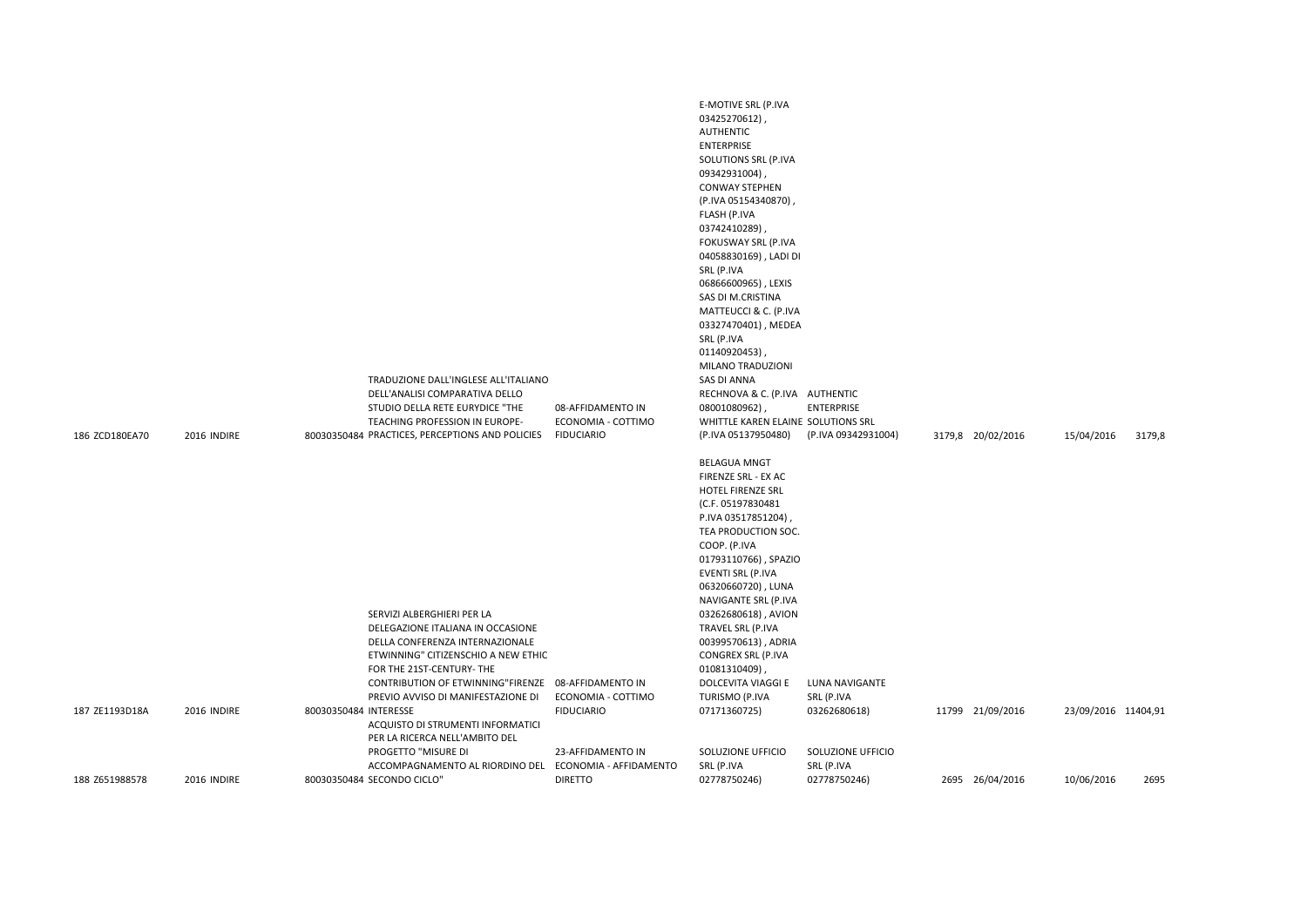| 189 Z8D18828E7 | 2016 INDIRE        | ACQUISTO DI TIMBRI PERSONALIZZATI E<br>80030350484 TAMPONI - GARA DESERTA                                                                                                                                                                                   | 08-AFFIDAMENTO IN<br>ECONOMIA - COTTIMO<br><b>FIDUCIARIO</b>  | CECINA TIMBRI SAS DI<br>ANDREA SOZZI & C.<br>(P.IVA 01678160498)<br><b>DIMENSIONE UFFICIO</b><br>SRL (P.IVA<br>04232370488),<br>STILGRAFICA SRL (P.IVA<br>00903881001),<br>TIMBRIFICIO ALESSI DI<br><b>GENTILI MARCO (P.IVA</b><br>01293880546), TRE S<br>ROMA DAL 1973 SRL<br>(P.IVA 01411181009)                                                        |                                                                    | 0 00-00-0000 00-00-0000 |                    | 0      |
|----------------|--------------------|-------------------------------------------------------------------------------------------------------------------------------------------------------------------------------------------------------------------------------------------------------------|---------------------------------------------------------------|-----------------------------------------------------------------------------------------------------------------------------------------------------------------------------------------------------------------------------------------------------------------------------------------------------------------------------------------------------------|--------------------------------------------------------------------|-------------------------|--------------------|--------|
| 190 Z1D1950D5E | 2016 INDIRE        | ACQUISTO E INSTALLAZIONE N.7<br>80030350484 TAVOLETTA WC. SEDE INDIRE - FIRENZE                                                                                                                                                                             | 23-AFFIDAMENTO IN<br>ECONOMIA - AFFIDAMENTO<br><b>DIRETTO</b> | TERMOIDRAULICA<br>FIUMI& C SRL (P.IVA<br>02079050486)                                                                                                                                                                                                                                                                                                     | TERMOIDRAULICA<br>FIUMI& C SRL (P.IVA<br>02079050486)              | 424,5 29/06/2016        | 31/08/2016         | 424,5  |
| 191 Z0F1A75450 | 2016 INDIRE        | ISCRIZIONE DI 10 RICERCATORI INDIRE AL 23-AFFIDAMENTO IN<br>CONVEGNO XXV SUMMER SCHOOL DII<br>80030350484 MEDIA EDUCATION                                                                                                                                   | ECONOMIA - AFFIDAMENTO<br><b>DIRETTO</b>                      | ASSOCIAZIONE MED-<br><b>MEDIA EDUCATION</b><br>(P.IVA 05058991000)                                                                                                                                                                                                                                                                                        | ASSOCIAZIONE MED-<br><b>MEDIA EDUCATION</b><br>(P.IVA 05058991000) | 1200 03/07/2016         | 08/07/2016         | 1200   |
| 192 Z5619F77EB | 2016 INDIRE        | ORGANIZZAZIONE DELLA CENA UFFICIALE<br>IN OCCASIONE DELLA CONFERENZA<br>ETWINNING "CITIZENSHIP A NEW ETHIC<br>FOR THE 21ST CENTURY - THE<br>80030350484 CONTRIBUTION OF ETWINNING"                                                                          | 23-AFFIDAMENTO IN<br>ECONOMIA - AFFIDAMENTO<br><b>DIRETTO</b> | <b>MERCATO CENTRALE</b><br>FIRENZE (P.IVA<br>06315160488)                                                                                                                                                                                                                                                                                                 | <b>MERCATO CENTRALE</b><br>FIRENZE (P.IVA<br>06315160488)          | 7954,55 21/09/2016      | 21/09/2016 7954,55 |        |
| 193 Z9719B81FC | 2016 INDIRE        | SERVIZIO CATERING, SERVIZIO AFFITTO<br>LOCATION, ALLESTIMENTO AUDIO VIDEO 08-AFFIDAMENTO IN<br>PER TERZO APERIEPALE CHE SI TERRA' IL<br>80030350484 GIORNO 21 GIUGNO 2016 A NAPOLI.<br>ORGANIZZAZIONE APERITIVO CHIUSURA<br>LAVORI CONFERENZA ERASMUS+ E IL | ECONOMIA - COTTIMO<br><b>FIDUCIARIO</b>                       | <b>BUS THEATER</b><br><b>ASSOCIAZIONE DI</b><br>PROMOZIONE SOCIALE<br>(P.IVA 08169311217),<br>PROTOM GROUP (P.IVA<br>06477661216), EFFE<br>ERRE CONGRESSI (P.IVA<br>04459341212), RAVI<br>CLASS EVENTI (P.IVA<br>07712741219), NEW<br><b>CONGRESS (P.IVA</b><br>06254261214),<br>ASSOCIAZIONE<br><b>CULTURALE LA</b><br>PICCIONAIA (P.IVA<br>06961690630) | PROTOM GROUP<br>(P.IVA 06477661216)                                | 2307,9 21/06/2016       | 21/06/2016         | 2307,9 |
| 194 ZE31A5E9D0 | <b>2016 INDIRE</b> | SUCCESSO MADE IN ITALY.<br>L'ATTRATTIVITA' DEL SISTEMA DI<br>ISTRUZIONE SUPERIORE ITALIANO" 6<br>80030350484 LUGLIO 2016 ROMA                                                                                                                               | 23-AFFIDAMENTO IN<br>ECONOMIA - AFFIDAMENTO<br><b>DIRETTO</b> | <b>BAR BANQUETING</b><br>S.R.L. (P.IVA<br>08911981002)                                                                                                                                                                                                                                                                                                    | <b>BAR BANQUETING</b><br>S.R.L. (P.IVA<br>08911981002)             | 5292 06/07/2016         | 06/07/2016         | 4842   |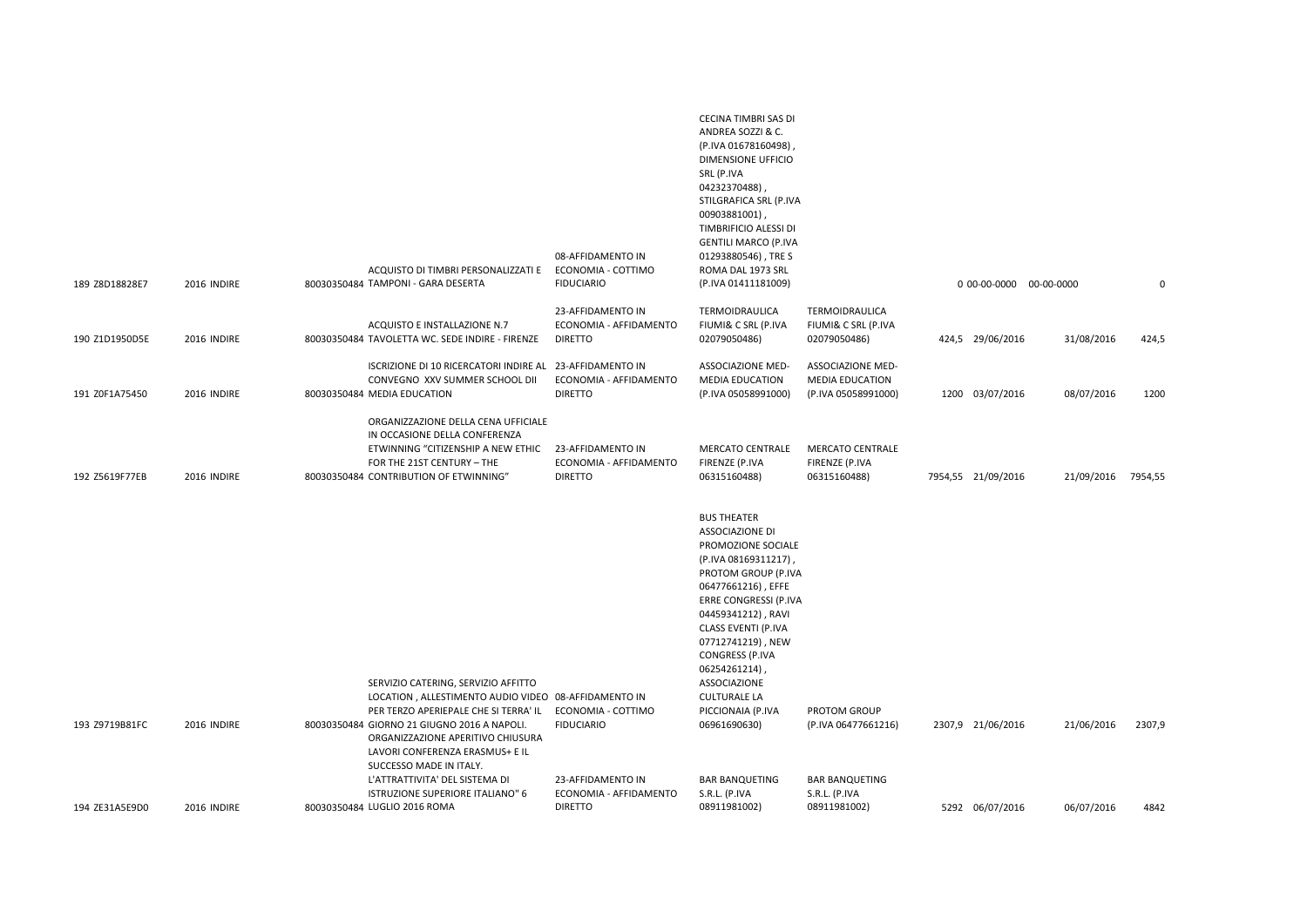| 195 Z7918754A2 | 2016 INDIRE | AFFIDAMENTO DEI SERVIZI GIORNALISTICI<br>E DI COMUNICAZIONE PER SUPPORTARE 08-AFFIDAMENTO IN<br>L'UNITÀ ETWINNING NELLA<br>80030350484 DISSEMINAZIONE DEL PROGETTO<br><b>FIDUCIARIO</b> | COM.E-COMUNIC. &<br>EDITORIA SRL (P.IVA<br>08252061000), IL SOLE<br>24 ORE SPA (P.IVA<br>00777910159),<br>PRIMAPAGINA-<br>AGENZIA DI STAMPA E<br>COMUNICAZIONE<br>SOC.COOP (P.IVA<br>02326570401),<br>ADKRONOS<br><b>COMUNICAZIONE SRL</b><br>UNIPERSONALE (P.IVA<br>01608111009), TGC<br>ECONOMIA - COTTIMO<br>EVENTI SRL (P.IVA<br>03439720545)<br>(P.IVA 05005090484),<br>SAEET IMPIANTI SRL<br>(P.IVA 06374390489)<br><b>GENERAL IMPIANTI SRL</b><br>(P.IVA 04788971002)<br>SECURIA (P.IVA<br>06845211009)<br>CREA.MI SRL (P.IVA<br>08287360963),<br><b>APPALTI SETTER SRL</b><br>(P.IVA 01976461002)<br>A.M.I. SRL (P.IVA<br>00102680493), MBF<br>EDILIZIA SPA (P.IVA<br>00343100517), RG<br><b>IMPIANTI SRL (P.IVA</b><br>02471080271), CR<br><b>COSTRUZIONI SRL</b><br>(P.IVA 03826701215),<br>CITEP SOC COOP (P.IVA | COM.E-COMUNIC. &<br>EDITORIA SRL (P.IVA<br>08252061000) | 38000 01/07/2016<br>01/07/2017  | $\mathbf 0$ |
|----------------|-------------|-----------------------------------------------------------------------------------------------------------------------------------------------------------------------------------------|-----------------------------------------------------------------------------------------------------------------------------------------------------------------------------------------------------------------------------------------------------------------------------------------------------------------------------------------------------------------------------------------------------------------------------------------------------------------------------------------------------------------------------------------------------------------------------------------------------------------------------------------------------------------------------------------------------------------------------------------------------------------------------------------------------------------------------|---------------------------------------------------------|---------------------------------|-------------|
|                |             | PROCEDURA NEGOZIATA EX ART. 122<br>COMMA 7 D.LGS. NR. 163/2006 PER<br>AFFIDAMENTO DEI LAVORI DI<br>MANUTENZIONE STRAORDINARIA ED<br>ADEGUAMENTO AD USO UFFICIO                          | 01260170483), ALUNNI<br><b>IMPIANTI SRL (P.IVA</b><br>02667030544), GIDI<br><b>IMPIANTI SRL (P.IVA</b><br>04-PROCEDURA NEGOZIATA<br>05522531002),<br><b>BORGHINI E CINOTTI</b>                                                                                                                                                                                                                                                                                                                                                                                                                                                                                                                                                                                                                                              |                                                         |                                 |             |
| 196 66455121FD | 2016 INDIRE | DELL'IMMOBILE SITO IN VIA LOMBROSO<br>80030350484 6/11 - VIA CESALPINO 9A-9C<br><b>DEL BANDO</b><br>NOLEGGIO DI N. 2 EROGATORI D'ACQUA E<br>ACQUISTO DI BOCCIONI D'ACQUA IN PET         | SENZA PREVIA PUBBLICAZIONE<br>SRL (P.IVA                                                                                                                                                                                                                                                                                                                                                                                                                                                                                                                                                                                                                                                                                                                                                                                    | CR COSTRUZIONI SRL<br>(P.IVA 03826701215)               | 391994,93 28/11/2016 00-00-0000 | $\mathbf 0$ |
|                |             | PER LA FORNITURA DI ACQUA POTABILE<br>23-AFFIDAMENTO IN<br>PER I DIPENDENTI DELLA SEDE NT DI                                                                                            | CULLIGAN (C.F.<br>ECONOMIA - AFFIDAMENTO<br>03663210106 P.IVA                                                                                                                                                                                                                                                                                                                                                                                                                                                                                                                                                                                                                                                                                                                                                               | CULLIGAN (C.F.<br>03663210106 P.IVA                     |                                 |             |
| 197 Z4219C2658 | 2016 INDIRE | 80030350484 ROMA<br><b>DIRETTO</b><br>ACQUISTO PACCHETTO MINIMO DI N. 25<br>CODICI ISBN DA ASSOCIARE ALLE<br>EVENTUALI PUBBLICAZIONI RELATIVE                                           | 02092181201)                                                                                                                                                                                                                                                                                                                                                                                                                                                                                                                                                                                                                                                                                                                                                                                                                | 02092181201)                                            | 3096 22/06/2016<br>21/06/2017   | 2187,5      |
|                |             | ALLE ATTIVITÀ SVOLTE NELL'AMBITO DEL 23-AFFIDAMENTO IN<br>PROGETTO "AVANGUARDIE EDUCATIVE"                                                                                              | ECONOMIA - AFFIDAMENTO<br>EDISER SRL (P.IVA                                                                                                                                                                                                                                                                                                                                                                                                                                                                                                                                                                                                                                                                                                                                                                                 | EDISER SRL (P.IVA                                       |                                 |             |
| 198 Z5F19D8749 | 2016 INDIRE | 80030350484 CUP: B55I15000350001<br><b>DIRETTO</b>                                                                                                                                      | 03763520966)                                                                                                                                                                                                                                                                                                                                                                                                                                                                                                                                                                                                                                                                                                                                                                                                                | 03763520966)                                            | 62,5 20/06/2016<br>20/07/2016   | 62,5        |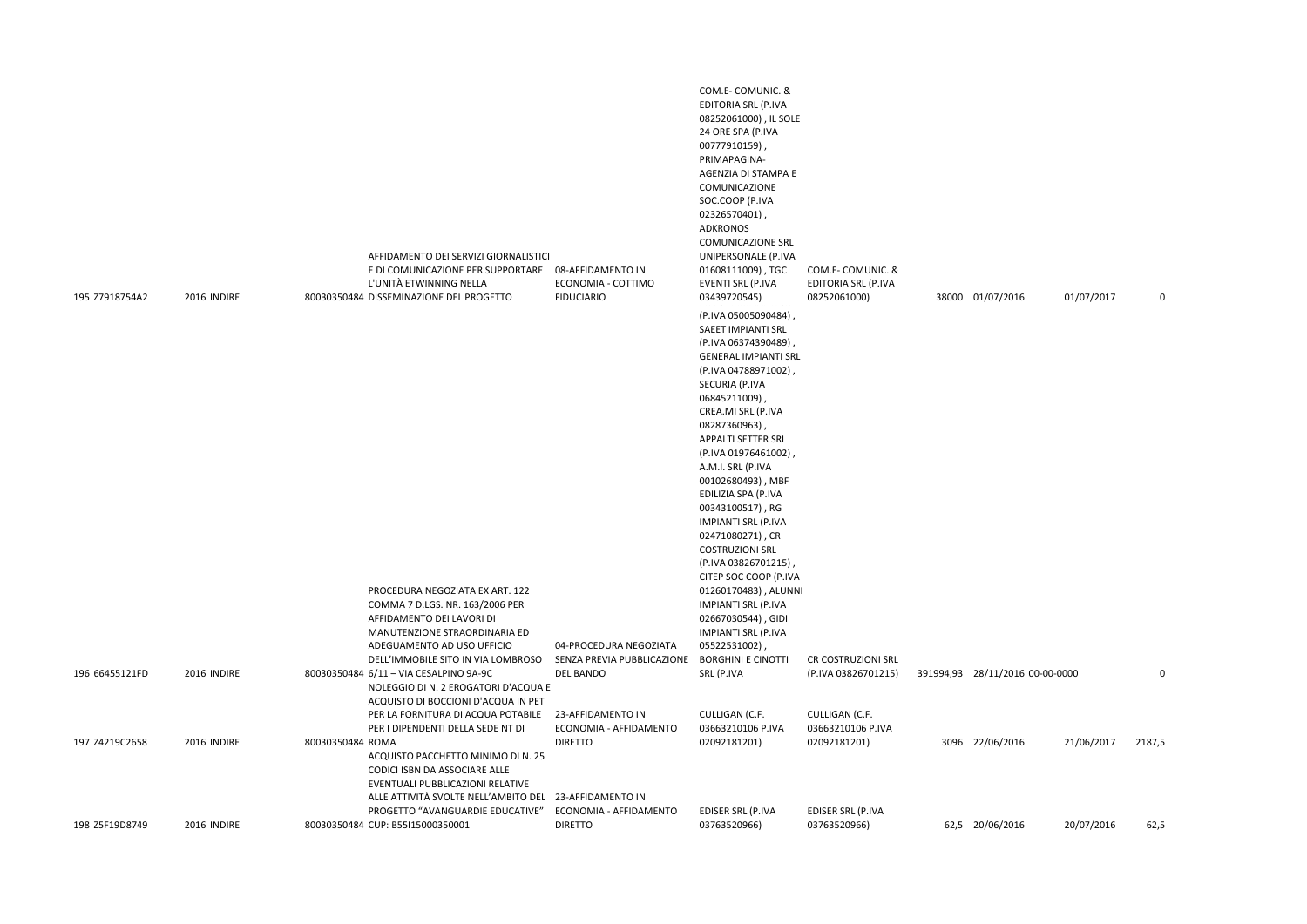| 199 Z931A30591 | 2016 INDIRE | ACQUISIZIONE DEL SERVIZIO DI<br>SPONSORSHIP NELLA CONFERENZA<br>"IMMERSIVE EDUCATION" 2016, 6°<br>EDIZIONE - PADOVA 21/23 GIUGNO 2016 ECONOMIA - AFFIDAMENTO<br>80030350484 PROGETTO DIDATTICA IMMERSIVA                                                                                                                                                                                                        | 23-AFFIDAMENTO IN<br><b>DIRETTO</b>                                    | <b>IMMERSIVE</b><br>EDUCATION INITIATIVE INITIATIVE (P.IVA<br>(P.IVA estera<br>SVRNUS33/FW011) | IMMERSIVE<br><b>EDUCATION</b><br>estera<br>SVRNUS33/FW011)                           | 5100 21/06/2016    | 23/06/2016         | 5100     |
|----------------|-------------|-----------------------------------------------------------------------------------------------------------------------------------------------------------------------------------------------------------------------------------------------------------------------------------------------------------------------------------------------------------------------------------------------------------------|------------------------------------------------------------------------|------------------------------------------------------------------------------------------------|--------------------------------------------------------------------------------------|--------------------|--------------------|----------|
| 200 Z991A346EA | 2016 INDIRE | 1 CENA DI LAVORO PER IL GIORNO 16<br>GIUGNO 2016 IN OCCASIONE<br>DELL'INCONTRO CON I RICERCATORI DI<br>80030350484 INDIRE PREVIA INDAGINE DI MERCATO                                                                                                                                                                                                                                                            | 23-AFFIDAMENTO IN<br>ECONOMIA - AFFIDAMENTO<br><b>DIRETTO</b>          | <b>GASPA SRL</b><br>RISTORANTE GASTONE<br>(P.IVA 06495490481)                                  | <b>GASPA SRL-</b><br>RISTORANTE<br><b>GASTONE (P.IVA</b><br>06495490481)             | 1772,73 16/06/2016 | 16/06/2016 1227,27 |          |
| 201 ZDE18F9B32 | 2016 INDIRE | ACQUISIZIONE SERVIZIO DI TRADUZIONE<br>DALL'ITALIANO ALL'INGLESE DEL PAPER<br>DAL TITOLO PROVVISORIO<br>"AVANGUARDIE EDUCATIVE: PERCORSI DI 23-AFFIDAMENTO IN<br>INNOVAZIONE A SCUOLA" DI CHIARA<br>80030350484 LAICI E LORENZA ORLANDINI.                                                                                                                                                                      | ECONOMIA - AFFIDAMENTO<br><b>DIRETTO</b>                               | ITC - INTERPRETI E<br>TRADUTTORI IN<br>COOPERATIVA (P.IVA<br>08425621003)                      | ITC - INTERPRETI E<br><b>TRADUTTORI IN</b><br>COOPERATIVA (P.IVA<br>08425621003)     | 294 14/03/2016     | 29/03/2016         | 294      |
| 202 ZD11A12142 | 2016 INDIRE | INTERVENTO DI MANUTENZIONE PER LA<br>DIMINUZIONE DEI LIVELLI DI ACQUA NEI<br>CALORIFERI PRESSO LA SEDE NT CENTRO<br>80030350484 DI ROMA                                                                                                                                                                                                                                                                         | 23-AFFIDAMENTO IN<br>ECONOMIA - AFFIDAMENTO<br><b>DIRETTO</b>          | SELIN SRL (P.IVA<br>10486611006)                                                               | SELIN SRL (P.IVA<br>10486611006)                                                     | 200 07/06/2016     | 08/06/2016         | $\Omega$ |
| 203 ZA4195D86F | 2016 INDIRE | FORNITURA DI N. 2 ROLL UP BANNER<br>850X1950 MM STAMPA DIGITALE 4<br>COLORI IN PVC SUPPORTO IN ALLUMINIO<br>E BORSA PER IL TRASPORTO CODICE 19.<br>80030350484 GRAFICA ERASMUS+                                                                                                                                                                                                                                 | 26-AFFIDAMENTO DIRETTO IN<br>ADESIONE AD ACCORDO<br>QUADRO/CONVENZIONE | MAGGIOLI S.P.A. (C.F.<br>06188330150 P.IVA<br>02066400405)                                     | MAGGIOLI S.P.A. (C.F.<br>06188330150 P.IVA<br>02066400405)                           | 174,55 08/04/2016  | 21/04/2016         | 174,55   |
| 204 Z4B1956834 | 2016 INDIRE | AFFITTO DI SPAZI MEETING E SERVIZI DI<br>CATERING NELL'AMBITO DELL'ERASMUS+<br>KICK OFF MEETING DELLE ATTIVITA' DI<br>MOBILITA' TRA PAESI DEL PROGRAMMA<br>A.A. 2016/2017 (KA103) E CON I PAESI<br>80030350484 PARTNER A.A. 2016/2017 (KA107)<br>ACQUISTO TRAMITE ACCORDO QUADRO<br>DI SERVIZI TIPOGRAFICI PER LA GIORNATA 26-AFFIDAMENTO DIRETTO IN<br>ERASMUS ISTRUZIONE SUPERIORE DEL 6- ADESIONE AD ACCORDO | 23-AFFIDAMENTO IN<br>ECONOMIA - AFFIDAMENTO<br><b>DIRETTO</b>          | ROMA EVENTI SRL<br>(P.IVA 08377041002)<br>MAGGIOLI S.P.A. (C.F.<br>06188330150 P.IVA           | ROMA EVENTI SRL<br>(P.IVA 08377041002)<br>MAGGIOLI S.P.A. (C.F.<br>06188330150 P.IVA | 15875 07/07/2016   | 08/07/2016         | 15875    |
| 205 Z181A40993 | 2016 INDIRE | 80030350484 LUGLIO 2016                                                                                                                                                                                                                                                                                                                                                                                         | QUADRO/CONVENZIONE                                                     | 02066400405)                                                                                   | 02066400405)                                                                         | 2479,65 06/07/2016 | 06/07/2016         | 2283,53  |
| 206 Z971987F56 | 2016 INDIRE | SERVIZIO DI RISTAMPA DI 500 COPIE DEL<br>CATALOGO DELLA MOSTRA FOTOGRAFICA<br>DI INDIRE "RADICI DI FUTURO" DESTINATE<br>ALLA ALLE SCUOLE ADOTTANTI DEL<br>MOVIMENTO DELLE AVANGUARDIE<br>80030350484 EDUCATIVE                                                                                                                                                                                                  | 23-AFFIDAMENTO IN<br>ECONOMIA - AFFIDAMENTO<br><b>DIRETTO</b>          | TIPOLITOGRAFIA<br>CONTINI S.R.L. (P.IVA<br>04748180488)                                        | TIPOLITOGRAFIA<br>CONTINI S.R.L. (P.IVA<br>04748180488)                              | 4450 20/05/2016    | 30/05/2016         | 4450     |
| 207 Z4A19DC060 | 2016 INDIRE | ACQUISIZIONE SERVIZIO DI TRADUZIONE<br>DALL'ITALIANO ALL'INGLESE DI N. 2 (DUE)<br>PAPER DA INVIARE IN RISPOSTA ALLA<br>CALL "ITALIAN JOURNAL OF SOCIOLOGY<br>OF EDUCATION". CIG: Z4A19DC060 CIG:<br>80030350484 Z5219E3D17 - CUP: B55I15000470007                                                                                                                                                               | 23-AFFIDAMENTO IN<br>ECONOMIA - AFFIDAMENTO<br><b>DIRETTO</b>          | <b>ITC - INTERPRETI E</b><br><b>TRADUTTORI IN</b><br>COOPERATIVA (P.IVA<br>08425621003)        | ITC - INTERPRETI E<br><b>TRADUTTORI IN</b><br>COOPERATIVA (P.IVA<br>08425621003)     | 1064 19/05/2016    | 27/05/2016         | 511      |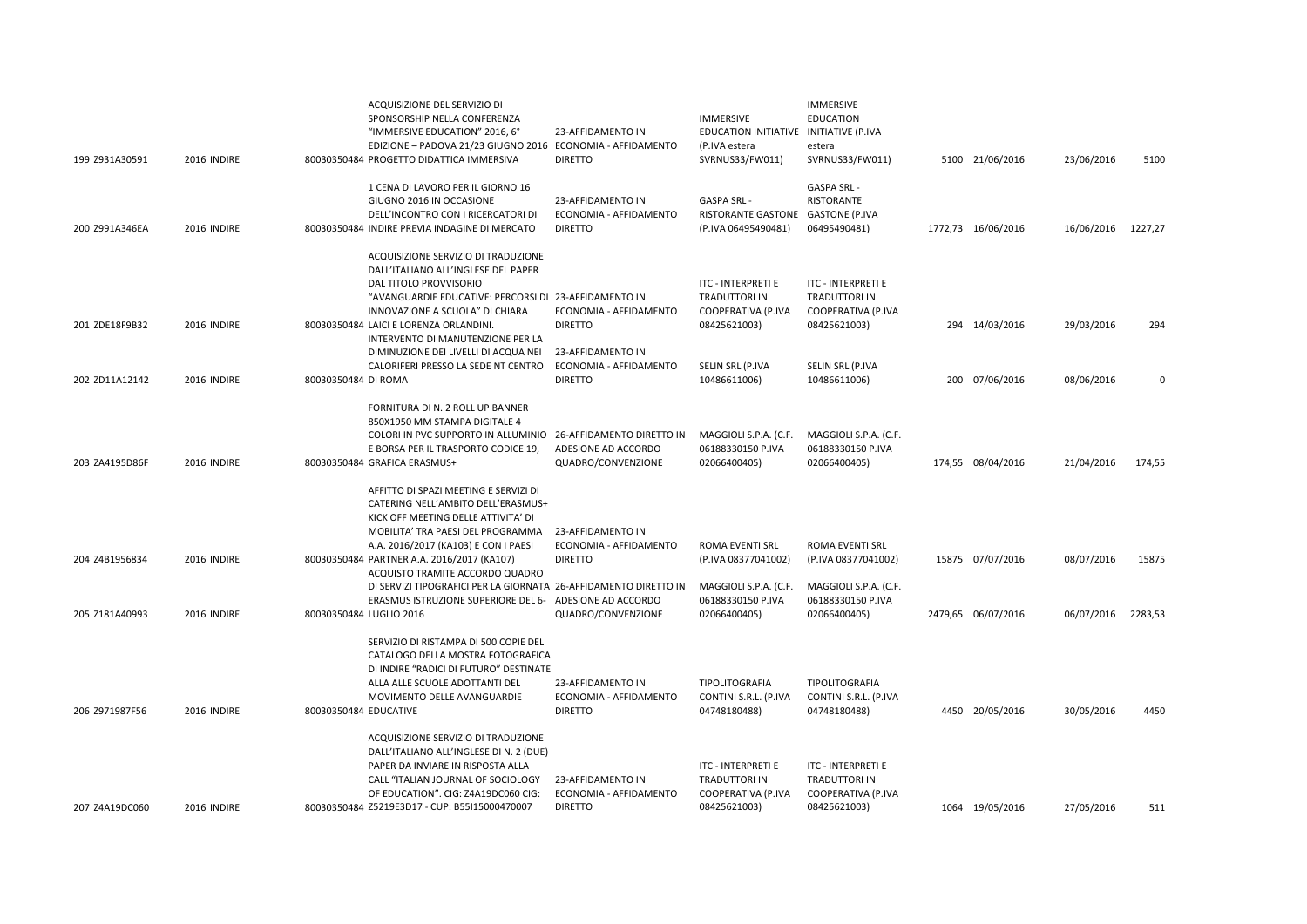|                |             | AFFIDAMENTO SINGOLO APPALTO, N.<br>1500 CARTELLINE PER CONVEGNI,<br>BASATO SULL'ACCORDO QUADRO<br>STIPULATO IL 15.01.2016 AI SENSI<br>DELL'ART. 59 COMMA 6 DEL D.LGS.<br>163/2006 PER L'AFFIDAMENTO DEI<br>SERVIZI TIPOGRAFICI DI INDIRE ED | 26-AFFIDAMENTO DIRETTO IN                                     | MAGGIOLI S.P.A. (C.F.                                                                                                                                                     | MAGGIOLI S.P.A. (C.F.             |                    |            |        |
|----------------|-------------|---------------------------------------------------------------------------------------------------------------------------------------------------------------------------------------------------------------------------------------------|---------------------------------------------------------------|---------------------------------------------------------------------------------------------------------------------------------------------------------------------------|-----------------------------------|--------------------|------------|--------|
| 208 Z5F18E23C3 | 2016 INDIRE | ERASMUS+ PER LA DURATA DI 4<br>80030350484 (QUATTRO)<br>ACQUISIZIONE SERVIZIO CATERING DA<br>FORNIRE IN OCCASIONE DEL SEMINARIO<br>NAZIONALE DEI COORDINATORI DI<br>PROGETTO SCOLASTICI E DEI REFERENTI<br>IMPRESE ("KICKOFF MEETING")      | ADESIONE AD ACCORDO<br>QUADRO/CONVENZIONE                     | 06188330150 P.IVA<br>02066400405)                                                                                                                                         | 06188330150 P.IVA<br>02066400405) | 647,79 08/03/2016  | 14/04/2016 | 647,79 |
|                |             | NELL'AMBITO DEL PROGETTO                                                                                                                                                                                                                    | 23-AFFIDAMENTO IN<br>ECONOMIA - AFFIDAMENTO                   |                                                                                                                                                                           | <b>BAR BANQUETING</b>             |                    |            |        |
| 209 ZC418D84B2 | 2016 INDIRE | TRAINEESHIP 2015/17 - ROMA, 9/10<br>80030350484 MARZO 2016                                                                                                                                                                                  | <b>DIRETTO</b>                                                | <b>BAR BANQUETING</b><br>(P.IVA 08911981002)<br>FAMIS SRL (P.IVA<br>02903240246),<br><b>GRUPPO EDITORIALE</b><br>EFFEMMETI SRL (P.IVA<br>03563130719), INFO<br>SRL (P.IVA | (P.IVA 08911981002)               | 3710 09/03/2016    | 10/03/2016 | 3710   |
|                |             | PUBBLICAZIONE LEGALE DEL "BANDO ED                                                                                                                                                                                                          |                                                               | 04656100726),                                                                                                                                                             |                                   |                    |            |        |
|                |             | ESITO DELLA PROCEDURA DI GARA PER<br>L'AFFIDAMENTO DEI SERVIZI DI                                                                                                                                                                           |                                                               | PUBBLIGARE<br>MANAGEMENT SRL                                                                                                                                              |                                   |                    |            |        |
| 210 Z7619D7012 | 2016 INDIRE | MONITORAGGIO E VALUTAZIONE DEI<br>RISULTATI DEI PROGETTI DELL'ENTE"<br>80030350484 PREVIA INDAGINE DI MERCATO<br>PAGAMENTO DI UNA QUOTA PER LA<br>PUBBLICAZIONE DI UN ARTICOLO NELLA                                                        | 23-AFFIDAMENTO IN<br>ECONOMIA - AFFIDAMENTO<br><b>DIRETTO</b> | (P.IVA 12328591008)<br>PUBLINFORMA SRL<br>(P.IVA 05866880726)                                                                                                             | INFO SRL (P.IVA<br>04656100726)   | 1701,76 25/05/2016 | 25/05/2017 | 877,21 |
|                |             | RIVISTA "WORLD JOURNAL OF SOCIAL<br>SCIENCE RESEARCH" PUBBLICATA DA                                                                                                                                                                         | 23-AFFIDAMENTO IN                                             |                                                                                                                                                                           |                                   |                    |            |        |
|                |             | SCHOLINK INC.(LOS ANGELES-US,                                                                                                                                                                                                               | ECONOMIA - AFFIDAMENTO                                        | SCHOLINK INC (P.IVA                                                                                                                                                       | SCHOLINK INC (P.IVA               |                    |            |        |
| 211 Z2E19A3D95 | 2016 INDIRE | 80030350484 LONDON-UK)                                                                                                                                                                                                                      | <b>DIRETTO</b>                                                | estera sales tax)                                                                                                                                                         | estera sales tax)                 | 189,34 29/04/2016  | 03/05/2016 | 189,34 |
|                |             | ACQUISTO DI TIMBRI PERSONALIZZATI E                                                                                                                                                                                                         | 23-AFFIDAMENTO IN<br>ECONOMIA - AFFIDAMENTO                   | TIMBRIFICIO G. PEZZI DI TIMBRIFICIO G. PEZZI<br>CERONI LAILA & C.                                                                                                         | DI CERONI LAILA & C.              |                    |            |        |
| 212 Z09191696F | 2016 INDIRE | 80030350484 TAMPONI                                                                                                                                                                                                                         | <b>DIRETTO</b>                                                | (P.IVA 00820850535)                                                                                                                                                       | (P.IVA 00820850535)               | 339,9 06/05/2016   | 16/05/2016 | 339,9  |
|                |             | ACQUISIZIONE SERVIZIO DI PRODUZIONE<br>E STAMPA, COMPRENSIVO DI SPEDIZIONE<br>E CONSEGNA PRESSO GLI UFFICI INDIRE<br>FIRENZE - VIA M. BUONARROTI 10 - DI 50<br>POSTER PER PARTECIPAZIONE A                                                  | 26-AFFIDAMENTO DIRETTO IN                                     | MAGGIOLI S.P.A. (C.F.                                                                                                                                                     | MAGGIOLI S.P.A. (C.F.             |                    |            |        |
|                |             | CONVEGNO DENOMINATO " RAUME FUR ADESIONE AD ACCORDO                                                                                                                                                                                         |                                                               | 06188330150 P.IVA                                                                                                                                                         | 06188330150 P.IVA                 |                    |            |        |
| 213 ZE61888295 | 2016 INDIRE | 80030350484 BILDUNG. RAUME DER BILDUNG"                                                                                                                                                                                                     | QUADRO/CONVENZIONE                                            | 02066400405)                                                                                                                                                              | 02066400405)                      | 1082 28/02/2016    | 18/03/2016 | 1082   |
|                |             | ACQUISTO, A TITOLO DI LICENZA D'USO,<br>DEL SOFTWARE "MAILPOET" (VERSIONE                                                                                                                                                                   | 23-AFFIDAMENTO IN<br>ECONOMIA - AFFIDAMENTO                   | SARLWYSIJA (P.IVA                                                                                                                                                         | SARLWYSIJA (P.IVA<br>estera       |                    |            |        |
| 214 ZF617F6961 | 2016 INDIRE | 80030350484 BLOGGER) PER UN PERIODO DI 12 MESI                                                                                                                                                                                              | <b>DIRETTO</b>                                                | estera FR52538230186) FR52538230186)                                                                                                                                      |                                   | 75 28/01/2016      | 28/01/2017 | 75     |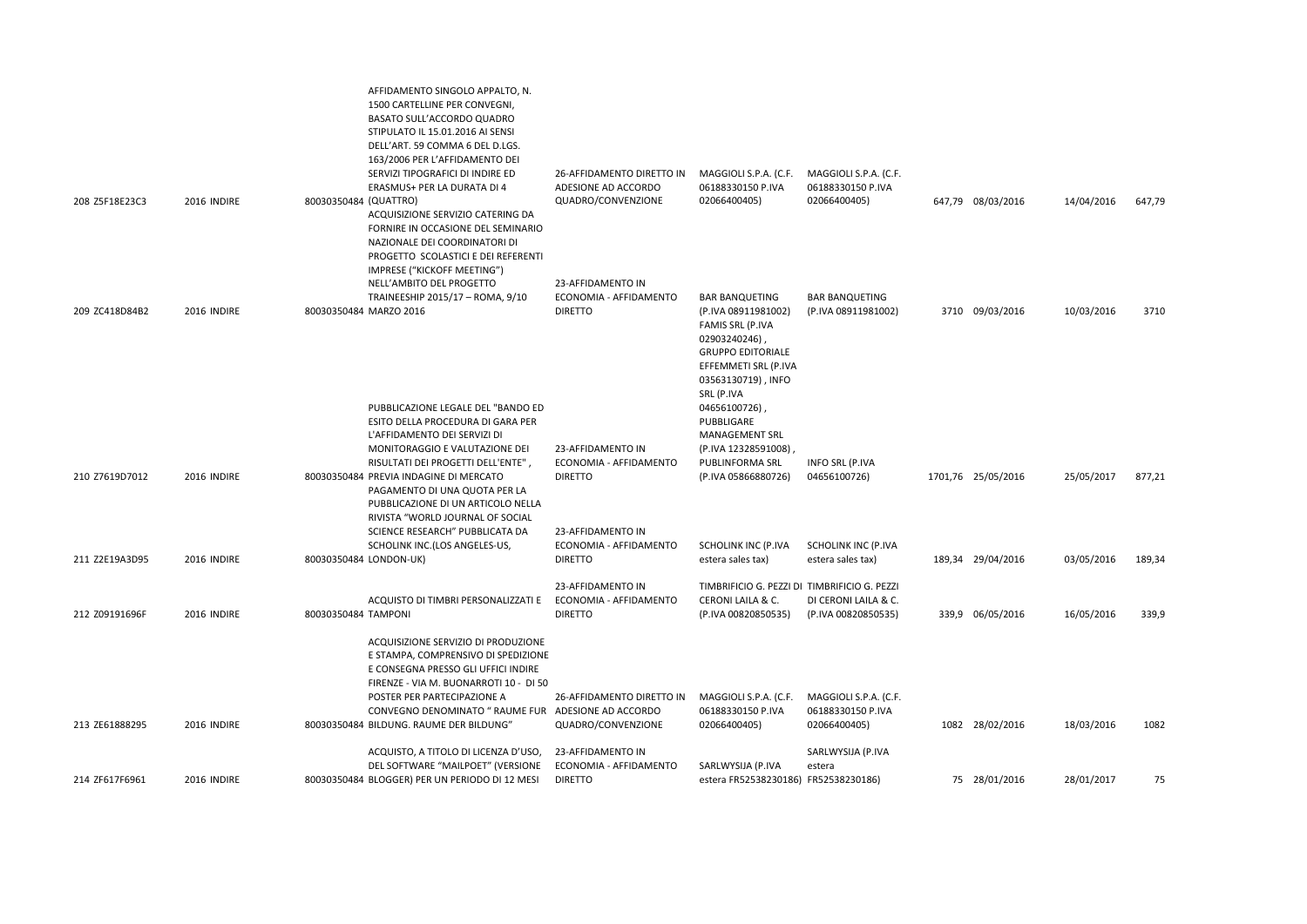| 215 Z4417F648B | 2016 INDIRE | ACQUISTO "AGENDA DEL GIORNALISTA<br>2015/2016" - MEDIA CONTACT + RP<br>80030350484 CONTACT                                                                                                                                                                          | 23-AFFIDAMENTO IN<br>ECONOMIA - AFFIDAMENTO<br><b>DIRETTO</b>          | CENTRO DI<br><b>DOCUMENTAZIONE</b><br><b>GIORNALISTICA SRL</b><br>(P.IVA 03670431000) | CENTRO DI<br><b>DOCUMENTAZIONE</b><br><b>GIORNALISTICA SRL</b><br>(P.IVA 03670431000) | 143 26/01/2016     | 31/12/2016 | 143     |
|----------------|-------------|---------------------------------------------------------------------------------------------------------------------------------------------------------------------------------------------------------------------------------------------------------------------|------------------------------------------------------------------------|---------------------------------------------------------------------------------------|---------------------------------------------------------------------------------------|--------------------|------------|---------|
| 216 Z361977CD2 | 2016 INDIRE | FORNITURA DI N. 3.700 BP PER IL<br>PERSONALE DELL'ENTE ED IN SERVIZIO<br>PRESSO IL NUCLEO TERRITORIALE SUD<br>(NAPOLI) - ODA SUL MEPA IN ADESIONE<br>ALLA CONVENZIONE CONSIP BUONI<br>80030350484 PASTO 7                                                           | 26-AFFIDAMENTO DIRETTO IN<br>ADESIONE AD ACCORDO<br>QUADRO/CONVENZIONE | REPAS LUNCH COUPON REPAS LUNCH<br>SRL (P.IVA<br>01964741001)                          | <b>COUPON SRL (P.IVA</b><br>01964741001)                                              | 20535 15/04/2016   | 15/04/2017 | 20535   |
| 217 Z0A197D10C | 2016 INDIRE | FORNITURA DI N. 6.500 BP PER IL<br>PERSONALE DELL'ENTE ED IN SERVIZIO<br>PRESSO IL NUCLEO TERRITORIALE CENTRO<br>(ROMA) - ODA SUL MEPA IN ADESIONE<br>ALLA CONVENZIONE CONSIP BUONI<br>80030350484 PASTO 7                                                          | 26-AFFIDAMENTO DIRETTO IN<br>ADESIONE AD ACCORDO<br>QUADRO/CONVENZIONE | QUI! GROUP SPA (C.F.<br>03105300101 P.IVA<br>01241770997)                             | QUI! GROUP SPA (C.F.<br>03105300101 P.IVA<br>01241770997)                             | 36985 20/04/2016   | 20/04/2017 | 36985   |
|                |             | FORNITURA DI N. 500 BP PER IL<br>PERSONALE DELL'ENTE ED IN SERVIZIO<br>PRESSO LA SEDE DEL NUCLEO                                                                                                                                                                    |                                                                        |                                                                                       |                                                                                       |                    |            |         |
| 218 Z6F19AB708 | 2016 INDIRE | TERRITORIALE NORD (TORINO) - ODA SUL 26-AFFIDAMENTO DIRETTO IN<br>MEPA IN ADESIONE ALLA CONVENZIONE<br>80030350484 CONSIP BUONI PASTO 7                                                                                                                             | ADESIONE AD ACCORDO<br>QUADRO/CONVENZIONE                              | QUI! GROUP SPA (C.F.<br>03105300101 P.IVA<br>01241770997)                             | QUI! GROUP SPA (C.F.<br>03105300101 P.IVA<br>01241770997)                             | 2850 02/05/2016    | 02/05/2017 | 2850    |
| 219 667458167B | 2016 INDIRE | FORNITURA DI N. 19.000 BP PER IL<br>PERSONALE DELL'ENTE ED IN SERVIZIO<br>PRESSO LA SEDE CENTRALE DI FIRENZE -<br>ODA SUL MEPA IN ADESIONE ALLA<br>80030350484 CONVENZIONE CONSIP BUONI PASTO 7<br>CORSO RESIDENZIALE "GLI APPALTI<br>PUBBLICI DI LAVORI, SERVIZI E | 26-AFFIDAMENTO DIRETTO IN<br>ADESIONE AD ACCORDO<br>QUADRO/CONVENZIONE | DAY RISTOSERVICE SPA SPA (P.IVA<br>(P.IVA 03543000370)                                | DAY RISTOSERVICE<br>03543000370)                                                      | 110200 22/04/2016  | 22/04/2017 | 110200  |
| 220 Z09196BC49 | 2016 INDIRE | FORNITURE: ESAME PRINCIPALI NOVITÀ<br>DEL NUOVO CODICE APPALTI E<br>CONCESSIONI". 28 APRILE - 5 MAGGIO<br>80030350484 2016<br>ACQUISTO DI NR 93 LICENZE D'USO                                                                                                       | 23-AFFIDAMENTO IN<br>ECONOMIA - AFFIDAMENTO<br><b>DIRETTO</b>          | MAGGIOLI S.P.A. (C.F.<br>06188330150 P.IVA<br>02066400405)                            | MAGGIOLI S.P.A. (C.F.<br>06188330150 P.IVA<br>02066400405)                            | 4700 28/04/2016    | 05/05/2016 | 4700    |
| 221 Z8E19CD5BE | 2016 INDIRE | ANNUALI "RED HAT ENTERPRISE LINUX"<br>PER AGGIORNAMENTO DATA CENTER<br>80030350484 DELL'ISTITUTO                                                                                                                                                                    | 23-AFFIDAMENTO IN<br>ECONOMIA - AFFIDAMENTO<br><b>DIRETTO</b>          | PLURIMEDIA SRL (P.IVA PLURIMEDIA SRL<br>03835650106)                                  | (P.IVA 03835650106)                                                                   | 5952 09/06/2016    | 09/06/2017 | 5952    |
| 222 Z7219D237F | 2016 INDIRE | ACQUISTO MATERIALE DI FACILE<br>CONSUMO E ARTICOLI DI CANCELLERIA<br>80030350484 AD USO UFFICIO PER SEDE NT ROMA                                                                                                                                                    | 23-AFFIDAMENTO IN<br>ECONOMIA - AFFIDAMENTO<br><b>DIRETTO</b>          | LYRECO ITALIA SPA<br>(P.IVA 11582010150)<br>RDA DI D'ALCONZO                          | LYRECO ITALIA SPA<br>(P.IVA 11582010150)<br>RDA DI D'ALCONZO                          | 967,34 09/06/2016  | 10/09/2016 | 967,34  |
| 223 Z171A15031 | 2016 INDIRE | AFFIDAMENTO SERVIZIO DI PULIZIA<br>80030350484 SEMESTRALE SEDE INDIRE NT ROMA                                                                                                                                                                                       | 23-AFFIDAMENTO IN<br>ECONOMIA - AFFIDAMENTO<br><b>DIRETTO</b>          | ROBERTO (C.F.<br>DLCRRT73A24L259L<br>P.IVA 10503221003)                               | ROBERTO (C.F.<br>DLCRRT73A24L259L<br>P.IVA 10503221003)                               | 5680,62 01/06/2016 | 30/12/2016 | 4725,66 |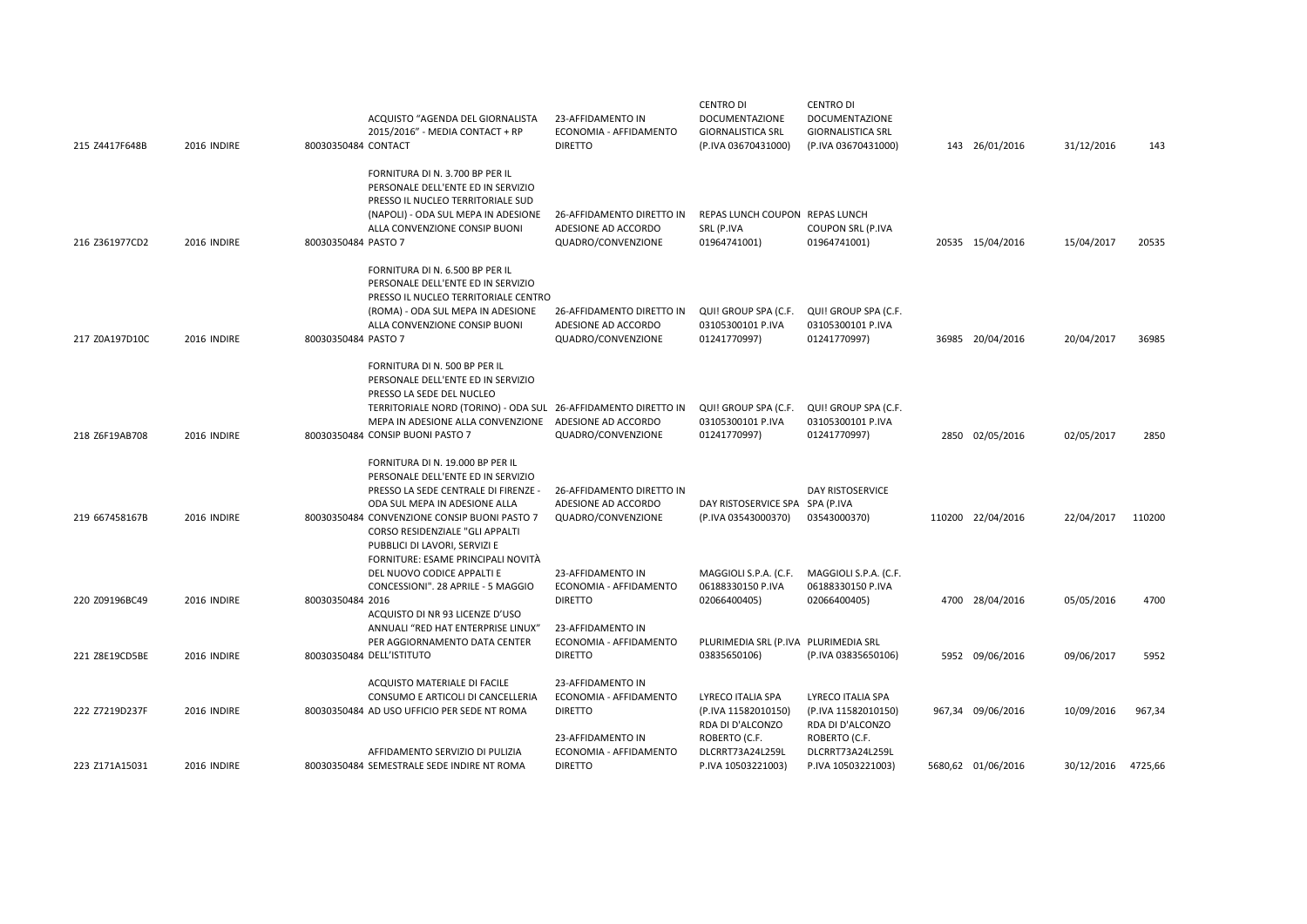| 224 Z531883E8  | 2016 INDIRE |                      | PUBBLICAZIONE DEL CAPITOLO 36 NEL<br>LIBRO "EDUCATION APPLICATIONS &<br>DEVELOPMENTS II" EDIZIONE MAFALDA<br>CARMO, WIARS, PORTUGAL, E PER<br>80030350484 L'ACQUISTO E SPEDIZIONE DEL LIBRO.                                                                                                                                              | 23-AFFIDAMENTO IN<br>ECONOMIA - AFFIDAMENTO<br><b>DIRETTO</b> | WAEMC-WORLD<br><b>ADVANCED EVENTS</b><br>(P.IVA estera<br>PT510136354)                                                                                                                                                                                                            | WAEMC-WORLD<br><b>ADVANCED EVENTS</b><br>(P.IVA estera<br>PT510136354) | 325 01/06/2016 00-00-0000     |            | 325     |
|----------------|-------------|----------------------|-------------------------------------------------------------------------------------------------------------------------------------------------------------------------------------------------------------------------------------------------------------------------------------------------------------------------------------------|---------------------------------------------------------------|-----------------------------------------------------------------------------------------------------------------------------------------------------------------------------------------------------------------------------------------------------------------------------------|------------------------------------------------------------------------|-------------------------------|------------|---------|
| 225 Z12188EC33 | 2016 INDIRE |                      | ISCRIZIONE DI N. 1 RICERCATORE INDIRE<br>AL SECONDO CONVEGNO ANNUALE<br>SULLA DIDATTICA CAPOVOLTA " LO<br>SGUARDO CAPOVOLTO" ORGANIZZATO<br>DALL'ASSOCIAZIONE FLIPNET - ROMA 19 ECONOMIA - AFFIDAMENTO<br>80030350484 FEBBRAIO 2016                                                                                                       | 23-AFFIDAMENTO IN<br><b>DIRETTO</b>                           | FLIPNET ASSOCIAZIONE ASSOCIAZIONE (C.F.<br>(C.F. 97785730587<br>P.IVA 12895341001)                                                                                                                                                                                                | <b>FLIPNET</b><br>97785730587 P.IVA<br>12895341001)                    | 50 19/02/2016                 | 19/02/2016 | 50      |
| 226 ZEA198398B | 2016 INDIRE |                      | AFFIDAMENTO SINGOLO APPALTO CON<br>PROCEDURA DI RILANCIO DEL<br>CONFRONTO COMPETITIVO AI SENSI<br>DELL'ART. 59 CO. 8 DEL D.LGS.163/2006<br>PER LA FORNITURA DI MATERIALE<br>PROMOZIONALE ETWINNING E PRODOTTI 27-CONFRONTO COMPETITIVO<br>TIPOGRAFICI DA UTILIZZARE PER EVENTI E IN ADESIONE AD ACCORDO<br>80030350484 SEMINARI REGIONALI | QUADRO/CONVENZIONE<br>23-AFFIDAMENTO IN                       | MAGGIOLI S.P.A. (C.F.<br>06188330150 P.IVA<br>02066400405)<br><b>TIPOGRAFIA EUROSIA</b><br>DI STEFANO GEMMA<br>(P.IVA 01702621002),<br>TIPOLITOGRAFIA<br>CONTINI S.R.L. (P.IVA<br>04748180488)                                                                                    | MAGGIOLI S.P.A. (C.F.<br>06188330150 P.IVA<br>02066400405)             | 24188,56 26/04/2016           | 15/09/2016 | 3979,41 |
| 227 Z8A1894C46 | 2016 INDIRE |                      | 80030350484 FORNITURA DI MONOGRAFIE COP DS                                                                                                                                                                                                                                                                                                | ECONOMIA - AFFIDAMENTO<br><b>DIRETTO</b>                      | LICOSA SANSONI SRL<br>(P.IVA 00431920487)                                                                                                                                                                                                                                         | LICOSA SANSONI SRL<br>(P.IVA 00431920487)                              | 1072,33 18/04/2016 00-00-0000 |            | 113,39  |
| 228 ZA71977ED8 | 2016 INDIRE |                      | CATERING PER IL SEMINARIO NAZIONALE<br>EPALE DAL TITOLO "VERSO LA CITTÀ<br>APPRENDISTA" CHE SI TERRÀ IL 16<br>MAGGIO 2016 PRESSO L'AULA MAGNA<br>DELL'ISTITUTO ALDINI VALERIANI SIRIANI, ECONOMIA - COTTIMO<br>80030350484 VIA BASSANELLI SARIO 9 - BOLOGNA.                                                                              | 08-AFFIDAMENTO IN<br><b>FIDUCIARIO</b>                        | <b>LABORATORIO DEI</b><br>SAPORI (P.IVA<br>01668161209)<br><b>GALILEO (P.IVA</b><br>04058530280), BAR<br>ROMA (P.IVA<br>01744481209), NERI<br>DARIO DI NERI MIRKO E<br>C. (P.IVA 04139580379)<br>, ROSSI FRANCO<br><b>CATERING DI ROSSI</b><br>SIMONA E C. (P.IVA<br>02787351200) | <b>LABORATORIO DEI</b><br>SAPORI (P.IVA<br>01668161209)                | 2000 16/05/2016               | 16/05/2016 | 2000    |
|                |             |                      | SERVIZIO DI CATERING PER INIZIATIVA<br>APERIEPALE CHE SI TERRÀ IL GIORNO 12<br>MAGGIO 2016 PRESSO RAPPRESENTANZA<br>IN ITALIA DELLA COMMISSIONE EUROPEA 23-AFFIDAMENTO IN                                                                                                                                                                 |                                                               |                                                                                                                                                                                                                                                                                   |                                                                        |                               |            |         |
| 229 Z9D1970C60 | 2016 INDIRE | 80030350484 149 ROMA | PALAZZO PANCIATICHI VIA IV NOVEMBRE ECONOMIA - AFFIDAMENTO                                                                                                                                                                                                                                                                                | <b>DIRETTO</b>                                                | FASI (P.IVA<br>06461591007)                                                                                                                                                                                                                                                       | FASI (P.IVA<br>06461591007)                                            | 1110 12/05/2016               | 12/05/2016 | 1110    |

PAGAMENTO DELLE SPESE PER LA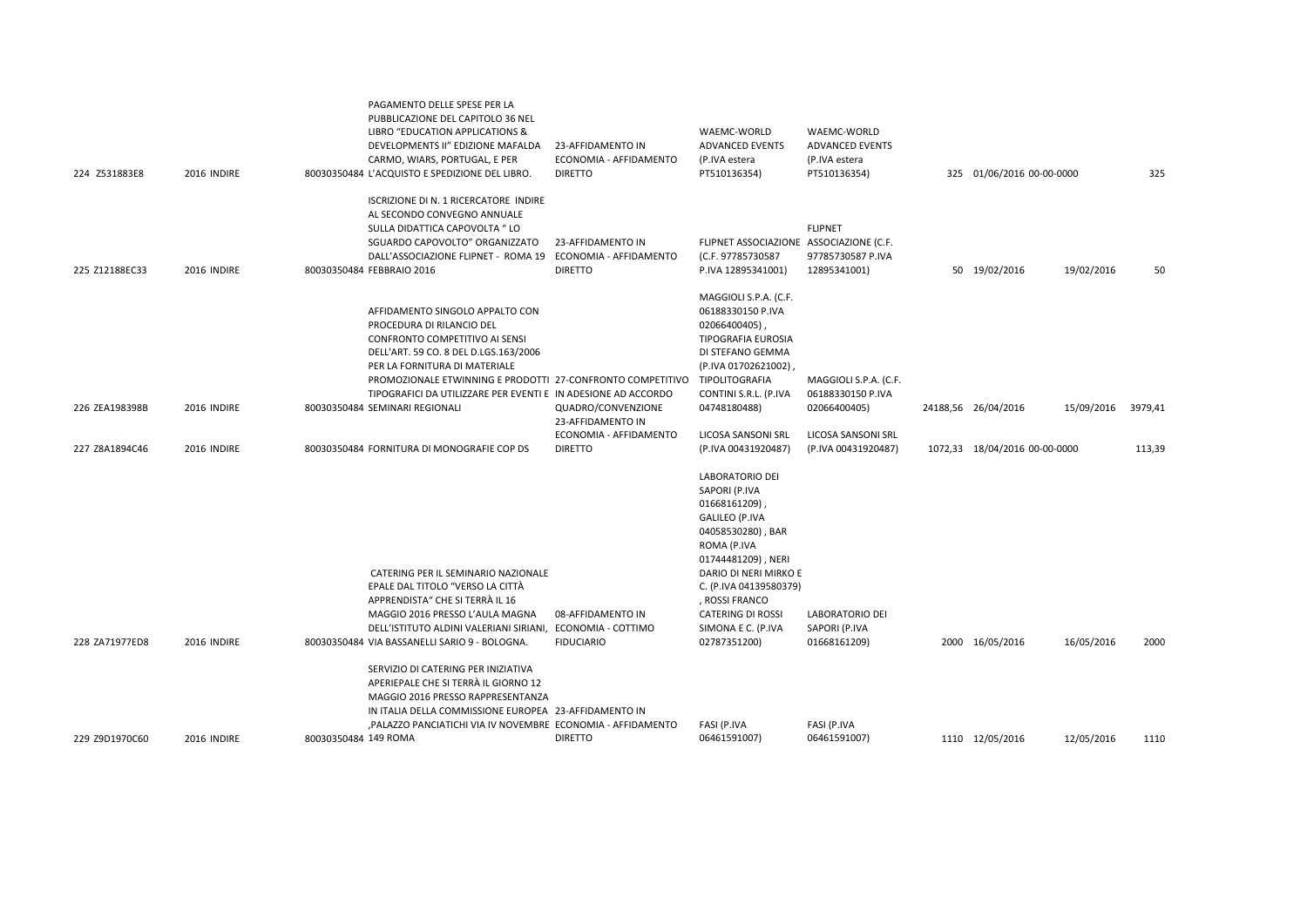| 230 ZBB19576B4 | 2016 INDIRE | SERVIZIO DI REALIZZAZIONE DEL<br>MATERIALE PROMOZIONALE CON IL<br>80030350484 LOGO EPALE.                                                                                                                                                                                                                                                                                                  | 08-AFFIDAMENTO IN<br>ECONOMIA - COTTIMO<br><b>FIDUCIARIO</b>           | LASERTECH (P.IVA<br>03000370126), G&G<br>PROMOTIONAL<br><b>MARKETING DI</b><br><b>CRISTIANA ESPOSITO</b><br>(P.IVA 01924790569)<br>GESCA (P.IVA<br>07570290150)<br>FORNARI LUCIANO & C.<br>(P.IVA 02007430370),<br>ASSOPIÙ (P.IVA<br>04774600482), RED<br>LION SNC DI SILVERI<br>G.& C. (P.IVA<br>00283560688) | ASSOPIÙ (P.IVA<br>04774600482)                                   | 5490 30/05/2016    | 01/06/2016 | 5490        |
|----------------|-------------|--------------------------------------------------------------------------------------------------------------------------------------------------------------------------------------------------------------------------------------------------------------------------------------------------------------------------------------------------------------------------------------------|------------------------------------------------------------------------|----------------------------------------------------------------------------------------------------------------------------------------------------------------------------------------------------------------------------------------------------------------------------------------------------------------|------------------------------------------------------------------|--------------------|------------|-------------|
|                |             | FORNITURA E MONTAGGIO DEL                                                                                                                                                                                                                                                                                                                                                                  |                                                                        |                                                                                                                                                                                                                                                                                                                |                                                                  |                    |            |             |
|                |             | CILINDRO DI SICUREZZA (COMPRENSIVA<br>DI N. 3 CHIAVI ORIGINALI E DI N. 3 COPIE)<br>DELLA PORTA BLINDATA DI INGRESSO<br>ALLA SEDE DEL NUCLEO TERRITORIALE                                                                                                                                                                                                                                   | 23-AFFIDAMENTO IN<br>ECONOMIA - AFFIDAMENTO                            | DITTA ENRICO DE<br>MAGISTRIS (C.F.<br>DMGNRC64B19F839Q                                                                                                                                                                                                                                                         | DITTA ENRICO DE<br>MAGISTRIS (C.F.<br>DMGNRC64B19F839<br>Q P.IVA |                    |            |             |
| 231 ZAA195FC5E | 2016 INDIRE | 80030350484 SUD VIA G. MELISURGO N. 4 NAPOLI<br>ACQUISTO 40 CONTENITORI PER<br>RACCOLTA DIFFERENZIATA (CARTA E                                                                                                                                                                                                                                                                             | <b>DIRETTO</b><br>23-AFFIDAMENTO IN<br>ECONOMIA - AFFIDAMENTO          | P.IVA 06989960635)<br>IMBALSTUDIO (C.F.<br>CLLMRA53C14L219F                                                                                                                                                                                                                                                    | 06989960635)<br>IMBALSTUDIO (C.F.<br>CLLMRA53C14L219F            | 340 03/05/2016     | 17/05/2016 | 340         |
| 232 Z781977714 | 2016 INDIRE | 80030350484 PLASTICA). SEDE INDIRE FIRENZE.                                                                                                                                                                                                                                                                                                                                                | <b>DIRETTO</b>                                                         | P.IVA 06965040014)                                                                                                                                                                                                                                                                                             | P.IVA 06965040014)                                               | 136 12/05/2016     | 12/06/2016 | 136         |
| 233 Z8C19DA21F | 2016 INDIRE | FORNITURA DI N. 1 LICENZA SPSS FOR<br>ANALYTICS BASE ACADEMIC AUTHORIZED<br>USER LICENSE E SSP 12 MONTHS (CODICE 23-AFFIDAMENTO IN<br>ARTICOLO SIFRDLL) PER IL NUCLEO<br>80030350484 TERRITORIALE NORD TORINO<br>ISCRIZIONE DI N. 2 TECNOLOGI INDIRE AL<br>CONVEGNO DIDAMATICA 2016                                                                                                        | ECONOMIA - AFFIDAMENTO<br><b>DIRETTO</b>                               | SPS (P.IVA<br>04222630370)                                                                                                                                                                                                                                                                                     | SPS (P.IVA<br>04222630370)                                       | 1038 30/05/2016    | 30/05/2017 | 1038        |
| 234 ZE11968D98 | 2016 INDIRE | "INNOVAZIONE : SFIDA COMUNE DI<br>SCUOLA, UNIVERSITÀ, RICERCA E IMPRESA 23-AFFIDAMENTO IN<br>"-30° EDIZIONE - UDINE 19, 20 E 21<br>80030350484 APRILE 2016                                                                                                                                                                                                                                 | ECONOMIA - AFFIDAMENTO<br><b>DIRETTO</b>                               | A.I.C.A. (P.IVA<br>03720700156)                                                                                                                                                                                                                                                                                | A.I.C.A. (P.IVA<br>03720700156)                                  | 180 19/04/2016     | 21/04/2016 | 180         |
| 235 Z0119C16C9 | 2016 INDIRE | LAVORI INTEGRATIVI DI SMONTAGGIO<br>BENI MOBILI E SGOMBERO LOCALI PER LA<br>PREDISPOSIZIONE DELL'AREA DI CANTIERE<br>IN RELAZIONE ALL'ESECUZIONE DEL<br>CONTRATTO DI APPALTO PER LA<br>MANUTENZIONE ORDINARIA E<br>STRAORDINARIA DEGLI UFFICI EX I.R.R.E.<br>80030350484 LAZIO<br>ACQUISTO E INSTALLAZIONE DI N.7<br>DISPENSER PER COPRITAVOLETTA WC E<br>FORNITURA DEL RELATIVO MATERIALE | 23-AFFIDAMENTO IN<br>ECONOMIA - AFFIDAMENTO<br><b>DIRETTO</b>          | E. CA. S.A.S. DI<br>GIOVANNONE MARIO & & C. (P.IVA<br>C. (P.IVA 02033240603) 02033240603)                                                                                                                                                                                                                      | E. CA. S.A.S. DI<br><b>GIOVANNONE MARIO</b>                      | 7600 12/05/2016    | 31/05/2016 | $\mathbf 0$ |
| 236 Z77195EAB3 | 2016 INDIRE | IGIENICO SANITARIO FINO AL 30/09/16 -<br>SEDE INDIRE FIRENZE, VIA BUONARROTI<br>80030350484 10.                                                                                                                                                                                                                                                                                            | 26-AFFIDAMENTO DIRETTO IN<br>ADESIONE AD ACCORDO<br>QUADRO/CONVENZIONE | COLSER (P.IVA<br>00378740344)                                                                                                                                                                                                                                                                                  | COLSER (P.IVA<br>00378740344)                                    | 1465,45 09/05/2016 | 30/09/2016 | 791,52      |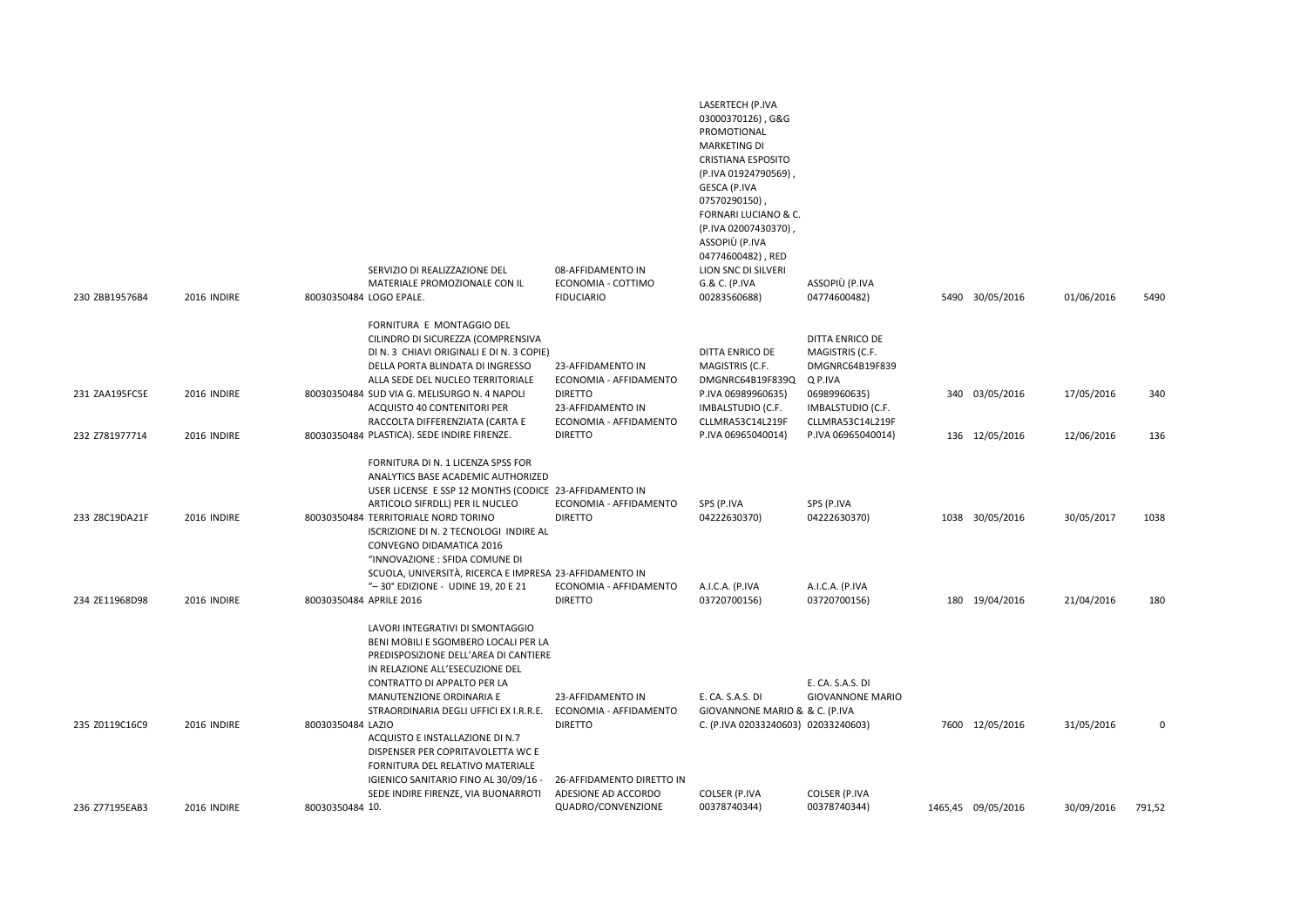|                |             | ACQUISTO PACCHETTO MINIMO DI N. 25<br>CODICI ISBN DA ASSOCIARE ALLE<br>EVENTUALI PUBBLICAZIONI RELATIVE<br>ALLE ATTIVITÀ SVOLTE NELL'AMBITO DEL 23-AFFIDAMENTO IN<br>PROGETTO "MEMORY SAFE" CUP:                                                                                           | ECONOMIA - AFFIDAMENTO                  | EDISER SRL (P.IVA                                                                                                                                                                                                                                                                                                                | EDISER SRL (P.IVA   |                   |            |         |
|----------------|-------------|--------------------------------------------------------------------------------------------------------------------------------------------------------------------------------------------------------------------------------------------------------------------------------------------|-----------------------------------------|----------------------------------------------------------------------------------------------------------------------------------------------------------------------------------------------------------------------------------------------------------------------------------------------------------------------------------|---------------------|-------------------|------------|---------|
| 237 Z3219259EA | 2016 INDIRE | 80030350484 B51B10001350001                                                                                                                                                                                                                                                                | <b>DIRETTO</b><br>08-AFFIDAMENTO IN     | 03763520966)<br>MC PROMO SRL (P.IVA<br>01870080502),<br>PUBLIGEST SNC (P.IVA<br>01242290433),<br>PROMONOVAPUBBLICI<br>TÀ SNC (P.IVA<br>01572470811), LA<br>PUBBLISPORT SRL<br>(P.IVA 12215831004),<br>TUO LOGO SRL (P.IVA<br>08406420011),<br>HOREST PUBBLICITÀ                                                                  | 03763520966)        | 62,5 10/05/2016   | 31/05/2016 | 62,5    |
|                |             | ACQUISTO GADGET CON LOGO                                                                                                                                                                                                                                                                   | ECONOMIA - COTTIMO                      | SRL (P.IVA                                                                                                                                                                                                                                                                                                                       | TUO LOGO SRL (P.IVA |                   |            |         |
| 238 Z3D189F0D4 | 2016 INDIRE | 80030350484 PERSONALIZZATO ETWINNING                                                                                                                                                                                                                                                       | <b>FIDUCIARIO</b>                       | 01986980272)                                                                                                                                                                                                                                                                                                                     | 08406420011)        | 13768 06/05/2016  | 19/05/2016 | 13768   |
|                |             | ACQUISTO MATERIALE CANCELLERIA<br>MAGAZZINO INDIRE FIRENZE MARZO                                                                                                                                                                                                                           | 08-AFFIDAMENTO IN<br>ECONOMIA - COTTIMO | TCS UFFICIO DI ALDO<br>CAMARLENGHI EC SNC<br>(P.IVA 03877090484)<br>LELENCO SRL (P.IVA<br>01452530478),<br>VERRAZZANI GLOBAL<br>SERVICE (P.IVA<br>01772900518), B<br>OFFICE SRL (P.IVA<br>06486990481), ETHICA<br>SCARL (P.IVA                                                                                                   | ETHICA SCARL (P.IVA |                   |            |         |
| 239 Z141935F35 | 2016 INDIRE | 80030350484 2016                                                                                                                                                                                                                                                                           | <b>FIDUCIARIO</b>                       | 06277330483)                                                                                                                                                                                                                                                                                                                     | 06277330483)        | 4001,5 09/05/2016 | 09/06/2016 | 4001,44 |
|                |             | DECRETO DI AGGIUDICAZIONE PER<br>L'AFFIDAMENTO DEL SERVIZIO DI<br>CATERING MEDIANTE MEPA SEMINARIO<br>NAZIONALE ERASMUS + IN<br>COLLABORAZIONE CON EPALE DAL<br>TITOLO "LIBERI DI APPRENDERE.<br>L'EDUCAZIONE DEGLI ADULTI IN<br>CARCERE" CHE SI TERRÀ IL 5 APRILE 2016 ECONOMIA - COTTIMO | 08-AFFIDAMENTO IN                       | RAVI CLASS EVENTI<br>(P.IVA 07712741219),<br><b>CICALA CONFERENCES</b><br><b>EVENTS (P.IVA</b><br>01596410629), YES<br>MEET (P.IVA<br>05876631218),<br>SPOTZONE (P.IVA<br>04026781213),<br>PIANETA EVENTI SRL<br>(P.IVA 06917361211),<br><b>EMMECI MEETING E</b><br>CONGRESSI SRL (P.IVA<br>07351371005),<br>MARTELLA SRL (P.IVA | PIANETA EVENTI SRL  |                   |            |         |
| 240 ZDF18DC9BE | 2016 INDIRE | 80030350484 A NAPOLI.                                                                                                                                                                                                                                                                      | <b>FIDUCIARIO</b>                       | 02634670646)                                                                                                                                                                                                                                                                                                                     | (P.IVA 06917361211) | 3000 05/04/2016   | 05/04/2016 | 3000    |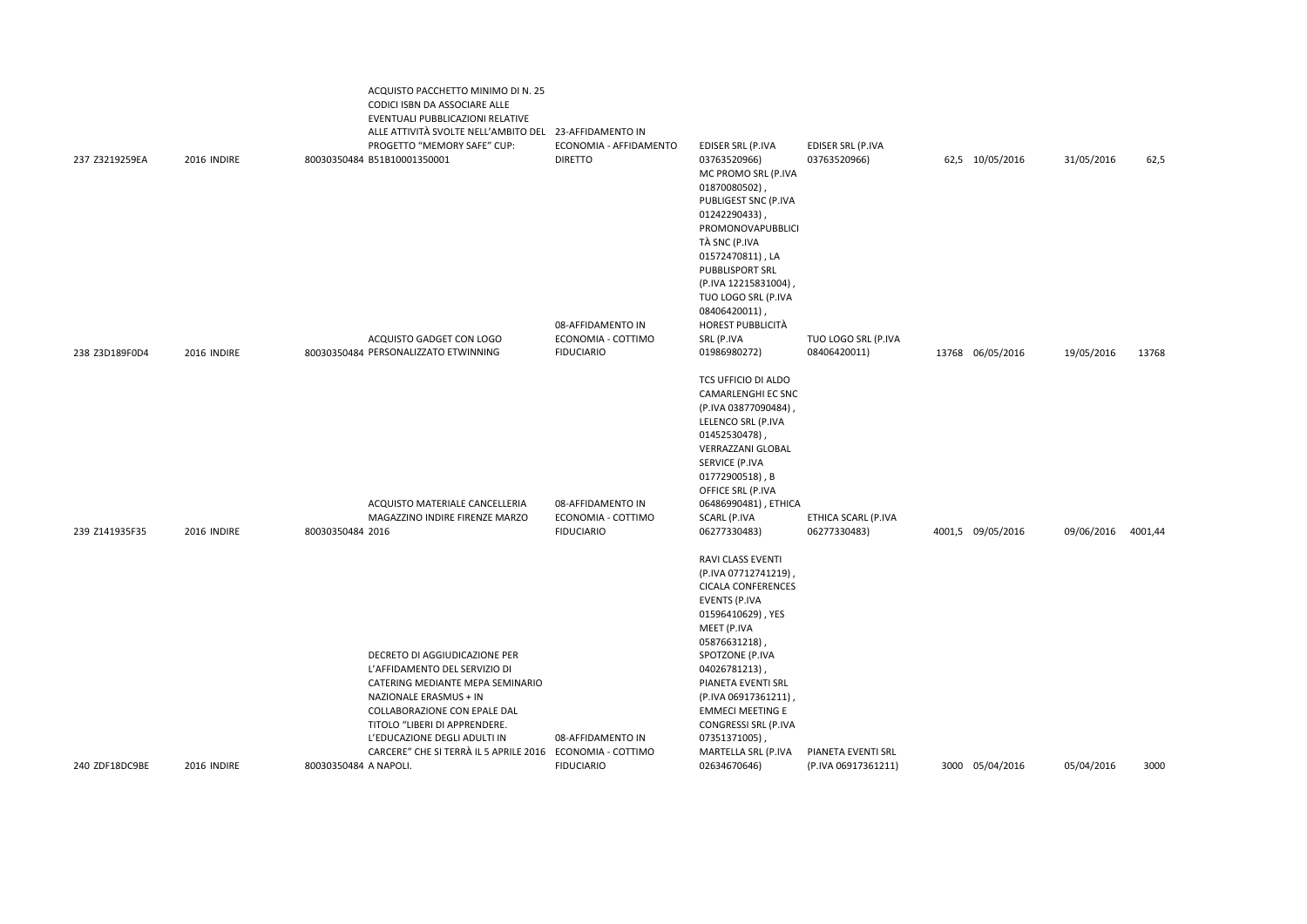| 241 ZB618C7B23 | 2016 INDIRE | ACQUISTO AGGIORNAMENTO SOFTWARE<br>LYRIS LIST MANAGER CON BASIC<br>SUPPORT PER SERVIZI DI MAILING LIST E<br>80030350484 NEWSLETTER PER ANNI 3 (TRE)                                                                                                                                      | 23-AFFIDAMENTO IN<br>ECONOMIA - AFFIDAMENTO<br><b>DIRETTO</b>                                | <b>AUREA SOFTWARE</b><br>LYRIS (P.IVA estera 512- LYRIS (P.IVA estera<br>201-8287) | <b>AUREA SOFTWARE</b><br>512-201-8287)                                            | 21345 01/04/2016            | 30/03/2019 | 7115    |
|----------------|-------------|------------------------------------------------------------------------------------------------------------------------------------------------------------------------------------------------------------------------------------------------------------------------------------------|----------------------------------------------------------------------------------------------|------------------------------------------------------------------------------------|-----------------------------------------------------------------------------------|-----------------------------|------------|---------|
| 242 Z2A1923E44 | 2016 INDIRE | STAMPA DELLA VERSIONE ITALIANA<br>DELLA PUBBLICAZIONE EUROPEA"<br><b>GENERAZIONE ETWINNING" REALIZZATA</b><br>DALL'UNITÀ EUROPEA ETWINNING E<br>MESSA A DISPOSIZIONE PER LE SINGOLE<br>80030350484 UNITÀ NAZIONALI DEI VARI PAESI                                                        | 23-AFFIDAMENTO IN<br>ECONOMIA - AFFIDAMENTO<br><b>DIRETTO</b>                                | HOFI STUDIO S.R.O.<br>(P.IVA estera 24746614) 24746614)                            | HOFI STUDIO S.R.O.<br>(P.IVA estera                                               | 4795 29/04/2016             | 20/05/2016 | 4795    |
|                |             | CORSO DI FORMAZIONE (INTRODUZIONE<br>PRATICA E CORSO AVANZATO) RELATIVO<br>ALL'UTILIZZO DEL SOFTWARE "NVIVO"<br>PER LE ATTIVITÀ SVOLTE NELL'AMBITO<br>DEL PROGETTO "MEMORY SAFE" - CIG:<br>Z57191F031 - CUP: B51B10001350001(9 E 23-AFFIDAMENTO IN<br>10 MAGGIO 2016 PRESSO NT INDIRE DI | ECONOMIA - AFFIDAMENTO                                                                       | <b>GMSL SRL (P.IVA</b>                                                             | <b>GMSL SRL (P.IVA</b>                                                            |                             |            |         |
| 243 Z57191F031 | 2016 INDIRE | 80030350484 ROMA)<br>ISCRIZIONE DI N. 4 RICERCATORE INDIRE<br>AL CONVEGNO DIDAMATICA 2016<br>"INNOVAZIONE : SFIDA COMUNE DI<br>SCUOLA, UNIVERSITÀ, RICERCA E IMPRESA 23-AFFIDAMENTO IN                                                                                                   | <b>DIRETTO</b>                                                                               | 11347910157)                                                                       | 11347910157)                                                                      | 3500 09/05/2016             | 10/05/2016 | 3500    |
| 244 Z191954819 | 2016 INDIRE | "-30° EDIZIONE - UDINE 19, 20 E 21<br>80030350484 APRILE 2016<br>FORNITURA DEI TEST RIVERMEAD                                                                                                                                                                                            | ECONOMIA - AFFIDAMENTO<br><b>DIRETTO</b><br>23-AFFIDAMENTO IN                                | A.I.C.A. (P.IVA<br>03720700156)<br><b>GIUNTI</b><br>ORGANIZZAZIONI                 | A.I.C.A. (P.IVA<br>03720700156)<br>GIUNTI<br>ORGANIZZAZIONI                       | 360 19/04/2016              | 21/04/2016 | 360     |
| 245 Z62198BC8C | 2016 INDIRE | BEHAVIOURAL MEMORY TEST - THIRD<br>80030350484 EDITION (RBMT-3)<br>FORNITURA DI N. 1000 BROCHURE<br>ETWINNING DA UTILIZZARE PER EVENTI                                                                                                                                                   | ECONOMIA - AFFIDAMENTO<br><b>DIRETTO</b><br>26-AFFIDAMENTO DIRETTO IN<br>ADESIONE AD ACCORDO | SPECIALI SRL (P.IVA<br>00421250481)<br>MAGGIOLI S.P.A. (C.F.<br>06188330150 P.IVA  | SPECIALI SRL (P.IVA<br>00421250481)<br>MAGGIOLI S.P.A. (C.F.<br>06188330150 P.IVA | 599 29/04/2016              | 04/05/2016 | 599     |
| 246 Z8E1921882 | 2016 INDIRE | 80030350484 ED INIZIATIVE                                                                                                                                                                                                                                                                | QUADRO/CONVENZIONE                                                                           | 02066400405)                                                                       | 02066400405)                                                                      | 171,8 20/04/2016 00-00-0000 |            | 171,8   |
|                |             | ACQUISTO 5 CASSETTE DI PRONTO<br>SOCCORSO CON IL CONTENUTO DI CUI                                                                                                                                                                                                                        | 23-AFFIDAMENTO IN<br>ECONOMIA - AFFIDAMENTO                                                  | AIESI HOSPITAL SERVICE SERVICE (P.IVA                                              | AIESI HOSPITAL                                                                    |                             |            |         |
| 247 Z441932CAA | 2016 INDIRE | 80030350484 ALL'ALL 1 DEL D.M 388 DEL 15/07/03<br>AFFIDAMENTO DIRETTO TRAMITE MEPA                                                                                                                                                                                                       | <b>DIRETTO</b><br>23-AFFIDAMENTO IN                                                          | (P.IVA 06111530637)                                                                | 06111530637)                                                                      | 220 18/04/2016              | 18/05/2016 | 215     |
| 248 Z3E1906144 | 2016 INDIRE | PER L'ACQUISTO DI MATERIALE<br>80030350484 INFORMATICO                                                                                                                                                                                                                                   | ECONOMIA - AFFIDAMENTO<br><b>DIRETTO</b>                                                     | KIT UFFICIO SNC (P.IVA KIT UFFICIO SNC<br>02529780278)                             | (P.IVA 02529780278)                                                               | 512,56 15/04/2016           | 22/04/2016 | 512,56  |
| 249 ZCA19060C3 | 2016 INDIRE | AFFIDAMENTO DIRETTO TRAMITE MEPA<br>PER L'ACQUISTO DI ARREDI E<br>80030350484 COMPLEMENTI DI ARREDO                                                                                                                                                                                      | 23-AFFIDAMENTO IN<br>ECONOMIA - AFFIDAMENTO<br><b>DIRETTO</b>                                | <b>CORPORATE EXPRESS</b><br>(C.F. 00936630151<br>P.IVA 13303580156)                | <b>CORPORATE EXPRESS</b><br>(C.F. 00936630151<br>P.IVA 13303580156)               | 1135,02 15/04/2016          | 25/04/2016 | 1135,02 |
|                |             | <b>ISCRIZIONE ANNUALE AL PORTALE</b>                                                                                                                                                                                                                                                     | 23-AFFIDAMENTO IN                                                                            | <b>CONTRATTI PUBBLICI</b>                                                          | <b>CONTRATTI PUBBLICI</b>                                                         |                             |            |         |
| 250 Z8C185E432 | 2016 INDIRE | "CONTRATTI PUBBLICI ITALIA - LINO<br>80030350484 BELLAGAMBA"                                                                                                                                                                                                                             | ECONOMIA - AFFIDAMENTO<br><b>DIRETTO</b>                                                     | ITALA SRL (P.IVA<br>02668770429)                                                   | <b>ITALA SRL (P.IVA</b><br>02668770429)                                           | 300 12/04/2016              | 12/04/2017 | 300     |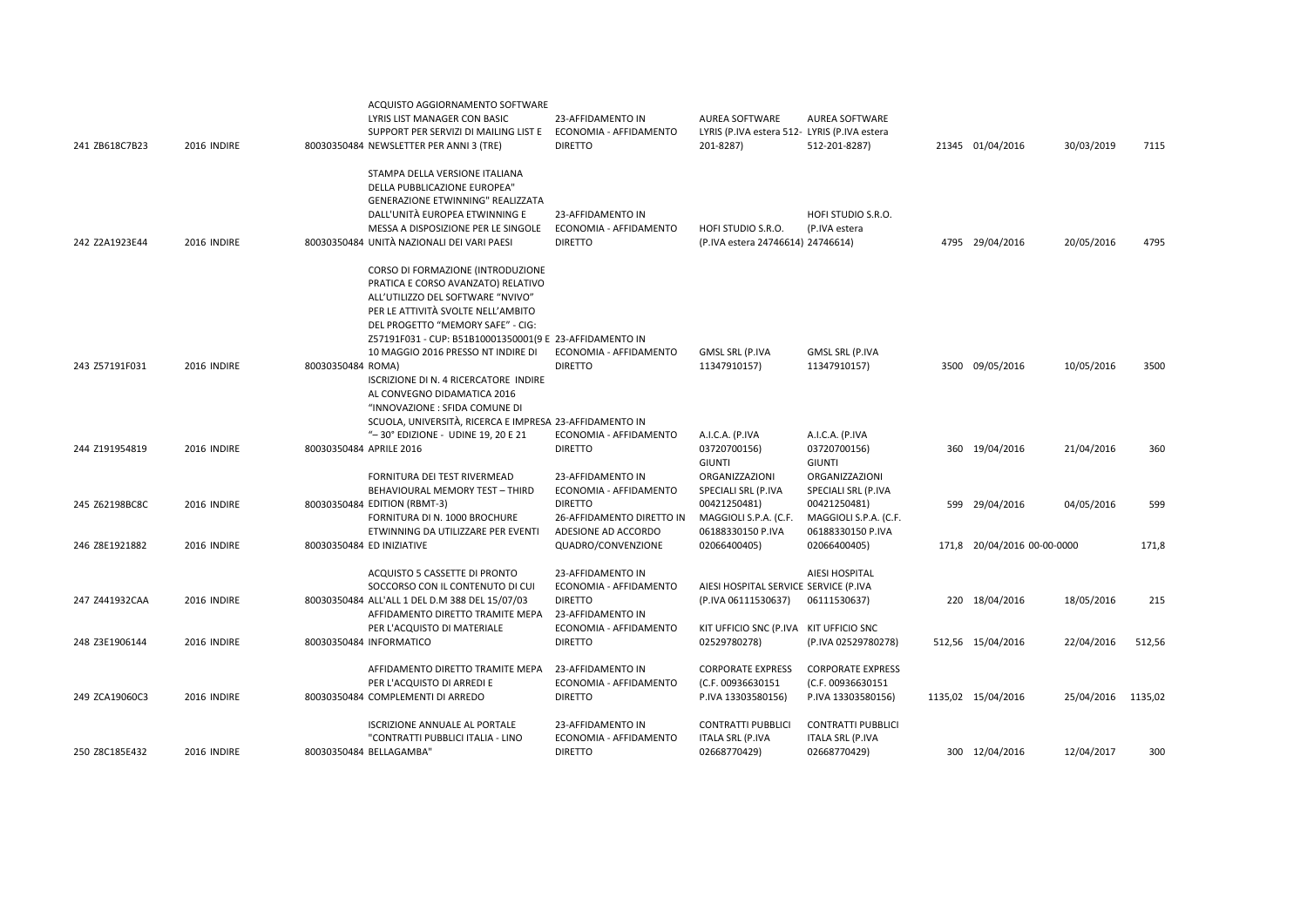|                |             | AFFIDAMENTO DEL SERVIZIO DI                                                                                                                                                                                                         | 08-AFFIDAMENTO IN                                             | <b>DELTA UFFICIO SRL</b><br>(P.IVA 03363350483)<br>SADESIGN (P.IVA<br>01481210225), G&G<br>PROMOTIONAL<br><b>MARKETING DI</b><br><b>CRISTIANA ESPOSITO</b><br>(P.IVA 01924790569),<br>MAKRE' DI MARCHI<br>ELISA E C. (P.IVA<br>05685250481), MAD<br><b>SAS DI MARCO</b><br>CAPOBIANCO & C.<br>(P.IVA 01756720684),<br>GADGET.IT SRL (P.IVA<br>09204100011) |                                                                                                                                |                               |                    |        |
|----------------|-------------|-------------------------------------------------------------------------------------------------------------------------------------------------------------------------------------------------------------------------------------|---------------------------------------------------------------|------------------------------------------------------------------------------------------------------------------------------------------------------------------------------------------------------------------------------------------------------------------------------------------------------------------------------------------------------------|--------------------------------------------------------------------------------------------------------------------------------|-------------------------------|--------------------|--------|
|                |             | REALIZZAZIONE DI GADGET                                                                                                                                                                                                             | ECONOMIA - COTTIMO                                            | PROMOS SRL (P.IVA                                                                                                                                                                                                                                                                                                                                          | SADESIGN (P.IVA                                                                                                                |                               |                    |        |
| 251 Z4E180BC71 | 2016 INDIRE | 80030350484 PERSONALIZZATI CON IL LOGO ERASMUS+ FIDUCIARIO<br>ODA SU MEPA PER ACQUISTO N. 1<br>LICENZA BASE SW IBM SPSS STATISTICS<br>PER ATTIVITA' PROGETTO "MISURE DI<br>ACCOMPAGNAMENTO AL RIORDINO DEL<br>SECONDO CICLO" - CUP: | 23-AFFIDAMENTO IN<br>ECONOMIA - AFFIDAMENTO                   | 10638521004)<br>SPS (P.IVA                                                                                                                                                                                                                                                                                                                                 | 01481210225)<br>SPS (P.IVA                                                                                                     | 10762,5 23/02/2016 00-00-0000 |                    | 10762  |
| 252 ZDA18E925F | 2016 INDIRE | 80030350484 B55I11000470001                                                                                                                                                                                                         | <b>DIRETTO</b>                                                | 04222630370)                                                                                                                                                                                                                                                                                                                                               | 04222630370)                                                                                                                   | 1038 25/03/2016               | 05/04/2016         | 1038   |
| 253 ZBF19092BE | 2016 INDIRE | ODA SU MEPA PER ACQUISTO ANNUALE<br>N. 300 LICENZE MICROSOFT OFFICE PRO<br>80030350484 PLUS - CIG: ZBF19092BE<br>ACQUISIZIONE IN ECONOMIA CON<br>AFFIDAMENTO DIRETTO FUORI MEPA DEL                                                 | 23-AFFIDAMENTO IN<br>ECONOMIA - AFFIDAMENTO<br><b>DIRETTO</b> | <b>DIAL INFORMATICA</b><br>S.R.L. SOCIETA'<br>UNIPERSONALE (P.IVA<br>00807370309)                                                                                                                                                                                                                                                                          | DIAL INFORMATICA<br>S.R.L. SOCIETA'<br>UNIPERSONALE<br>(P.IVA 00807370309)                                                     | 7584 01/04/2016               | 30/03/2017         | 7584   |
| 254 Z82185E958 | 2016 INDIRE | SERVIZIO DI INSTALLAZIONE E<br>CONFIGURAZIONE DI APPLICATION<br>SERVER "OPENSIMULATOR" IN AMBIENTE ECONOMIA - AFFIDAMENTO<br>80030350484 LINUX                                                                                      | 23-AFFIDAMENTO IN<br><b>DIRETTO</b>                           | <b>GRAM DI RAFFAELE</b><br>MACIS (C.F.<br>MCSRFL60M17B354Q<br>P.IVA 02257050928)<br>WEB RECOVERY DI<br>MORETTI MANOLO                                                                                                                                                                                                                                      | <b>GRAM DI RAFFAELE</b><br>MACIS (C.F.<br>MCSRFL60M17B354Q<br>P.IVA 02257050928)<br>WEB RECOVERY DI<br>MORETTI MANOLO<br>(C.F. | 2459,02 05/04/2016            | 04/07/2016 2459,02 |        |
| 255 Z33192F905 | 2016 INDIRE | SERVIZIO RECUPERO DATI DA 5 RAID PER<br>UFFICIO RENDICONTAZIONE PROGETTI<br>80030350484 PON<br>ORDINATIVI DI FORNITURA DI SERVIZI A<br>PA DIGITALE S.P.A. - ATTIVITÀ DI<br><b>IMPLEMENTAZIONE ITER E</b>                            | 23-AFFIDAMENTO IN<br>ECONOMIA - AFFIDAMENTO<br><b>DIRETTO</b> | (C.F.<br>MRTMNL86R24E958D<br>P.IVA 13218611005)                                                                                                                                                                                                                                                                                                            | MRTMNL86R24E958<br>D P.IVA<br>13218611005)                                                                                     | 1750 04/04/2016               | 15/04/2016         | 1750   |
| 256 ZC1194B826 | 2016 INDIRE | ADEGUAMENTO ALLE NUOVE<br>DISPOSIZIONI NORMATIVE PER LE<br>80030350484 GIORNATE DEL 6 E 7 APRILE 2016                                                                                                                               | 23-AFFIDAMENTO IN<br>ECONOMIA - AFFIDAMENTO<br><b>DIRETTO</b> | PA DIGITALE SPA (P.IVA PA DIGITALE SPA<br>06628860964)                                                                                                                                                                                                                                                                                                     | (P.IVA 06628860964)                                                                                                            | 3000 06/04/2016               | 07/04/2016         | 3000   |
| 257 ZDC1884028 | 2016 INDIRE | AFFIDAMENTO DIRETTO LAVORI IN<br>ECONOMIA PER OPERE DI SOMMA<br>URGENZA - SERVIZI IGIENICI NON AGIBILI<br>80030350484 CAUSA OSTRUZIONE WC -                                                                                         | 23-AFFIDAMENTO IN<br>ECONOMIA - AFFIDAMENTO<br><b>DIRETTO</b> | <b>BAGLIONI IMPIANTI</b><br><b>TECNOLOGICI SPECIALI</b><br>(C.F. 07444580588<br>P.IVA 01778541001)                                                                                                                                                                                                                                                         | <b>BAGLIONI IMPIANTI</b><br><b>TECNOLOGICI</b><br>SPECIALI (C.F.<br>07444580588 P.IVA<br>01778541001)                          | 159,49 10/02/2016             | 10/02/2016         | 159,49 |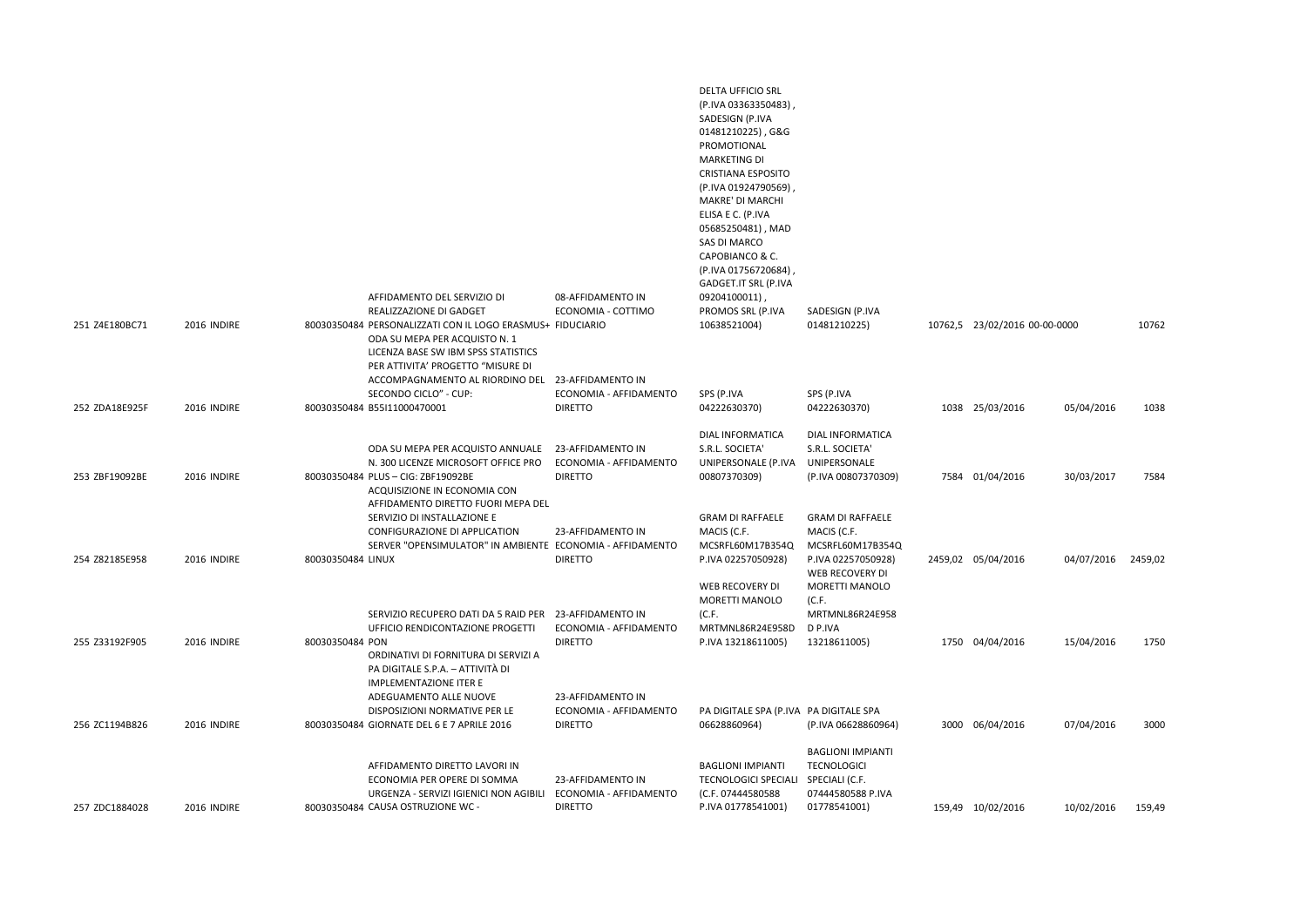|                |                    | PARTECIPAZIONE AL CORSO DI<br>FORMAZIONE DI TUTTO IL PERSONALE<br>DELL'UFFICIO FINANZIARIO SU "I<br><b>CONTROLLI SULLE FATTURE</b><br>ELETTRONICHE E GLI ADEMPIMENTI                                                   | 23-AFFIDAMENTO IN                                             |                                                                                                                                                                                         |                                                            |                     |                     |         |
|----------------|--------------------|------------------------------------------------------------------------------------------------------------------------------------------------------------------------------------------------------------------------|---------------------------------------------------------------|-----------------------------------------------------------------------------------------------------------------------------------------------------------------------------------------|------------------------------------------------------------|---------------------|---------------------|---------|
| 258 ZC318E33EE | 2016 INDIRE        | SULLA PIATTAFORMA DELLA<br>80030350484 CERTIFICAZIONE DEI CREDITI"                                                                                                                                                     | ECONOMIA - AFFIDAMENTO<br><b>DIRETTO</b><br>23-AFFIDAMENTO IN | ITA SRL (P.IVA<br>01593590605)<br><b>WOLTERS KLUWER</b>                                                                                                                                 | ITA SRL (P.IVA<br>01593590605)<br><b>WOLTERS KLUWER</b>    | 4500 17/03/2016     | 17/03/2016          | 4500    |
| 259 ZC21902E90 | <b>2016 INDIRE</b> | ABBONAMENTO QUINQUENNALE AL<br>80030350484 PORTALE GIURIDICO "LEGGI D'ITALIA"<br>FORNITURA DI N. 3 RICARICHE<br>(DOWNLOAD) DA 50 CREDITI DEI TEST<br>AMOS EDIZIONI ERICKSON 2014,                                      | ECONOMIA - AFFIDAMENTO<br><b>DIRETTO</b>                      | <b>ITALIA SRL (P.IVA</b><br>10209790152)                                                                                                                                                | ITALIA SRL (P.IVA<br>10209790152)                          | 19630 24/03/2016    | 24/03/2020          | 3925,92 |
|                |                    | NECESSARIE ALLE ATTIVITÀ DI RICERCA<br>DEL PROGETTO LA DIDATTICA                                                                                                                                                       | 23-AFFIDAMENTO IN<br>ECONOMIA - AFFIDAMENTO                   | EDIZIONI CENTRO<br>STUDI ERICKSON SPA                                                                                                                                                   | <b>EDIZIONI CENTRO</b><br><b>STUDI ERICKSON SPA</b>        |                     |                     |         |
| 260 Z29191F185 | 2016 INDIRE        | 80030350484 LABORATORIALE<br>CORSO DI FORMAZIONE DAL TITOLO<br>"TRASPARENZA: I NUOVI OBBLIGHI DI<br>PUBBLICAZIONE E LE NOVITÀ<br>SULL'ACCESSO AGLI ATTI DOPO I DECRETI                                                 | <b>DIRETTO</b>                                                | (P.IVA 01063120222)                                                                                                                                                                     | (P.IVA 01063120222)                                        | 135 04/07/2016      | 18/07/2016          | 135     |
| 261 Z9218069C8 | 2016 INDIRE        | ATTUATIVI DELLA RIFORMA MADIA",<br>BOLOGNA, 25/02/2016 - CORSO<br>80030350484 ANNULLATO                                                                                                                                | 23-AFFIDAMENTO IN<br>ECONOMIA - AFFIDAMENTO<br><b>DIRETTO</b> | MAGGIOLI S.P.A. (C.F.<br>06188330150 P.IVA<br>02066400405)                                                                                                                              | MAGGIOLI S.P.A. (C.F.<br>06188330150 P.IVA<br>02066400405) | 780 25/02/2016      | 25/02/2016          | 0       |
|                |                    | ACQUISTO N. 7 LICENZE CREATIVE CLOUD                                                                                                                                                                                   |                                                               | SYSTEMAX ITALY SRL<br>(P.IVA 08376630151)<br>VIRTUAL LOGIC (P.IVA<br>03878640238), DPS<br><b>INFORMATICA SNC DI</b><br>PRESELLO GIANNI & C.<br>(P.IVA 01486330309),<br>REKORDATA (P.IVA |                                                            |                     |                     |         |
| 262 Z641842FE4 | 2016 INDIRE        | FOR TEAMS - COMPLETE LICENSING<br>SUBSCRIPTION EDUCATION NAMED<br>80030350484 LICENSE BTS2015 PROMOTION<br>ADESIONE CONVENZIONE CONSIP SPA<br>"ENERGIA ELETTRICA 13" PER FORNITURA<br>ENERGIA ELETTRICA SEDE INDIRE DI | 08-AFFIDAMENTO IN<br>ECONOMIA - COTTIMO<br><b>FIDUCIARIO</b>  | 05185750014), DATA<br>PORT SRL (P.IVA<br>00651100505)                                                                                                                                   | REKORDATA (P.IVA<br>05185750014)                           | 2135 03/03/2016     | 31/12/2016          | 2135    |
| 263 ZF9189F084 | 2016 INDIRE        | NAPOLI - LOTTO N. 7 - CIG<br>ORIGINARIO:6272103F1E - CIG DERIVATO: ADESIONE AD ACCORDO<br>80030350484 ZF9189F084<br>ADESIONE CONVENZIONE CONSIP SPA<br>"ENERGIA ELETTRICA 13" PER FORNITURA                            | 26-AFFIDAMENTO DIRETTO IN<br>QUADRO/CONVENZIONE               | <b>ENEL ENERGIA SPA</b><br>(P.IVA 06655971007)                                                                                                                                          | <b>ENEL ENERGIA SPA</b><br>(P.IVA 06655971007)             | 5500 01/05/2016     | 30/04/2017          | 744,49  |
|                |                    | ENERGIA ELETTRICA SEDE INDIRE DI<br>ROMA - LOTTO N. 6 - CIG ORIGINARIO:<br>6272064EEF - CIG DERIVATO:                                                                                                                  | 26-AFFIDAMENTO DIRETTO IN<br>ADESIONE AD ACCORDO              | GALA SPA (P.IVA                                                                                                                                                                         | GALA SPA (P.IVA                                            |                     |                     |         |
| 264 ZB1189EDC7 | 2016 INDIRE        | 80030350484 ZB1189EDC7<br>ADESIONE CONVENZIONE CONSIP SPA<br>"ENERGIA ELETTRICA 13" PER FORNITURA<br>ENERGIA ELETTRICA SEDI INDIRE DI<br>FIRENZE VIA BUONARROTI 10 E VIA                                               | QUADRO/CONVENZIONE                                            | 06832931007)                                                                                                                                                                            | 06832931007)                                               | 8196,72 01/05/2016  | 30/04/2017          | 2449,68 |
|                |                    | LOMBROSO - LOTTO N. 5 - CIG<br>ORIGINARIO: 6272035703 - CIG                                                                                                                                                            | 26-AFFIDAMENTO DIRETTO IN<br>ADESIONE AD ACCORDO              | GALA SPA (P.IVA                                                                                                                                                                         | GALA SPA (P.IVA                                            |                     |                     |         |
| 265 65994663A0 | 2016 INDIRE        | 80030350484 DERIVATO: 65994663A0                                                                                                                                                                                       | QUADRO/CONVENZIONE                                            | 06832931007)                                                                                                                                                                            | 06832931007)                                               | 36885.25 01/05/2016 | 30/04/2017 36885.25 |         |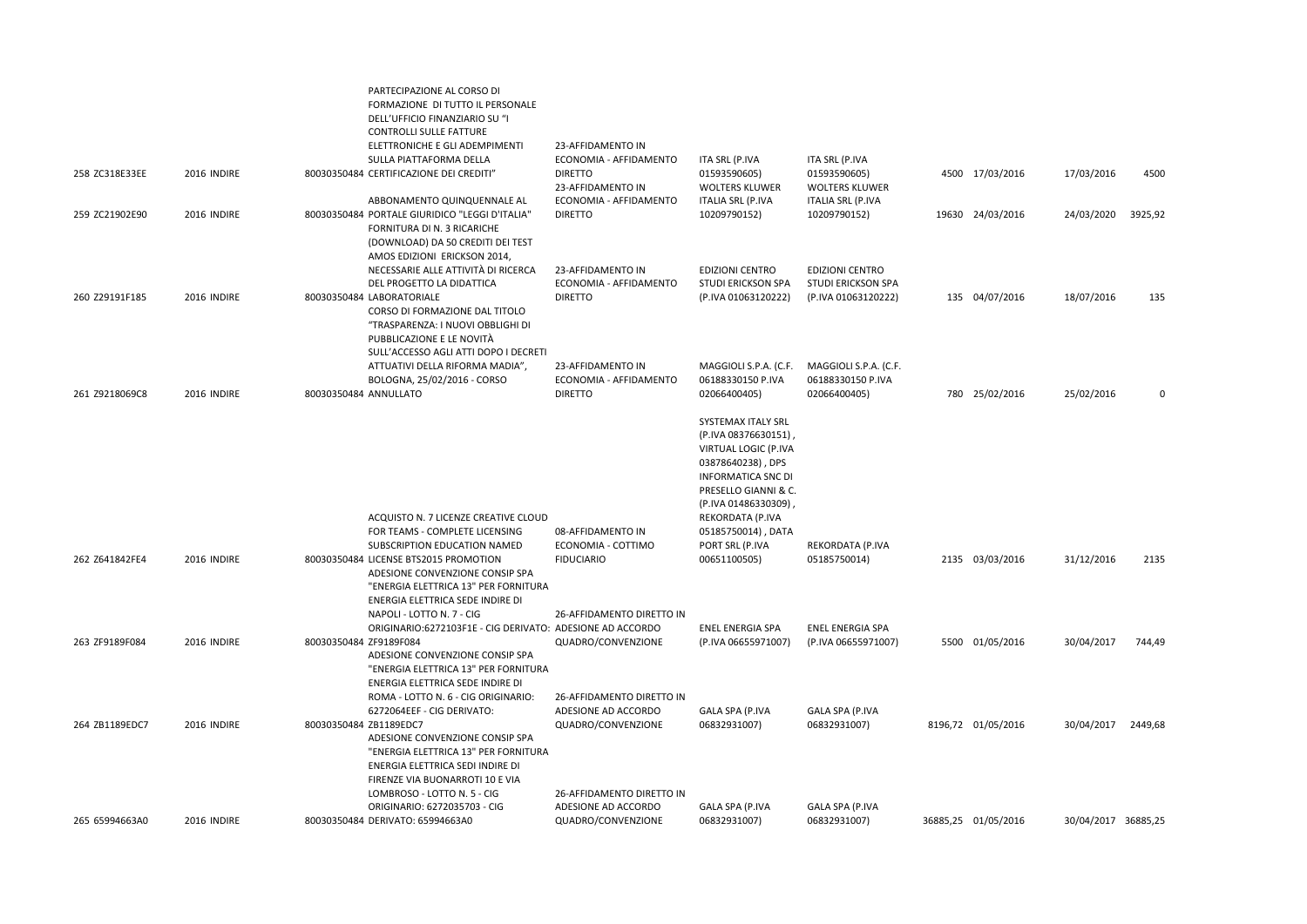| 266 Z15189F1D0 | 2016 INDIRE | ADESIONE CONVENZIONE CONSIP SPA<br>"GAS NATURALE 8" PER FORNITURA GAS<br>NATURALE SEDI CENTRALE INDIRE DI<br>FIRENZE VIA BUONARROTI 10 - LOTTO N.<br>4 - CIG ORIGINARIO: 6257674BEF - CIG<br>80030350484 DERIVATO: Z15189F1D0          | 26-AFFIDAMENTO DIRETTO IN<br>ADESIONE AD ACCORDO<br>QUADRO/CONVENZIONE | <b>ESTRA ENERGIE SRL</b><br>(P.IVA 01219980529)                                                                                                                                                                              | <b>ESTRA ENERGIE SRL</b><br>(P.IVA 01219980529)            |        | 18000 01/05/2016  | 30/04/2017 | 5500,67 |
|----------------|-------------|----------------------------------------------------------------------------------------------------------------------------------------------------------------------------------------------------------------------------------------|------------------------------------------------------------------------|------------------------------------------------------------------------------------------------------------------------------------------------------------------------------------------------------------------------------|------------------------------------------------------------|--------|-------------------|------------|---------|
| 267 Z491850924 | 2016 INDIRE | AFFIDAMENTO PRIMO APPALTO<br>DERIVATO DALL'ACCORDO QUADRO<br>STIPULATO IL 15.01.2016 RELATIVO<br>ALL'AFFIDAMENTO DEI SERVIZI<br>TIPOGRAFICI DI INDIRE ED ERASMUS+ PER ADESIONE AD ACCORDO<br>80030350484 LA DURATA DI 4 (QUATTRO) ANNI | 26-AFFIDAMENTO DIRETTO IN<br>QUADRO/CONVENZIONE                        | MAGGIOLI S.P.A. (C.F.<br>06188330150 P.IVA<br>02066400405)                                                                                                                                                                   | MAGGIOLI S.P.A. (C.F.<br>06188330150 P.IVA<br>02066400405) | 557,87 | 22/02/2016        | 29/02/2016 | 557,87  |
|                |             | SERVIZIO DI CATERING IN OCCASIONE                                                                                                                                                                                                      |                                                                        | LO SCALCO SRL (P.IVA<br>04314640485), DELIZIA<br>E RICEVIMENTI (P.IVA<br>04608800480)<br>L'ESSENZA2 SRL (P.IVA<br>06077100482), IL<br>SORRISO DI CUDIA<br><b>BARTOLOMEO (P.IVA</b><br>04498530486), CAFFE'<br>GIACOSA (P.IVA |                                                            |        |                   |            |         |
|                |             | DEGLI INCONTRI DI MONITORAGGIO DEI                                                                                                                                                                                                     | 08-AFFIDAMENTO IN                                                      | 00542650486),                                                                                                                                                                                                                |                                                            |        |                   |            |         |
| 268 Z64184F301 | 2016 INDIRE | PARTENARIATI STRATEGICI, FIRENZE 14 E ECONOMIA - COTTIMO<br>80030350484 16 MARZO 2016<br>ODA SU MEPA ACQUISTO LICENZE                                                                                                                  | <b>FIDUCIARIO</b>                                                      | CONVIVIUM (P.IVA<br>06292270482)                                                                                                                                                                                             | LO SCALCO SRL (P.IVA<br>04314640485)                       |        | 1750 14/03/2016   | 16/03/2016 | 1750    |
|                |             | WINDOWS PER AGGIORNAMENTO                                                                                                                                                                                                              | 23-AFFIDAMENTO IN                                                      | <b>STUDIO DI</b>                                                                                                                                                                                                             | <b>STUDIO DI</b>                                           |        |                   |            |         |
| 269 Z341814495 | 2016 INDIRE | SOFTWARE OPERATIVO DATA CENTER<br>80030350484 INDIRE - CIG: Z341814495<br>ACQUISTO N. 2 LIBRI NELL'AMBITO DEL                                                                                                                          | ECONOMIA - AFFIDAMENTO<br><b>DIRETTO</b>                               | <b>INFORMATICA SNC</b><br>(P.IVA 01193630520)                                                                                                                                                                                | <b>INFORMATICA SNC</b><br>(P.IVA 01193630520)              |        | 4047,7 17/02/2016 | 29/02/2016 | 4021,5  |
|                |             | PROGETTO DI RICERCA "MAKER -<br>COSTRUIRE GIOCATTOLI CON LA                                                                                                                                                                            | 23-AFFIDAMENTO IN<br>ECONOMIA - AFFIDAMENTO                            | <b>WEBSTER SRL (P.IVA</b>                                                                                                                                                                                                    | WEBSTER SRL (P.IVA                                         |        |                   |            |         |
| 270 Z561803F23 | 2016 INDIRE | 80030350484 STAMPANTE 3D"                                                                                                                                                                                                              | <b>DIRETTO</b>                                                         | 03556440281)                                                                                                                                                                                                                 | 03556440281)                                               |        | 63,9 01/03/2016   | 18/03/2016 | 63,9    |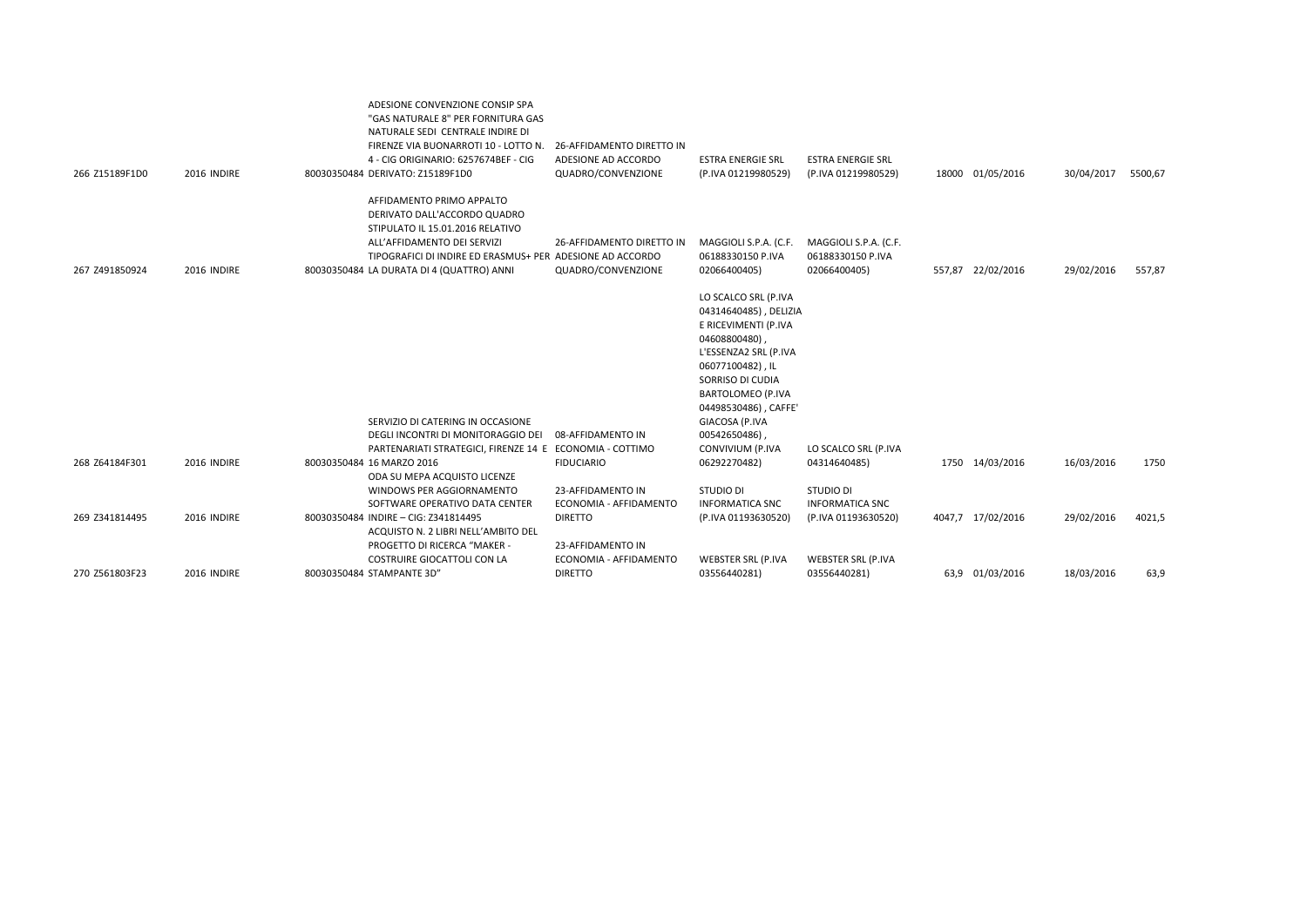|                |             |                        |                                                                                                                                                                                      |                                         | T.T. TECNOSISTEMI<br>S.P.A. (C.F.<br>03509620484 P.IVA<br>00305120974), W2K<br>SRL (P.IVA<br>06810761004), KORA<br>SISTEMI INFORMATICI<br>S.R.L. (P.IVA<br>02048930206),<br>SYSTEMAX ITALY SRL<br>(P.IVA 08376630151),<br>VIRTUAL LOGIC (P.IVA<br>03878640238),<br>ROENET SRL (P.IVA<br>06012171002),<br><b>INFORMATICA.NET SRL</b><br>(P.IVA 04654610874)<br>INTERSYSTEM (P.IVA<br>00865531008), PM<br>COPYING (P.IVA |                                    |                    |            |         |
|----------------|-------------|------------------------|--------------------------------------------------------------------------------------------------------------------------------------------------------------------------------------|-----------------------------------------|------------------------------------------------------------------------------------------------------------------------------------------------------------------------------------------------------------------------------------------------------------------------------------------------------------------------------------------------------------------------------------------------------------------------|------------------------------------|--------------------|------------|---------|
|                |             |                        | ACQUISTO DI DISPOSITIVI TECNOLOGICI<br>PER KIT PER GLI AMBASCIATORI                                                                                                                  | 08-AFFIDAMENTO IN<br>ECONOMIA - COTTIMO | 12852400154), ALFA<br>MULTISERVIZI SRL                                                                                                                                                                                                                                                                                                                                                                                 | SYSTEMAX ITALY SRL                 |                    |            |         |
| 271 Z36183E3C3 | 2016 INDIRE | 80030350484 ETWINNING  | ACQUISIZIONE SERVIZIO DI<br>MANUTENZIONE IMPIANTO DI<br>CLIMATIZZAZIONE CANALIZZATO<br>MITSUBISHI SCM80 HENG - L - PIANO IV<br>DELLA SEDE INDIRE - NT ROMA TRAMITE 23-AFFIDAMENTO IN | <b>FIDUCIARIO</b>                       | (P.IVA 12357411003)                                                                                                                                                                                                                                                                                                                                                                                                    | (P.IVA 08376630151)                | 10528,5 02/03/2016 | 15/05/2016 | 10528,5 |
|                |             |                        | ODA SUL MERCATO ELETTRONICO DELLA ECONOMIA - AFFIDAMENTO                                                                                                                             |                                         | PCC IMPIANTI (P.IVA                                                                                                                                                                                                                                                                                                                                                                                                    | PCC IMPIANTI (P.IVA                |                    |            |         |
| 272 Z9F187399E | 2016 INDIRE | 80030350484 P.A.       | AFFIDAMENTO DEL SERVIZIO DI CATERING<br>MEDIANTE MEPA PER EVENTO EPALE DAL<br>TITOLO "ITINERARI EDUCATIVI NELLO<br>SPORT. "CHE SI TERRÀ IL 21 MARZO 2016 ECONOMIA - COTTIMO          | <b>DIRETTO</b><br>08-AFFIDAMENTO IN     | 01277170591)<br>ARANCIA (P.IVA<br>02232370425), CIMAS<br>(P.IVA 00880590419),<br>F.S. FULL SERVICE (P.IVA<br>01492100431), LE<br>MARCHE DA BERE E DA<br><b>GUSTARE (P.IVA</b><br>02239090414), SUGAR<br>CAFE' (P.IVA<br>02128990419),<br><b>TORBIDONI</b><br>GIANFRANCO (P.IVA                                                                                                                                         | 01277170591)<br>SUGAR CAFE' (P.IVA | 1000 01/03/2016    | 30/06/2016 | 1000    |
| 273 ZAD185BCAA | 2016 INDIRE | 80030350484 AD URBINO. |                                                                                                                                                                                      | <b>FIDUCIARIO</b>                       | 00407170430)                                                                                                                                                                                                                                                                                                                                                                                                           | 02128990419)                       | 1518 21/03/2016    | 21/03/2016 | 1380    |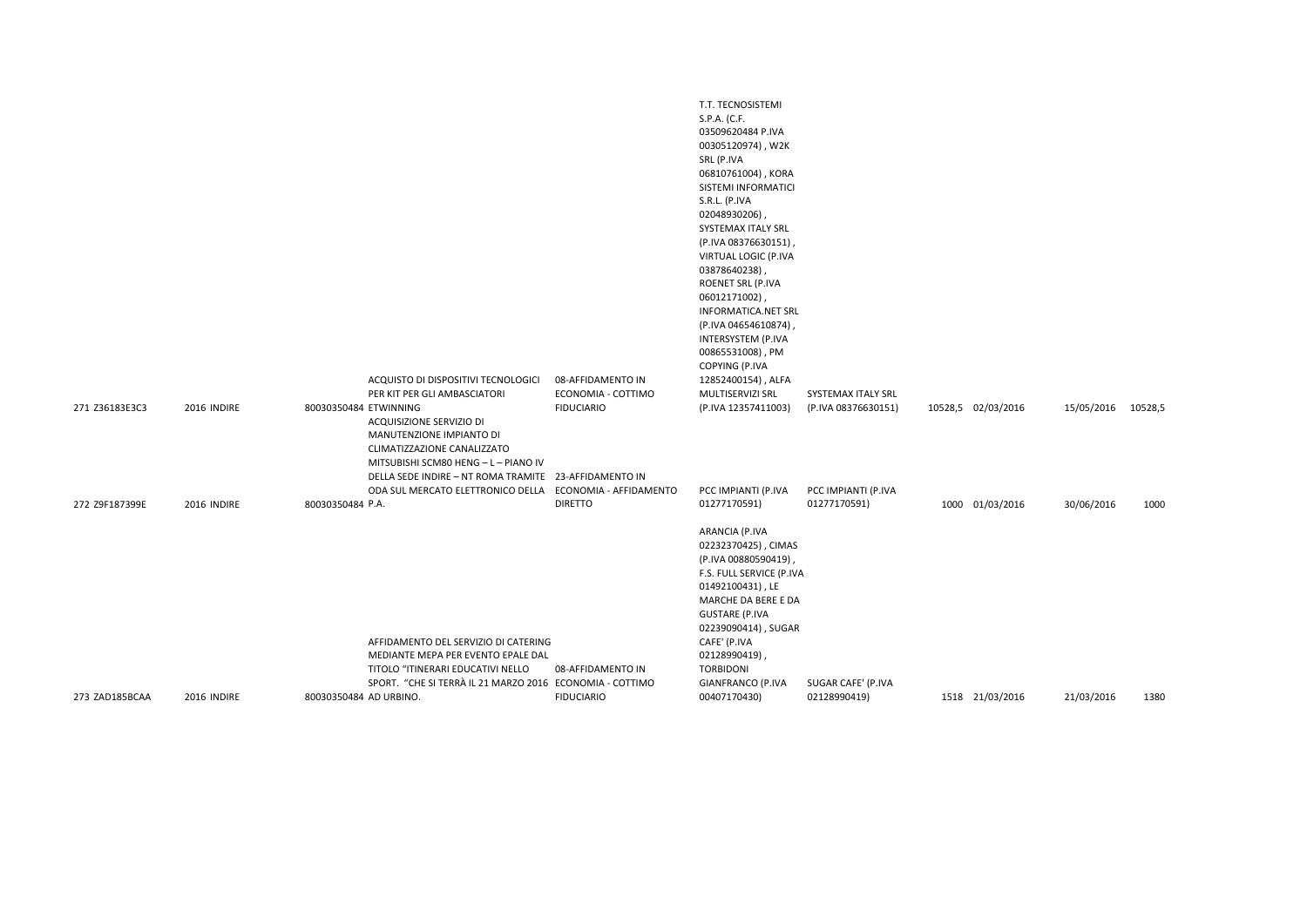|                |             | AFFIDAMENTO DEL SERVIZIO DI CATERING<br>CON PROCEDURA SU MEPA PER<br>L'INIZIATIVA APERIEPALE CHE SI TERRÀ IL<br>GIORNO 25 FEBBRAIO 2016 FIRENZE<br>PRESSO INDIRE, VIA MICHELANGELO                                                                                       | 08-AFFIDAMENTO IN<br>ECONOMIA - COTTIMO                       | CAVALIERI RICEVIMENTI<br>(P.IVA 05052090486)<br>EVENTI E CUCINA (P.IVA<br>02300080971), IL<br><b>CUORE RICEVIMENTI</b><br>(P.IVA 02149530467)<br>GUSTO'S (P.IVA<br>01763620471),<br>L'INVITO DI CHEGAI<br>PIETRO (P.IVA<br>06305320480), PROTA<br>CATERING (P.IVA | PROTA CATERING                                                       |                            |            |          |
|----------------|-------------|--------------------------------------------------------------------------------------------------------------------------------------------------------------------------------------------------------------------------------------------------------------------------|---------------------------------------------------------------|-------------------------------------------------------------------------------------------------------------------------------------------------------------------------------------------------------------------------------------------------------------------|----------------------------------------------------------------------|----------------------------|------------|----------|
| 274 ZA2180A5FB | 2016 INDIRE | 80030350484 BUONARROTI, 10.                                                                                                                                                                                                                                              | <b>FIDUCIARIO</b>                                             | 01938620976)                                                                                                                                                                                                                                                      | (P.IVA 01938620976)                                                  | 870 25/02/2016             | 25/02/2016 | 870      |
| 275 ZAB182978B | 2016 INDIRE | LICENZA PER UTILIZZO DI UN SET DI<br>IMMAGINI PROFESSIONALI DA UTILIZZARE<br>SU DIVERSI SUPPORTI PER GLI SCOPI<br>DELLA COMUNICAZIONE, PROMOZIONE D ECONOMIA - AFFIDAMENTO<br>80030350484 INFORMZIONE                                                                    | 23-AFFIDAMENTO IN<br><b>DIRETTO</b>                           | <b>GETTY IMAGES</b><br>INTERNATIONAL (P.IVA<br>estera IE9988348J)                                                                                                                                                                                                 | <b>GETTY IMAGES</b><br>INTERNATIONAL<br>(P.IVA estera<br>IE9988348J) | 1904,4 26/02/2016          | 26/02/2017 | 1904,4   |
|                |             | SPEDIZIONE URGENTE FALDONE<br>CONTABILITÀ DAL LUOGO DI STOCAGGIO<br>GESTIONE.DOC ALLA SEDE INDIRE                                                                                                                                                                        | 23-AFFIDAMENTO IN                                             |                                                                                                                                                                                                                                                                   |                                                                      |                            |            |          |
| 276 Z2818B7842 | 2016 INDIRE | FIRENZE E SUCCESIVA RICOLLOCAZIONE<br>80030350484 IN MAGAZZINO                                                                                                                                                                                                           | ECONOMIA - AFFIDAMENTO<br><b>DIRETTO</b>                      | <b>GESTIONI.DOC SRL</b><br>(P.IVA 02238120485)                                                                                                                                                                                                                    | <b>GESTIONI.DOC SRL</b><br>(P.IVA 02238120485)                       | 30 26/02/2016              | 31/03/2016 | 22       |
|                |             | OGGETTO: ADESIONE ALLA<br>CONVENZIONE CONSIP "BUONI PASTO 6 -<br>LOTTO 7" PER LA FORNITURA DEL<br>SERVIZIO SOSTITUTIVO DI MENSA<br>MEDIANTE BUONI PASTO CARTACEI (CIG:<br>ZC31825284 DERIVATO DA QUELLO DELLA 26-AFFIDAMENTO DIRETTO IN<br>CONVENZIONE ORIGINARIO CIG N. | ADESIONE AD ACCORDO                                           | EP S.P.A (P.IVA                                                                                                                                                                                                                                                   | EP S.P.A (P.IVA                                                      |                            |            |          |
| 277 ZC31825284 | 2016 INDIRE | 80030350484 4693892237)<br>FORNITURA DI TESTI SCIENTIFICI<br>NECESSARI ALLE ATTIVITÀ DI RICERCA DEL 23-AFFIDAMENTO IN                                                                                                                                                    | QUADRO/CONVENZIONE                                            | 05577471005)                                                                                                                                                                                                                                                      | 05577471005)                                                         | 8895 25/02/2016 00-00-0000 |            | $\Omega$ |
| 278 Z03181F2A5 | 2016 INDIRE | PROGETTO "DIDATTICHE DISCIPLINARI E<br>80030350484 ITC"                                                                                                                                                                                                                  | ECONOMIA - AFFIDAMENTO<br><b>DIRETTO</b>                      | LICOSA SANSONI SRL<br>(P.IVA 00431920487)                                                                                                                                                                                                                         | LICOSA SANSONI SRL<br>(P.IVA 00431920487)                            | 607,3 10/02/2016           | 02/03/2016 | 76,72    |
| 279 ZC6185BDE7 | 2016 INDIRE | ABBONAMENTO ANNUALE ON LINE AL<br>QUOTIDIANO "ENTI LOCALI E PUBBLICA<br>80030350484 AMMINISTRAZIONE" DEL SOLE 24 ORE                                                                                                                                                     | 23-AFFIDAMENTO IN<br>ECONOMIA - AFFIDAMENTO<br><b>DIRETTO</b> | IL SOLE 24 ORE SPA<br>(P.IVA 00777910159)                                                                                                                                                                                                                         | IL SOLE 24 ORE SPA<br>(P.IVA 00777910159)                            | 119 19/02/2016             | 19/02/2017 | 119      |
| 280 ZF2186CC9B | 2016 INDIRE | ABBONAMENTO "BUSINESS CLASS<br>DIGITAL" AL SOLE 24 ORE PER UFFICIO<br>80030350484 FINANZIARIO                                                                                                                                                                            | 23-AFFIDAMENTO IN<br>ECONOMIA - AFFIDAMENTO<br><b>DIRETTO</b> | IL SOLE 24 ORE SPA<br>(P.IVA 00777910159)                                                                                                                                                                                                                         | IL SOLE 24 ORE SPA<br>(P.IVA 00777910159)                            | 300 23/02/2016             | 23/06/2017 | $\Omega$ |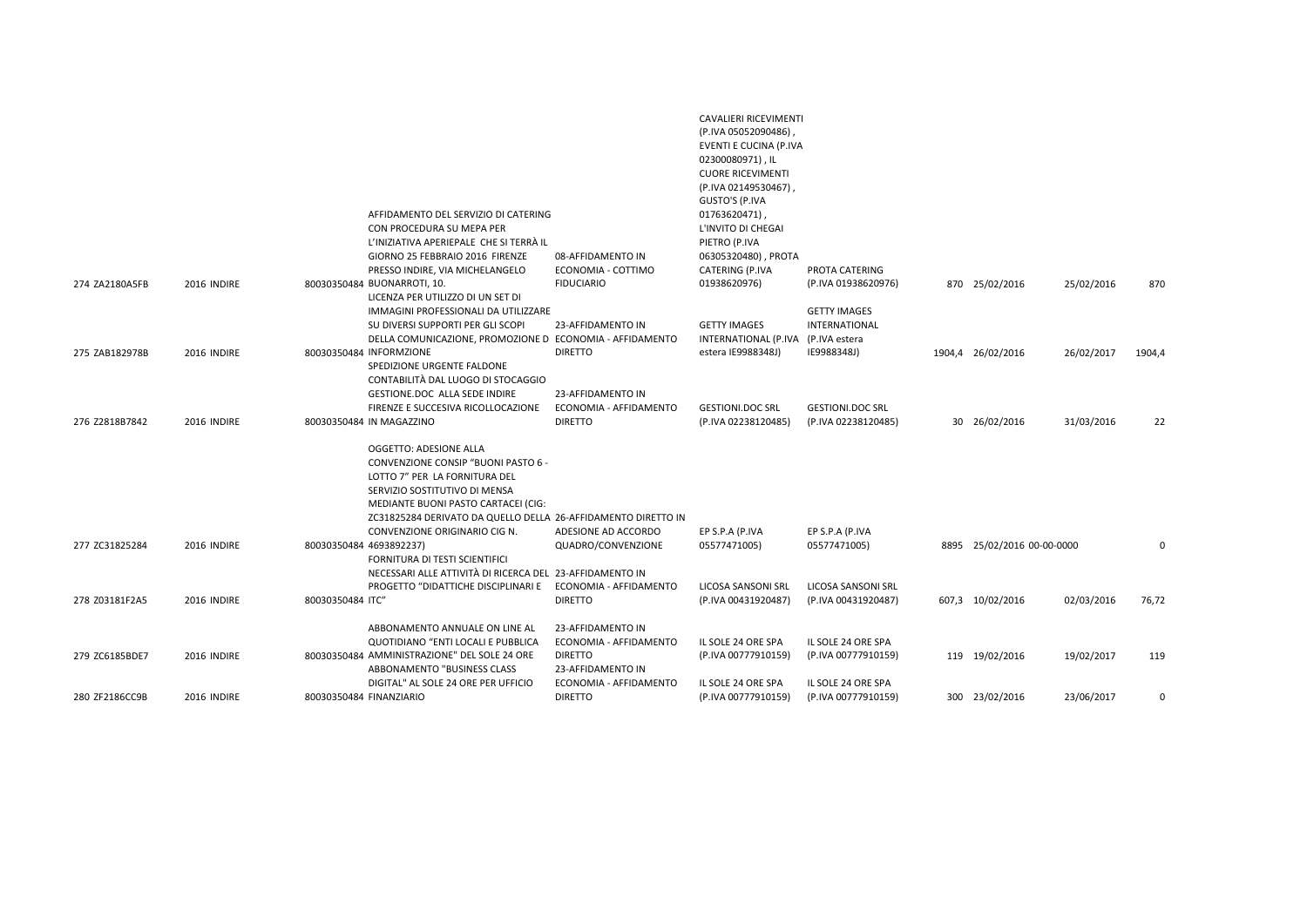|                |             | PROCEDURA IN ECOMONIA EX ART.125,<br>COMMI 9 E SS DLGS 163/2006, PREVIA<br>PUBBLICAZIONE DI AVVISO PER<br>MANIFESTAZIONE DI INTERESSE PER<br>AFFIDAMENTO DEL SERVIZIO DI<br>TRASFERIMENTO, ARCHIVIAZIONE,<br><b>GESTIONE, RICERCA E SCARTO DELLA</b>                               | 08-AFFIDAMENTO IN<br>ECONOMIA - COTTIMO                          | <b>GESTIONI.DOC SRL</b><br>(P.IVA 02238120485),<br>MICROSYSTEM SRL<br>(P.IVA 01612310928),<br>SED LOG<br><b>GLOBALSERVICE SRL</b><br>(P.IVA 12641501007),<br><b>ITALICA SOCIETA</b><br>COOPERATIVA (P.IVA<br>09648101005),<br>OMNIADOC S.P.A.<br>(P.IVA 08452770962),<br><b>ISP SRL - ISTITUTO</b><br>STENODATTILO<br>PROFESSIONALI (P.IVA<br>01661740678),<br>ITALARCHIVI SRL (C.F.<br>10729070150 P.IVA<br>01957010349), CNI SPA 10729070150 P.IVA | ITALARCHIVI SRL (C.F.                          |                   |            |        |
|----------------|-------------|------------------------------------------------------------------------------------------------------------------------------------------------------------------------------------------------------------------------------------------------------------------------------------|------------------------------------------------------------------|------------------------------------------------------------------------------------------------------------------------------------------------------------------------------------------------------------------------------------------------------------------------------------------------------------------------------------------------------------------------------------------------------------------------------------------------------|------------------------------------------------|-------------------|------------|--------|
| 281 64285184DF | 2016 INDIRE | 80030350484 DOCUMENTAZIONE CARTACEA                                                                                                                                                                                                                                                | <b>FIDUCIARIO</b>                                                | (P.IVA 02115331007)                                                                                                                                                                                                                                                                                                                                                                                                                                  | 01957010349)                                   | 54000 16/02/2016  | 15/02/2018 | 0      |
| 282 Z94183BB68 | 2016 INDIRE | PARTECIPAZIONE AL CORSO EROGATO DA<br>ITA SOI S.P.A. DAL TITOLO "IL<br>REGOLAMENTO DI AMMINISTRAZIONE E<br>CONTABILITÀ PER LE PUBBLICHE<br>AMMINISTRAZIONI - D. LGS. 91/2011,<br>CHE SI TERRÀ IL 09 - 10 FEBBRAIO 2016<br>80030350484 PRESSO L'HOTEL BERNINI-BRISTOL- ROMA DIRETTO | 23-AFFIDAMENTO IN<br>ECONOMIA - AFFIDAMENTO<br>23-AFFIDAMENTO IN | ITA SRL (P.IVA<br>01593590605)                                                                                                                                                                                                                                                                                                                                                                                                                       | ITA SRL (P.IVA<br>01593590605)                 | 3697,5 09/02/2016 | 10/02/2016 | 3697,5 |
| 283 Z49183C78C | 2016 INDIRE | 80030350484 ACQUISTO VOUCHER TAXI                                                                                                                                                                                                                                                  | ECONOMIA - AFFIDAMENTO<br><b>DIRETTO</b>                         | CO.TA.FI A R.L (P.IVA<br>00546820481)                                                                                                                                                                                                                                                                                                                                                                                                                | CO.TA.FI A R.L (P.IVA<br>00546820481)          | 3000 11/02/2016   | 30/09/2016 | 1925   |
| 284 ZF61839BF9 | 2016 INDIRE | RITIRO, CATALOGAZIONE,<br>TRASFERIMENTO E DEPOSITO MATERIALE<br>CARTACEO SEDE INDIRE - FIRENZE<br>PRESSO ARCHIVIO DI CUSTODIA GESTIONI ECONOMIA - AFFIDAMENTO<br>80030350484 DOC.                                                                                                  | 23-AFFIDAMENTO IN<br><b>DIRETTO</b>                              | <b>GESTIONI.DOC SRL</b><br>(P.IVA 02238120485)                                                                                                                                                                                                                                                                                                                                                                                                       | <b>GESTIONI.DOC SRL</b><br>(P.IVA 02238120485) | 313,5 05/02/2016  | 31/03/2016 | 266    |
|                |             | ODA SU MEPA ACQUISTO N. 11 KIT FIRMA<br>DIGITALE DA DESTINARE AI RESPONSABILI<br>DI AREA INDIRE ED ERASMUS - CIG:<br>Z4B17E978D - VALIDITA' DEL CERTIFICATO ECONOMIA - AFFIDAMENTO                                                                                                 | 23-AFFIDAMENTO IN                                                | ARUBA PEC SPA (P.IVA                                                                                                                                                                                                                                                                                                                                                                                                                                 | ARUBA PEC SPA                                  |                   |            |        |
| 285 Z4B17E978D | 2016 INDIRE | 80030350484 DI FIRMA 36 MESI<br>SPEDIZIONE URGENTE DOCUMENTI<br>CONTABILI DAL LUOGO DI STOCCAGGIO                                                                                                                                                                                  | <b>DIRETTO</b><br>23-AFFIDAMENTO IN                              | 01879020517)                                                                                                                                                                                                                                                                                                                                                                                                                                         | (P.IVA 01879020517)                            | 550 27/01/2016    | 12/02/2016 | 550    |
|                |             | GESTIONI DOC ALLA SEDE INDIRE DI VIA                                                                                                                                                                                                                                               | ECONOMIA - AFFIDAMENTO                                           | <b>GESTIONI.DOC SRL</b>                                                                                                                                                                                                                                                                                                                                                                                                                              | <b>GESTIONI.DOC SRL</b>                        |                   |            |        |
| 286 Z46180C02B | 2016 INDIRE | 80030350484 BUONARROTI 10                                                                                                                                                                                                                                                          | <b>DIRETTO</b>                                                   | (P.IVA 02238120485)                                                                                                                                                                                                                                                                                                                                                                                                                                  | (P.IVA 02238120485)                            | 450 29/01/2016    | 31/03/2016 | 426    |
| 287 Z5F1806EAA | 2016 INDIRE | SPEDIZIONE DOCUMENTI CONTABILI DAL 23-AFFIDAMENTO IN<br>LUOGO DI STOCCAGGIO GESTIONI DOC<br>80030350484 ALLA SEDE INDIRE FIRENZE                                                                                                                                                   | ECONOMIA - AFFIDAMENTO<br><b>DIRETTO</b>                         | <b>GESTIONI.DOC SRL</b><br>(P.IVA 02238120485)                                                                                                                                                                                                                                                                                                                                                                                                       | <b>GESTIONI.DOC SRL</b><br>(P.IVA 02238120485) | 384 29/01/2016    | 31/03/2016 | 360    |